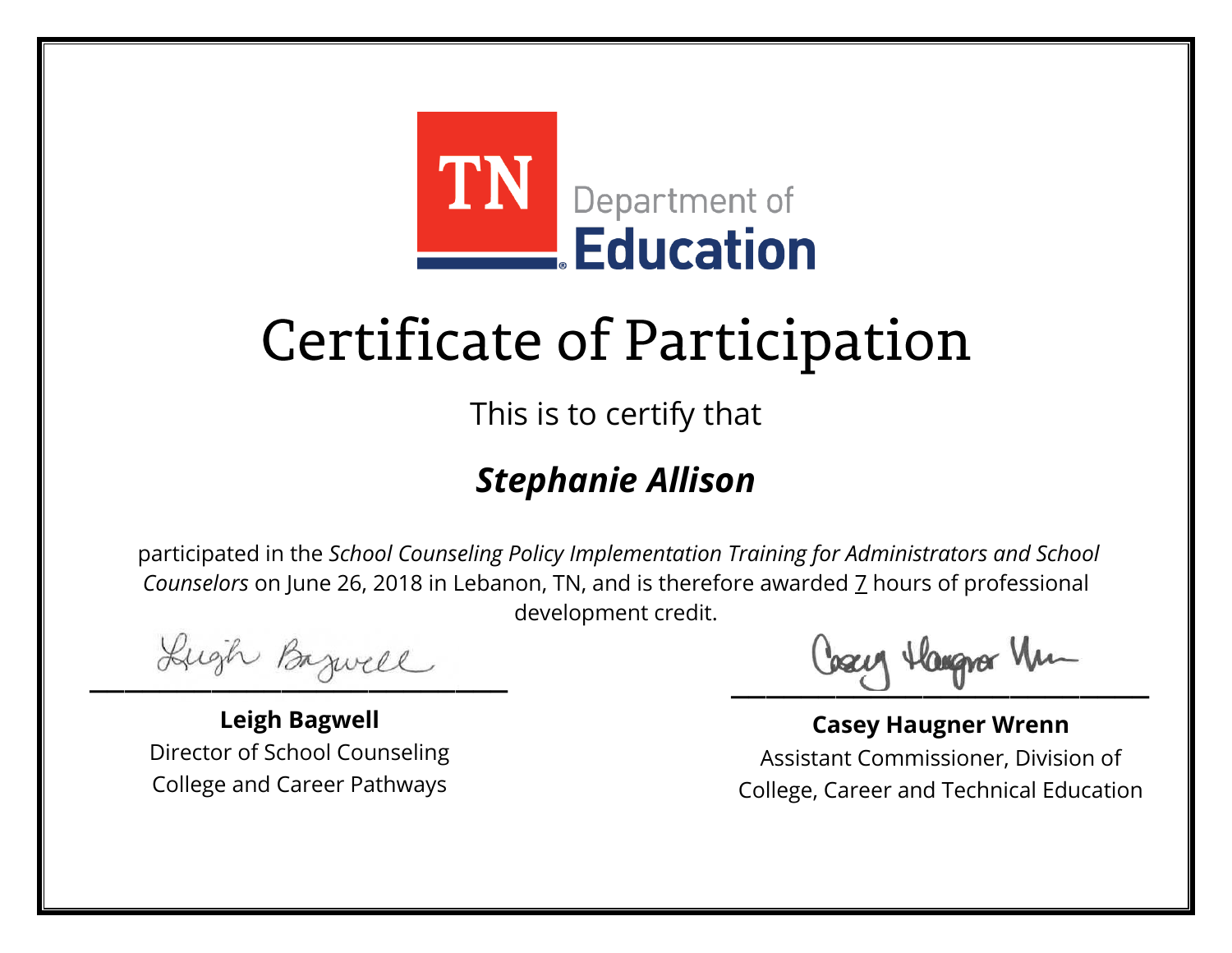

This is to certify that

### *Emily Anderson*

Lugh Bazwell

**Leigh Bagwell** Director of School Counseling College and Career Pathways

Losey Hangra Vm

**Casey Haugner Wrenn** Assistant Commissioner, Division of College, Career and Technical Education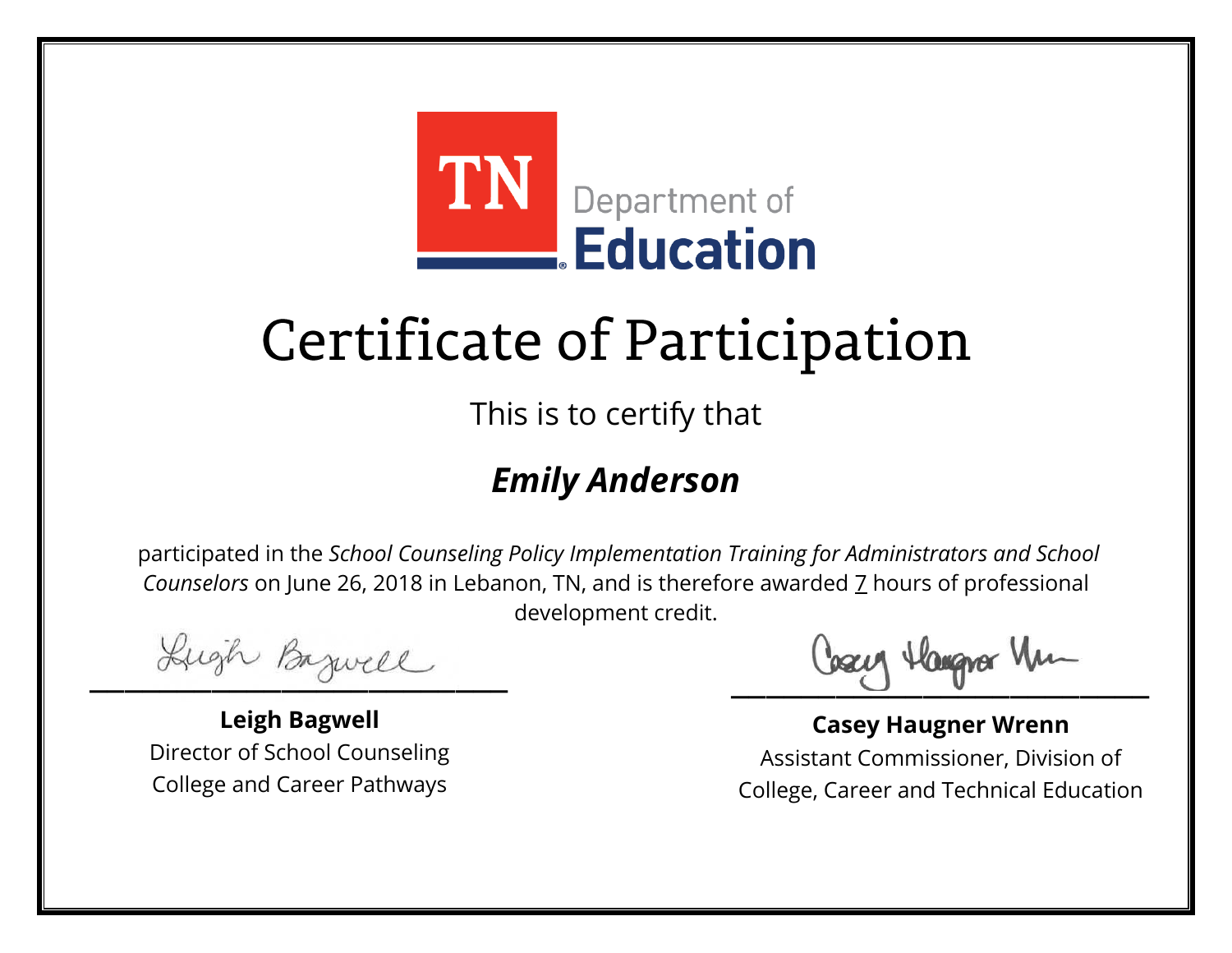

This is to certify that

#### *Sheila Anliot-Gaertner*

Lugh Bazwell

**Leigh Bagwell** Director of School Counseling College and Career Pathways

Cosey Hangra Vm

**Casey Haugner Wrenn** Assistant Commissioner, Division of College, Career and Technical Education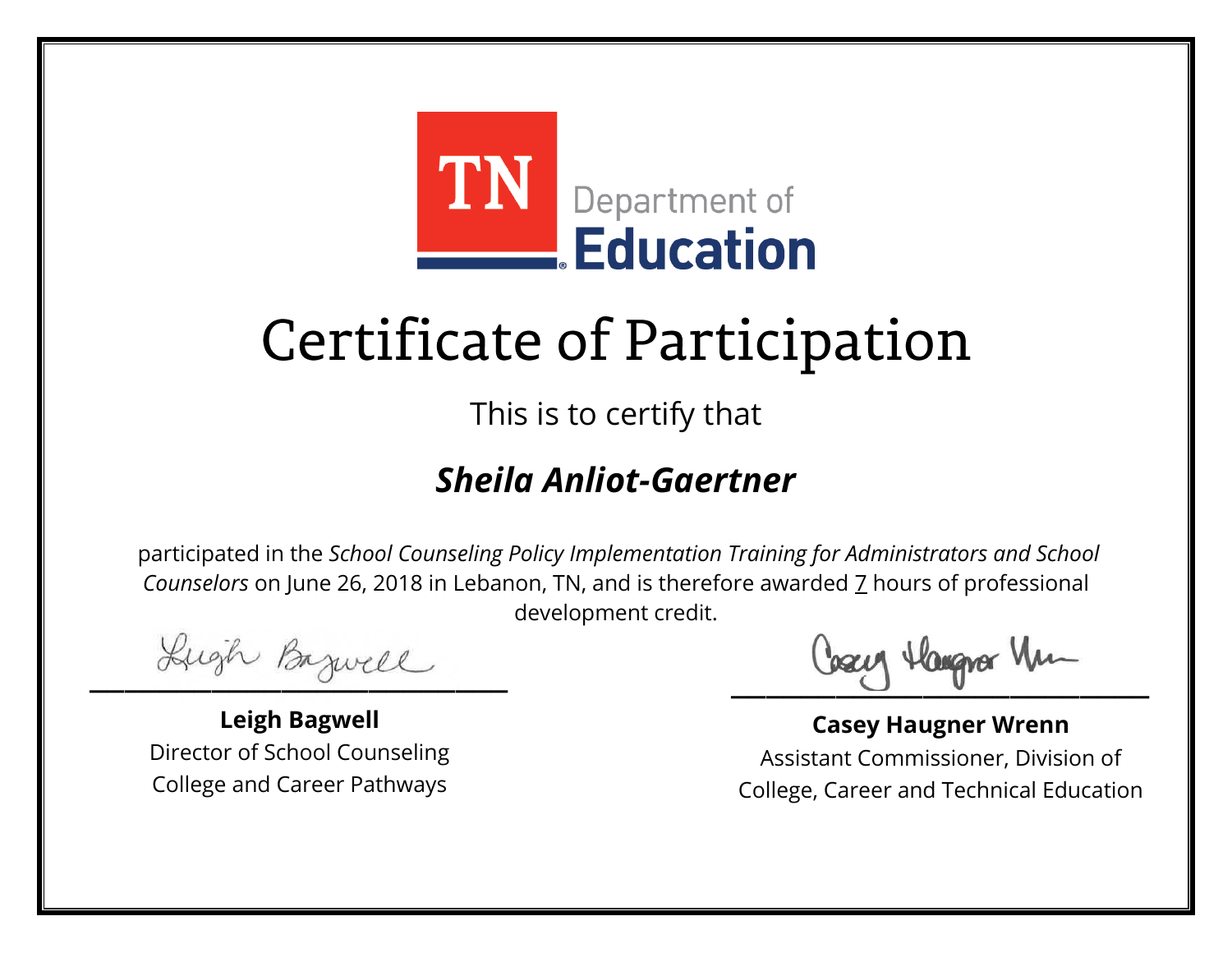

This is to certify that

#### *Katherine Atkinson*

Lugh Bazwell

**Leigh Bagwell** Director of School Counseling College and Career Pathways

Cosey Hangra Vm

**Casey Haugner Wrenn** Assistant Commissioner, Division of College, Career and Technical Education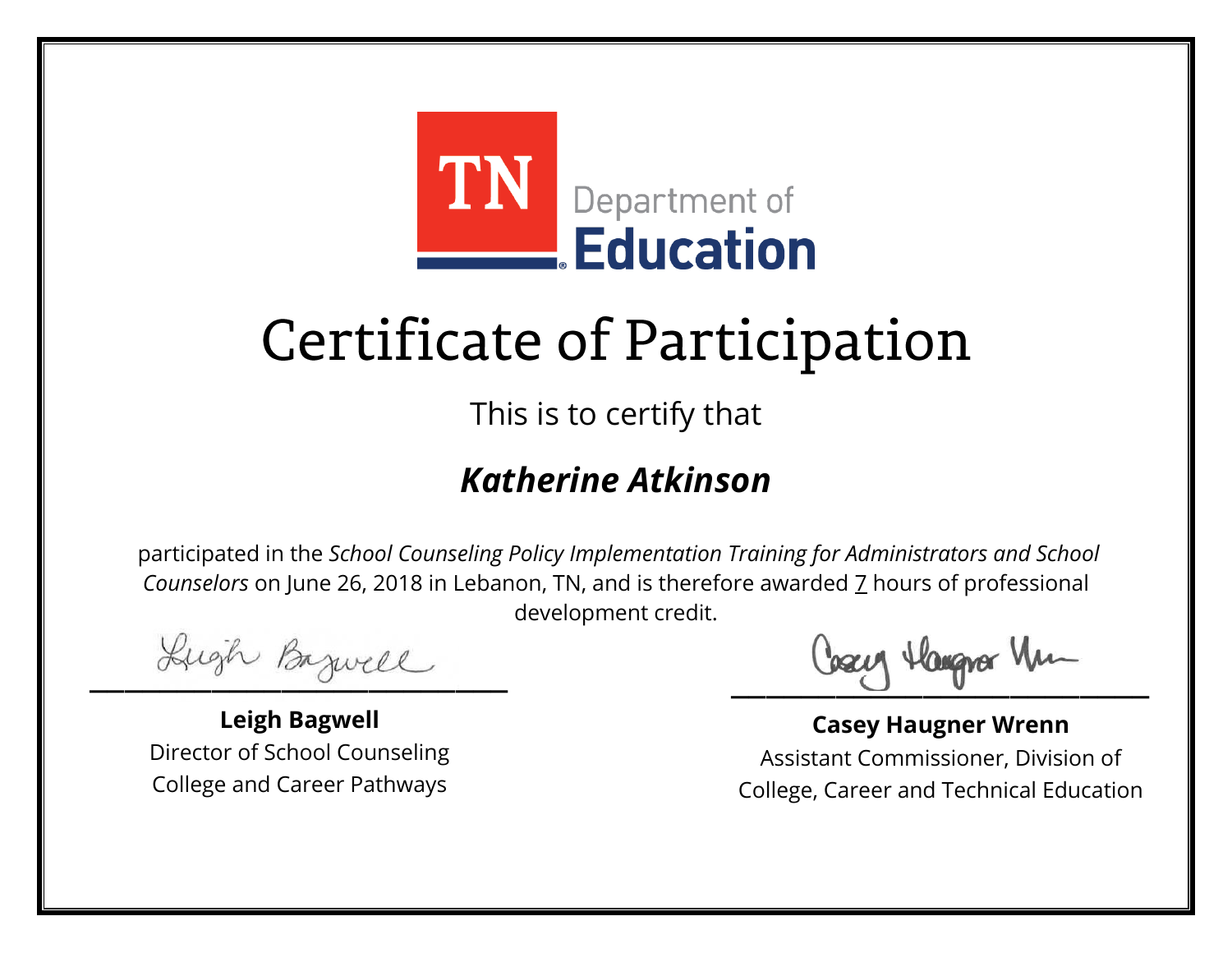

This is to certify that

### *Brooke Bailey*

Lugh Bazwell

**Leigh Bagwell** Director of School Counseling College and Career Pathways

Losey Hangra Vm

**Casey Haugner Wrenn** Assistant Commissioner, Division of College, Career and Technical Education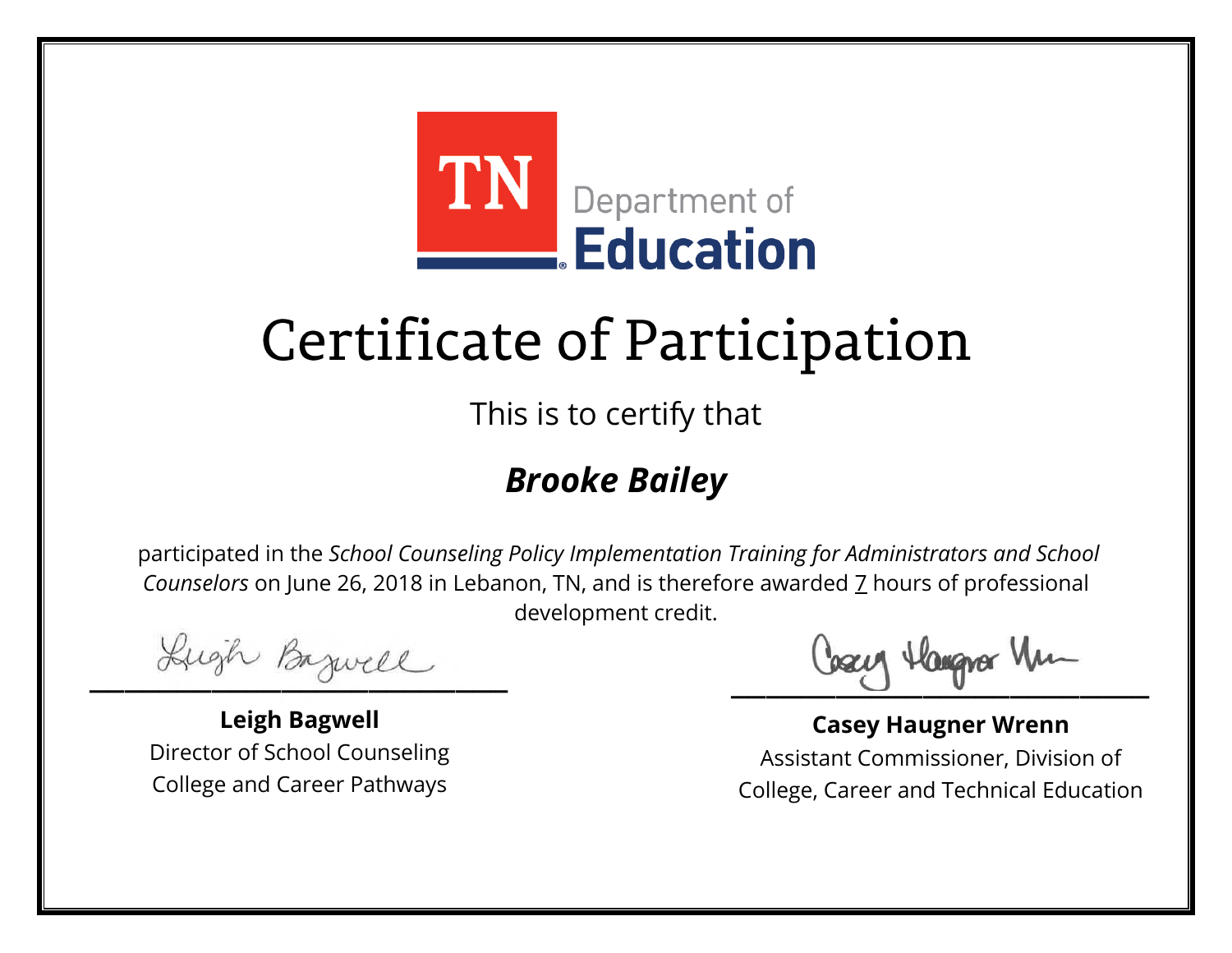

This is to certify that

### *Judy Bailey-Ogle*

Lugh Bazwell

**Leigh Bagwell** Director of School Counseling College and Career Pathways

Cosey Hangra Vm

**Casey Haugner Wrenn** Assistant Commissioner, Division of College, Career and Technical Education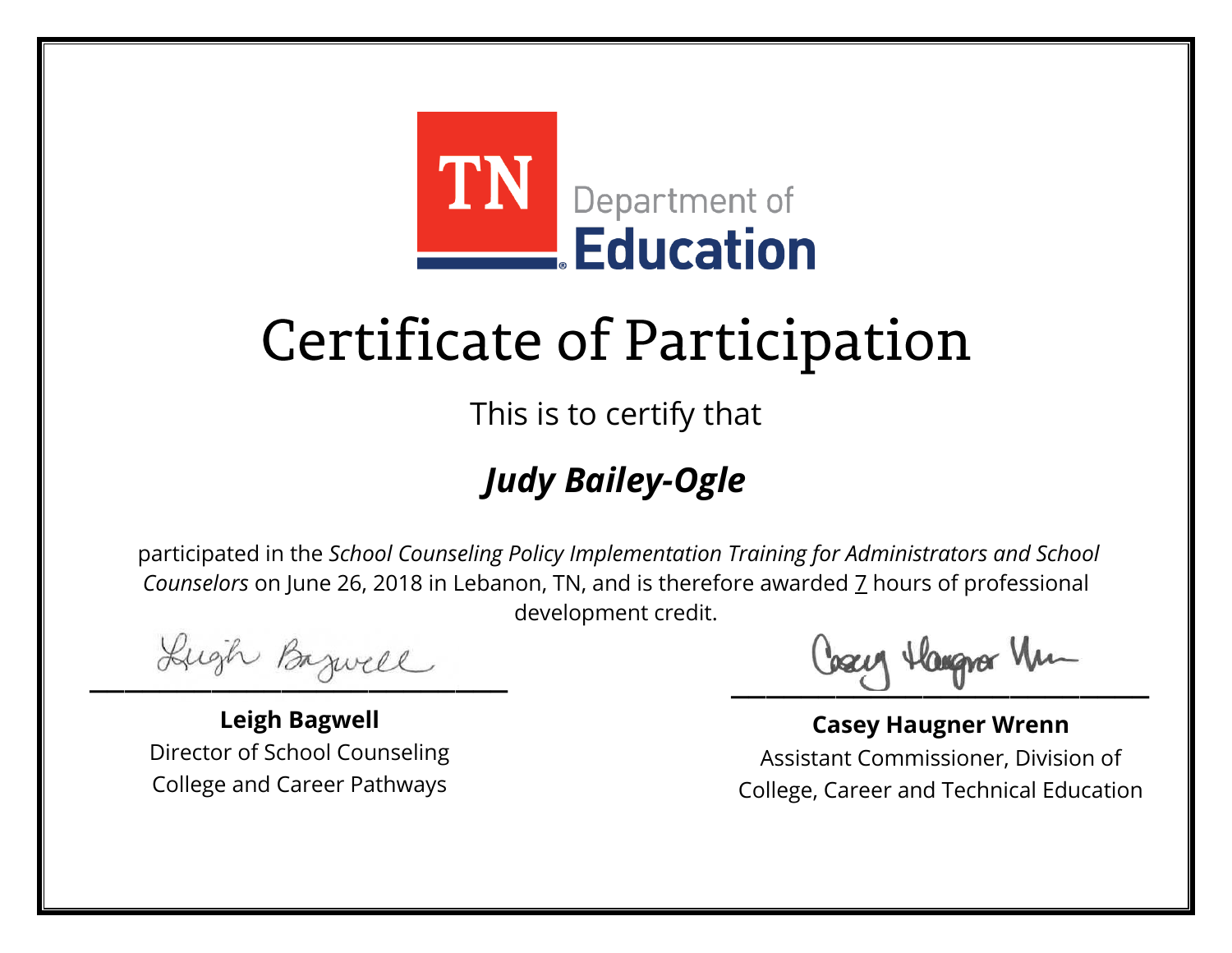

This is to certify that

### *Bethany Ball*

Lugh Bazwell

**Leigh Bagwell** Director of School Counseling College and Career Pathways

Losey Hangra Vm

**Casey Haugner Wrenn** Assistant Commissioner, Division of College, Career and Technical Education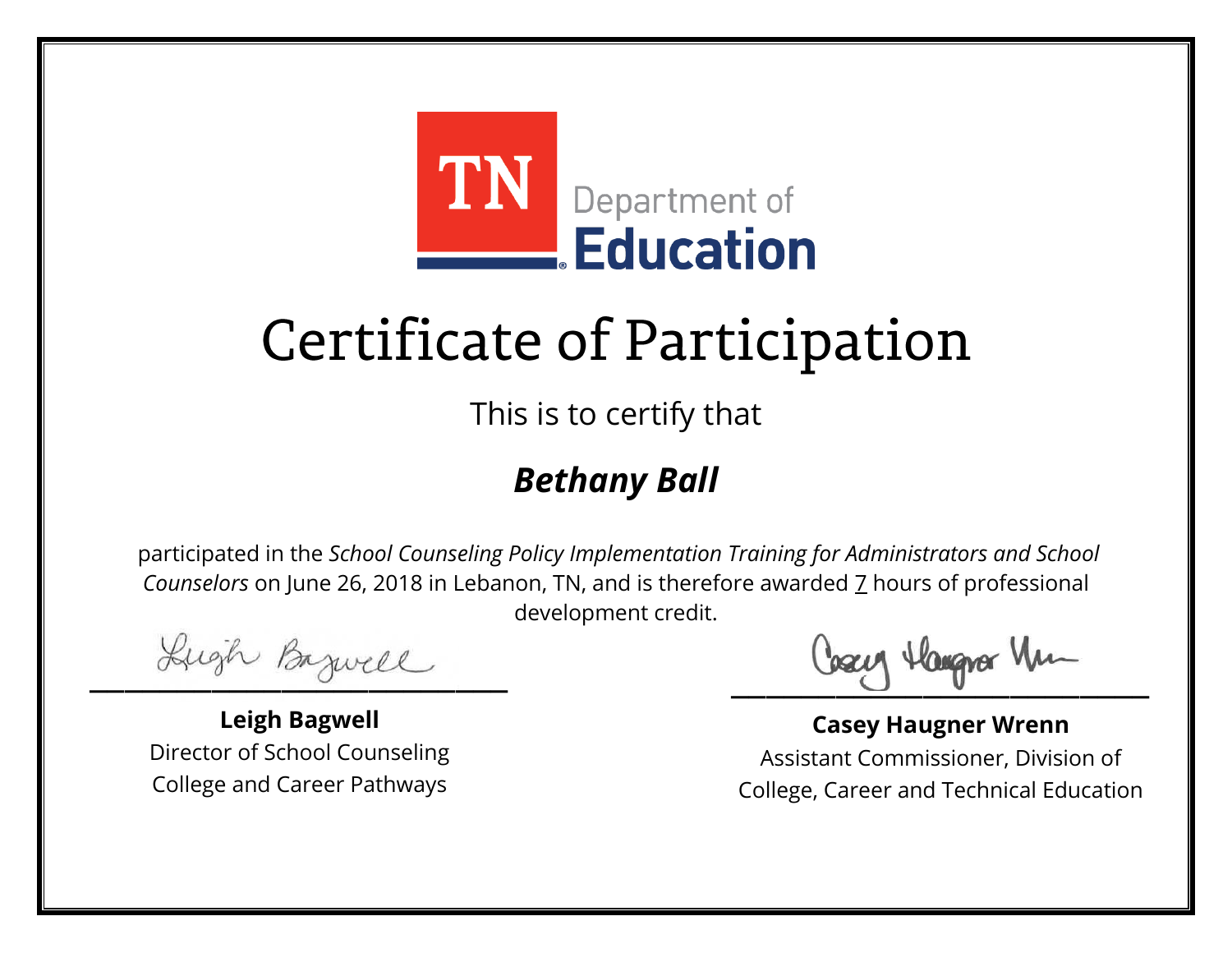

This is to certify that

### *Amy Baltimore*

Lugh Bazwell

**Leigh Bagwell** Director of School Counseling College and Career Pathways

Losey Hangra Vm

**Casey Haugner Wrenn** Assistant Commissioner, Division of College, Career and Technical Education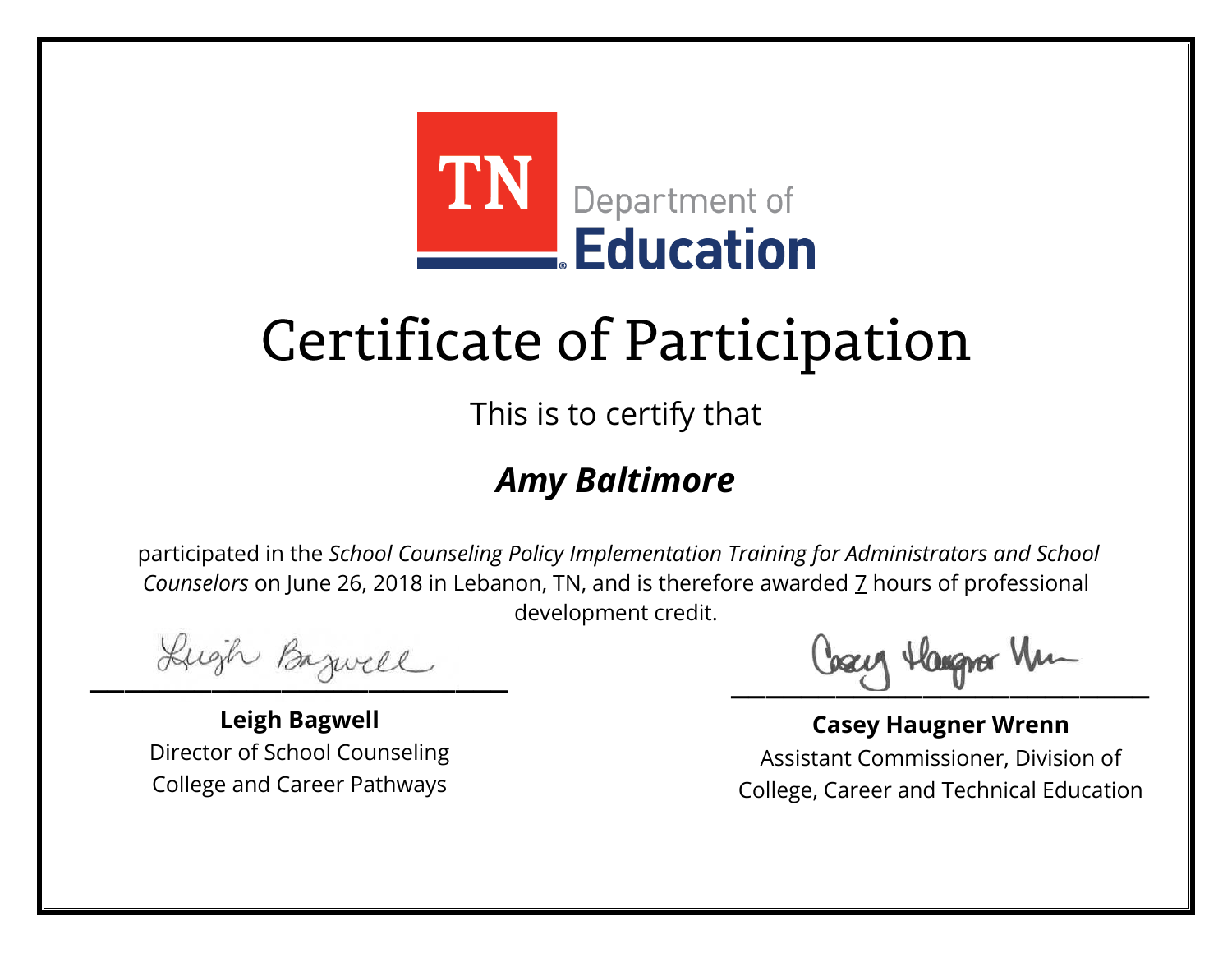

This is to certify that

### *Katie Barkley*

Lugh Bazwell

**Leigh Bagwell** Director of School Counseling College and Career Pathways

Losey Hangra Vm

**Casey Haugner Wrenn** Assistant Commissioner, Division of College, Career and Technical Education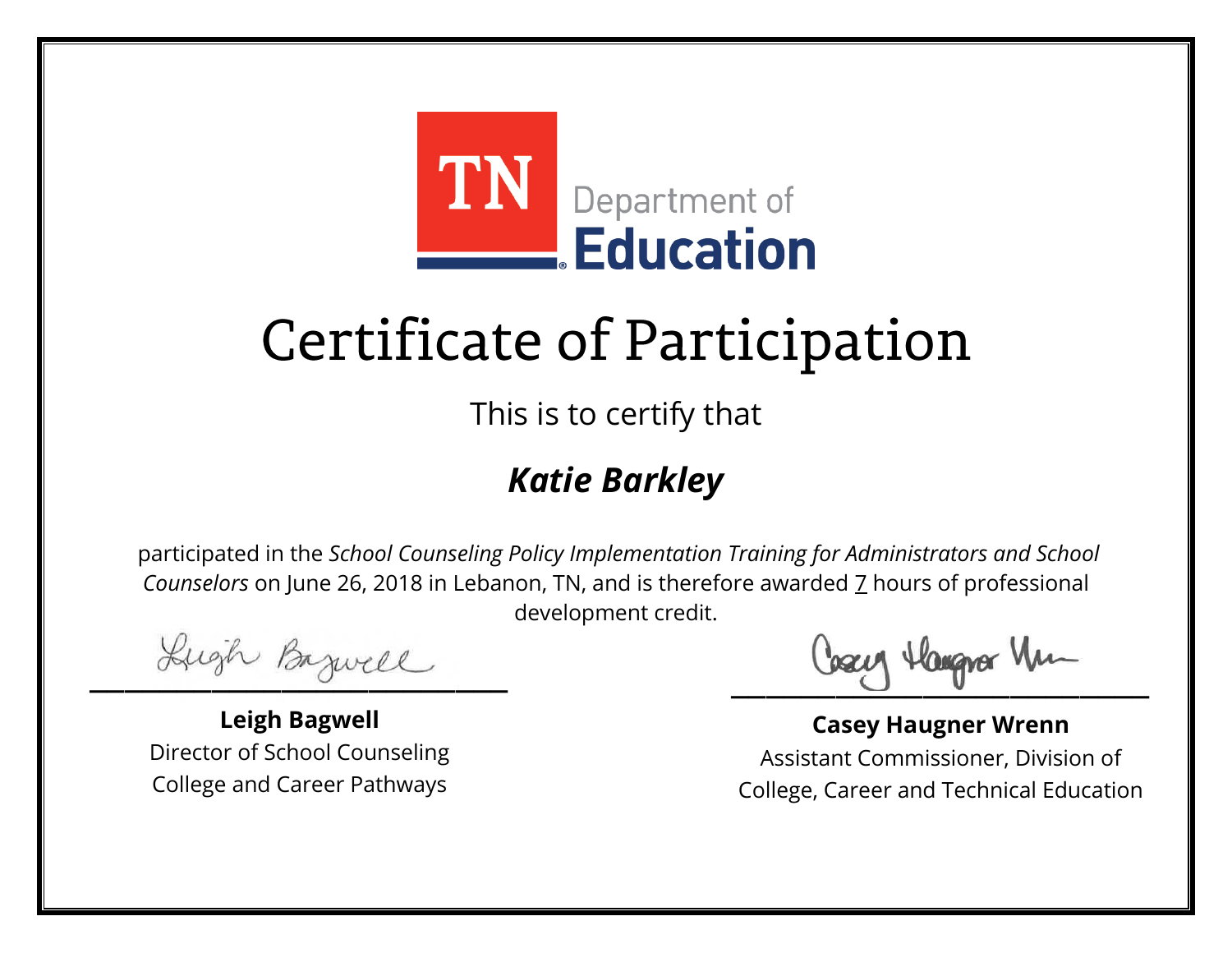

This is to certify that

#### *Donna Bass*

Lugh Bazwell

**Leigh Bagwell** Director of School Counseling College and Career Pathways

Losey Hangra Vm

**Casey Haugner Wrenn** Assistant Commissioner, Division of College, Career and Technical Education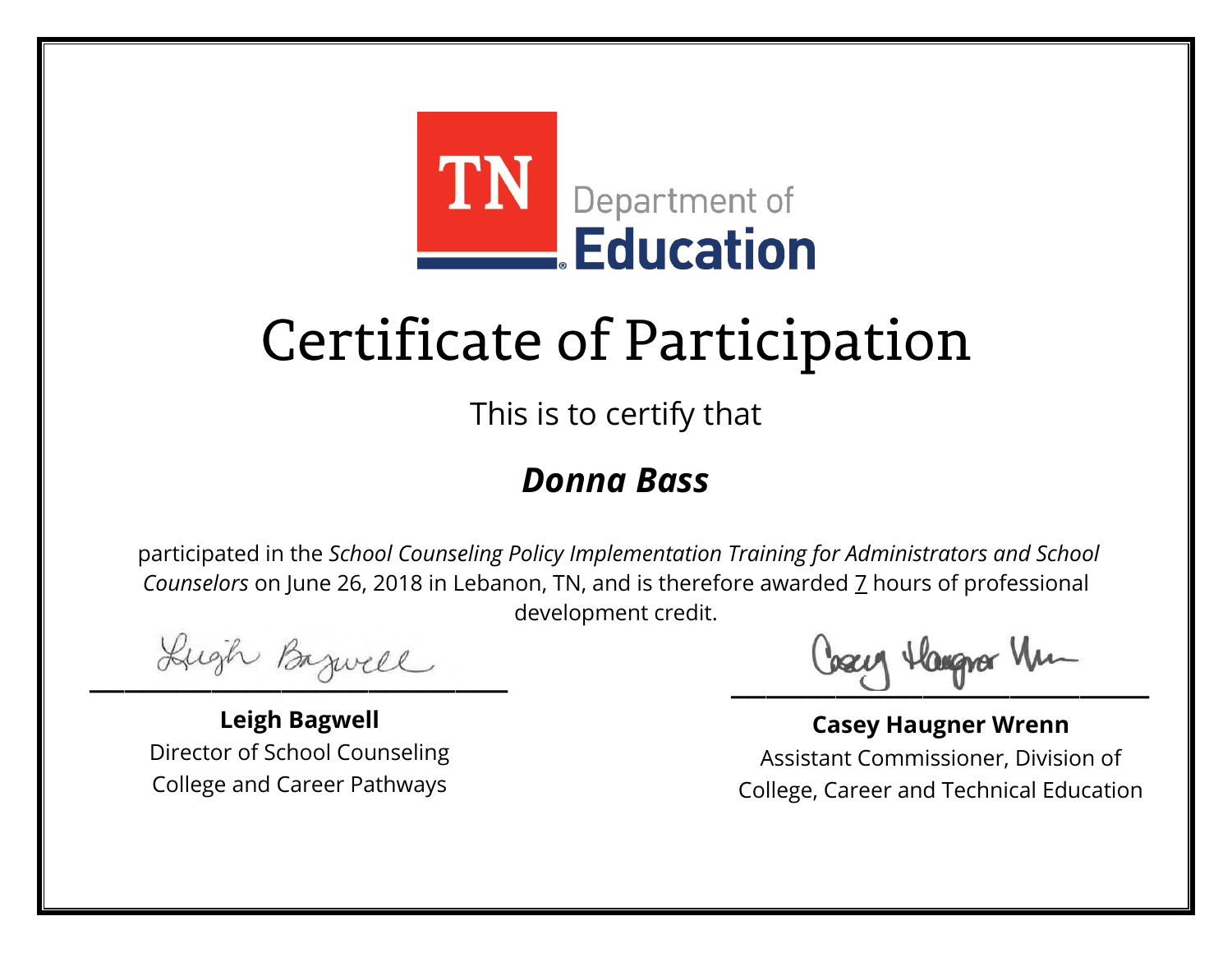

This is to certify that

### *Myra Battagliotti*

Lugh Bazwell

**Leigh Bagwell** Director of School Counseling College and Career Pathways

Losey Hangra Vm

**Casey Haugner Wrenn** Assistant Commissioner, Division of College, Career and Technical Education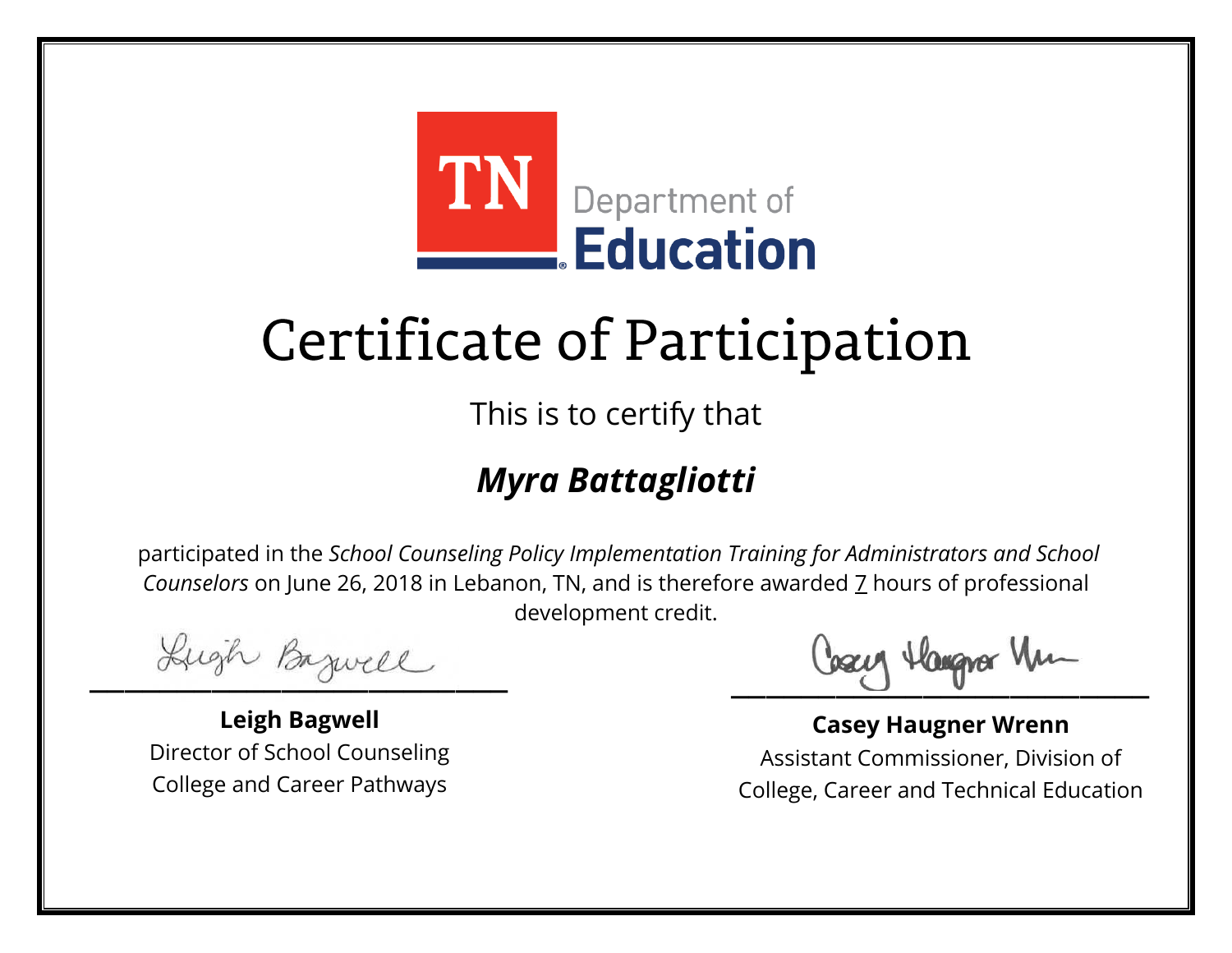

This is to certify that

### *Denise Bergin*

Lugh Bazwell

**Leigh Bagwell** Director of School Counseling College and Career Pathways

Losey Hangra Vm

**Casey Haugner Wrenn** Assistant Commissioner, Division of College, Career and Technical Education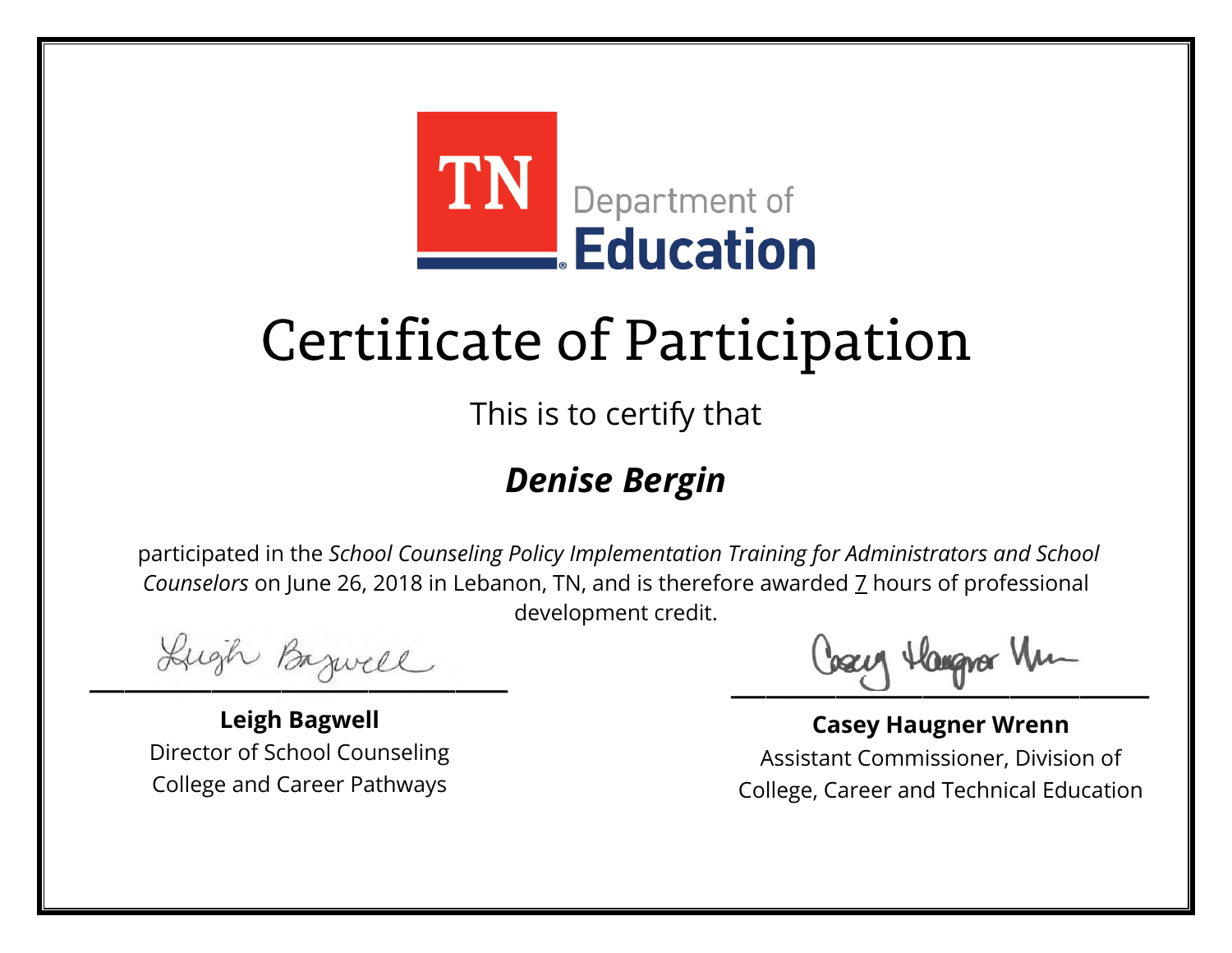

This is to certify that

### *Callie Bobo*

Lugh Bazwell

**Leigh Bagwell** Director of School Counseling College and Career Pathways

Losey Hangra Vm

**Casey Haugner Wrenn** Assistant Commissioner, Division of College, Career and Technical Education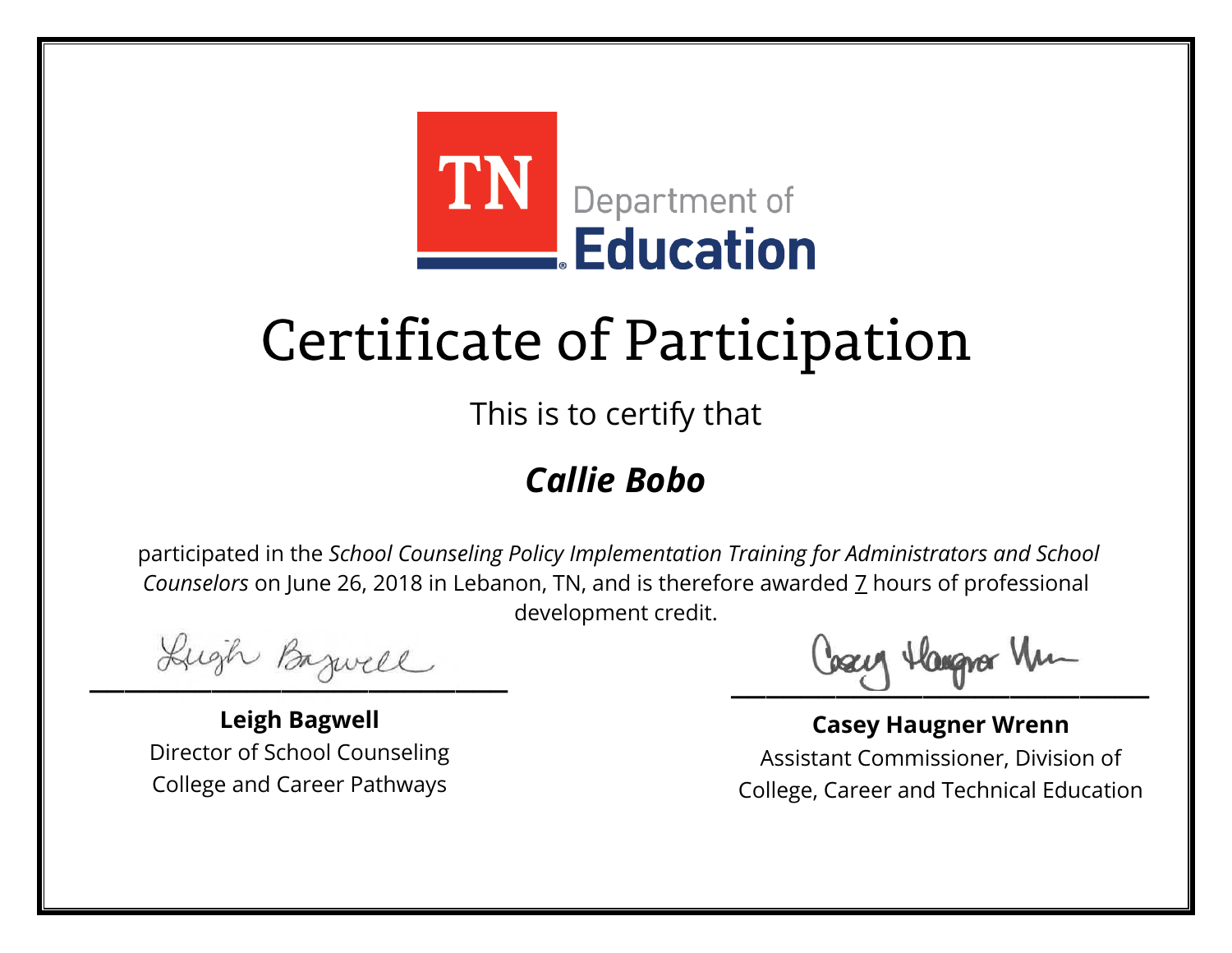

This is to certify that

#### *Maria Bobo*

Lugh Bazwell

**Leigh Bagwell** Director of School Counseling College and Career Pathways

Losey Hangra Vm

**Casey Haugner Wrenn** Assistant Commissioner, Division of College, Career and Technical Education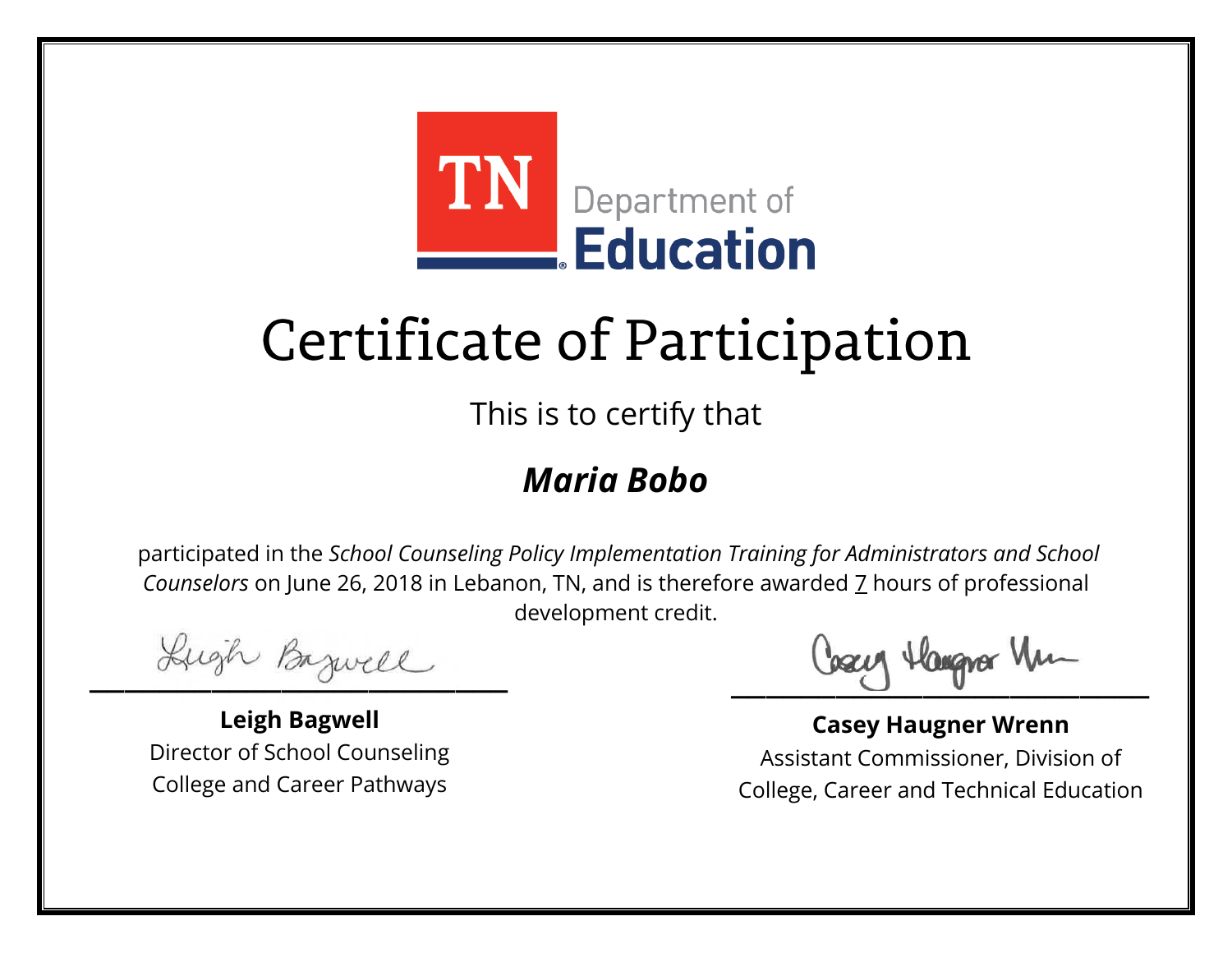

This is to certify that

#### *Jade Bowman*

Lugh Bazwell

**Leigh Bagwell** Director of School Counseling College and Career Pathways

Losey Hangra Vm

**Casey Haugner Wrenn** Assistant Commissioner, Division of College, Career and Technical Education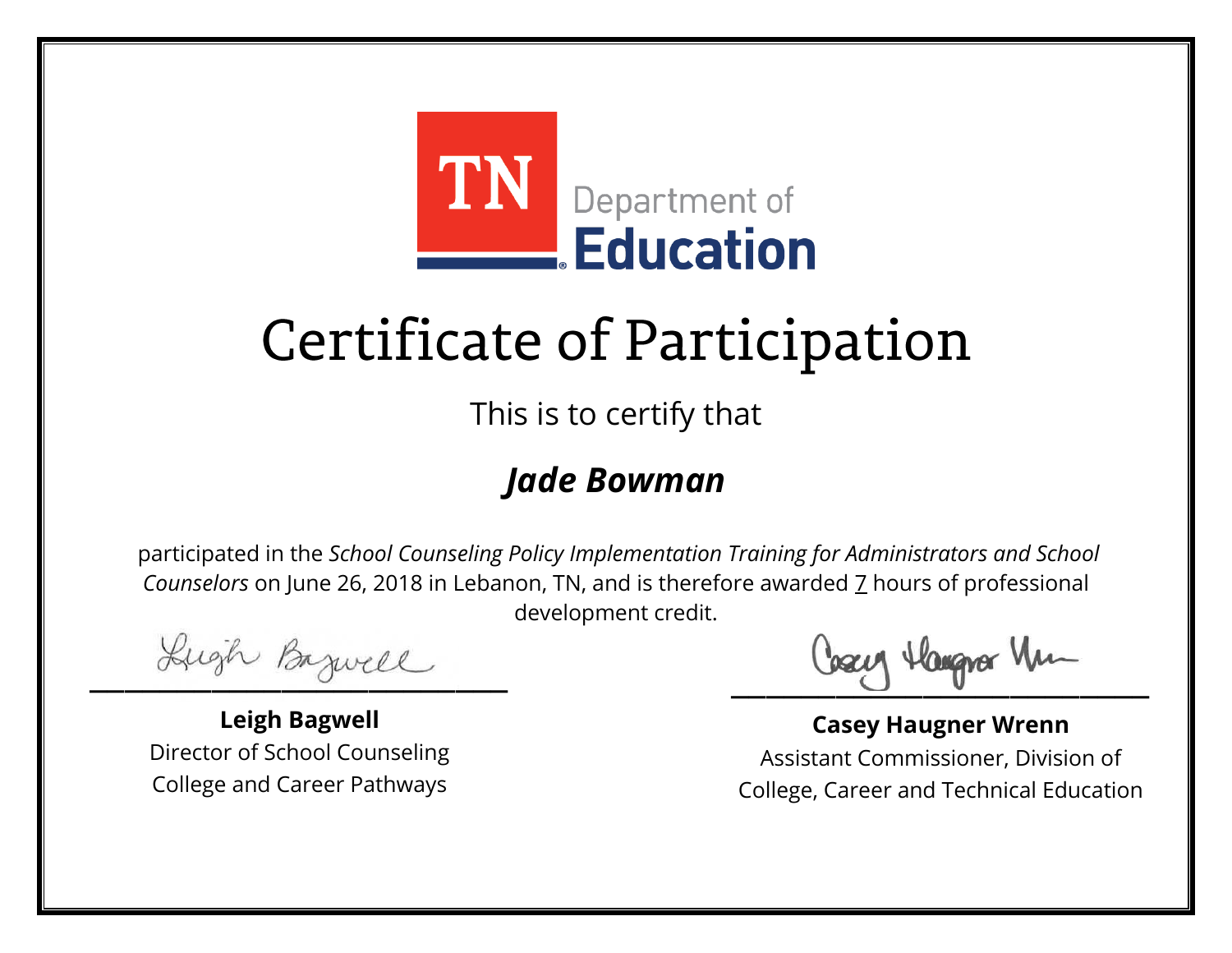

This is to certify that

### *Kelly Brewer*

Lugh Bazwell

**Leigh Bagwell** Director of School Counseling College and Career Pathways

Losey Hangra Vm

**Casey Haugner Wrenn** Assistant Commissioner, Division of College, Career and Technical Education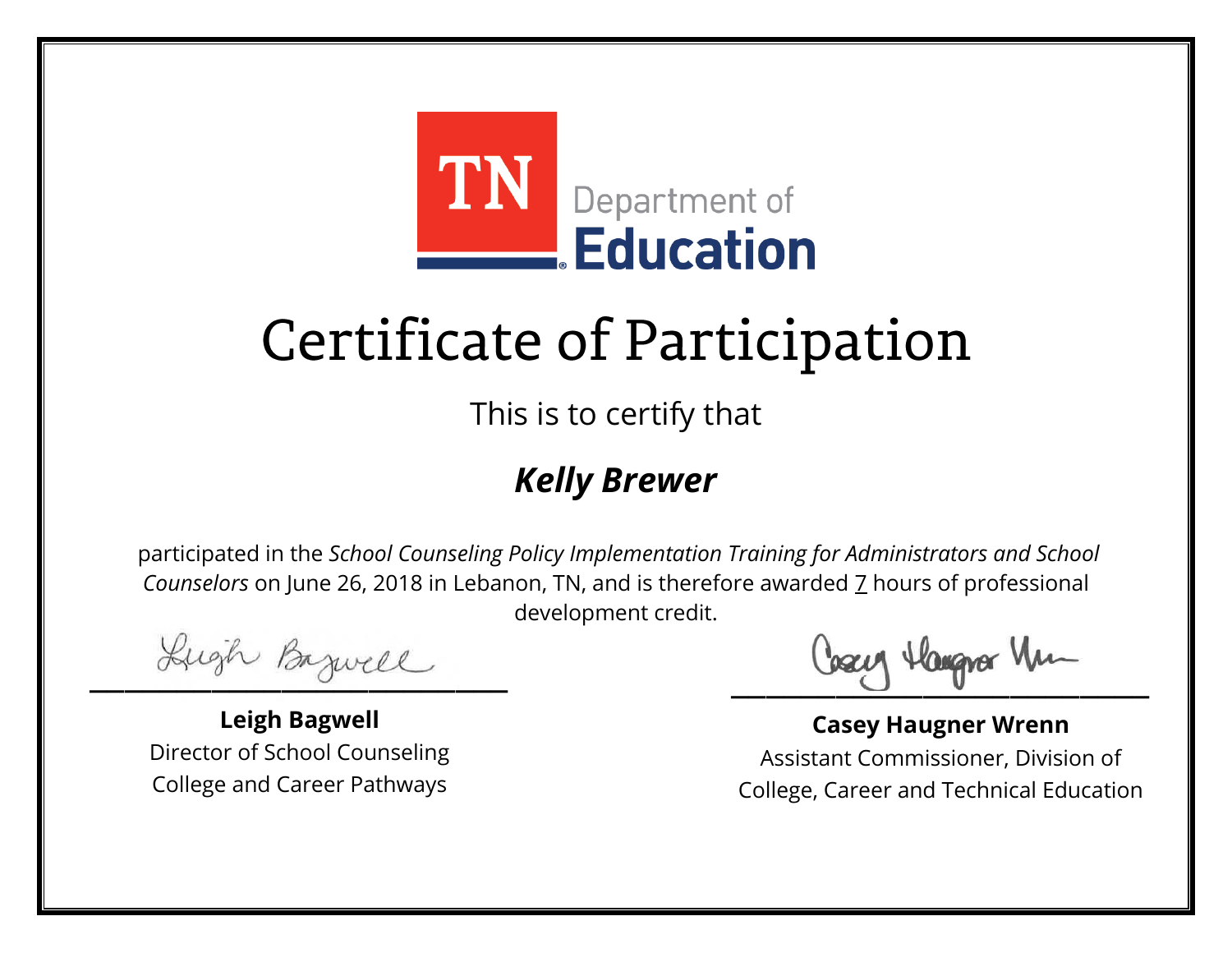

This is to certify that

### *Angela Briggs*

Lugh Bazwell

**Leigh Bagwell** Director of School Counseling College and Career Pathways

Losey Hangra Vm

**Casey Haugner Wrenn** Assistant Commissioner, Division of College, Career and Technical Education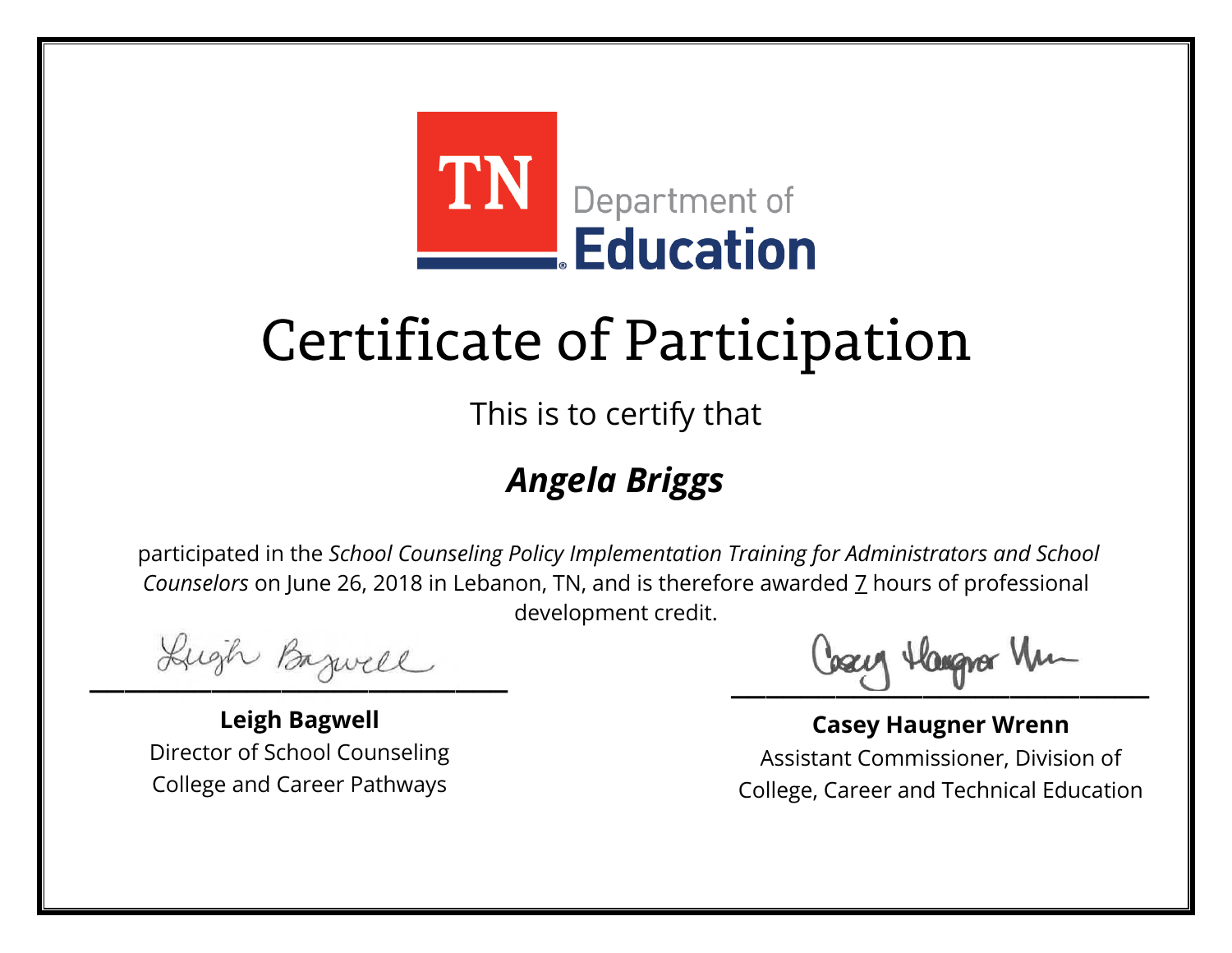

This is to certify that

### *Gala Brooks*

Lugh Bazwell

**Leigh Bagwell** Director of School Counseling College and Career Pathways

Losey Hangra Vm

**Casey Haugner Wrenn** Assistant Commissioner, Division of College, Career and Technical Education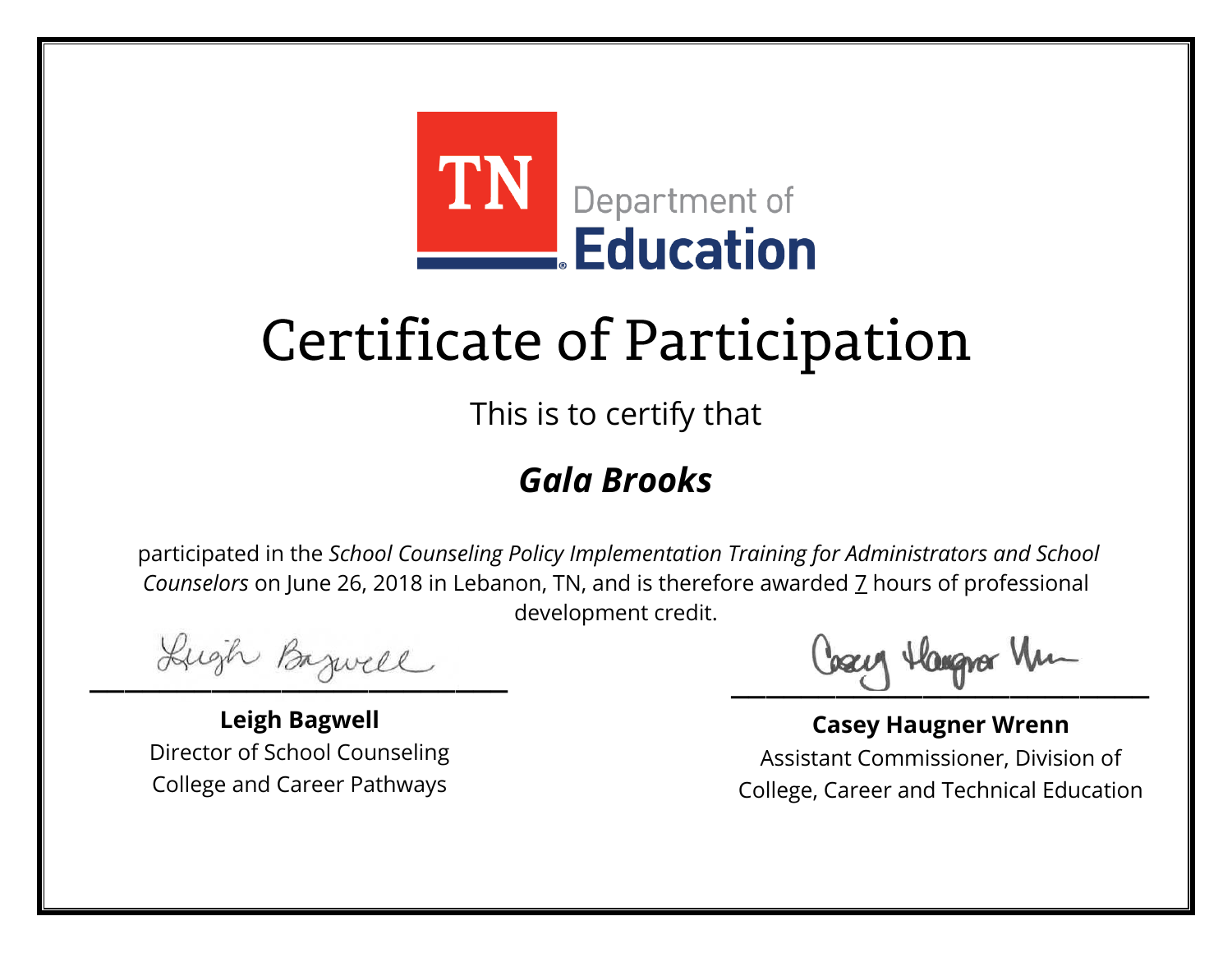

This is to certify that

#### *Melissa Brown*

Lugh Bazwell

**Leigh Bagwell** Director of School Counseling College and Career Pathways

Losey Hangra Vm

**Casey Haugner Wrenn** Assistant Commissioner, Division of College, Career and Technical Education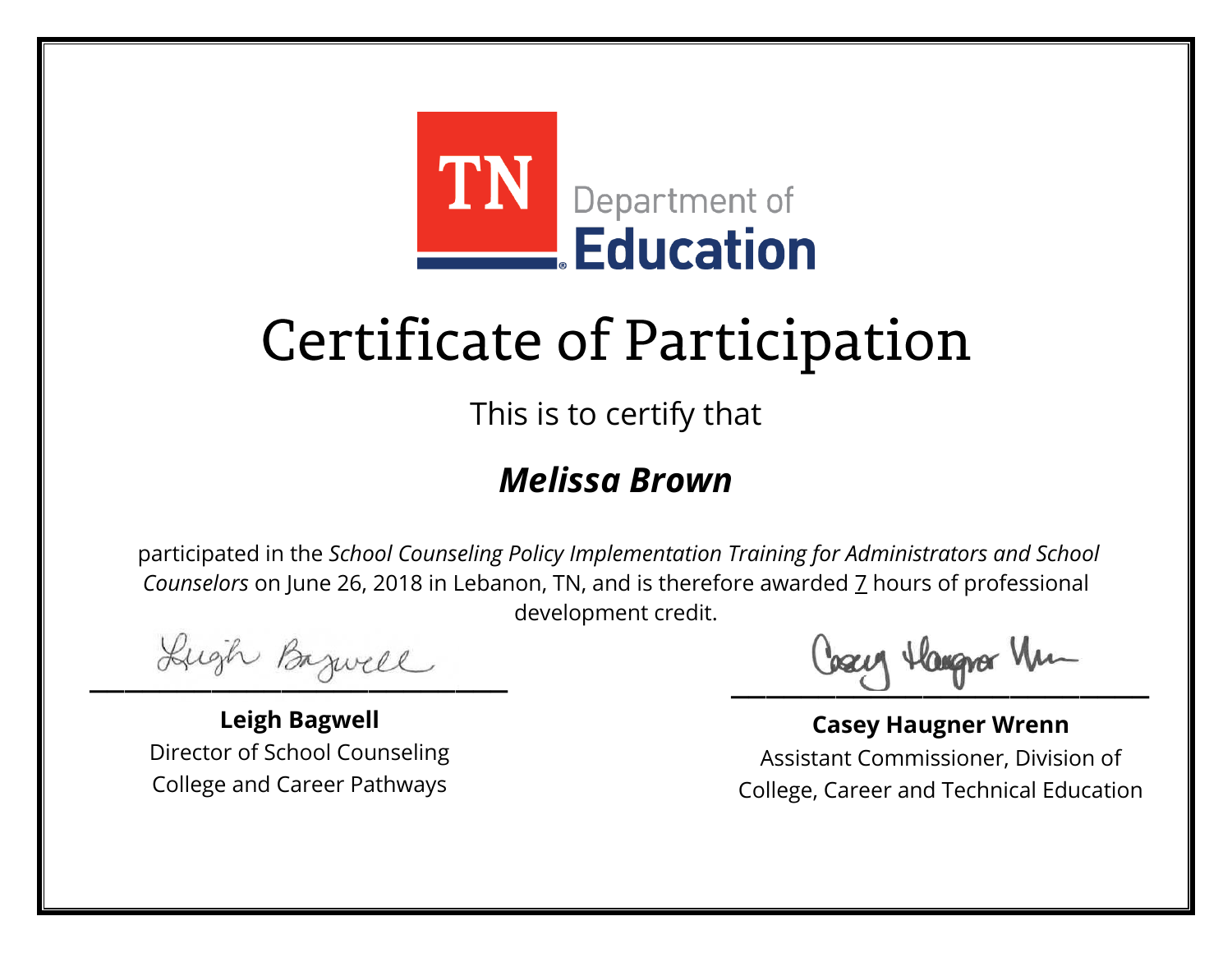

This is to certify that

#### *Sherry Brummett*

Lugh Bazwell

**Leigh Bagwell** Director of School Counseling College and Career Pathways

Losey Hangra Vm

**Casey Haugner Wrenn** Assistant Commissioner, Division of College, Career and Technical Education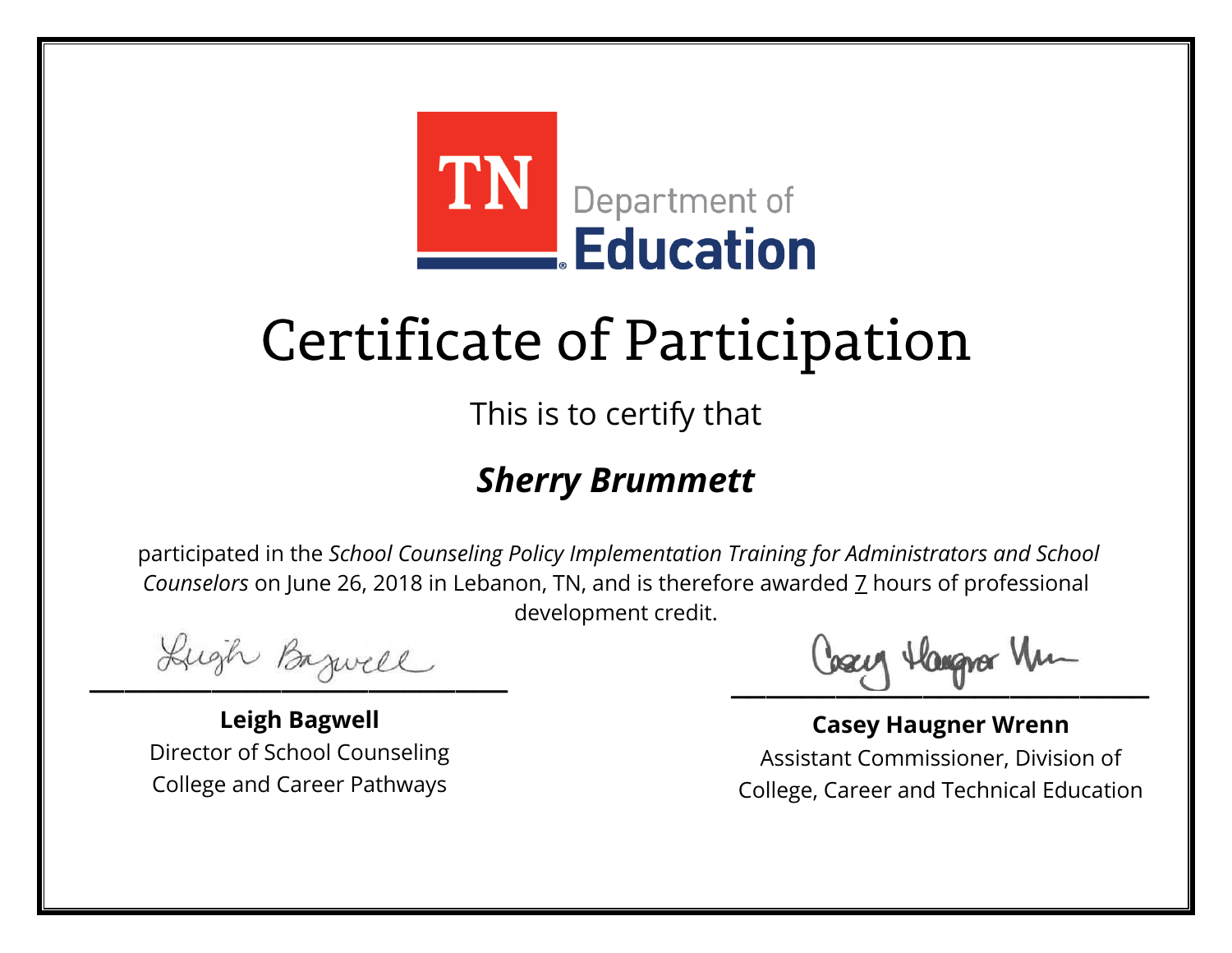

This is to certify that

### *Bobbie Caine*

Lugh Bazwell

**Leigh Bagwell** Director of School Counseling College and Career Pathways

Losey Hangra Vm

**Casey Haugner Wrenn** Assistant Commissioner, Division of College, Career and Technical Education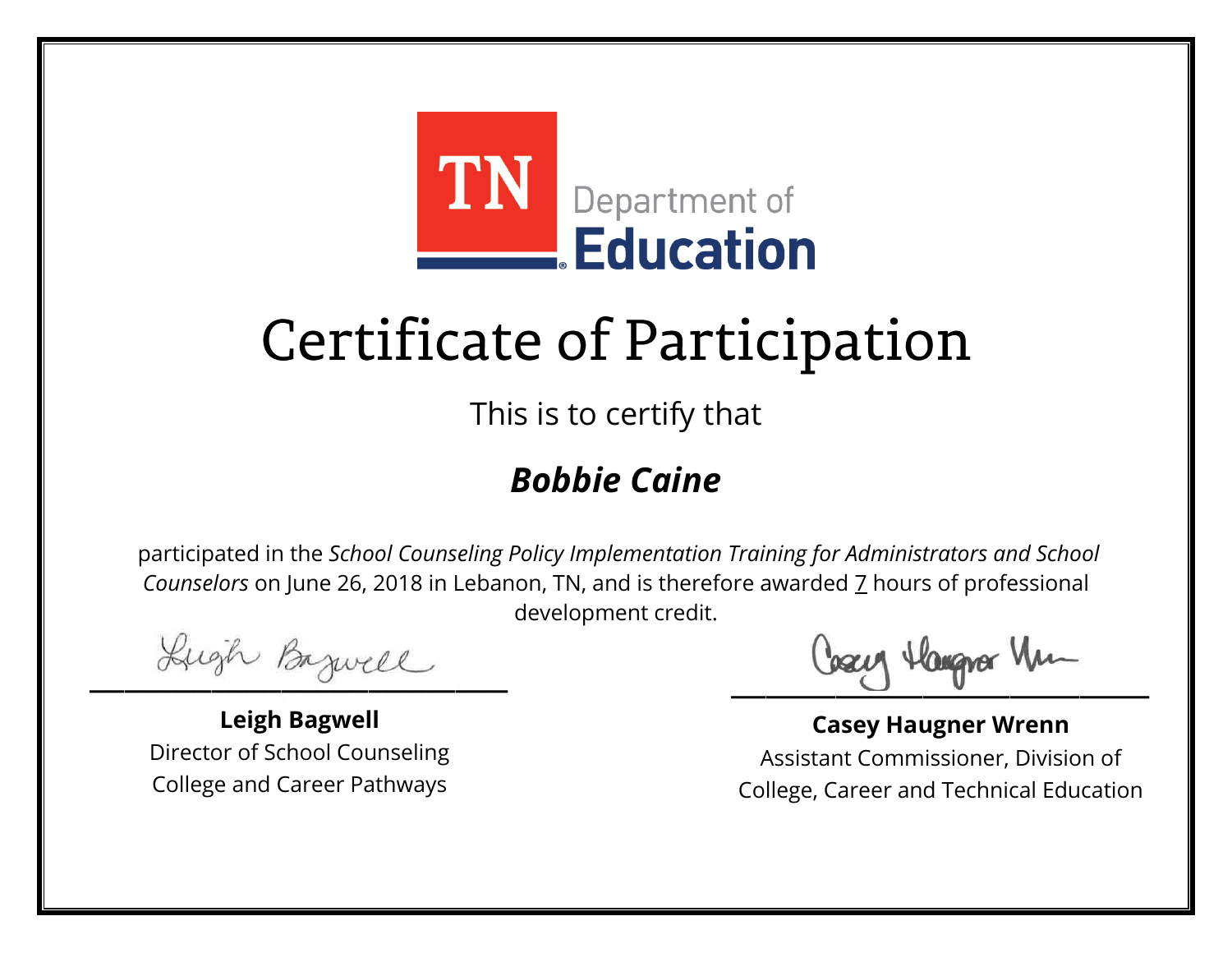

This is to certify that

### *Beth Campbell*

Lugh Bazwell

**Leigh Bagwell** Director of School Counseling College and Career Pathways

Losey Hangra Vm

**Casey Haugner Wrenn** Assistant Commissioner, Division of College, Career and Technical Education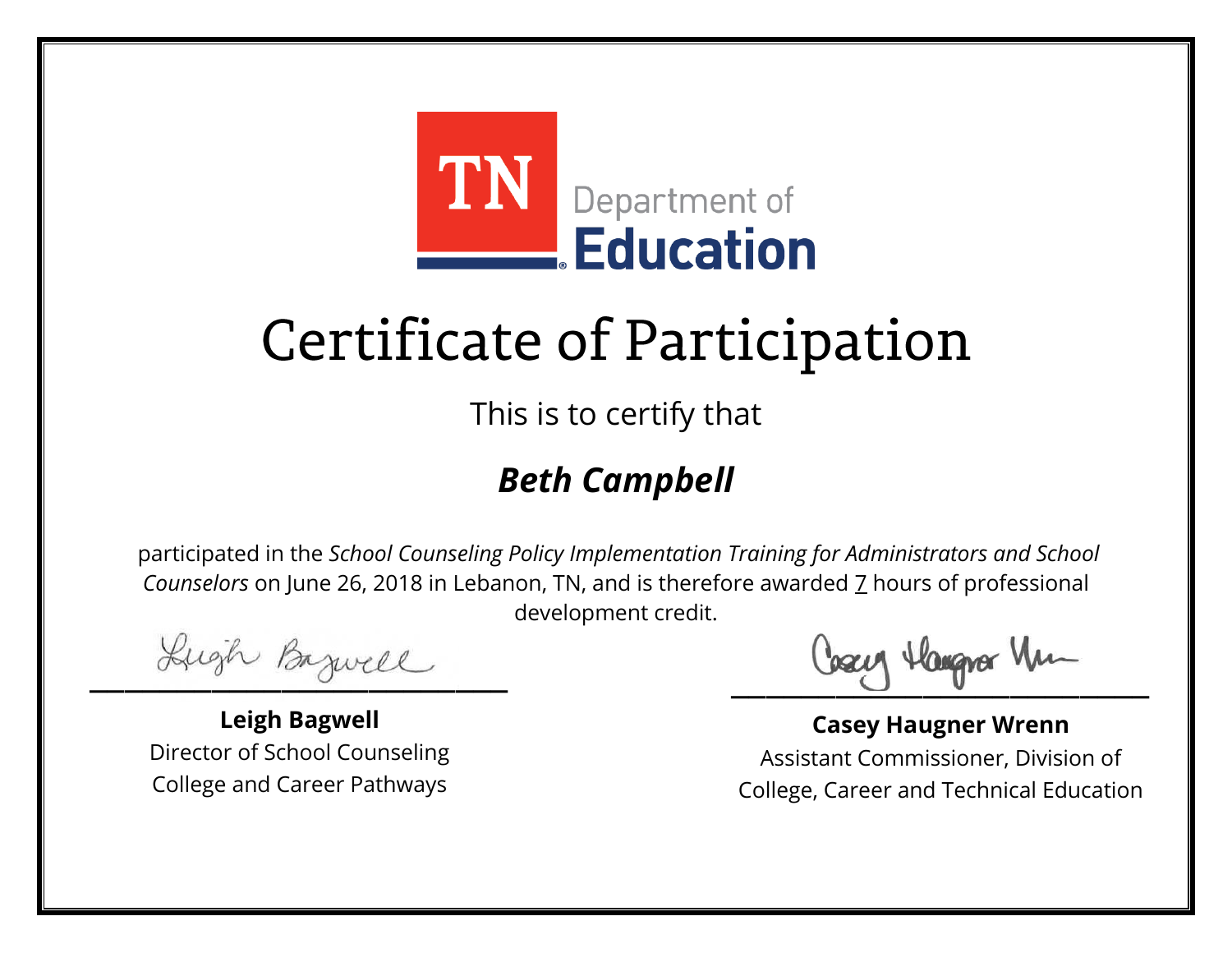

This is to certify that

### *Jessica Cantrell*

Lugh Bazwell

**Leigh Bagwell** Director of School Counseling College and Career Pathways

Losey Hangra Vm

**Casey Haugner Wrenn** Assistant Commissioner, Division of College, Career and Technical Education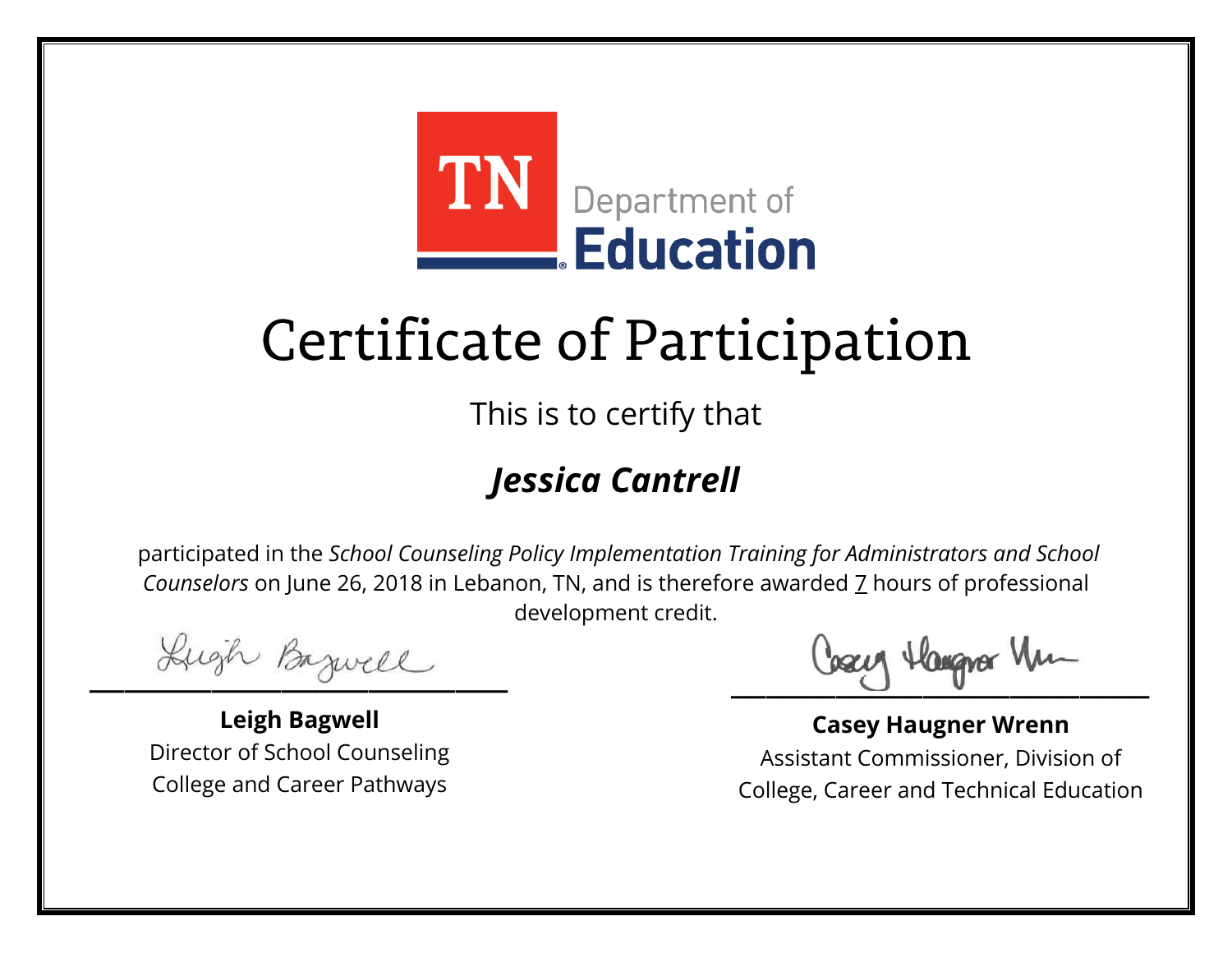

This is to certify that

### *Marylyn Caperton*

Lugh Bazwell

**Leigh Bagwell** Director of School Counseling College and Career Pathways

Cosey Hangra Vm

**Casey Haugner Wrenn** Assistant Commissioner, Division of College, Career and Technical Education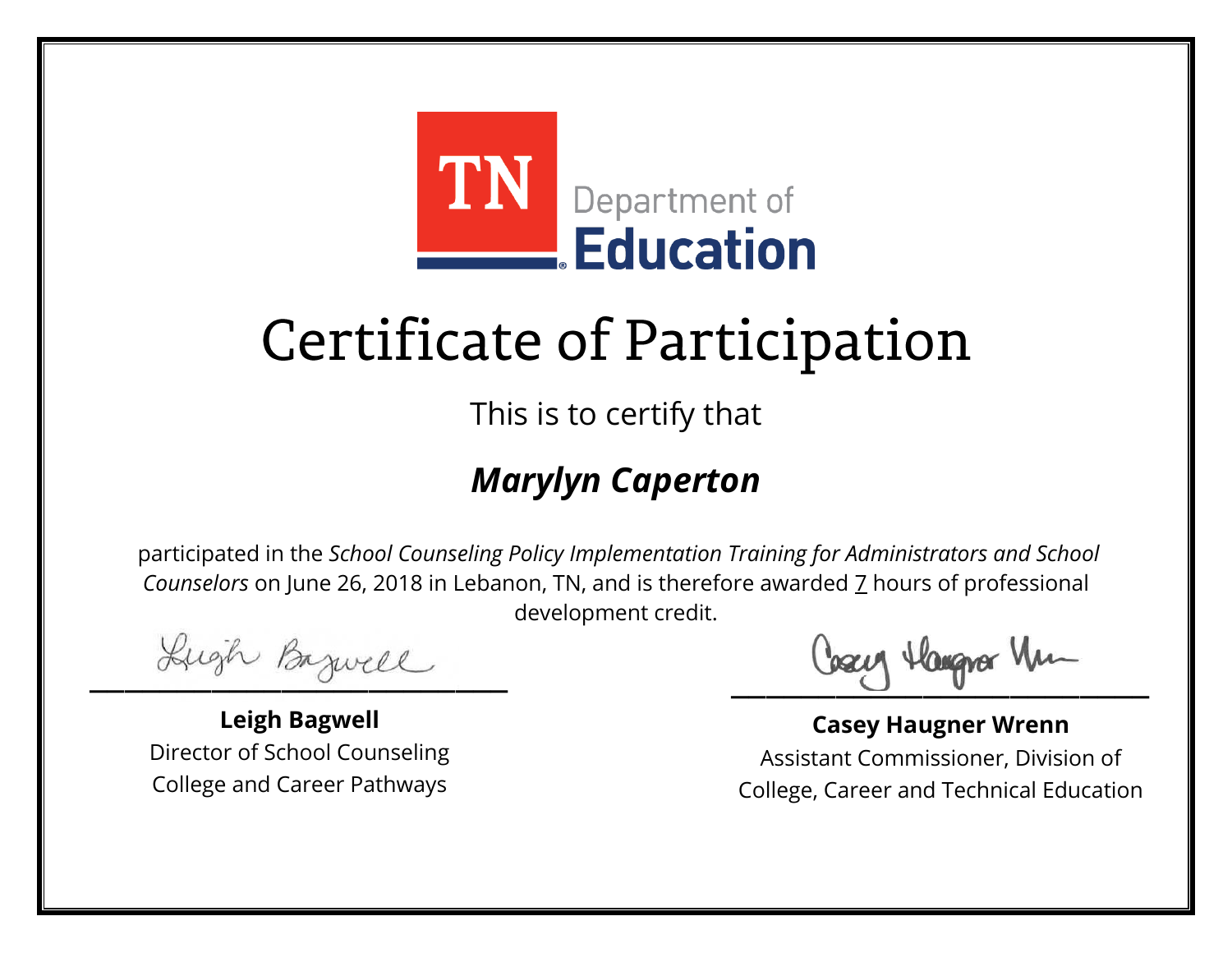

This is to certify that

#### *Yvette Carter*

Lugh Bazwell

**Leigh Bagwell** Director of School Counseling College and Career Pathways

Losey Hangra Vm

**Casey Haugner Wrenn** Assistant Commissioner, Division of College, Career and Technical Education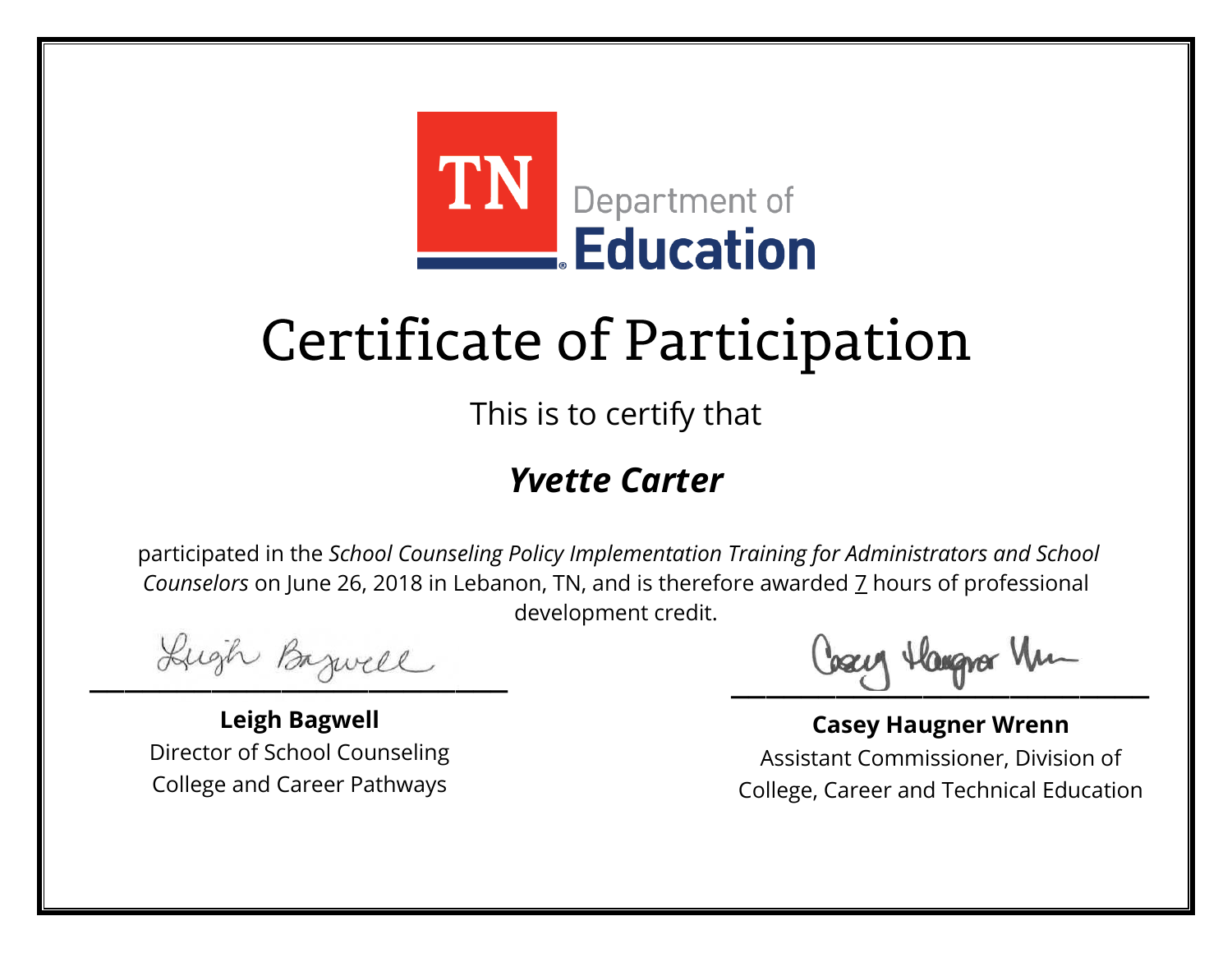

This is to certify that

#### *Latanya Carter*

Lugh Bazwell

**Leigh Bagwell** Director of School Counseling College and Career Pathways

Losey Hangra Vm

**Casey Haugner Wrenn** Assistant Commissioner, Division of College, Career and Technical Education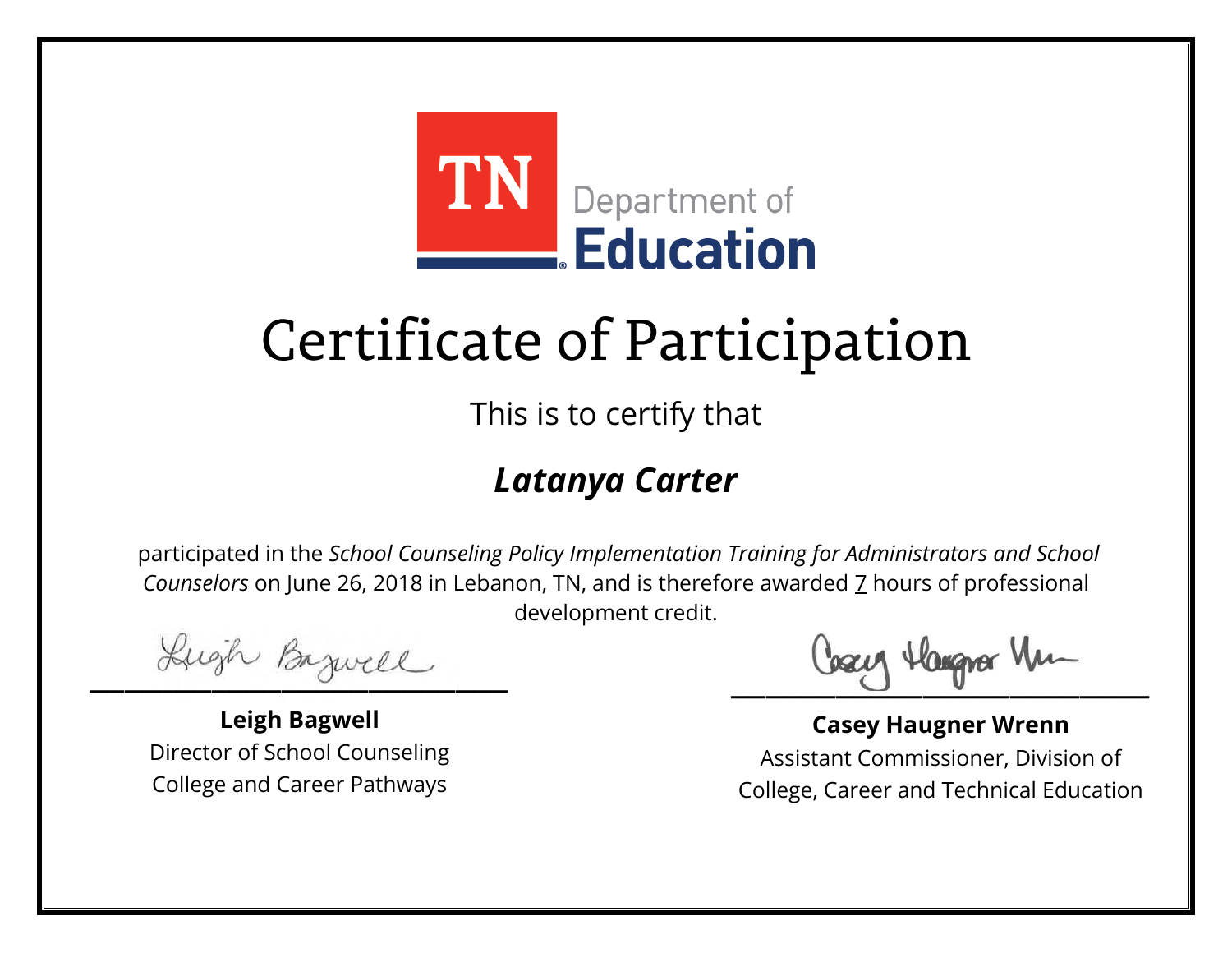

This is to certify that

### *Jennifer Christian*

Lugh Bazwell

**Leigh Bagwell** Director of School Counseling College and Career Pathways

Losey Hangra Vm

**Casey Haugner Wrenn** Assistant Commissioner, Division of College, Career and Technical Education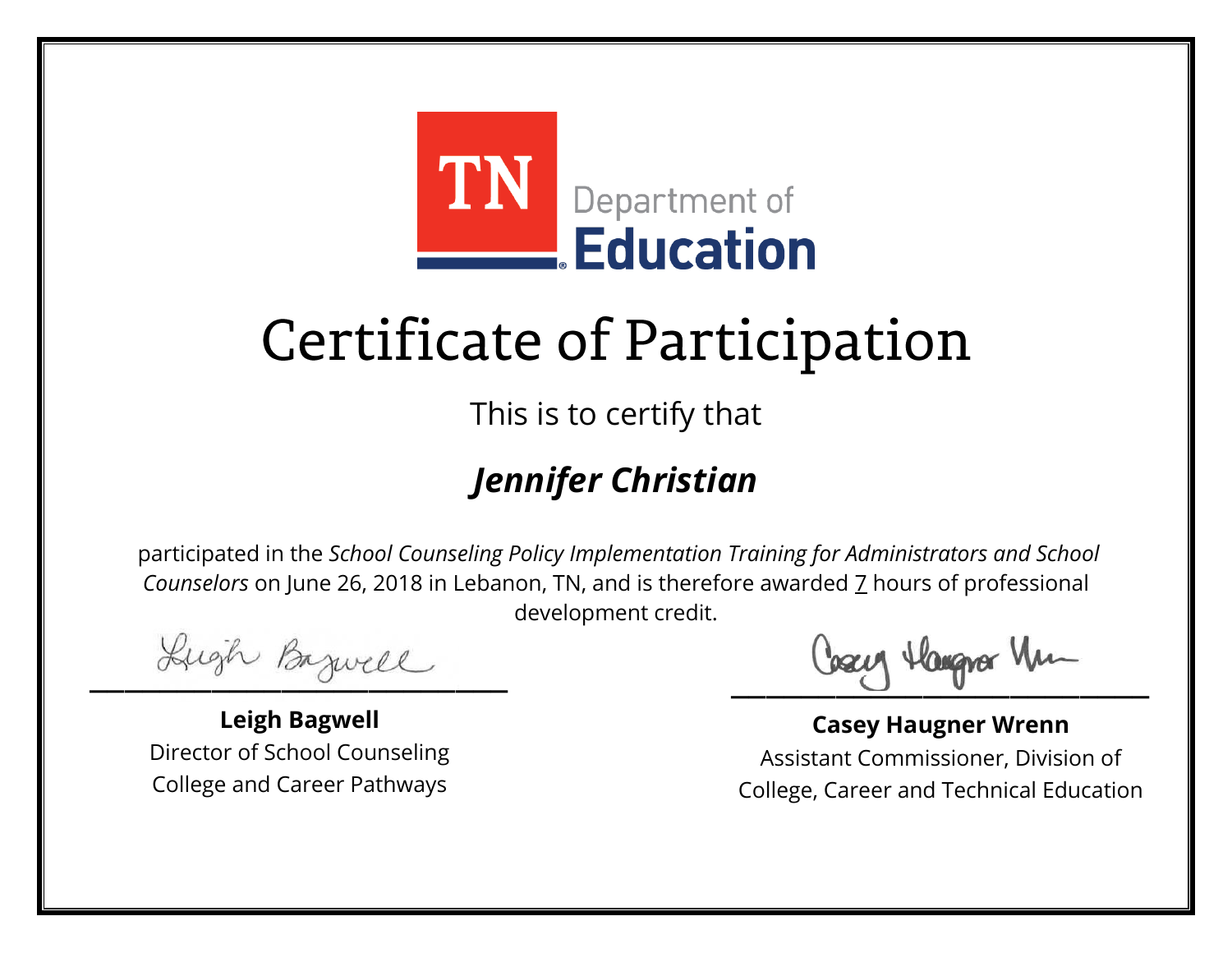

This is to certify that

#### *Bryan Claiborne*

Lugh Bazwell

**Leigh Bagwell** Director of School Counseling College and Career Pathways

Losey Hangra Vm

**Casey Haugner Wrenn** Assistant Commissioner, Division of College, Career and Technical Education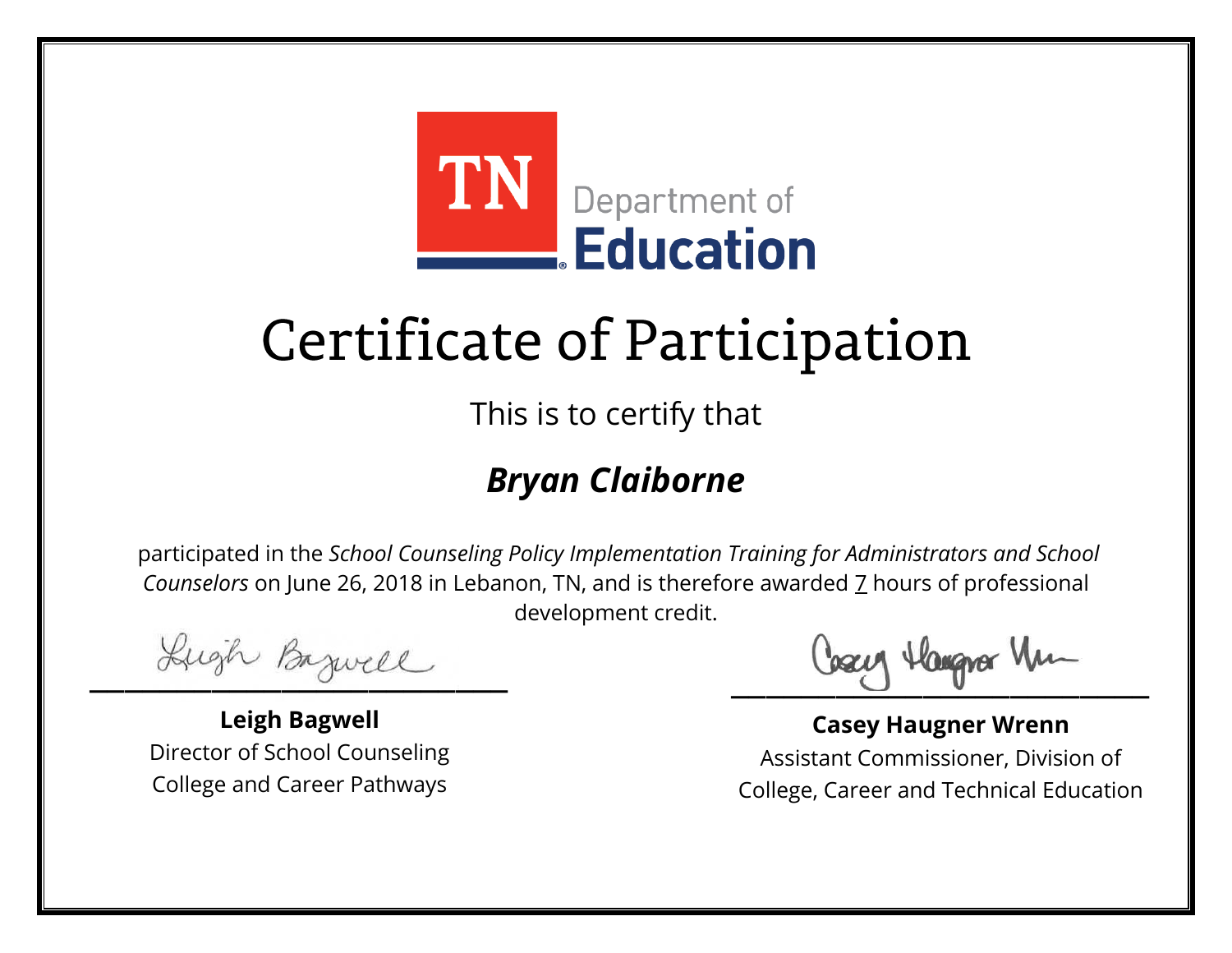

This is to certify that

### *Misty Cochran*

Lugh Bazwell

**Leigh Bagwell** Director of School Counseling College and Career Pathways

Losey Hangra Vm

**Casey Haugner Wrenn** Assistant Commissioner, Division of College, Career and Technical Education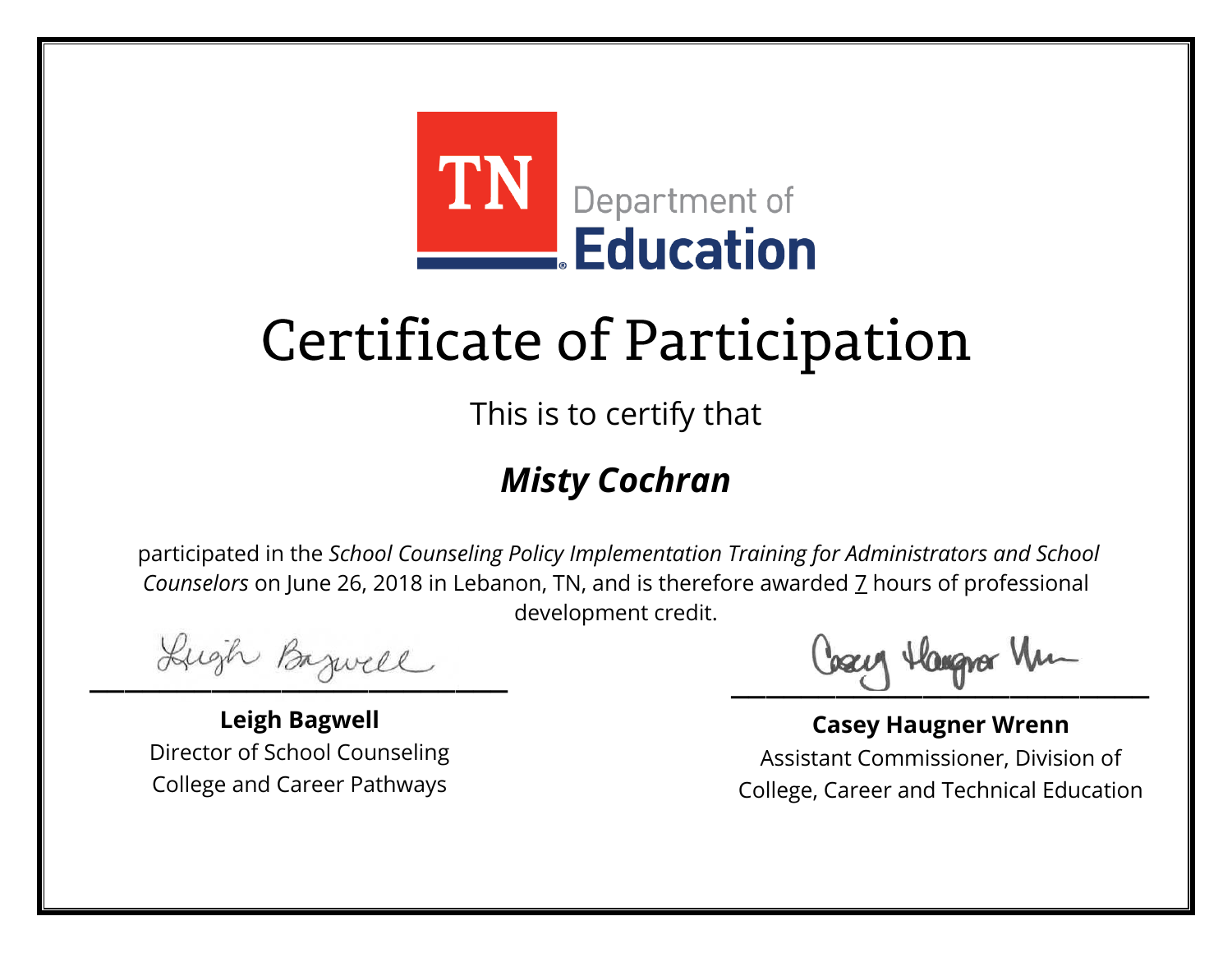

This is to certify that

### *Bridget Connell*

Lugh Bazwell

**Leigh Bagwell** Director of School Counseling College and Career Pathways

Losey Hangra Vm

**Casey Haugner Wrenn** Assistant Commissioner, Division of College, Career and Technical Education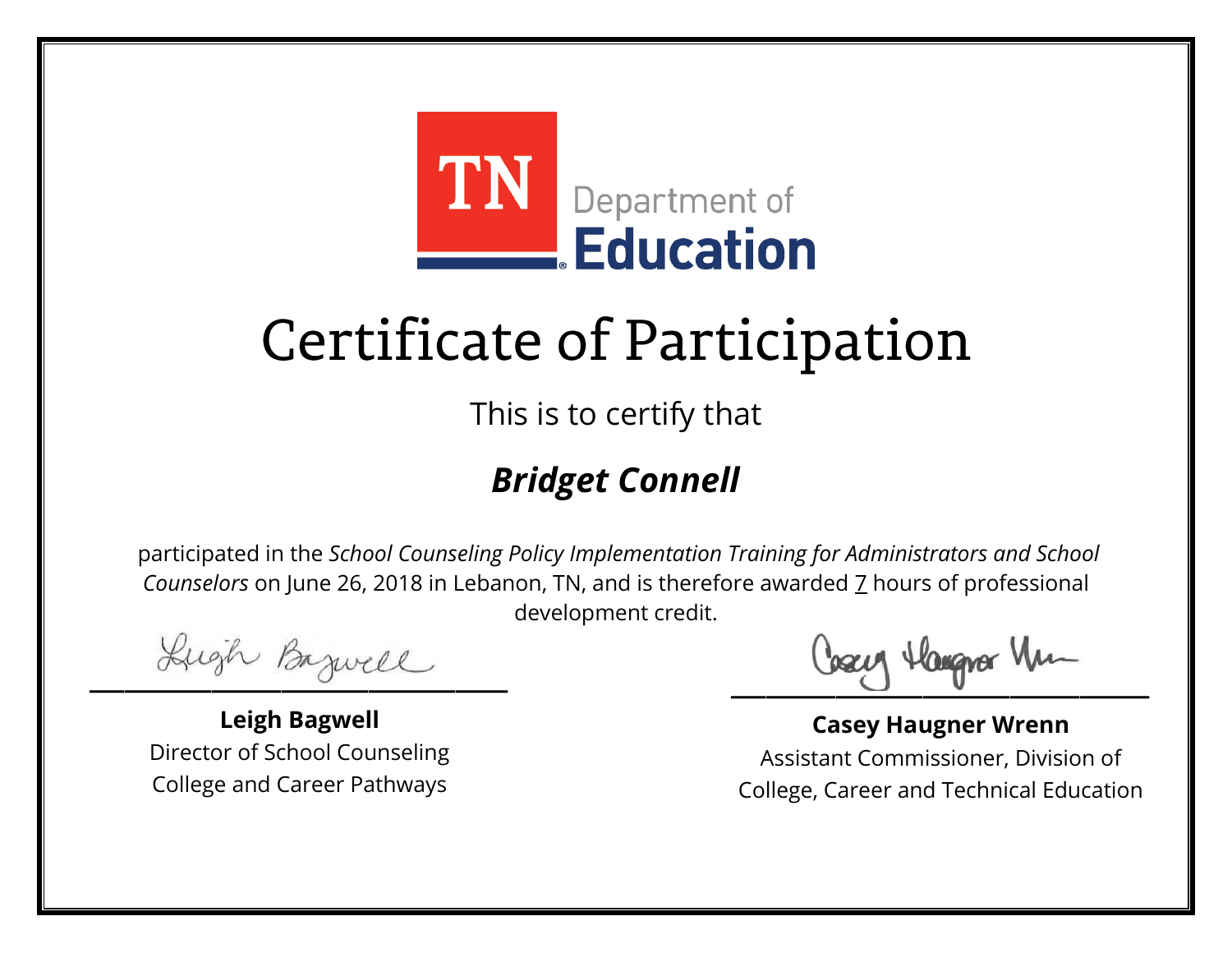

This is to certify that

### *Darell Crawford*

Lugh Bazwell

**Leigh Bagwell** Director of School Counseling College and Career Pathways

Cosey Hangra Vm

**Casey Haugner Wrenn** Assistant Commissioner, Division of College, Career and Technical Education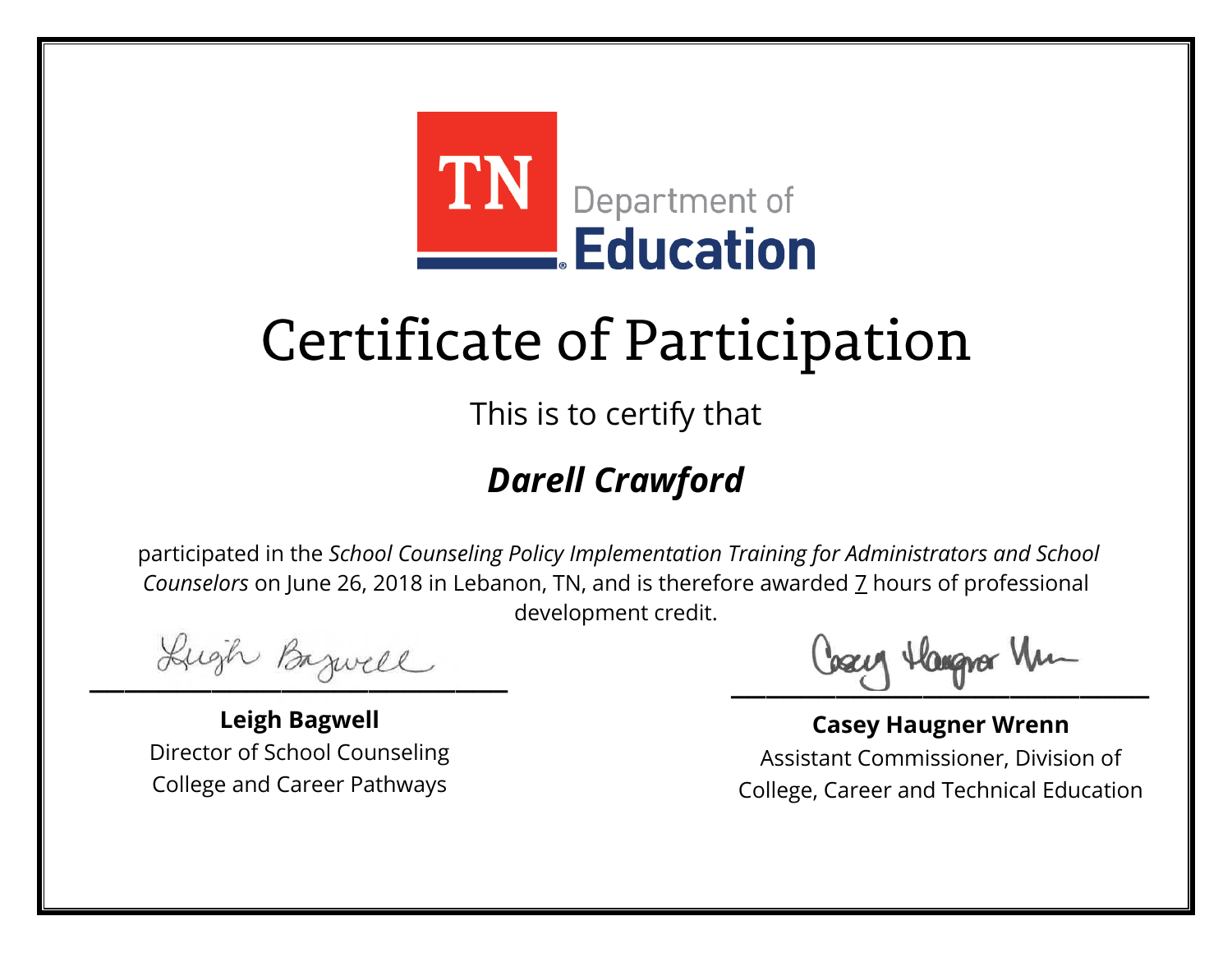

This is to certify that

#### *Shauneen Crocker*

Lugh Bazwell

**Leigh Bagwell** Director of School Counseling College and Career Pathways

Losey Hangra Vm

**Casey Haugner Wrenn** Assistant Commissioner, Division of College, Career and Technical Education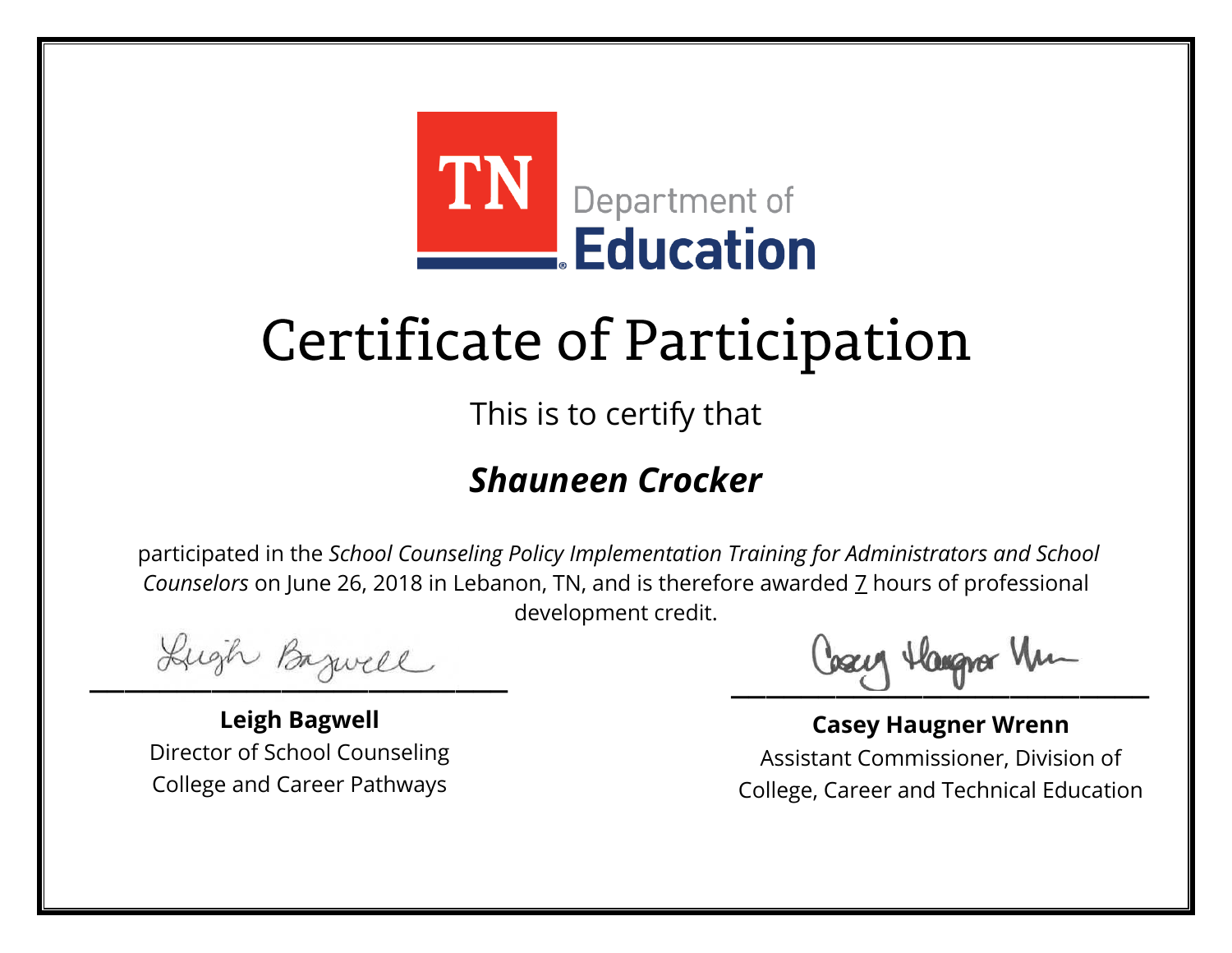

This is to certify that

### *Christy Croft*

Lugh Bazwell

**Leigh Bagwell** Director of School Counseling College and Career Pathways

Losey Hangra Vm

**Casey Haugner Wrenn** Assistant Commissioner, Division of College, Career and Technical Education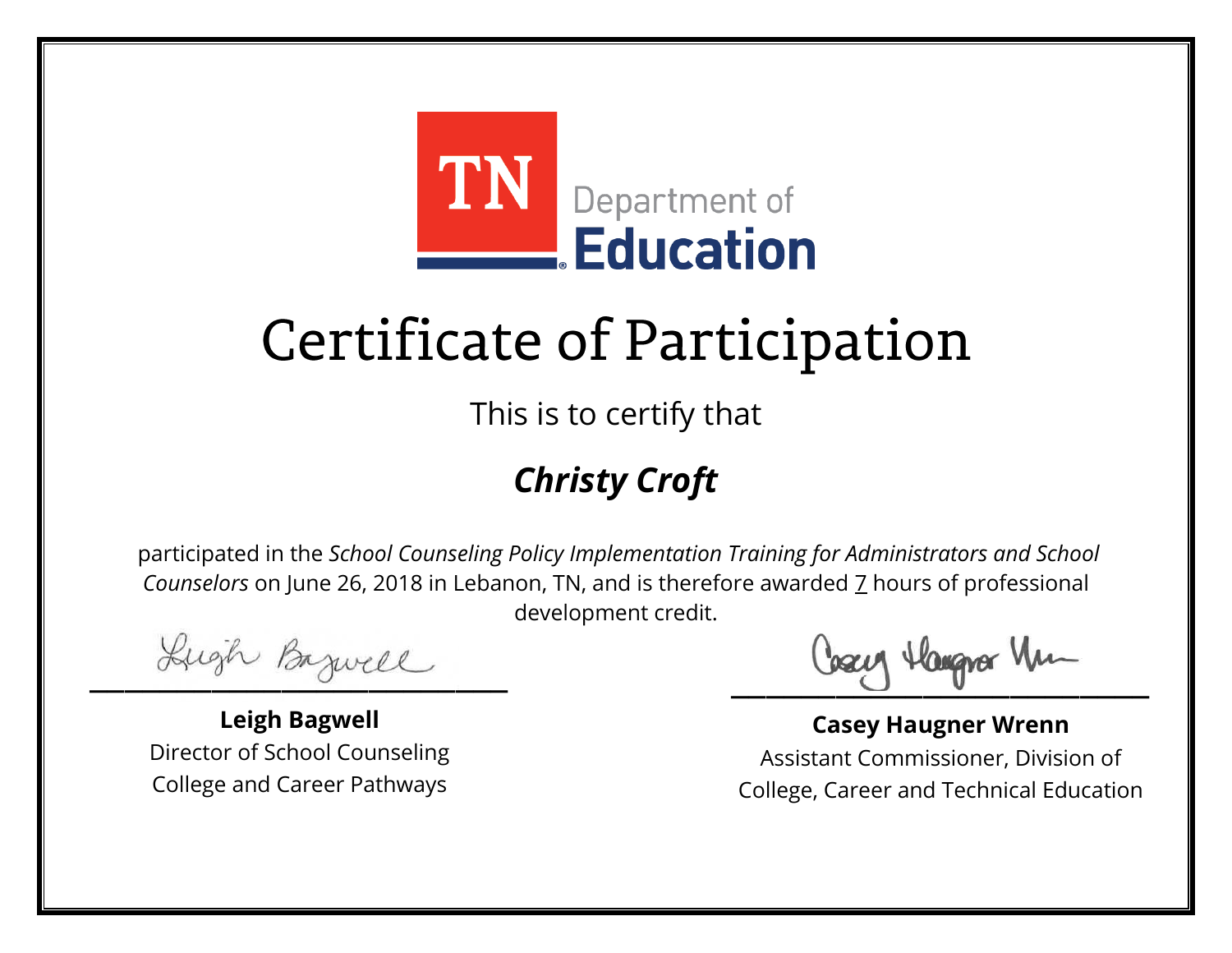

This is to certify that

#### *Leslie Crowder*

Lugh Bazwell

**Leigh Bagwell** Director of School Counseling College and Career Pathways

Cosey Hangra Vm

**Casey Haugner Wrenn** Assistant Commissioner, Division of College, Career and Technical Education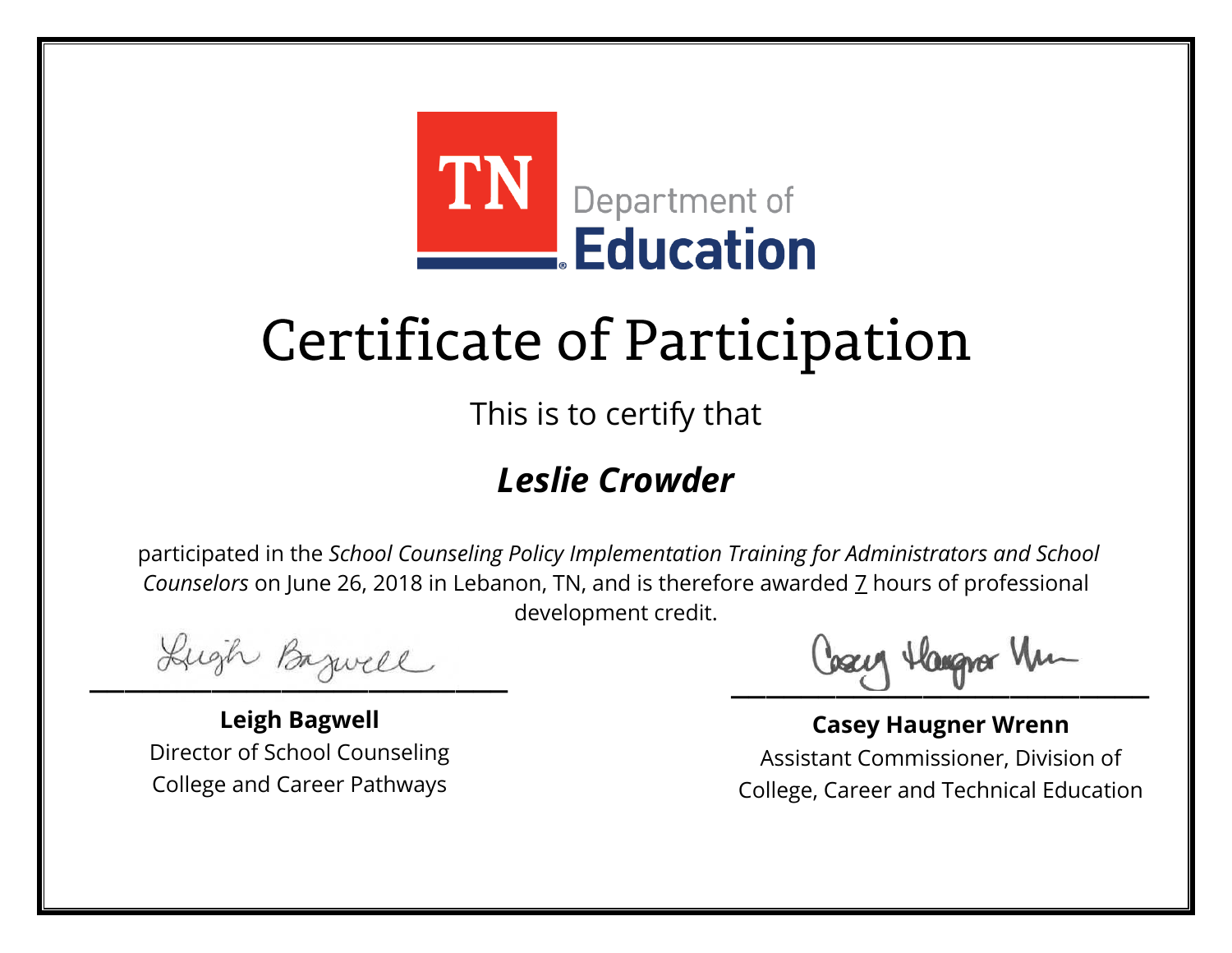

This is to certify that

#### *Anne Curtis*

Lugh Bazwell

**Leigh Bagwell** Director of School Counseling College and Career Pathways

Losey Hangra Vm

**Casey Haugner Wrenn** Assistant Commissioner, Division of College, Career and Technical Education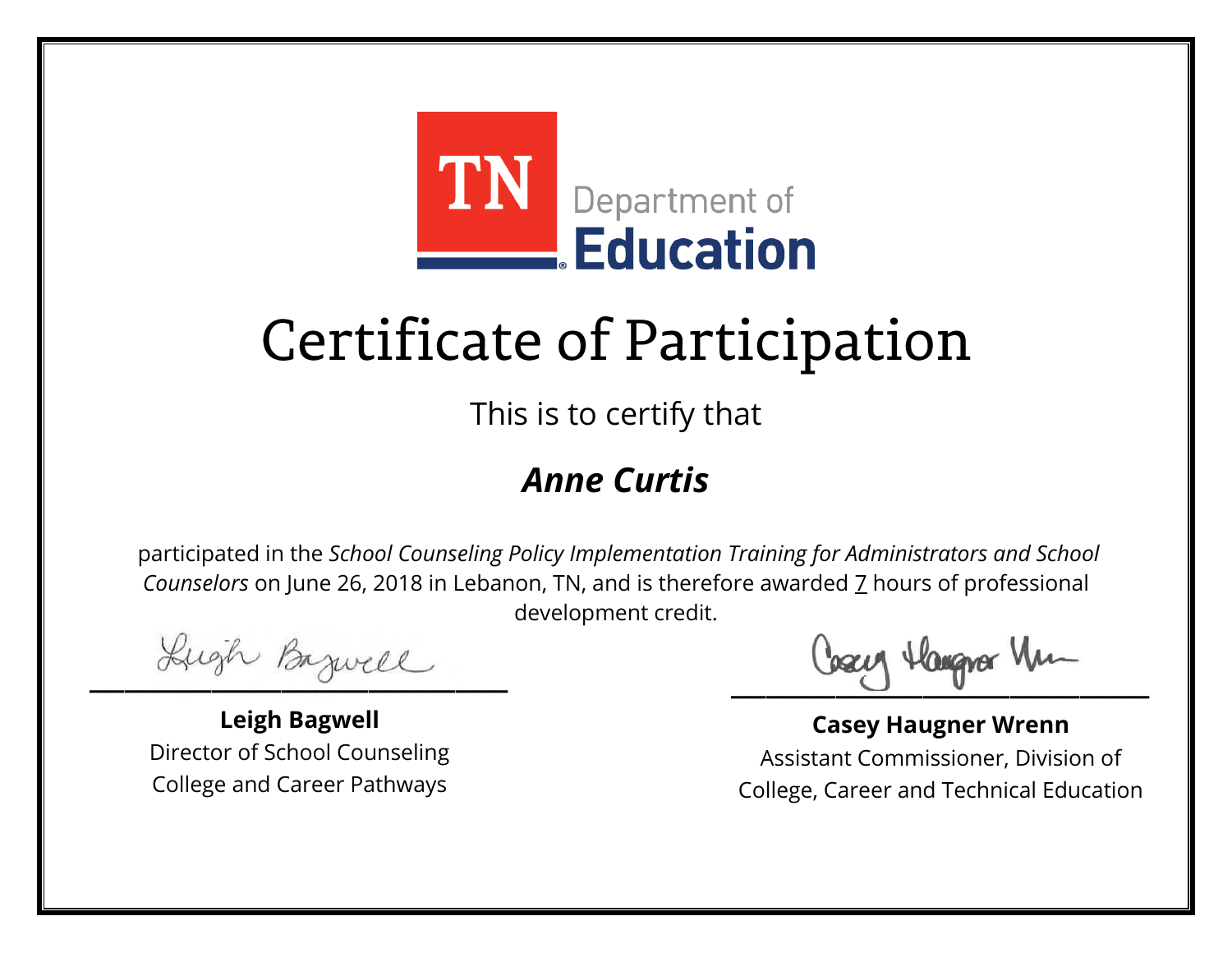

This is to certify that

### *Ashley Dale*

Lugh Bazwell

**Leigh Bagwell** Director of School Counseling College and Career Pathways

Losey Hangra Vm

**Casey Haugner Wrenn** Assistant Commissioner, Division of College, Career and Technical Education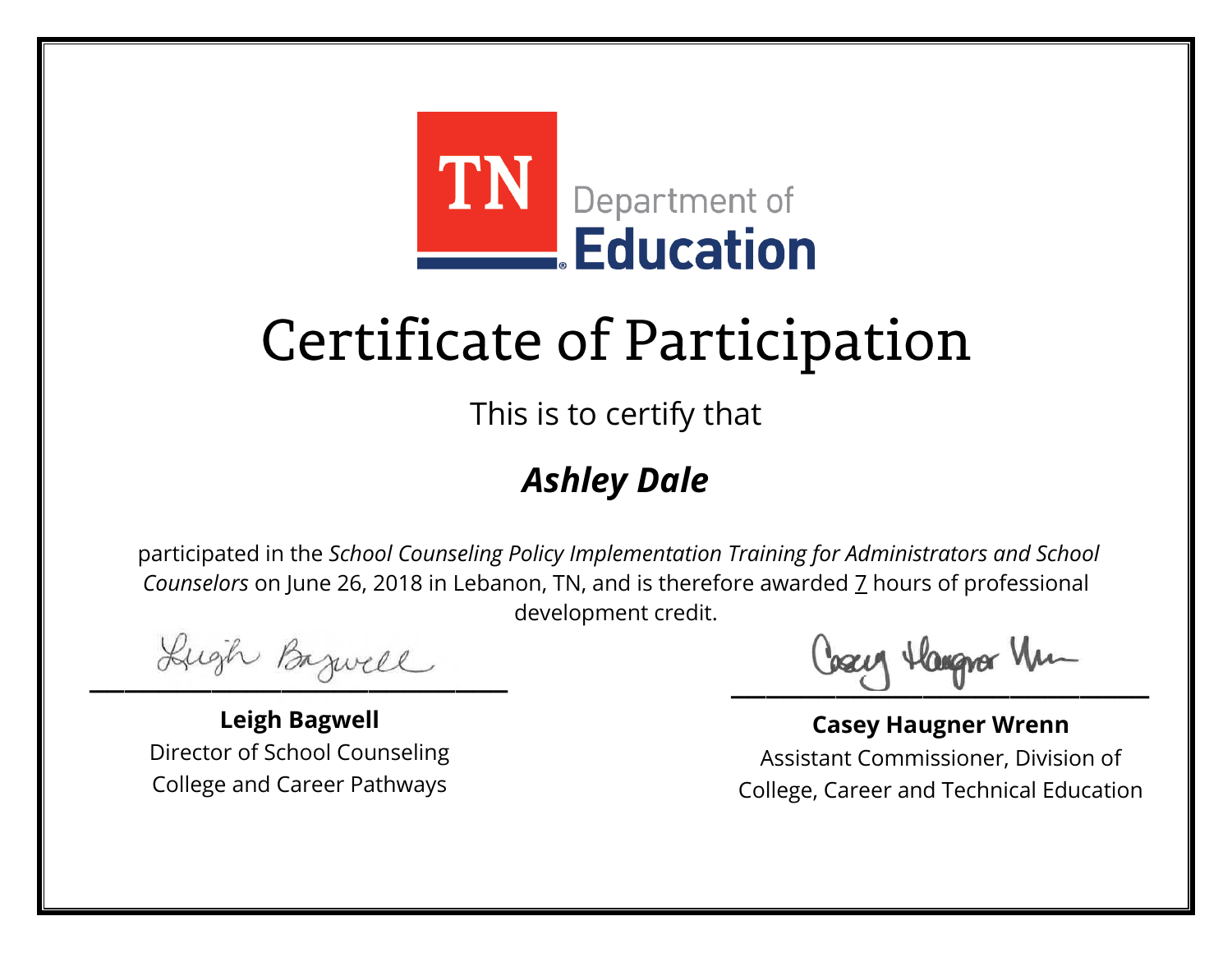

This is to certify that

### *Elizabeth Davis*

Lugh Bazwell

**Leigh Bagwell** Director of School Counseling College and Career Pathways

Losey Hangra Vm

**Casey Haugner Wrenn** Assistant Commissioner, Division of College, Career and Technical Education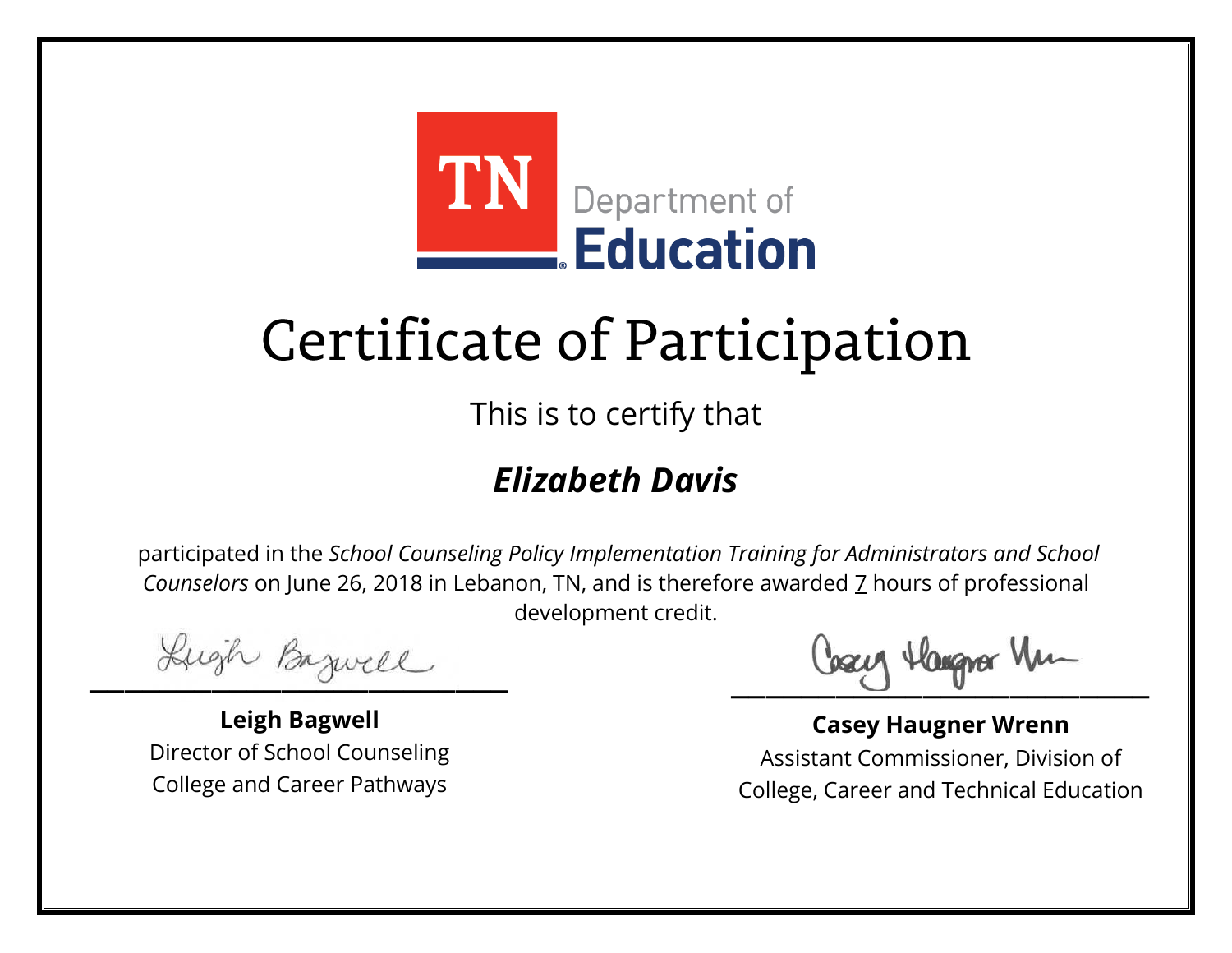

This is to certify that

### *Randi Days*

Lugh Bazwell

**Leigh Bagwell** Director of School Counseling College and Career Pathways

Losey Hangra Vm

**Casey Haugner Wrenn** Assistant Commissioner, Division of College, Career and Technical Education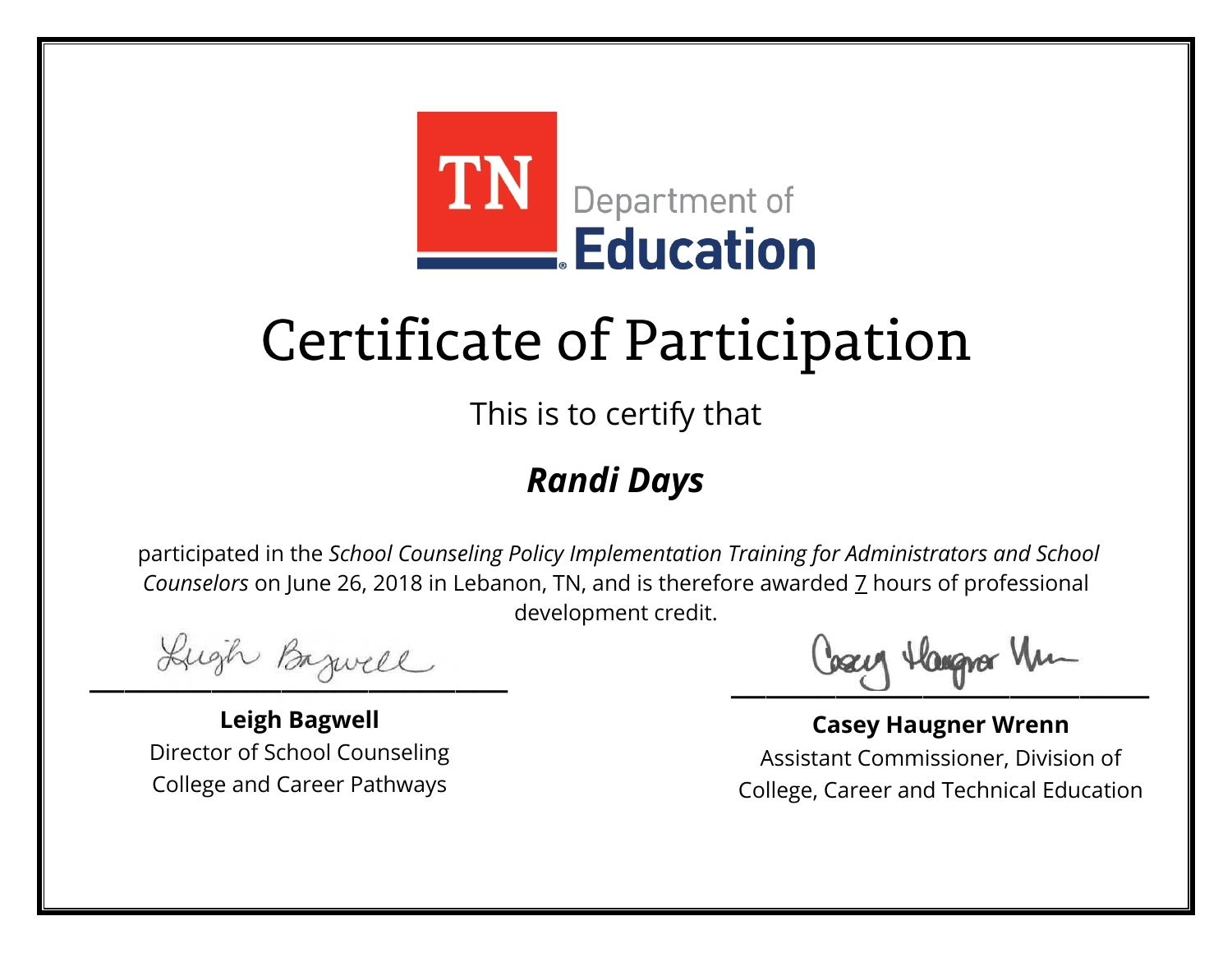

This is to certify that

#### *Laura Deer*

Lugh Bazwell

**Leigh Bagwell** Director of School Counseling College and Career Pathways

Losey Hangra Vm

**Casey Haugner Wrenn** Assistant Commissioner, Division of College, Career and Technical Education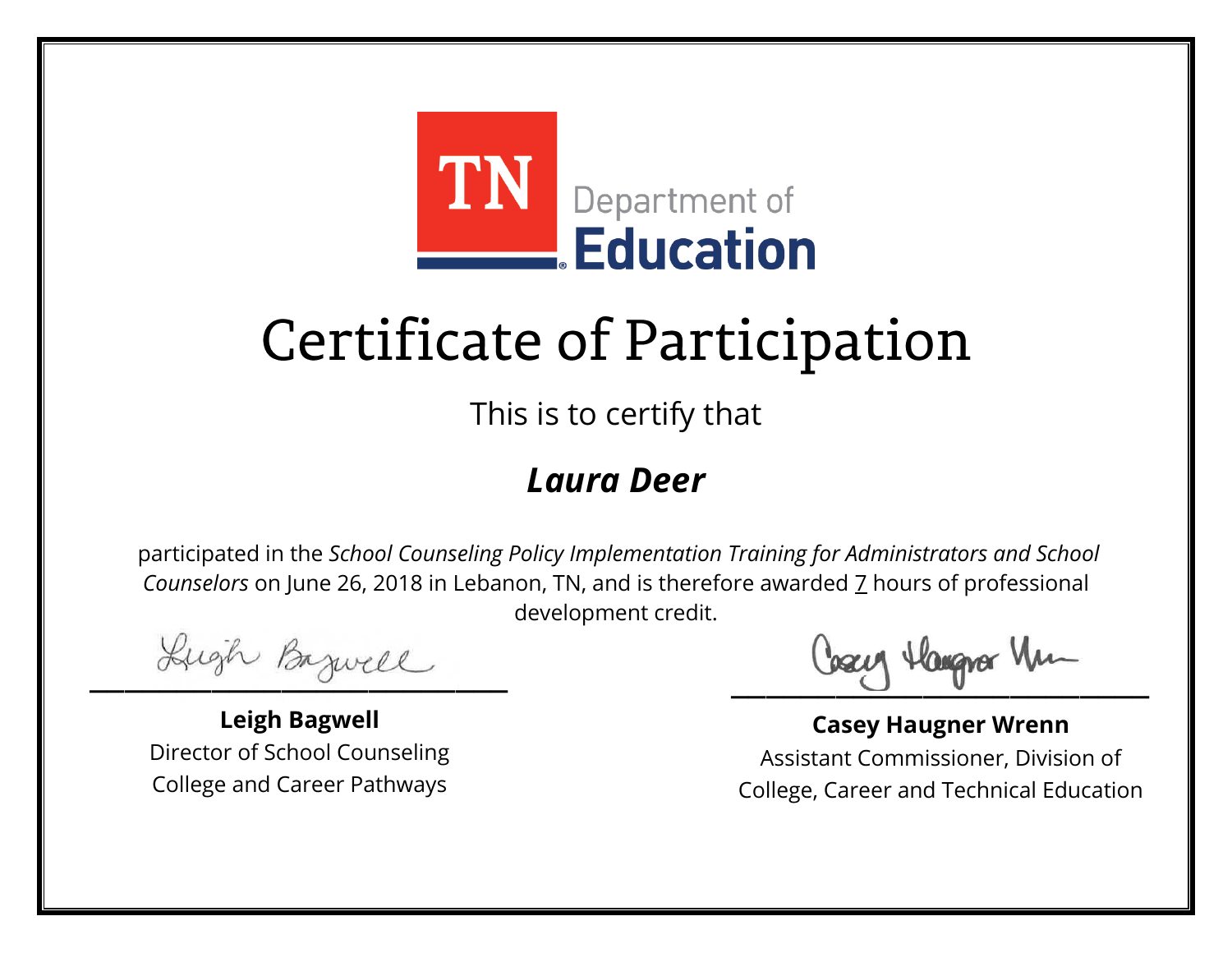

This is to certify that

#### *Alston Denton*

Lugh Bazwell

**Leigh Bagwell** Director of School Counseling College and Career Pathways

Losey Hangra Vm

**Casey Haugner Wrenn** Assistant Commissioner, Division of College, Career and Technical Education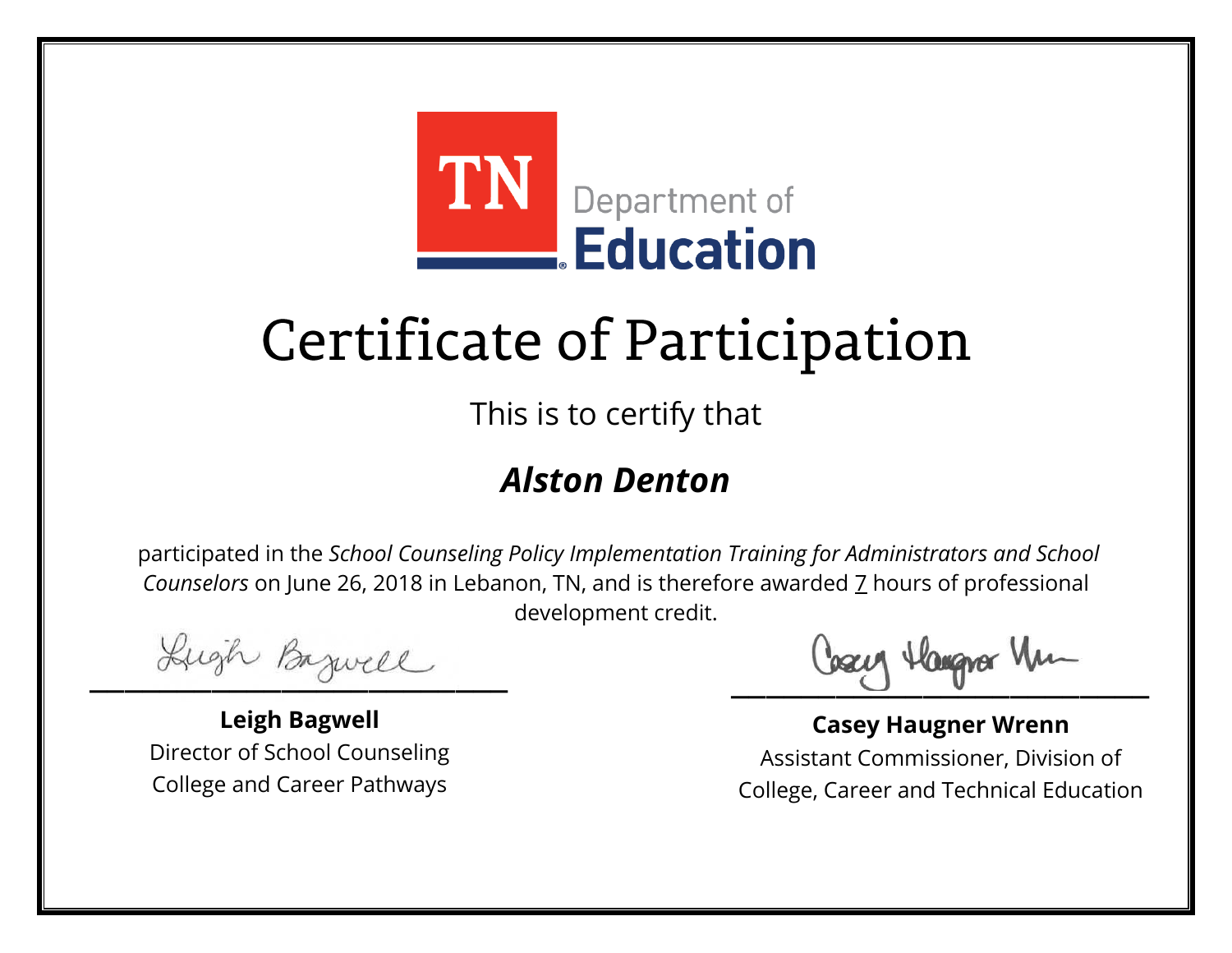

This is to certify that

### *Stacy Deschaine*

Lugh Bazwell

**Leigh Bagwell** Director of School Counseling College and Career Pathways

Losey Hangra Vm

**Casey Haugner Wrenn** Assistant Commissioner, Division of College, Career and Technical Education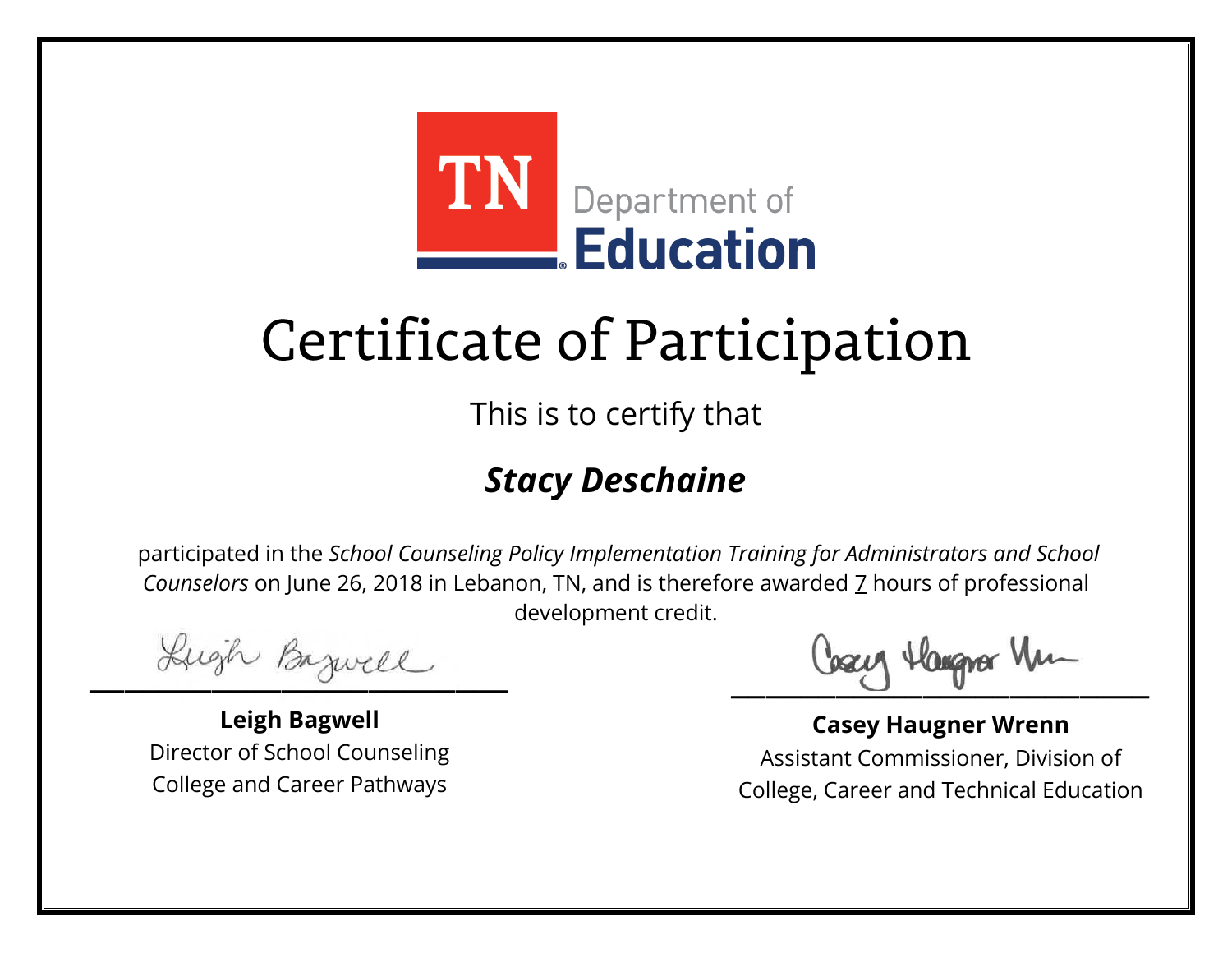

This is to certify that

### *Elizabeth Dorris*

Lugh Bazwell

**Leigh Bagwell** Director of School Counseling College and Career Pathways

Losey Hangra Vm

**Casey Haugner Wrenn** Assistant Commissioner, Division of College, Career and Technical Education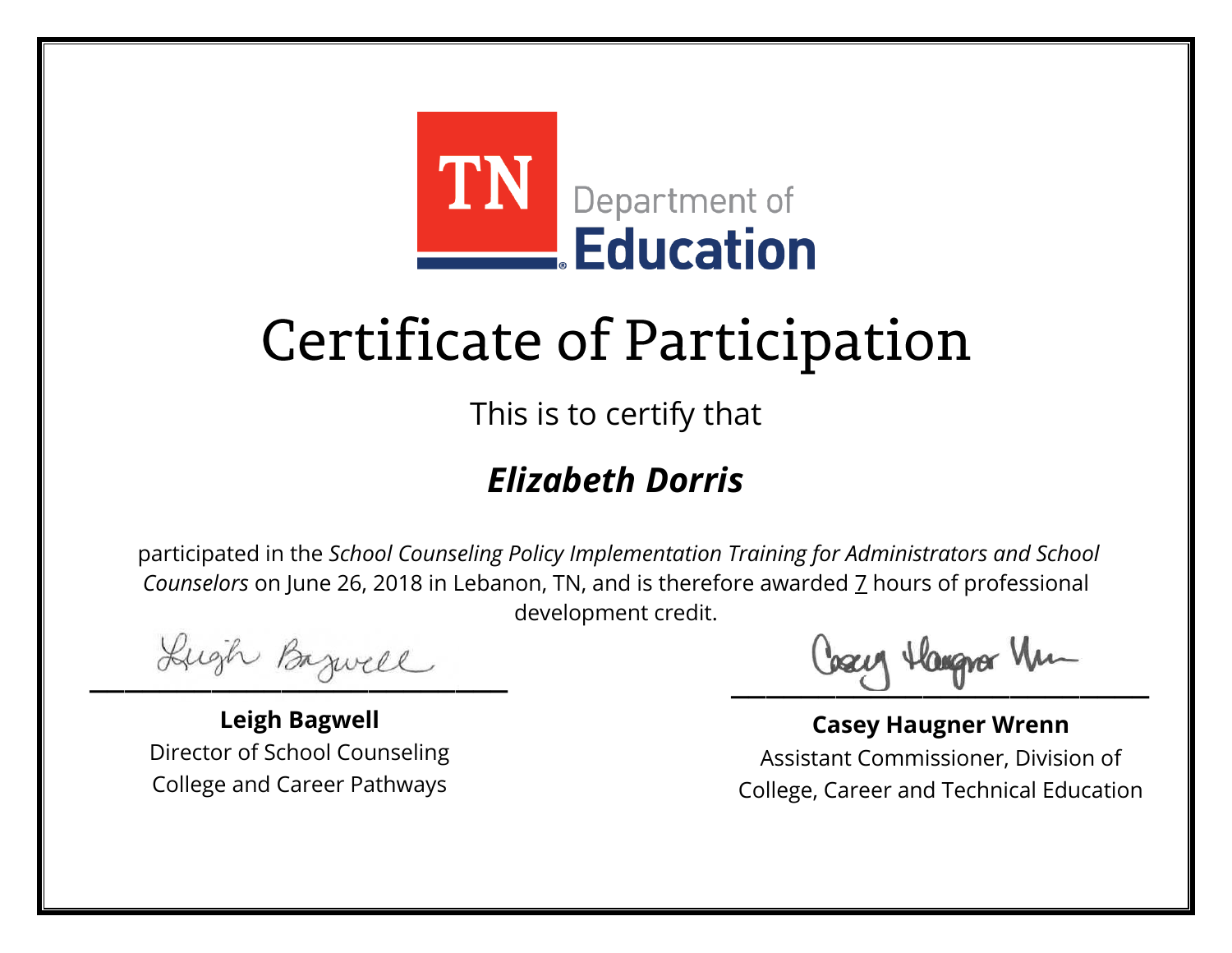

This is to certify that

#### *Laurie Drummond*

Lugh Bazwell

**Leigh Bagwell** Director of School Counseling College and Career Pathways

Losey Hangra Vm

**Casey Haugner Wrenn** Assistant Commissioner, Division of College, Career and Technical Education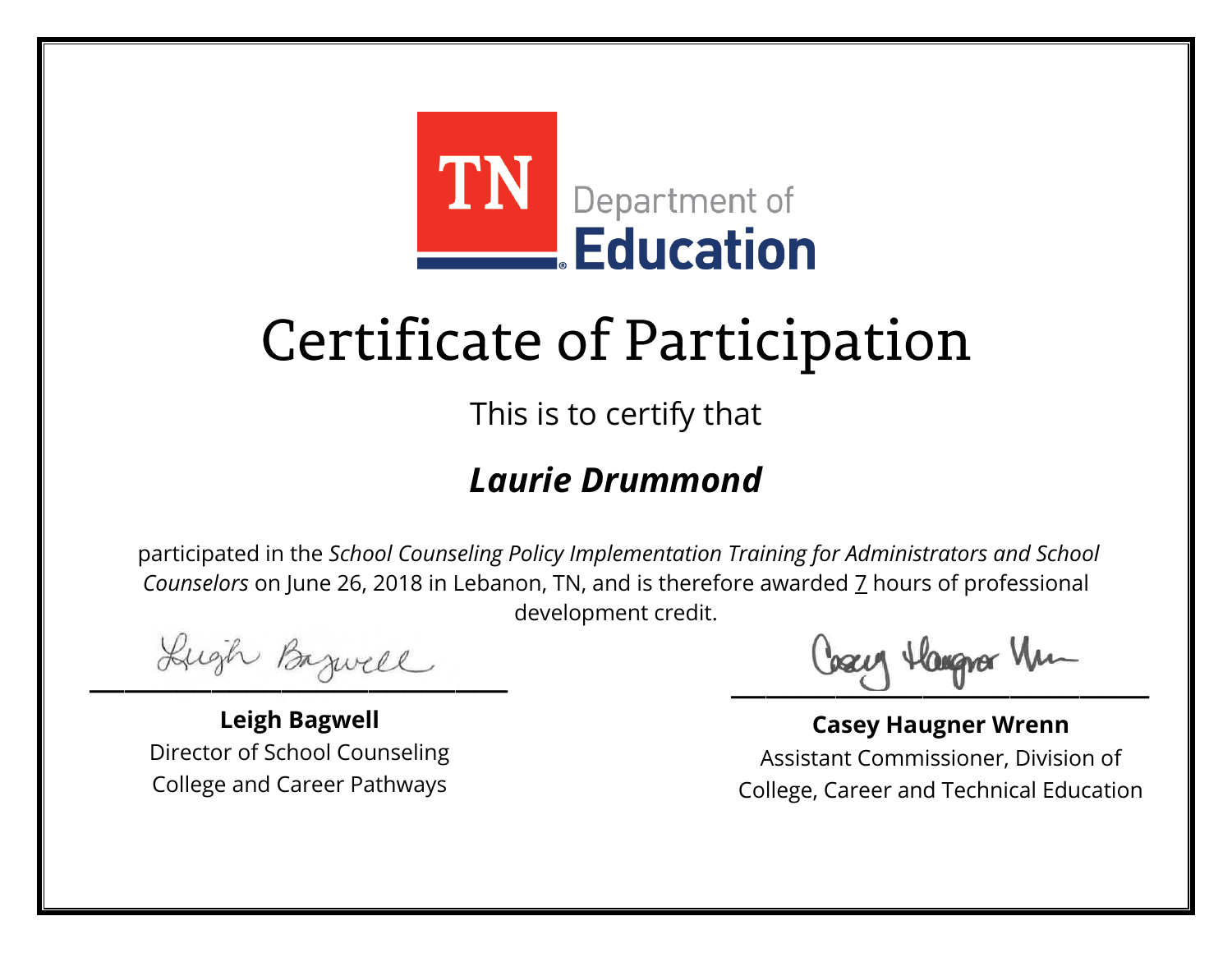

This is to certify that

### *Kristi Dunning*

Lugh Bazwell

**Leigh Bagwell** Director of School Counseling College and Career Pathways

Losey Hangra Vm

**Casey Haugner Wrenn** Assistant Commissioner, Division of College, Career and Technical Education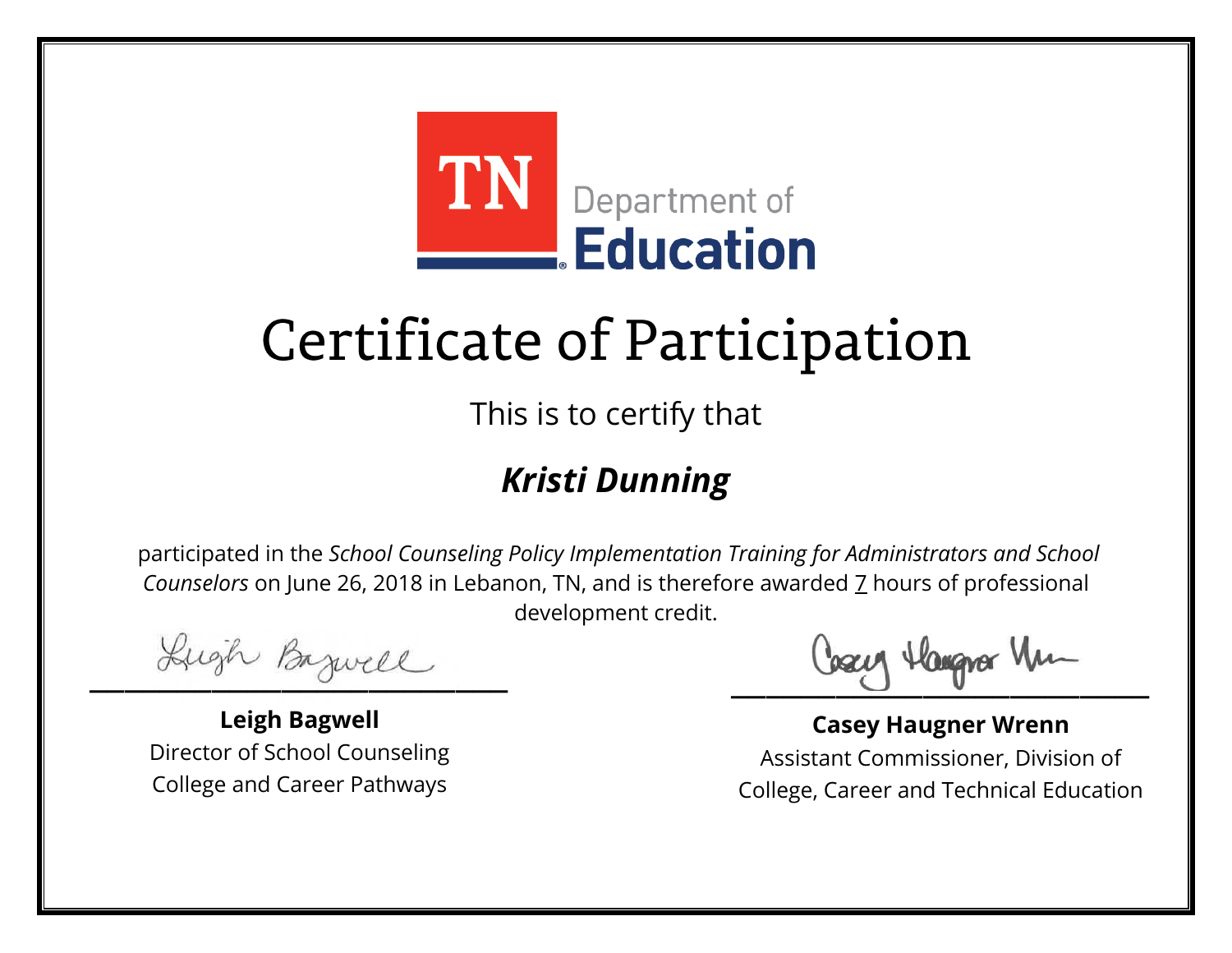

This is to certify that

### *Cindy Dupree*

Lugh Bazwell

**Leigh Bagwell** Director of School Counseling College and Career Pathways

Losey Hangra Vm

**Casey Haugner Wrenn** Assistant Commissioner, Division of College, Career and Technical Education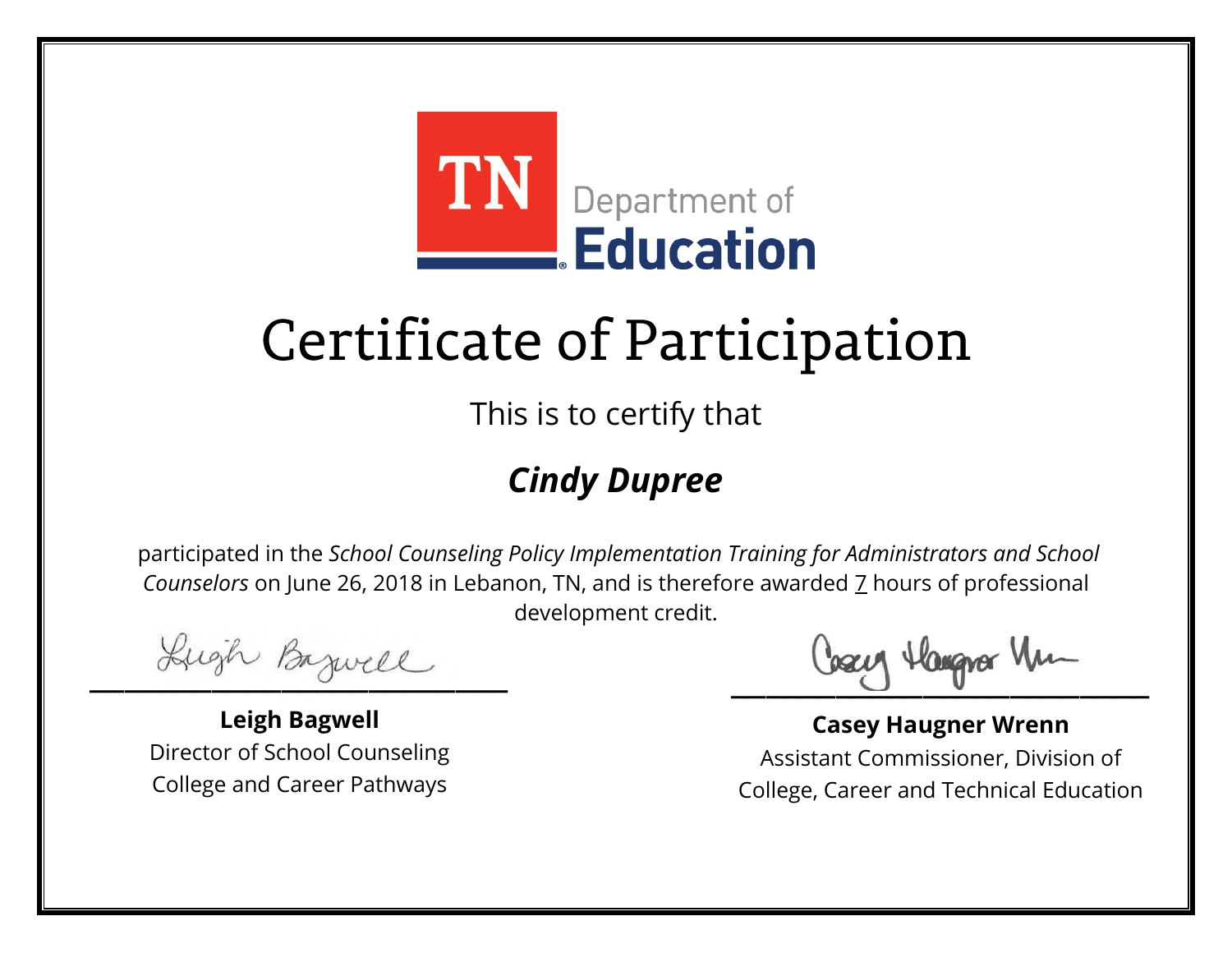

This is to certify that

#### *Kim Dwyer*

Lugh Bazwell

**Leigh Bagwell** Director of School Counseling College and Career Pathways

Losey Hangra Vm

**Casey Haugner Wrenn** Assistant Commissioner, Division of College, Career and Technical Education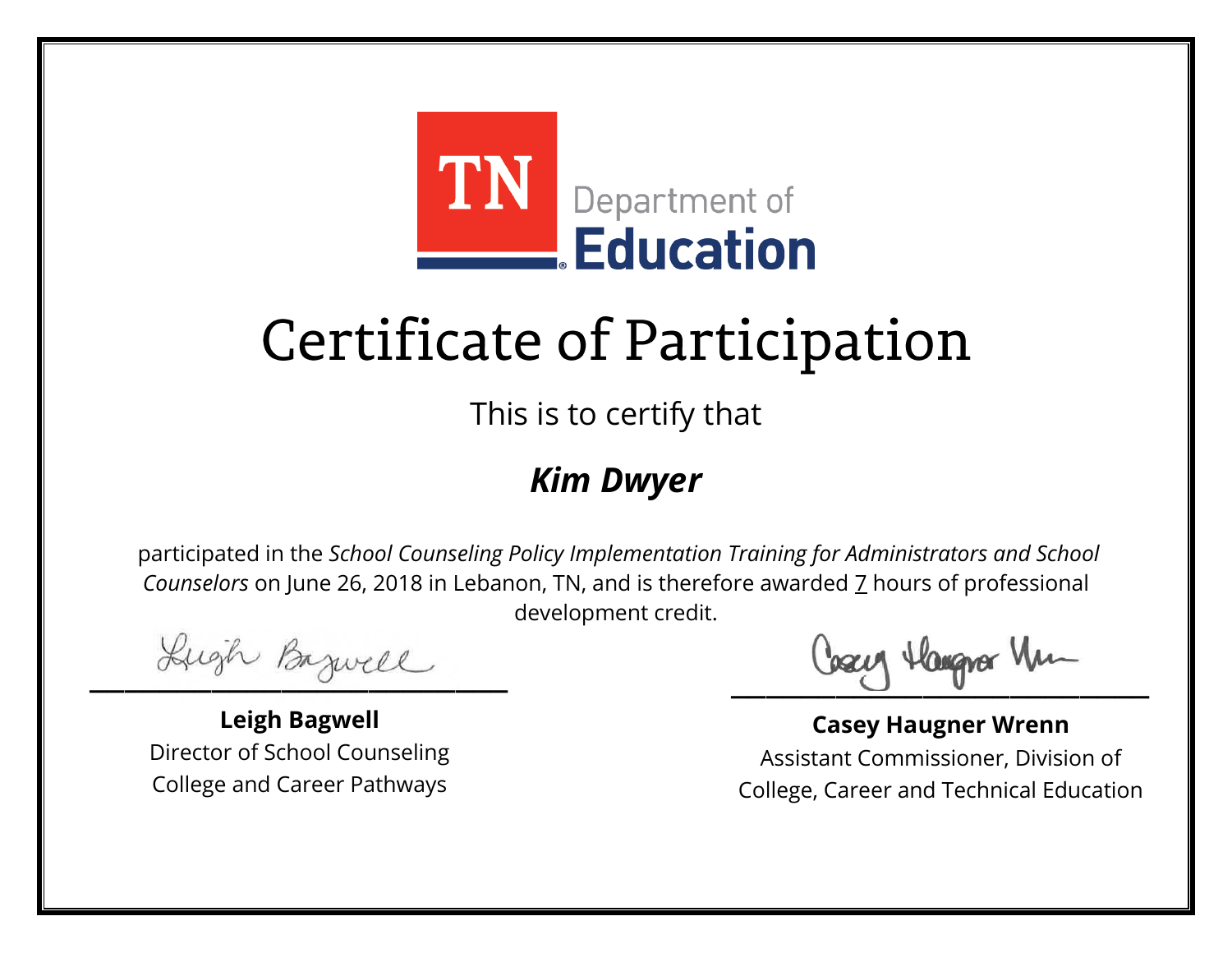

This is to certify that

### *Kelly Eagar*

Lugh Bazwell

**Leigh Bagwell** Director of School Counseling College and Career Pathways

Losey Hangra Vm

**Casey Haugner Wrenn** Assistant Commissioner, Division of College, Career and Technical Education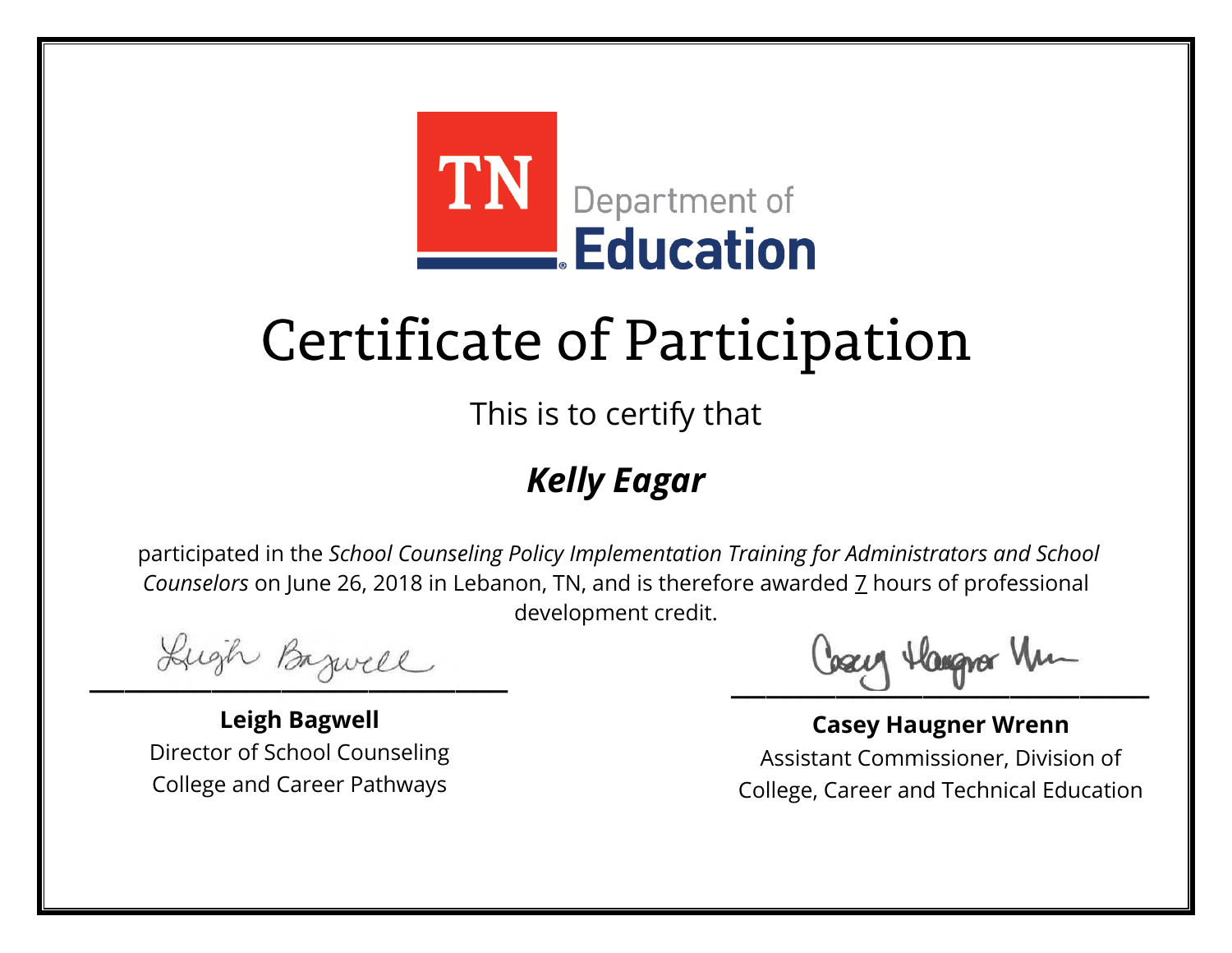

This is to certify that

### *Marian Evilsizer*

Lugh Bazwell

**Leigh Bagwell** Director of School Counseling College and Career Pathways

Losey Hangra Vm

**Casey Haugner Wrenn** Assistant Commissioner, Division of College, Career and Technical Education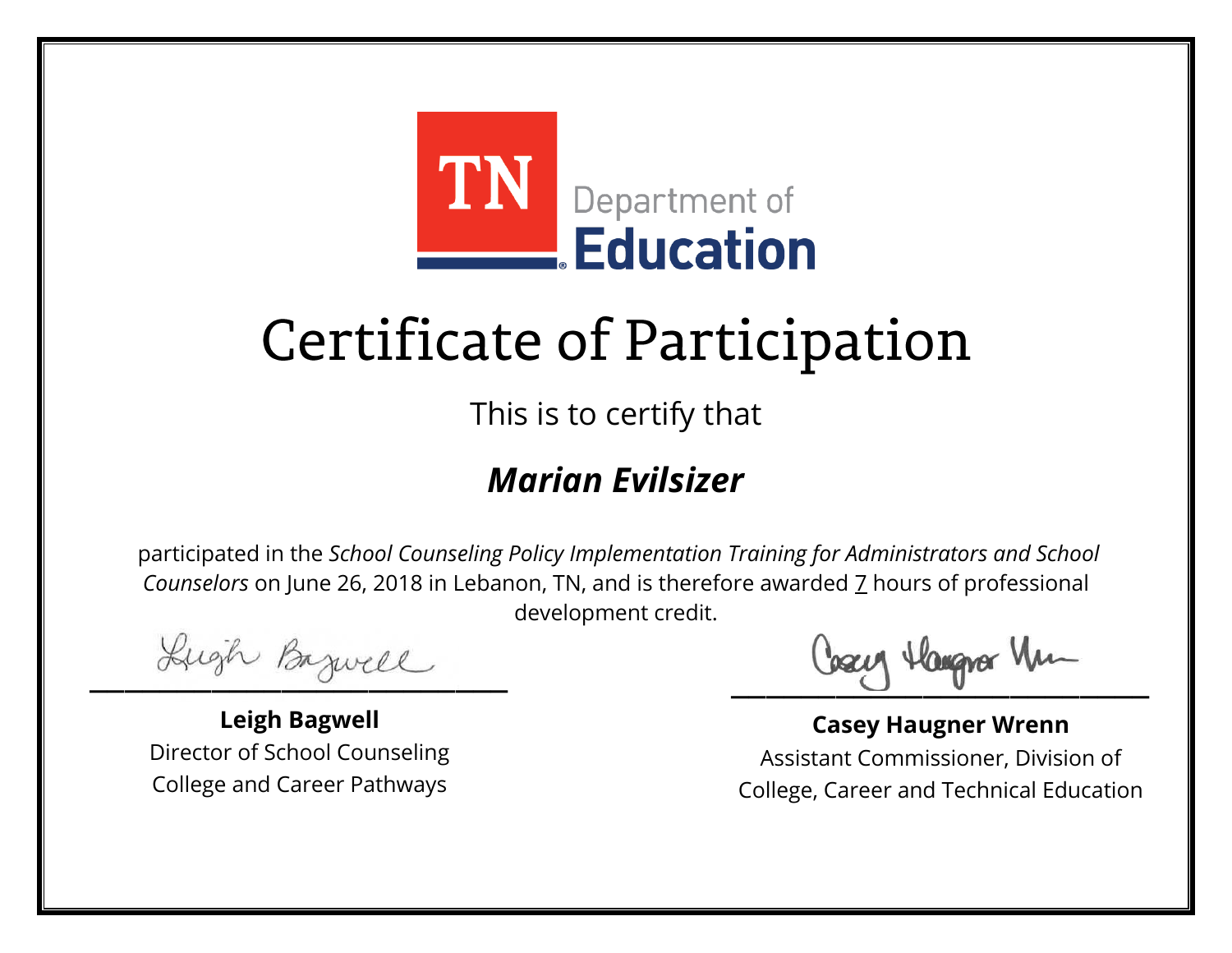

This is to certify that

#### *Mary Faires*

Lugh Bazwell

**Leigh Bagwell** Director of School Counseling College and Career Pathways

Losey Hangra Vm

**Casey Haugner Wrenn** Assistant Commissioner, Division of College, Career and Technical Education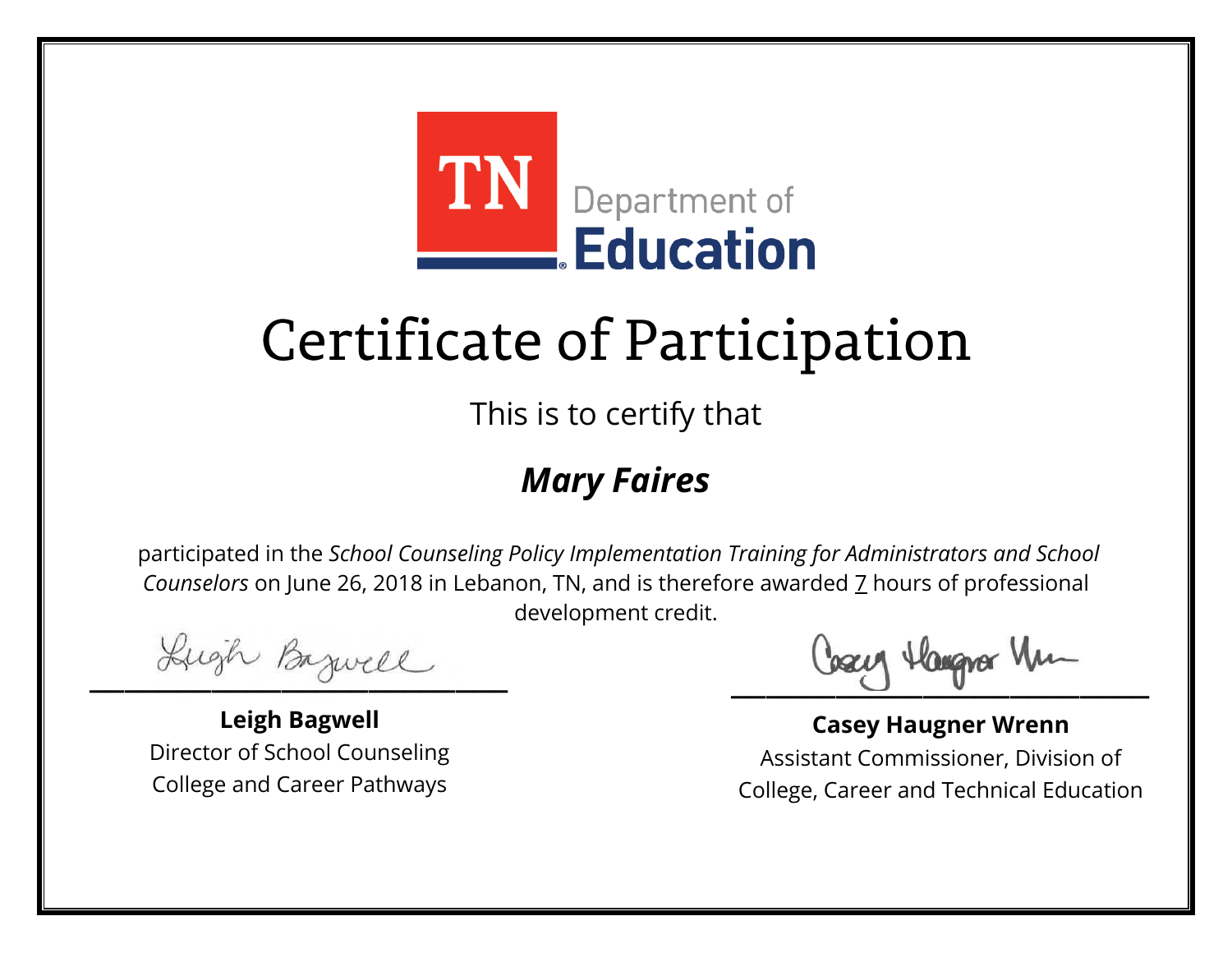

This is to certify that

### *Cory Freeland*

Lugh Bazwell

**Leigh Bagwell** Director of School Counseling College and Career Pathways

Losey Hangra Vm

**Casey Haugner Wrenn** Assistant Commissioner, Division of College, Career and Technical Education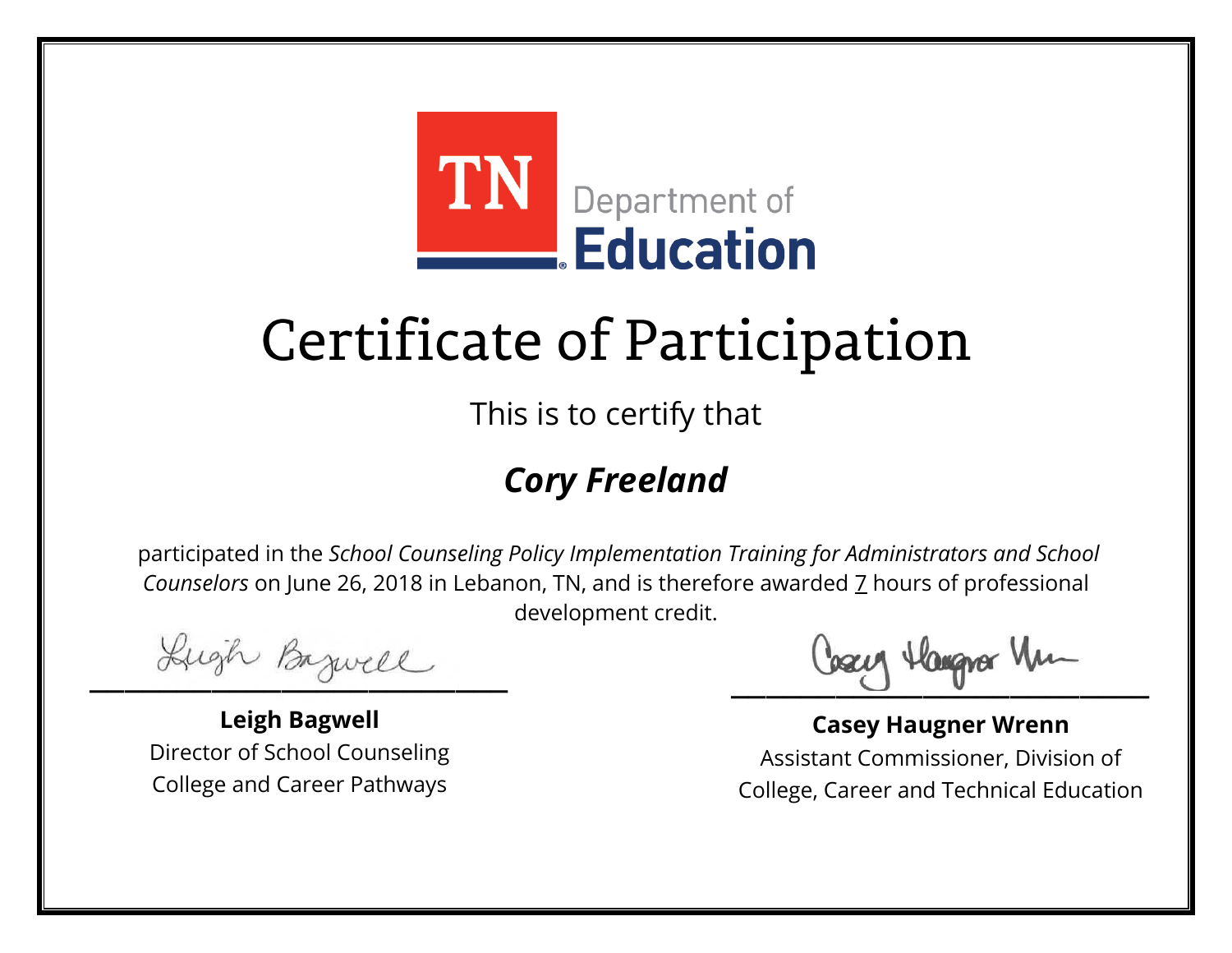

This is to certify that

### *Mandy Frost*

Lugh Bazwell

**Leigh Bagwell** Director of School Counseling College and Career Pathways

Losey Hangra Vm

**Casey Haugner Wrenn** Assistant Commissioner, Division of College, Career and Technical Education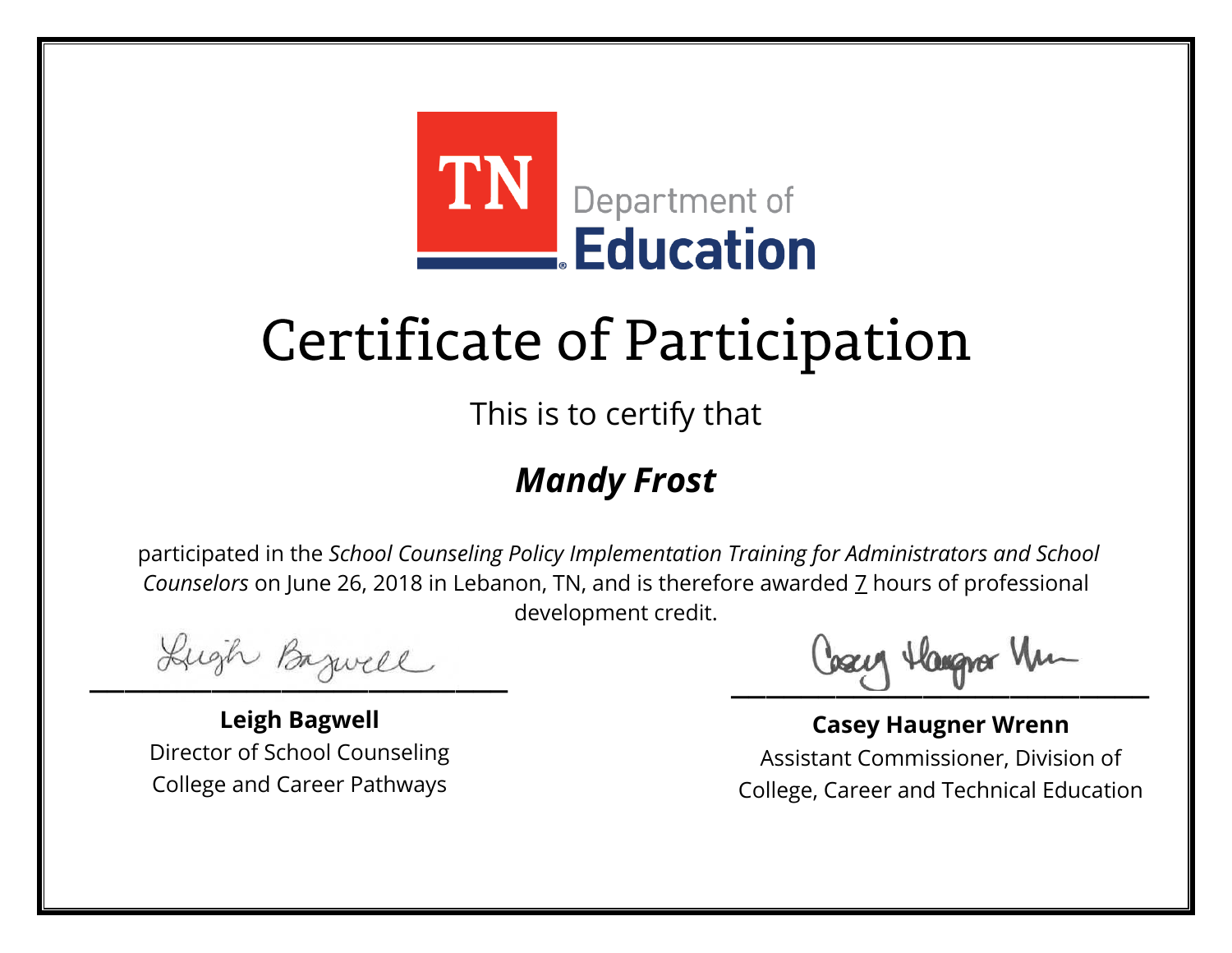

This is to certify that

### *Megan Frost*

Lugh Bazwell

**Leigh Bagwell** Director of School Counseling College and Career Pathways

Losey Hangra Vm

**Casey Haugner Wrenn** Assistant Commissioner, Division of College, Career and Technical Education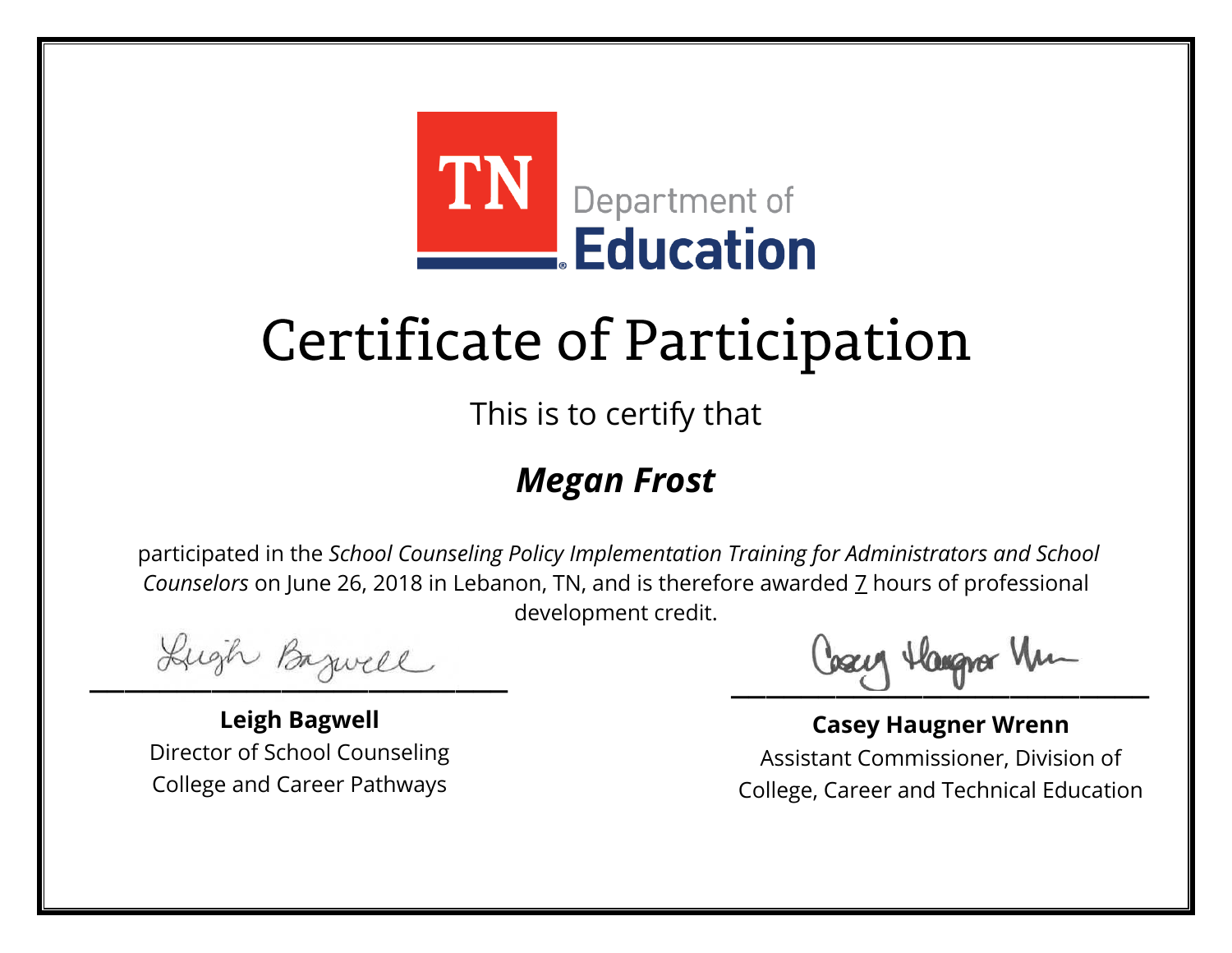

This is to certify that

### *Ethan Fussel*

Lugh Bazwell

**Leigh Bagwell** Director of School Counseling College and Career Pathways

Losey Hangra Vm

**Casey Haugner Wrenn** Assistant Commissioner, Division of College, Career and Technical Education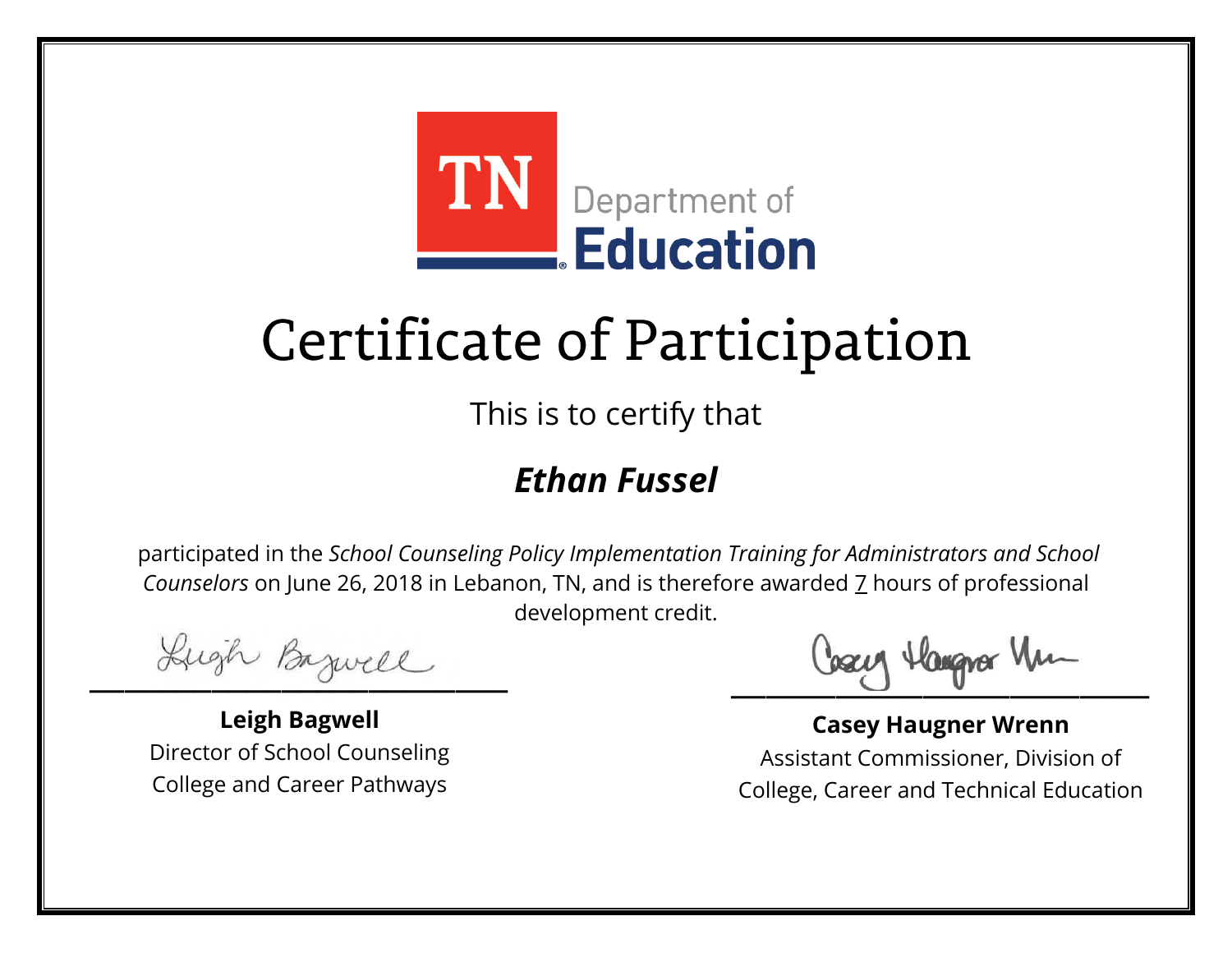

This is to certify that

### *Angela Garner*

Lugh Bazwell

**Leigh Bagwell** Director of School Counseling College and Career Pathways

Losey Hangra Vm

**Casey Haugner Wrenn** Assistant Commissioner, Division of College, Career and Technical Education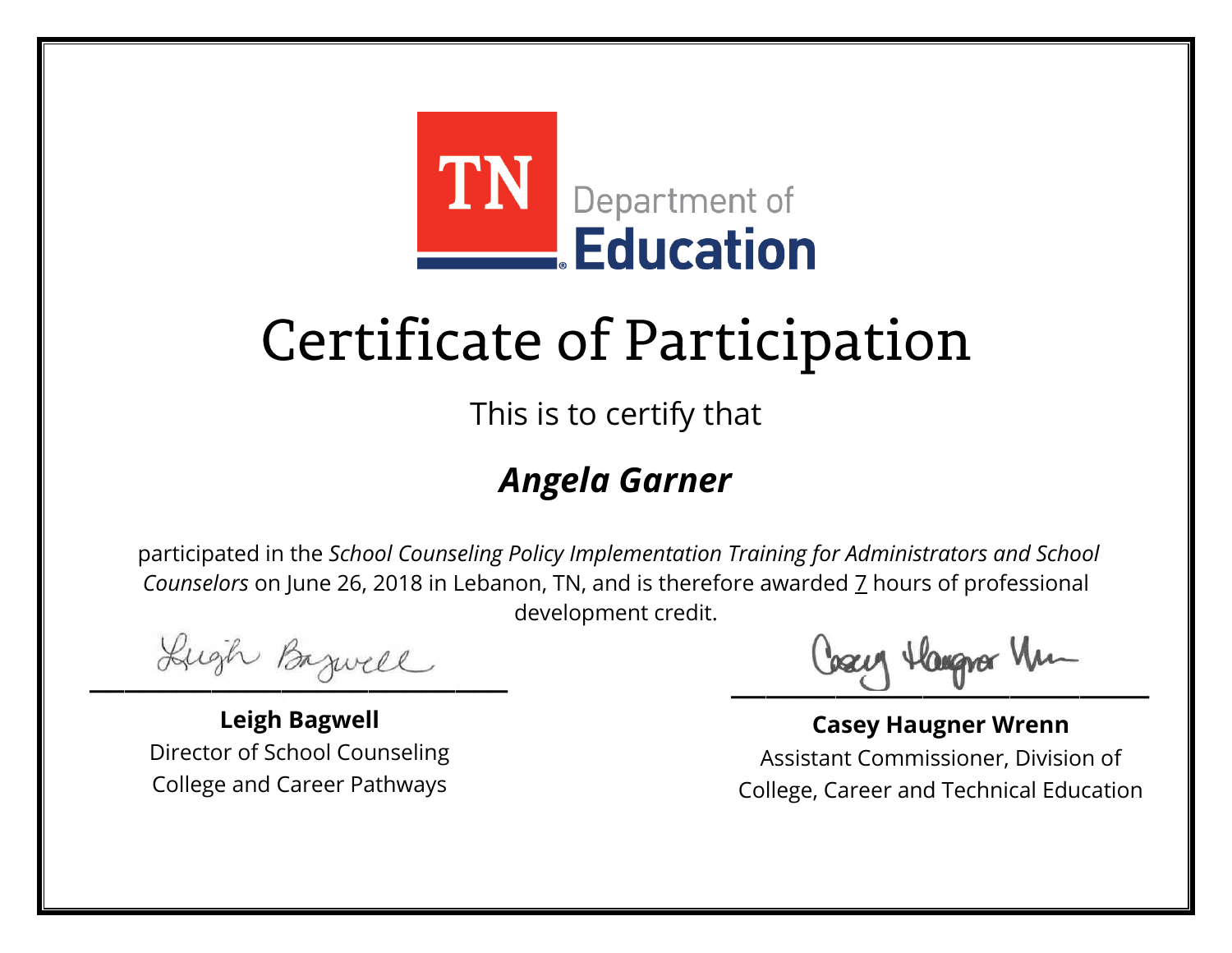

This is to certify that

### *Meghan Giesler*

Lugh Bazwell

**Leigh Bagwell** Director of School Counseling College and Career Pathways

Losey Hangra Vm

**Casey Haugner Wrenn** Assistant Commissioner, Division of College, Career and Technical Education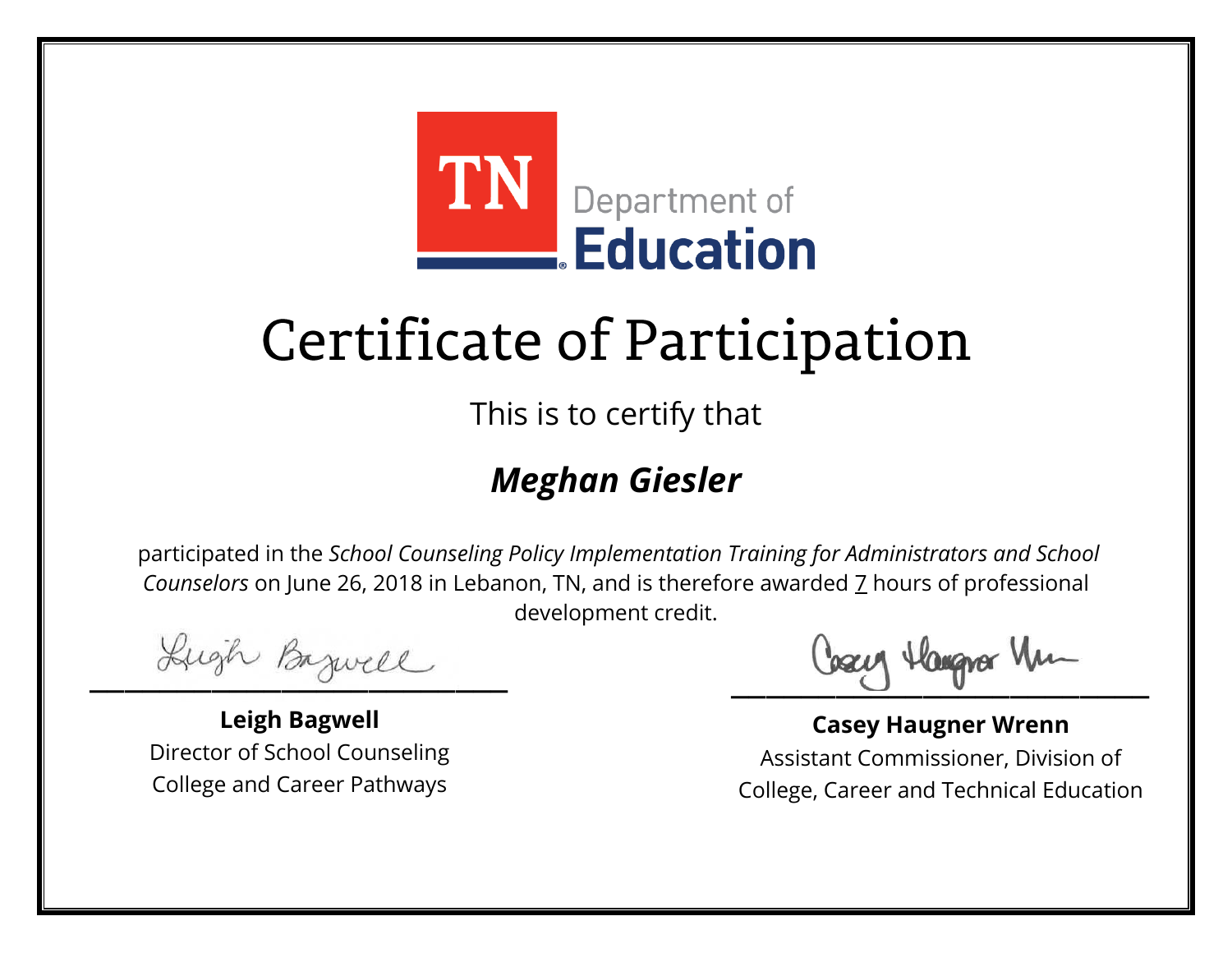

This is to certify that

### *Emily Gill*

Lugh Bazwell

**Leigh Bagwell** Director of School Counseling College and Career Pathways

Losey Hangra Vm

**Casey Haugner Wrenn** Assistant Commissioner, Division of College, Career and Technical Education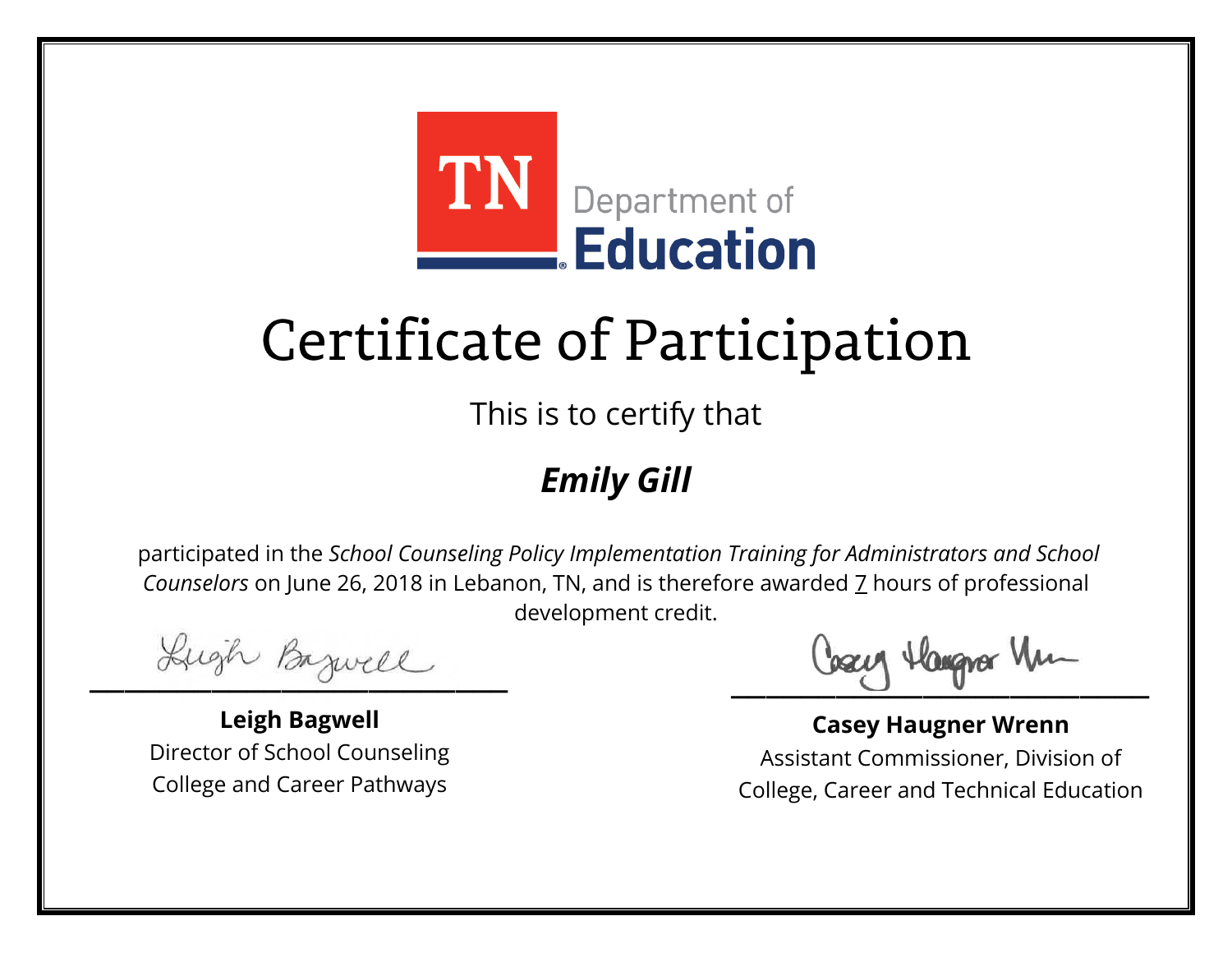

This is to certify that

### *Gregory Grimsley*

Lugh Bazwell

**Leigh Bagwell** Director of School Counseling College and Career Pathways

Cosey Hangra Vm

**Casey Haugner Wrenn** Assistant Commissioner, Division of College, Career and Technical Education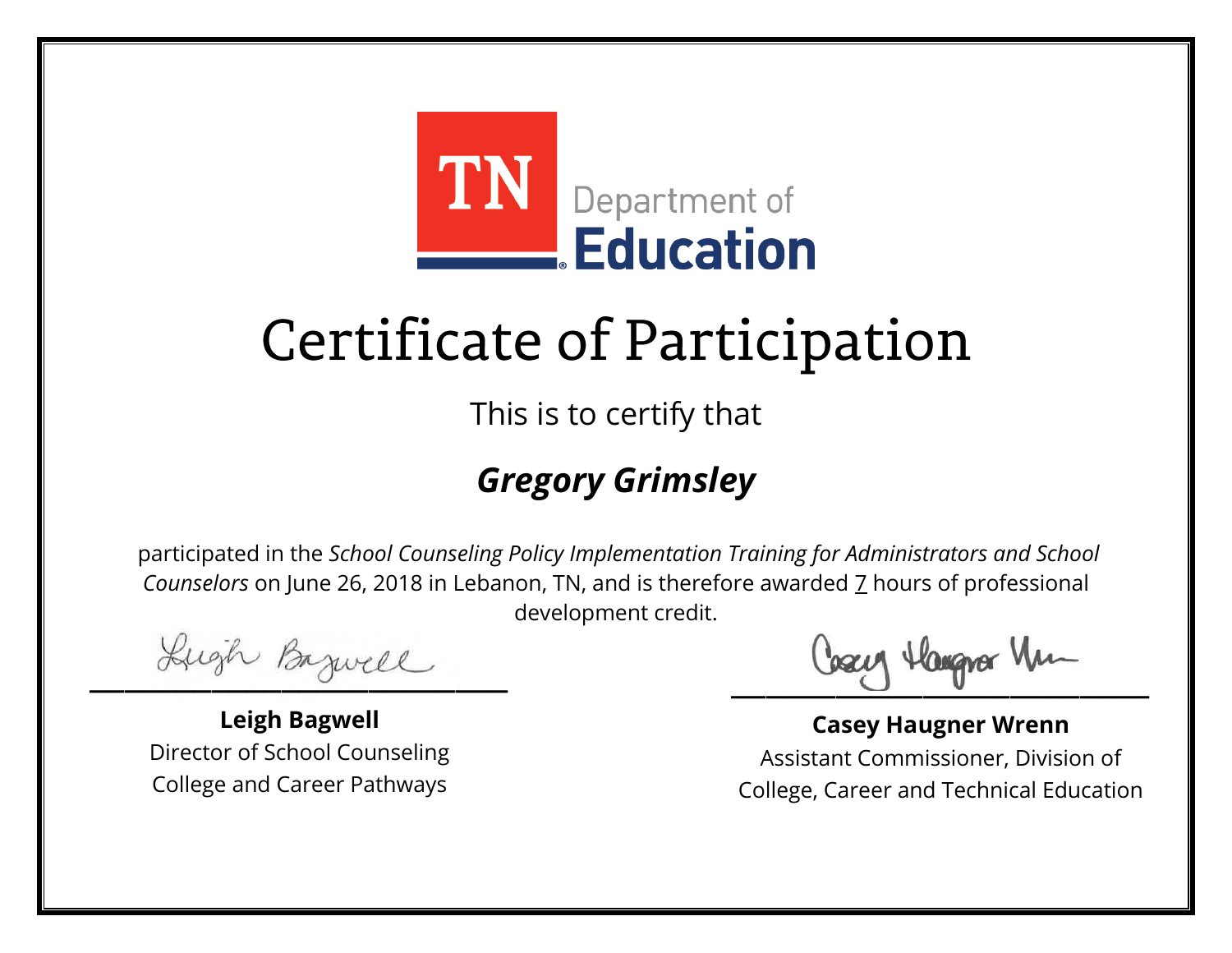

This is to certify that

### *Brandi Hammond*

Lugh Bazwell

**Leigh Bagwell** Director of School Counseling College and Career Pathways

Losey Hangra Vm

**Casey Haugner Wrenn** Assistant Commissioner, Division of College, Career and Technical Education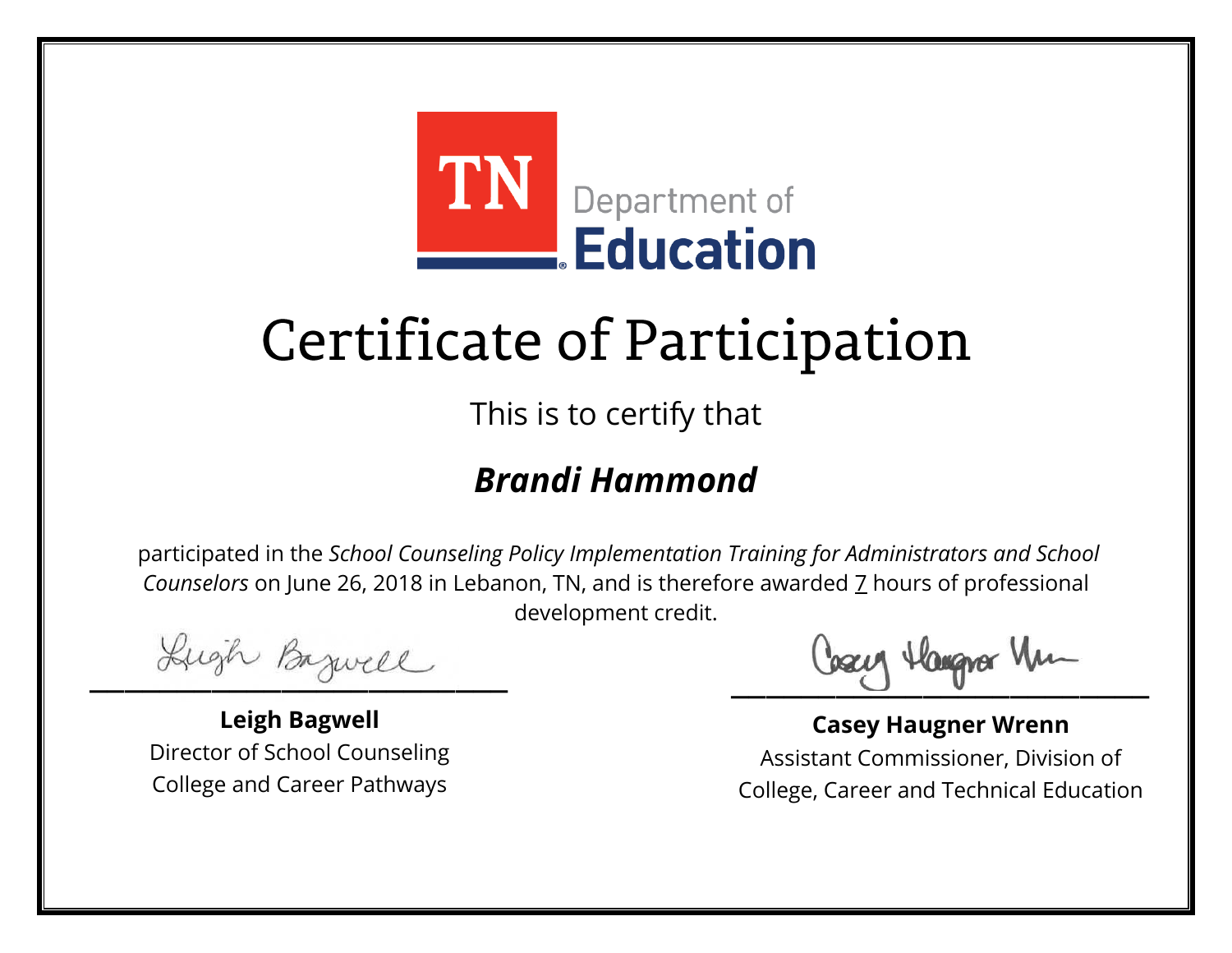

This is to certify that

### *Kendall Hampton*

Lugh Bazwell

**Leigh Bagwell** Director of School Counseling College and Career Pathways

Cosey Hangra Vm

**Casey Haugner Wrenn** Assistant Commissioner, Division of College, Career and Technical Education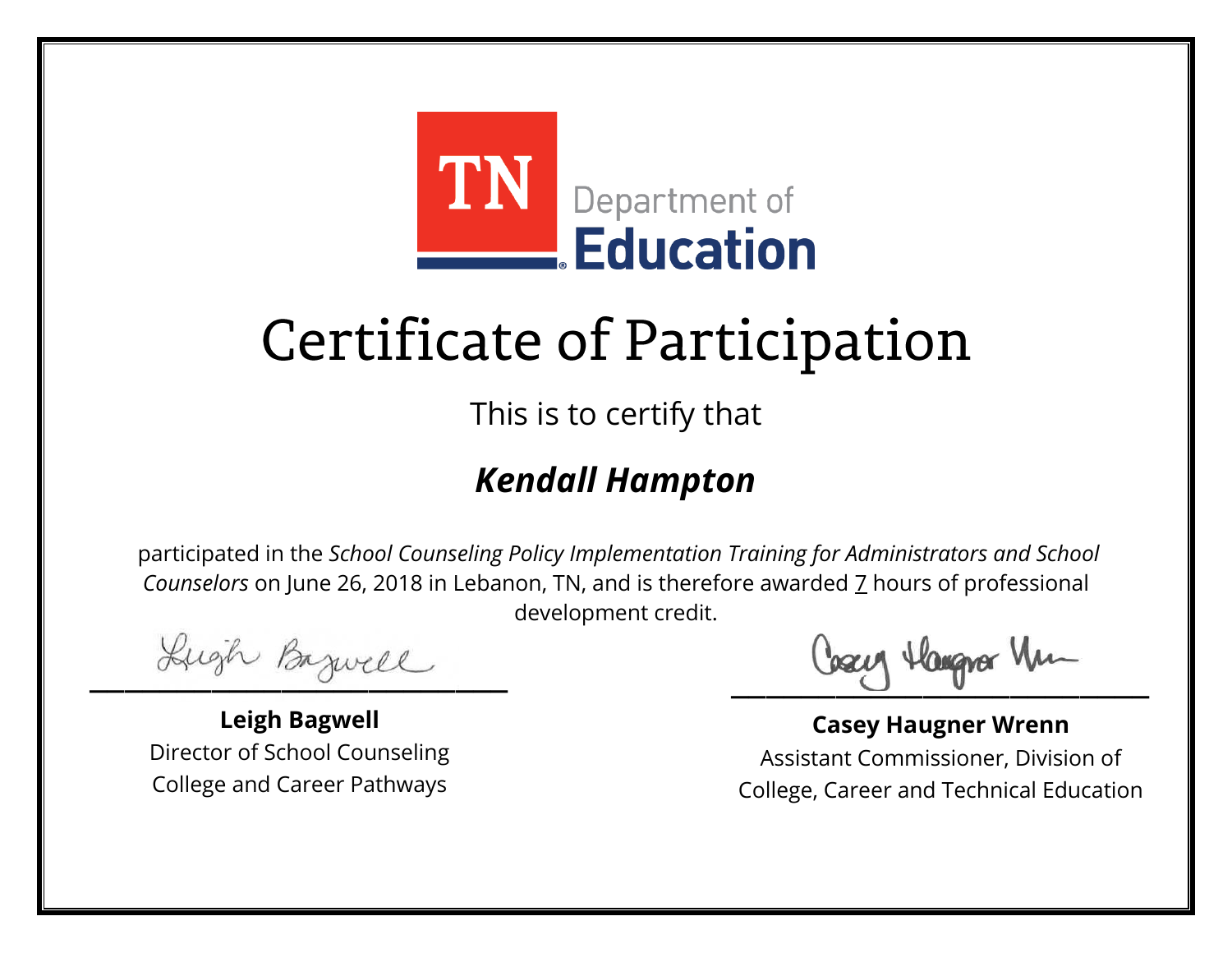

This is to certify that

### *Stephanie Harris*

Lugh Bazwell

**Leigh Bagwell** Director of School Counseling College and Career Pathways

Losey Hangra Vm

**Casey Haugner Wrenn** Assistant Commissioner, Division of College, Career and Technical Education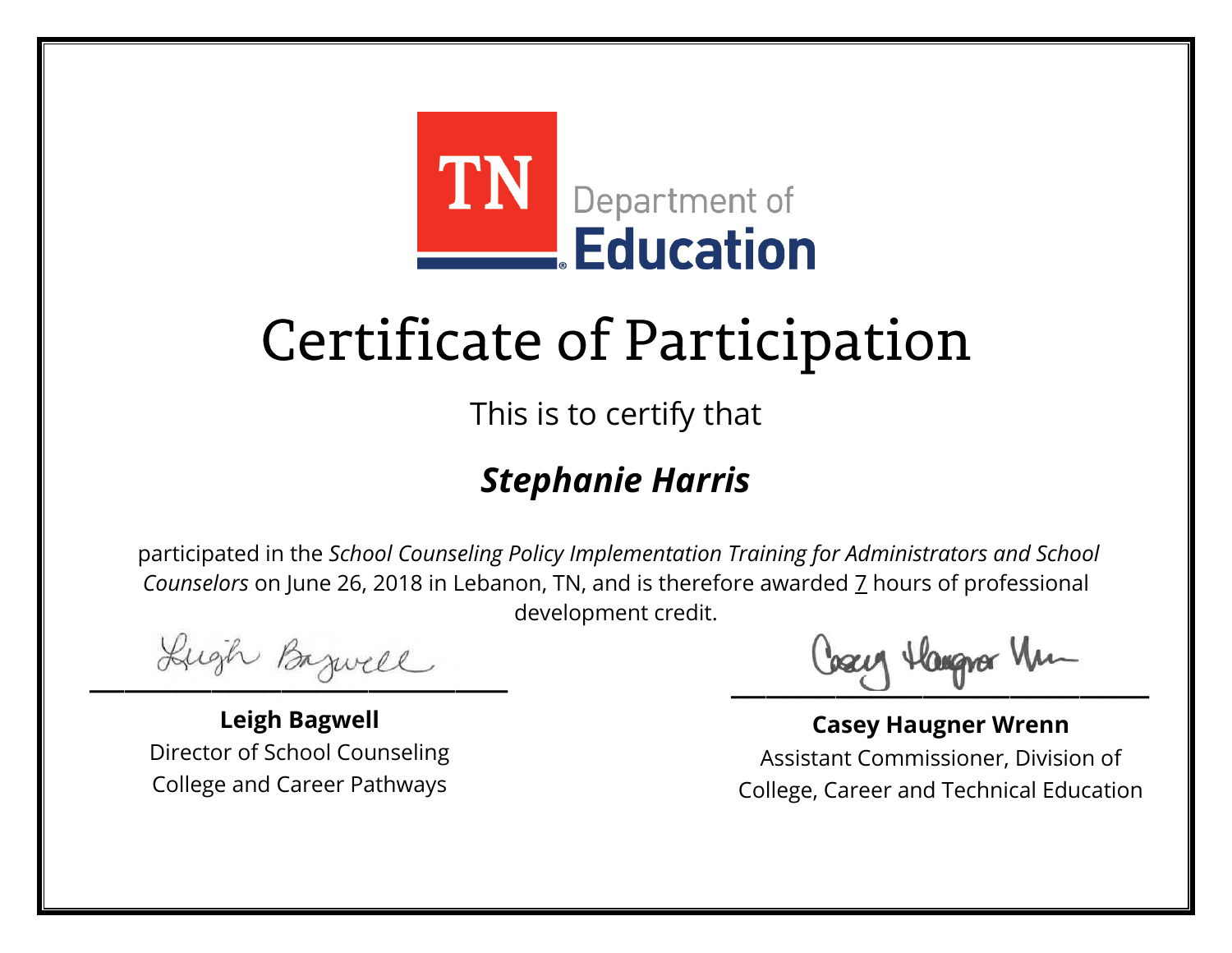

This is to certify that

#### *Beth Harris*

Lugh Bazwell

**Leigh Bagwell** Director of School Counseling College and Career Pathways

Losey Hangra Vm

**Casey Haugner Wrenn** Assistant Commissioner, Division of College, Career and Technical Education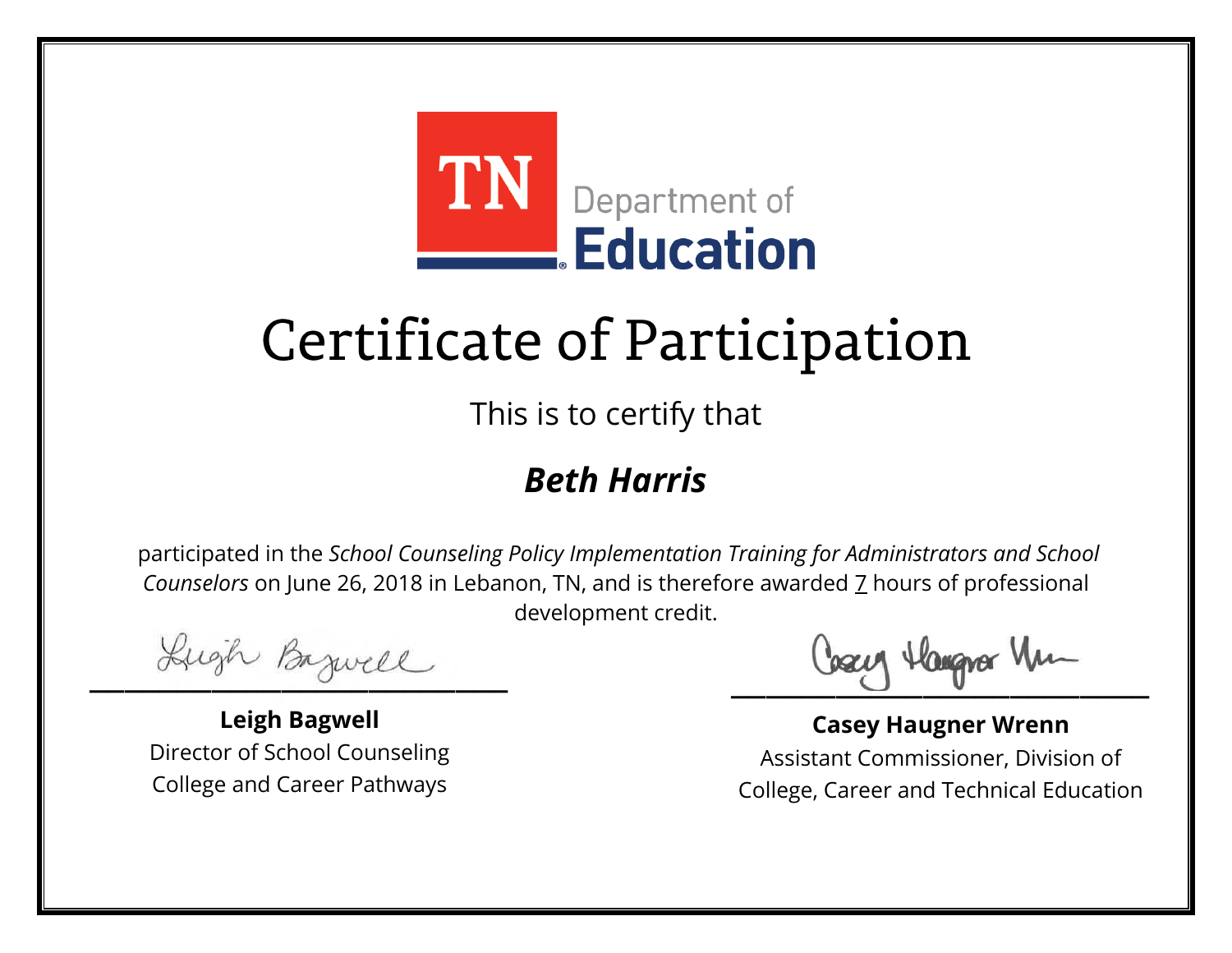

This is to certify that

### *Sarah Hearn*

Lugh Bazwell

**Leigh Bagwell** Director of School Counseling College and Career Pathways

Losey Hangra Vm

**Casey Haugner Wrenn** Assistant Commissioner, Division of College, Career and Technical Education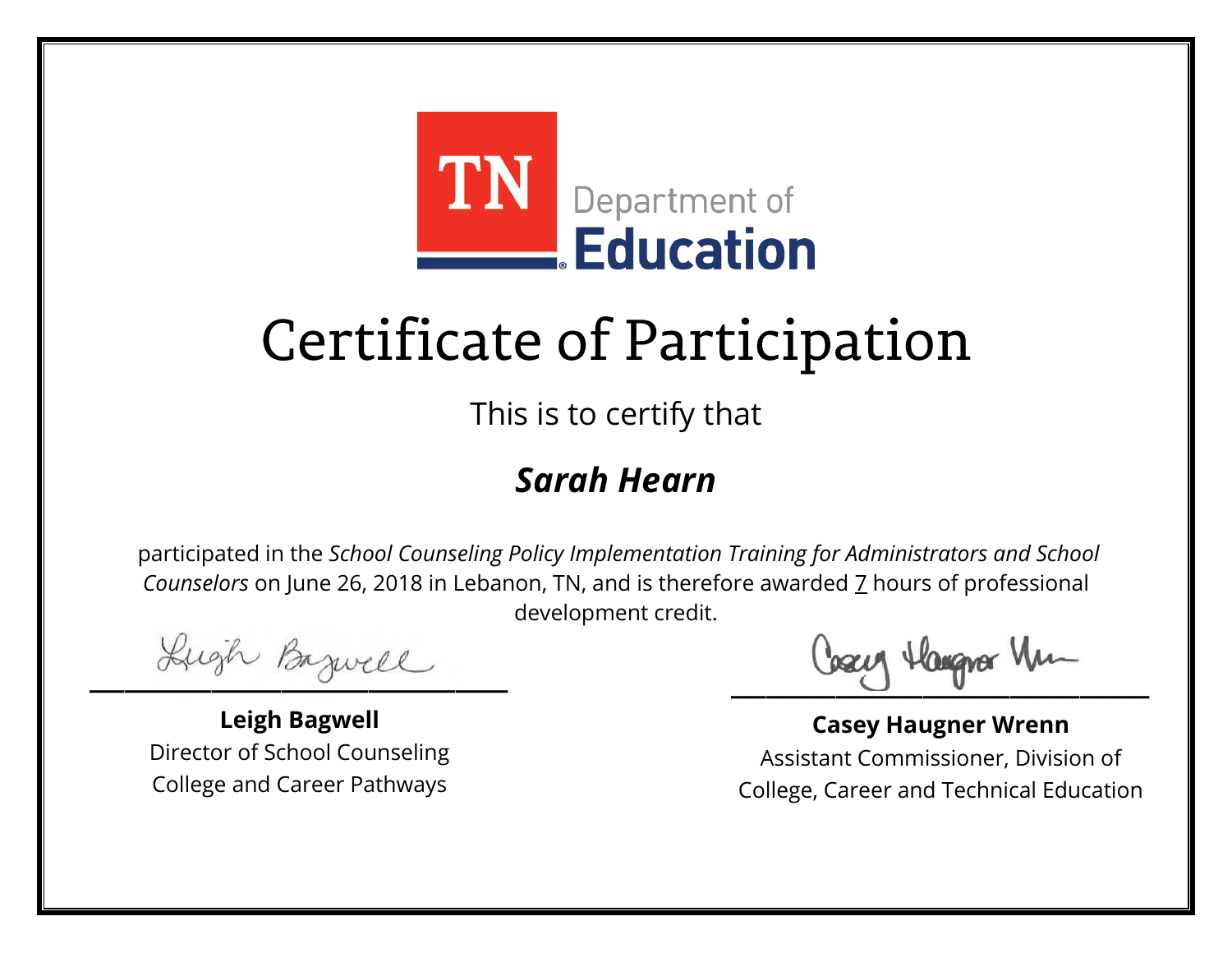

This is to certify that

### *Nicole Henry*

Lugh Bazwell

**Leigh Bagwell** Director of School Counseling College and Career Pathways

Losey Hangra Vm

**Casey Haugner Wrenn** Assistant Commissioner, Division of College, Career and Technical Education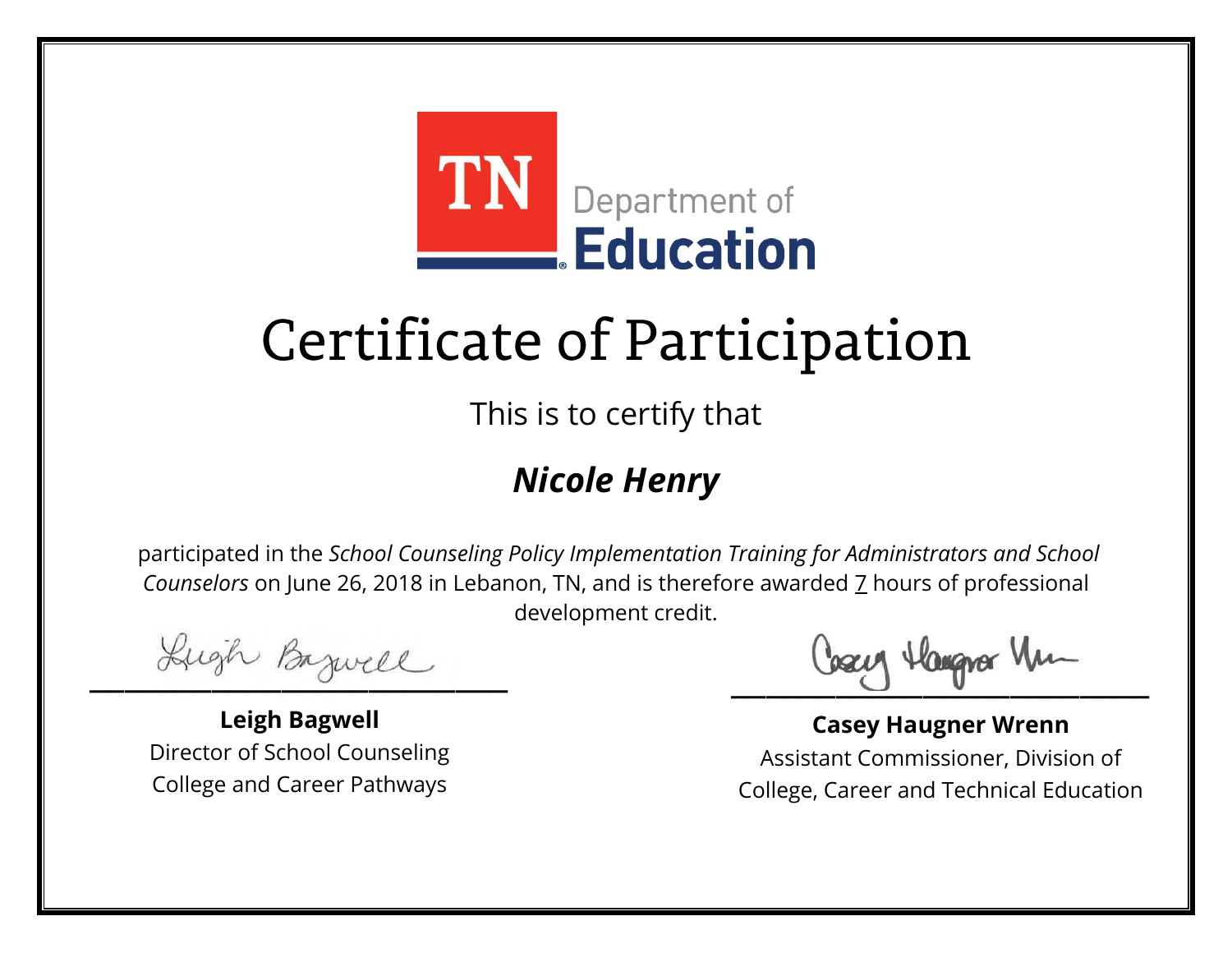

This is to certify that

### *Keely Hensley*

Lugh Bazwell

**Leigh Bagwell** Director of School Counseling College and Career Pathways

Losey Hangra Vm

**Casey Haugner Wrenn** Assistant Commissioner, Division of College, Career and Technical Education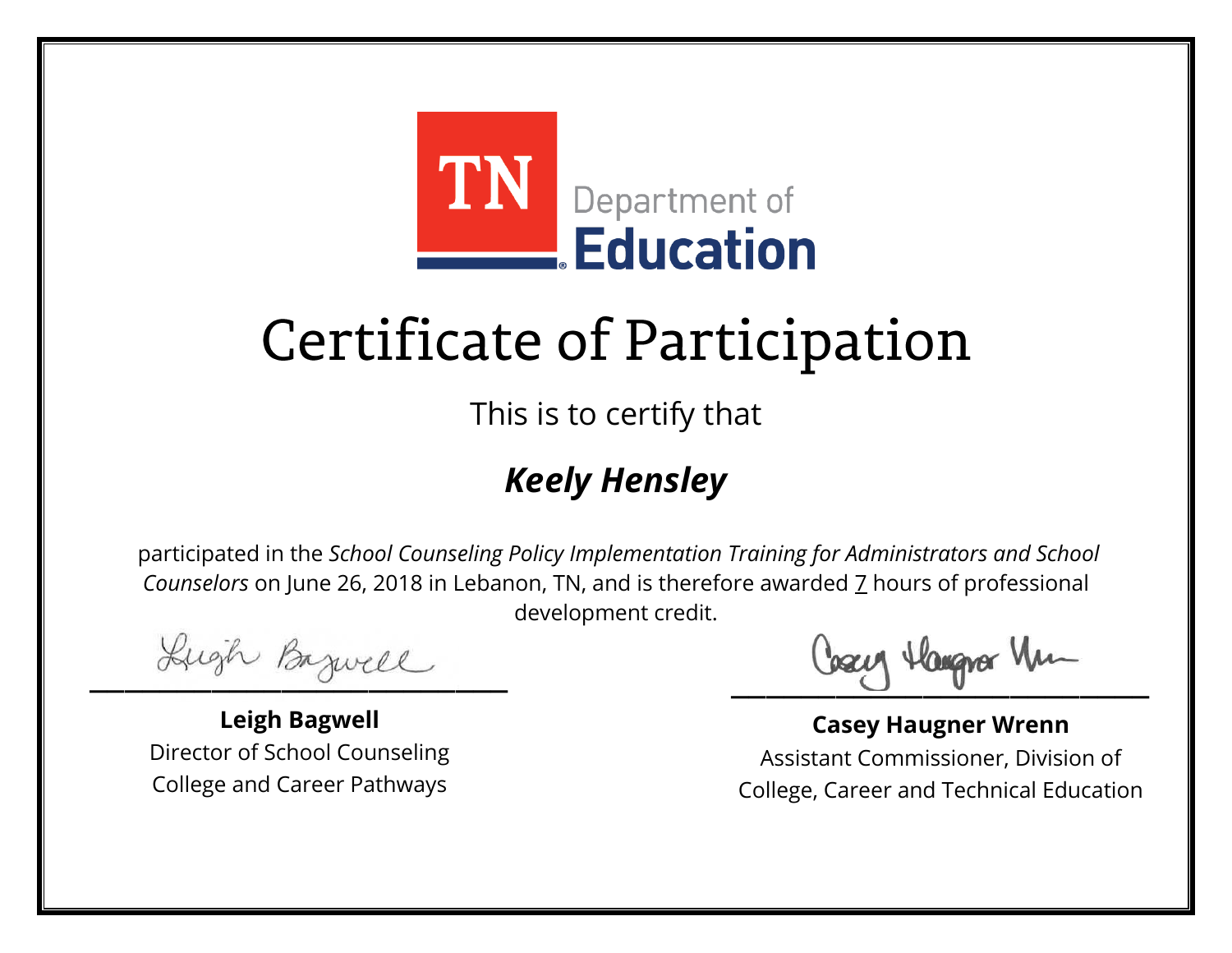

This is to certify that

### *Andrea Holley*

Lugh Bazwell

**Leigh Bagwell** Director of School Counseling College and Career Pathways

Losey Hangra Vm

**Casey Haugner Wrenn** Assistant Commissioner, Division of College, Career and Technical Education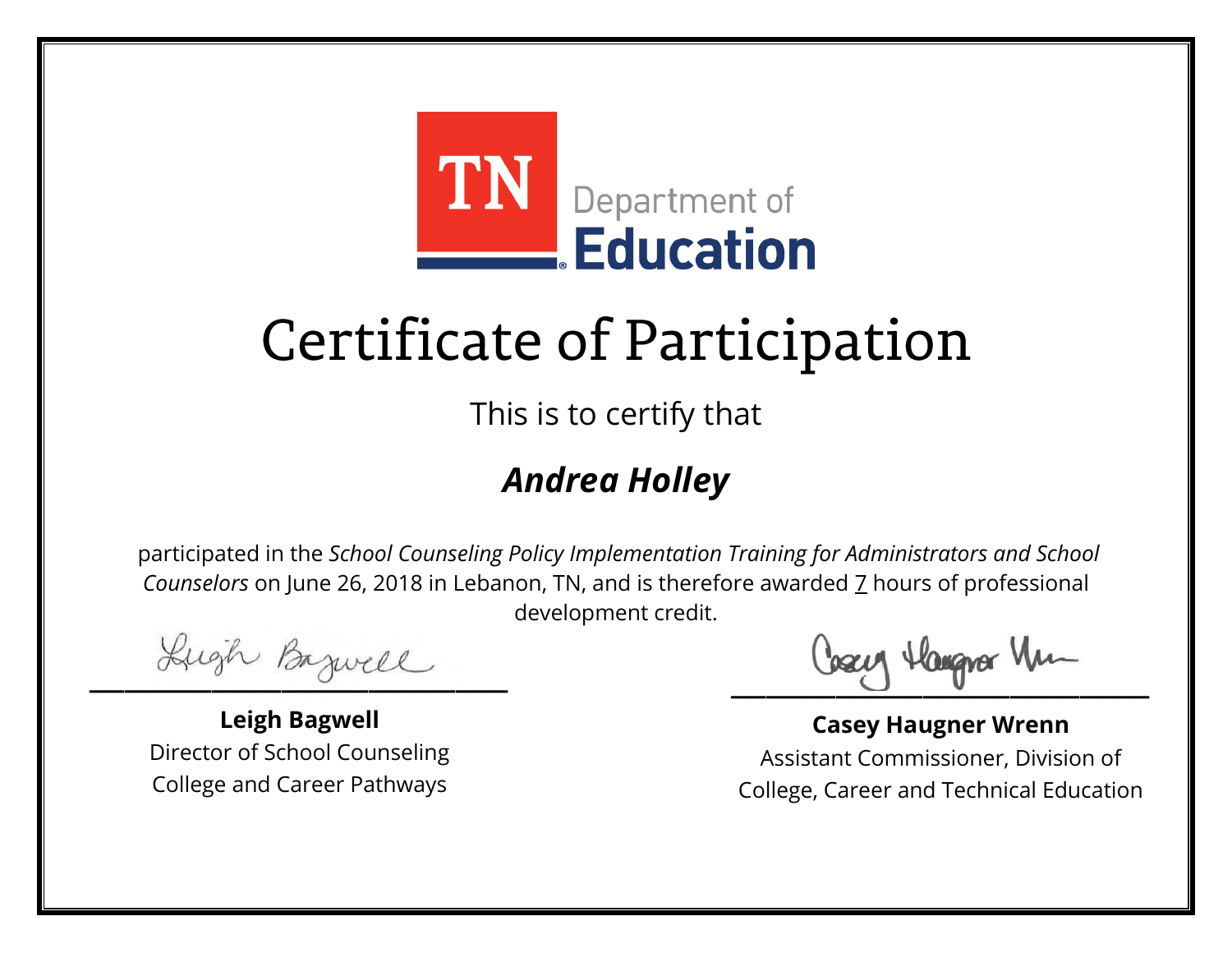

This is to certify that

### *Joyce Hollins*

Lugh Bazwell

**Leigh Bagwell** Director of School Counseling College and Career Pathways

Losey Hangra Vm

**Casey Haugner Wrenn** Assistant Commissioner, Division of College, Career and Technical Education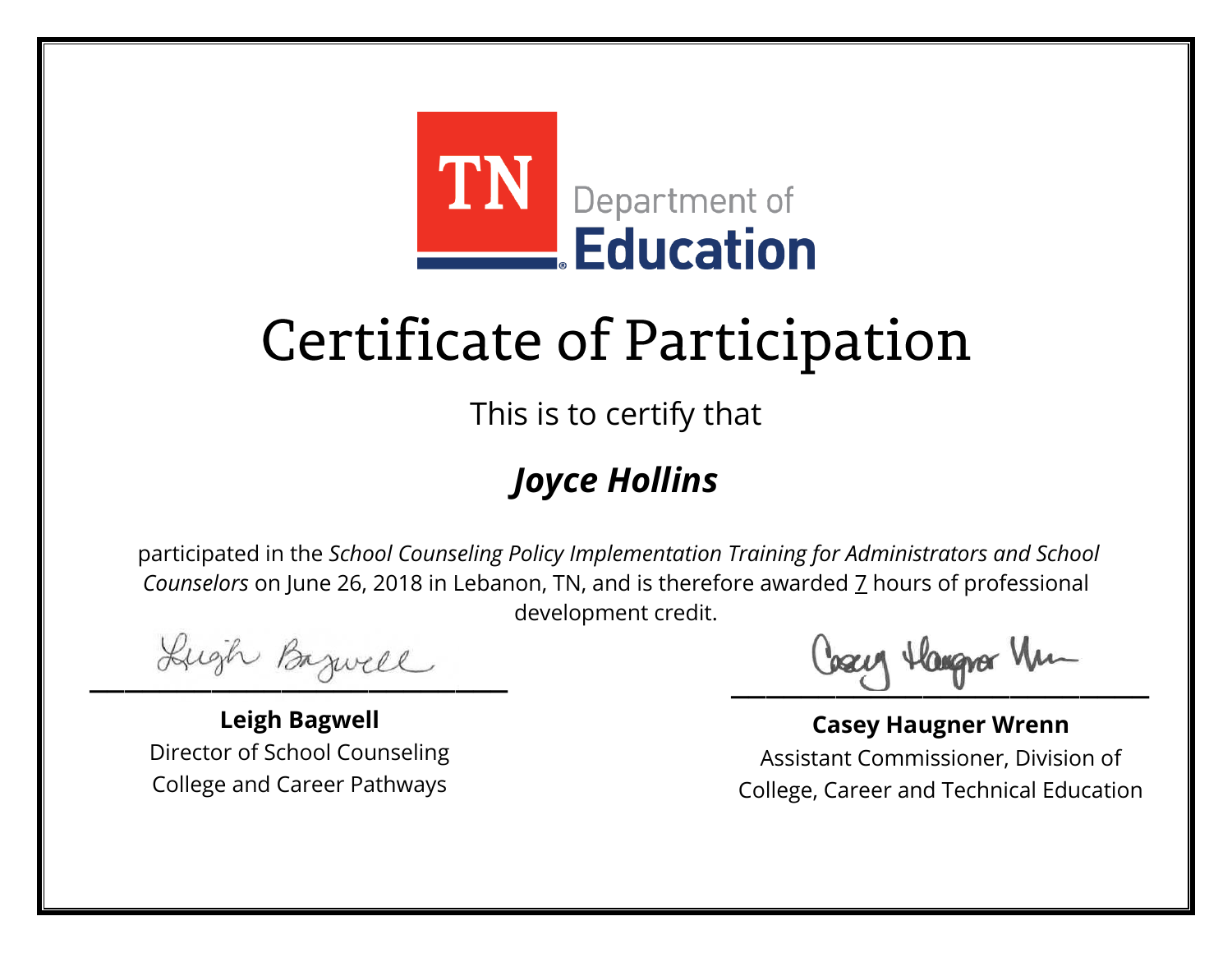

This is to certify that

#### *Donna Holt*

Lugh Bazwell

**Leigh Bagwell** Director of School Counseling College and Career Pathways

Losey Hangra Vm

**Casey Haugner Wrenn** Assistant Commissioner, Division of College, Career and Technical Education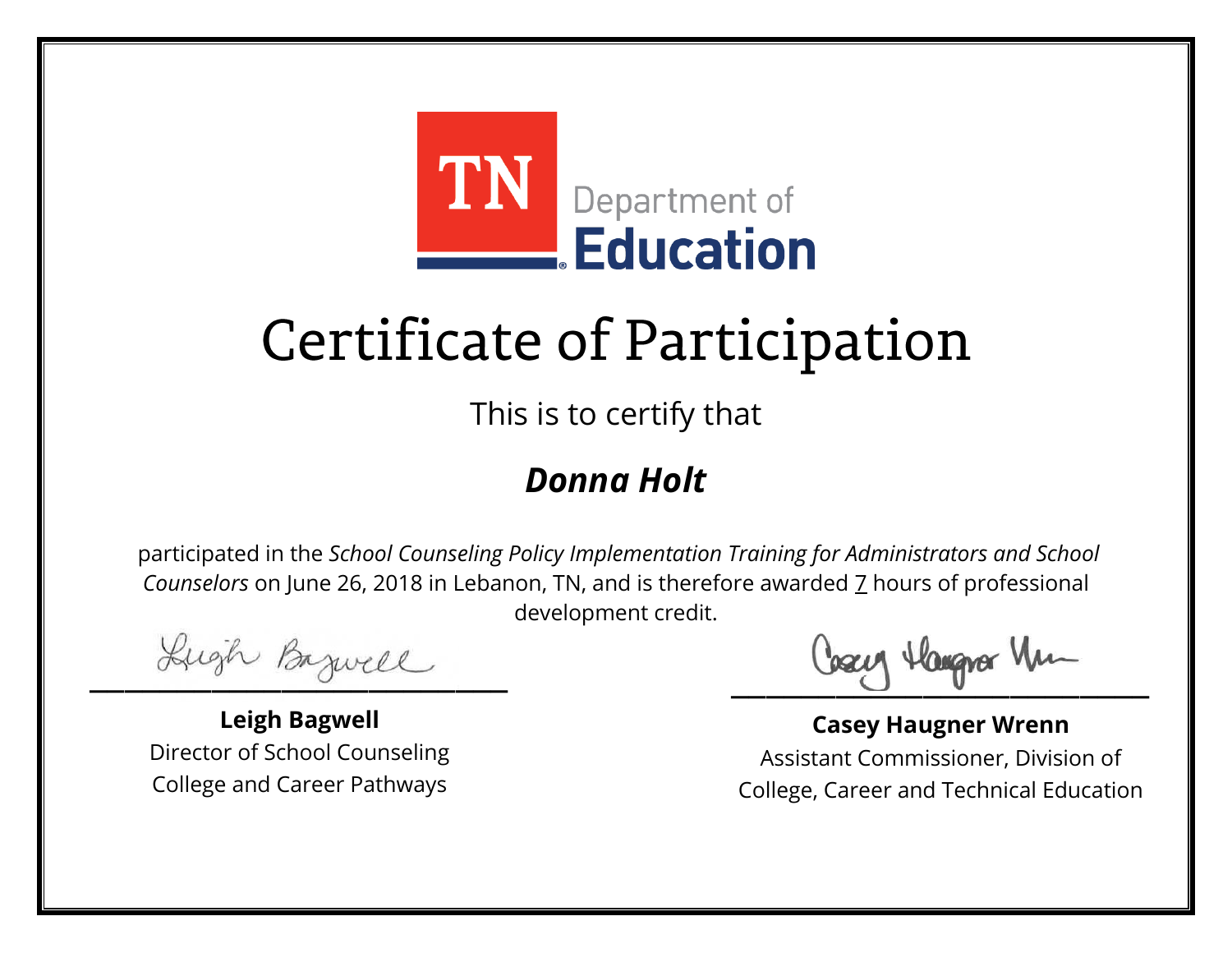

This is to certify that

### *Christy Hood*

Lugh Bazwell

**Leigh Bagwell** Director of School Counseling College and Career Pathways

Losey Hangra Vm

**Casey Haugner Wrenn** Assistant Commissioner, Division of College, Career and Technical Education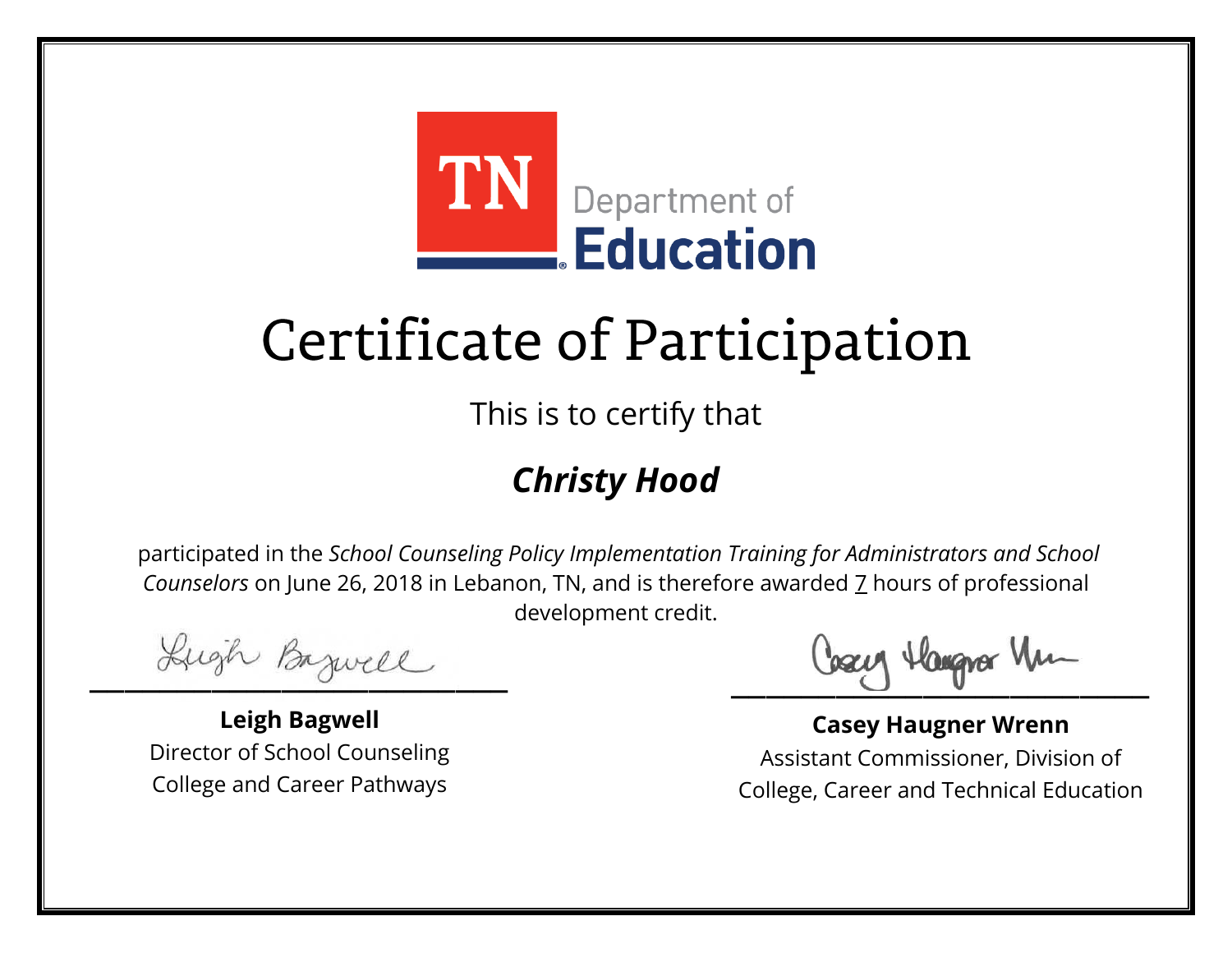

This is to certify that

### *Patti Huffman*

Lugh Bazwell

**Leigh Bagwell** Director of School Counseling College and Career Pathways

Losey Hangra Vm

**Casey Haugner Wrenn** Assistant Commissioner, Division of College, Career and Technical Education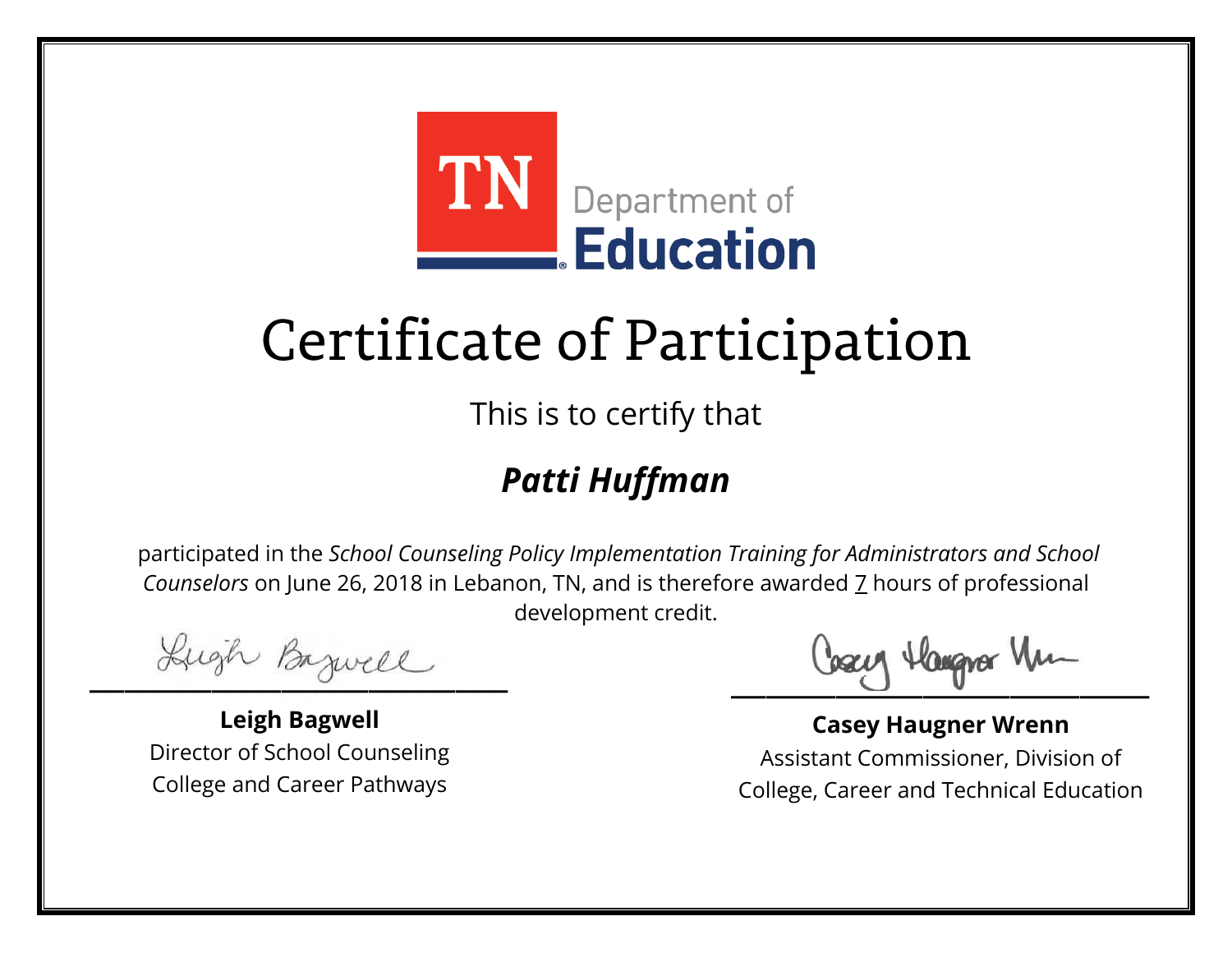

This is to certify that

### *Laurette Hughes*

Lugh Bazwell

**Leigh Bagwell** Director of School Counseling College and Career Pathways

Losey Hangra Vm

**Casey Haugner Wrenn** Assistant Commissioner, Division of College, Career and Technical Education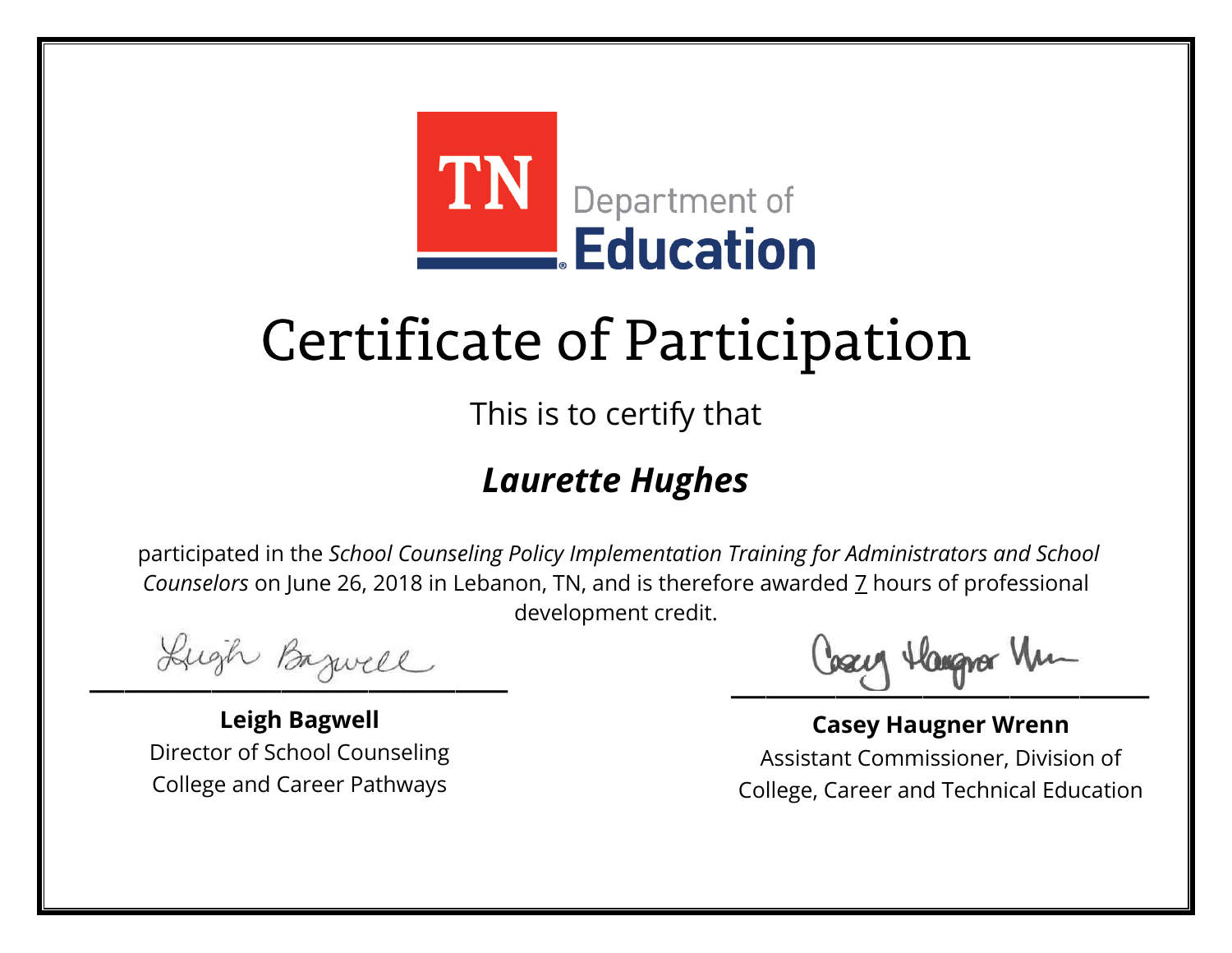

This is to certify that

### *Christie Hutto*

Lugh Bazwell

**Leigh Bagwell** Director of School Counseling College and Career Pathways

Cosey Hangra Vm

**Casey Haugner Wrenn** Assistant Commissioner, Division of College, Career and Technical Education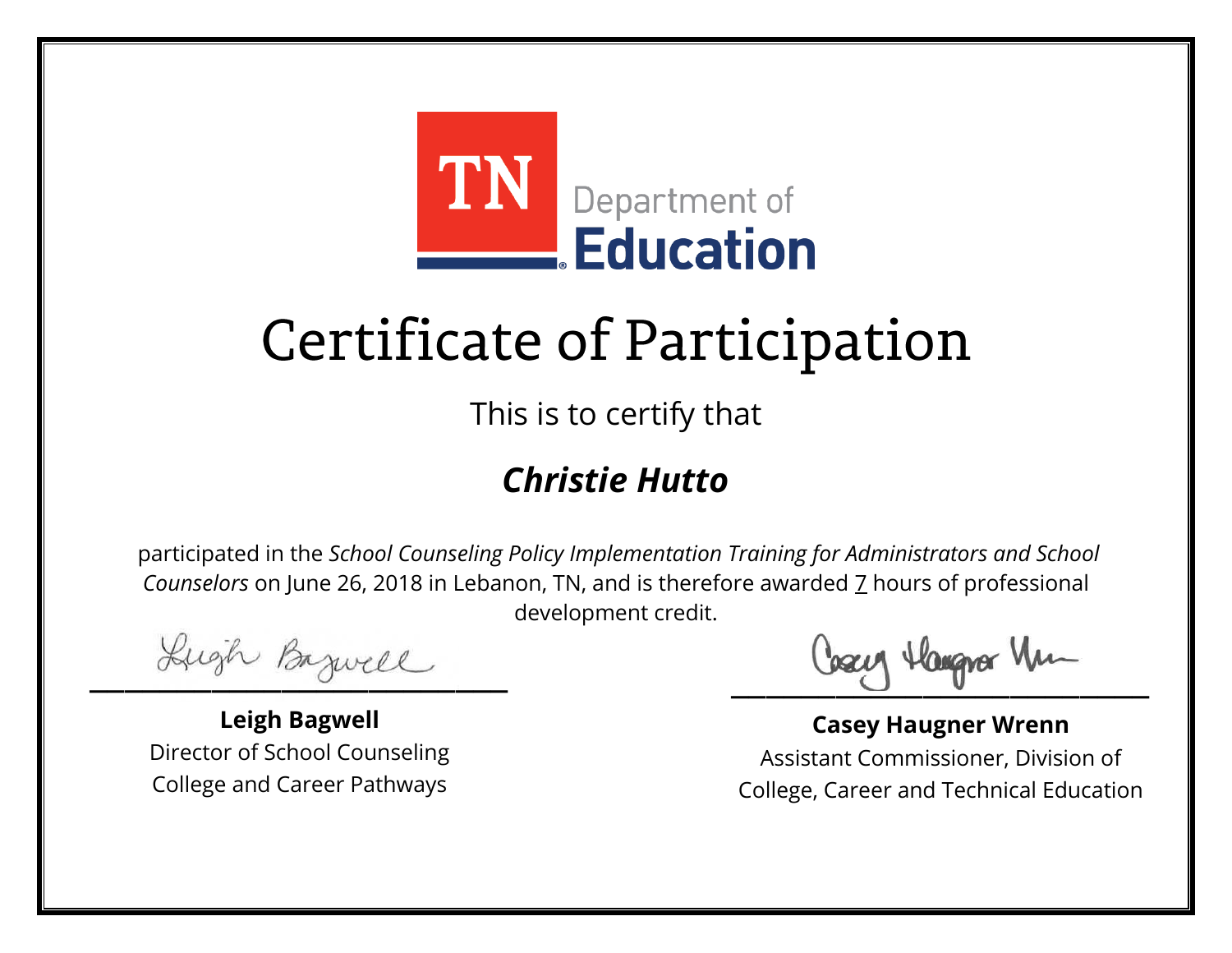

This is to certify that

### *Stokely Jenkins*

Lugh Bazwell

**Leigh Bagwell** Director of School Counseling College and Career Pathways

Losey Hangra Vm

**Casey Haugner Wrenn** Assistant Commissioner, Division of College, Career and Technical Education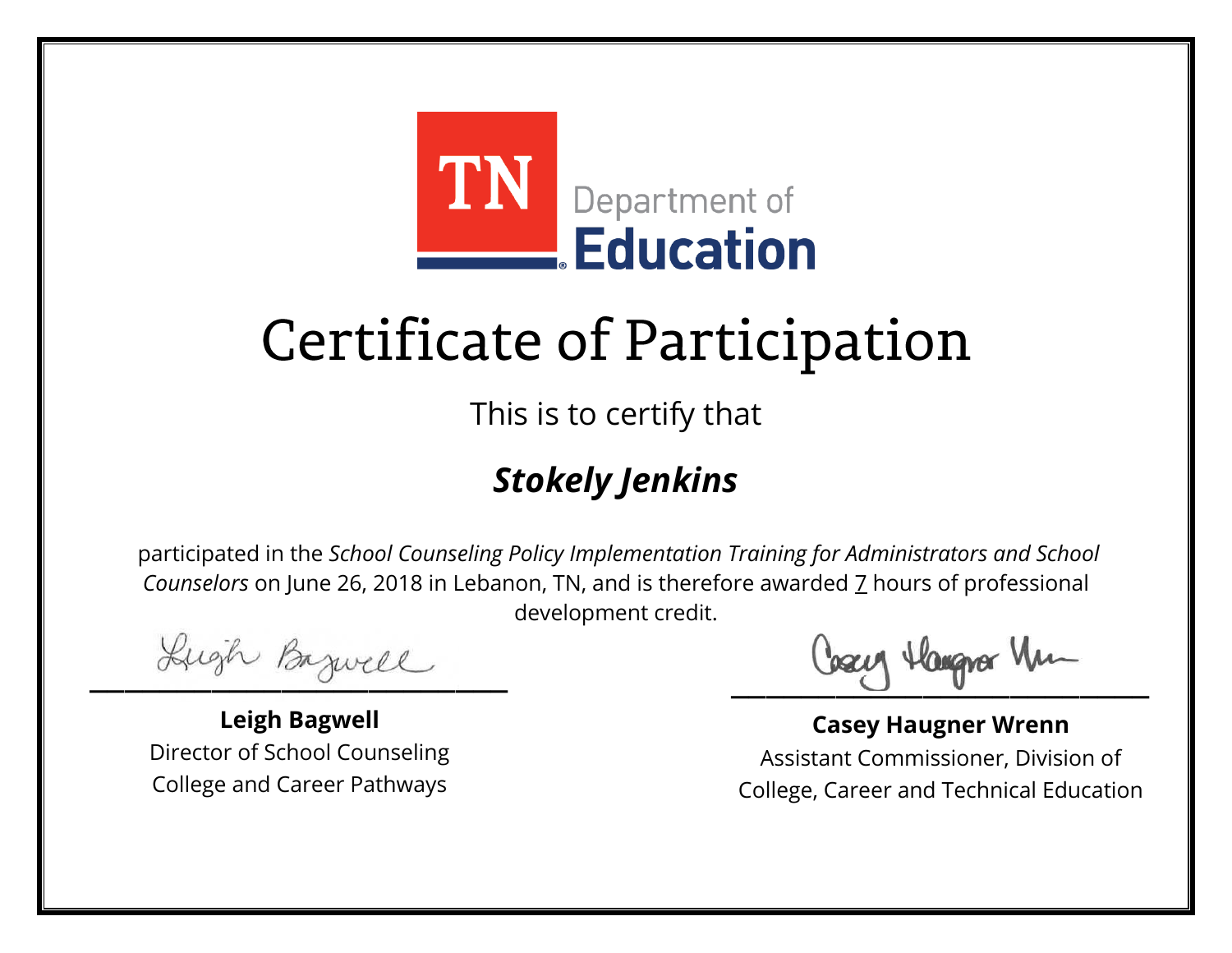

This is to certify that

### *Ellen B. Jones*

Lugh Bazwell

**Leigh Bagwell** Director of School Counseling College and Career Pathways

Losey Hangra Vm

**Casey Haugner Wrenn** Assistant Commissioner, Division of College, Career and Technical Education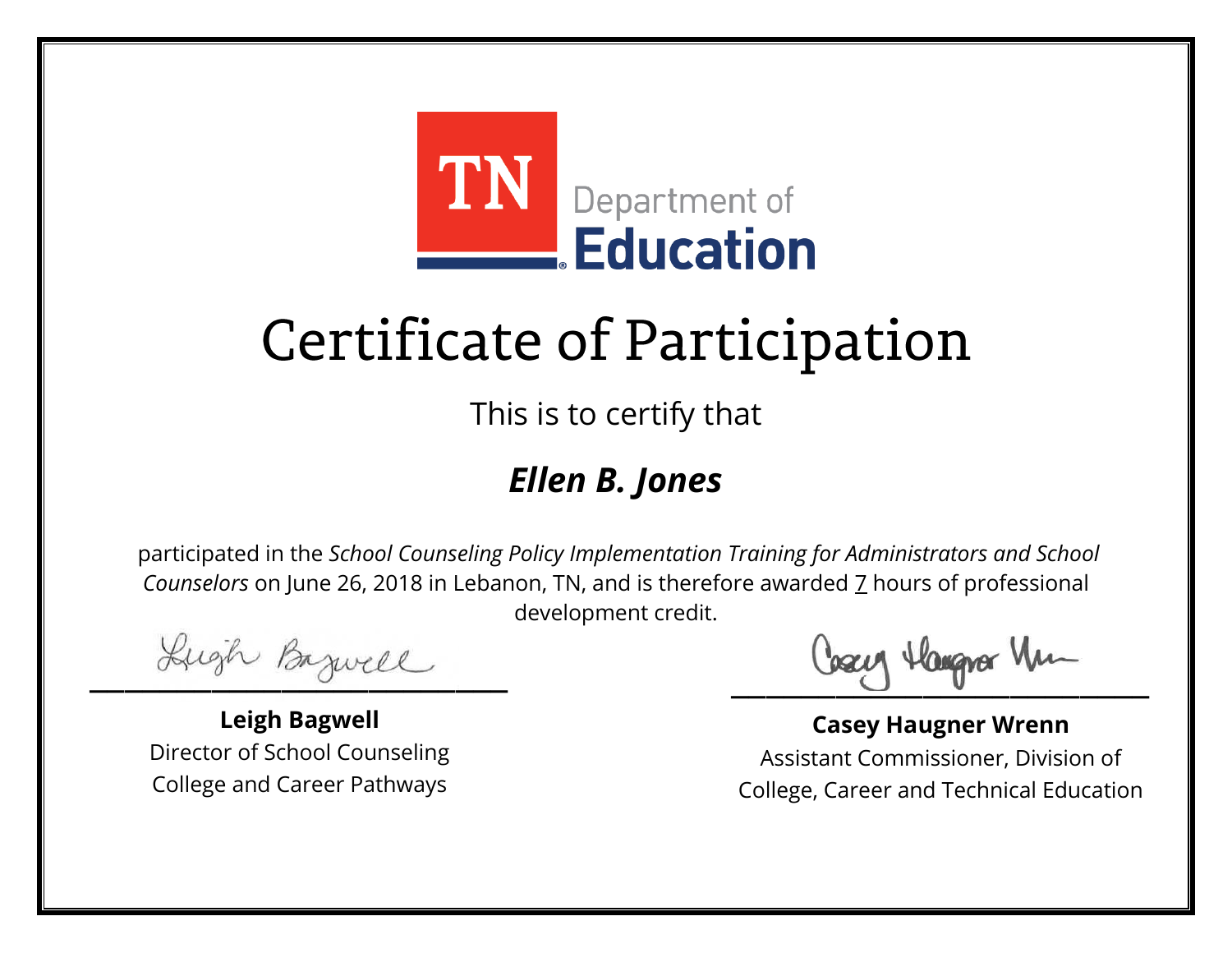

This is to certify that

### *Maria Jones*

Lugh Bazwell

**Leigh Bagwell** Director of School Counseling College and Career Pathways

Losey Hangra Vm

**Casey Haugner Wrenn** Assistant Commissioner, Division of College, Career and Technical Education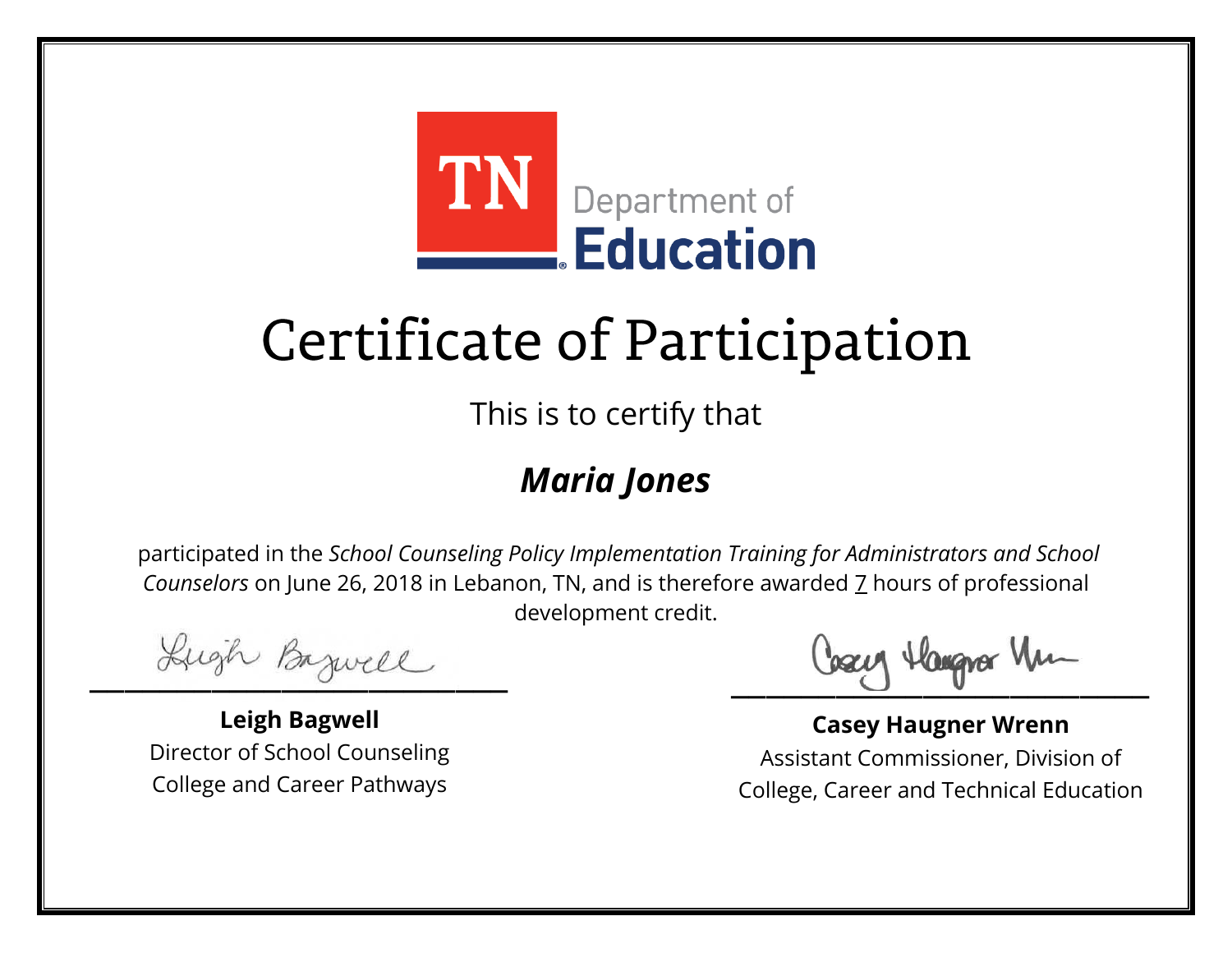

This is to certify that

### *Joy Kassner*

Lugh Bazwell

**Leigh Bagwell** Director of School Counseling College and Career Pathways

Losey Hangra Vm

**Casey Haugner Wrenn** Assistant Commissioner, Division of College, Career and Technical Education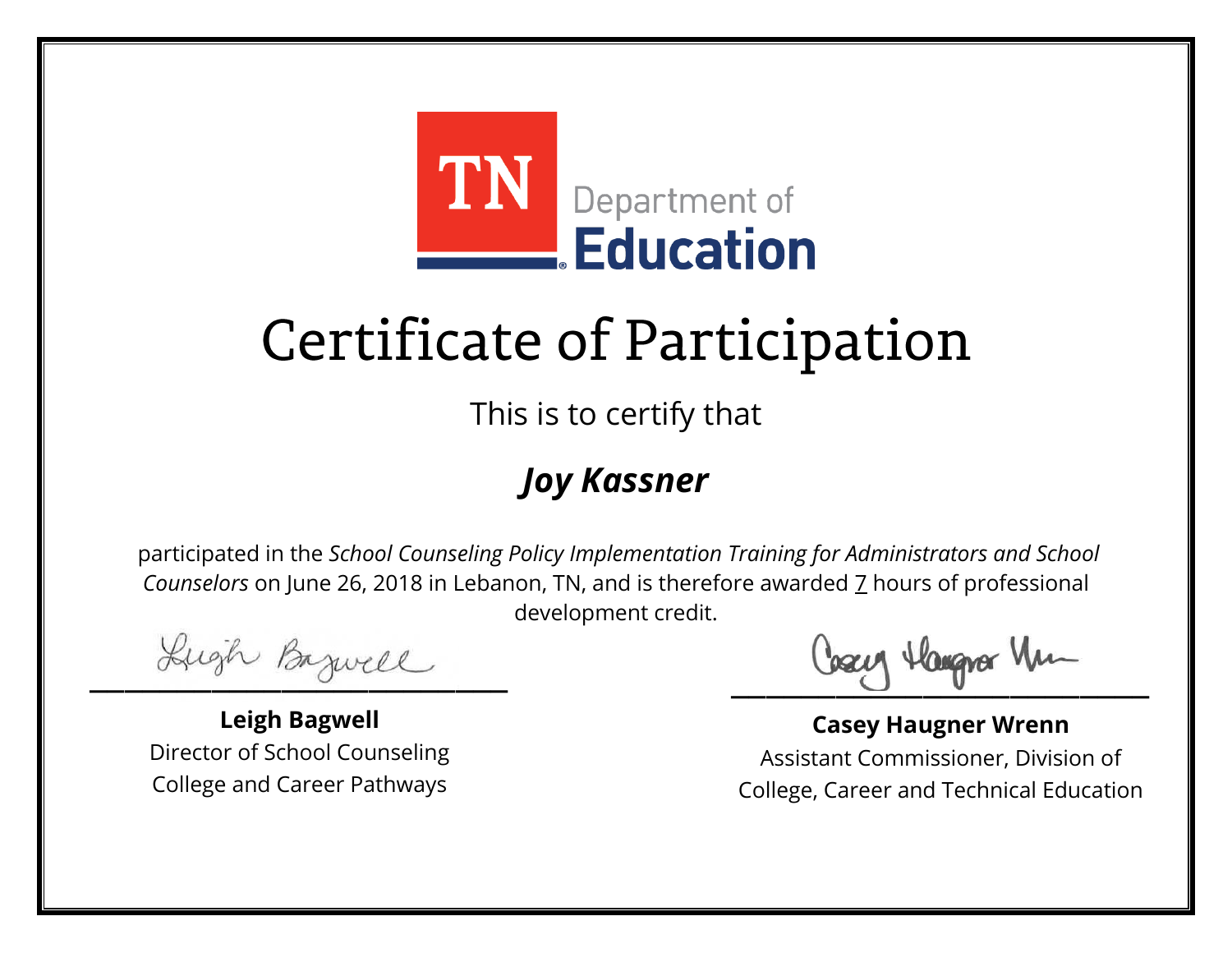

This is to certify that

### *Maria Kell*

Lugh Bazwell

**Leigh Bagwell** Director of School Counseling College and Career Pathways

Losey Hangra Vm

**Casey Haugner Wrenn** Assistant Commissioner, Division of College, Career and Technical Education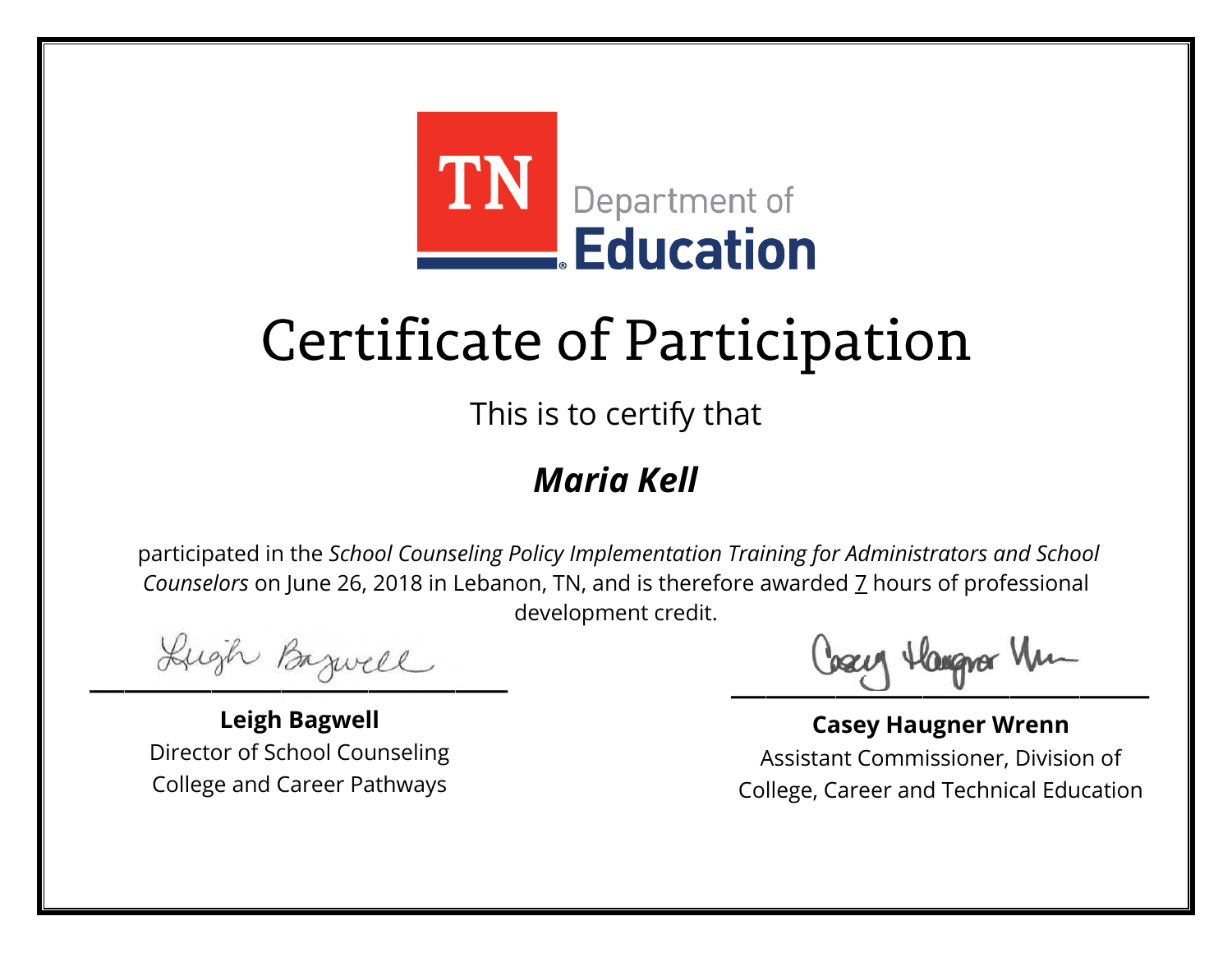

This is to certify that

### *Dana Kennedy*

Lugh Bazwell

**Leigh Bagwell** Director of School Counseling College and Career Pathways

Losey Hangra Vm

**Casey Haugner Wrenn** Assistant Commissioner, Division of College, Career and Technical Education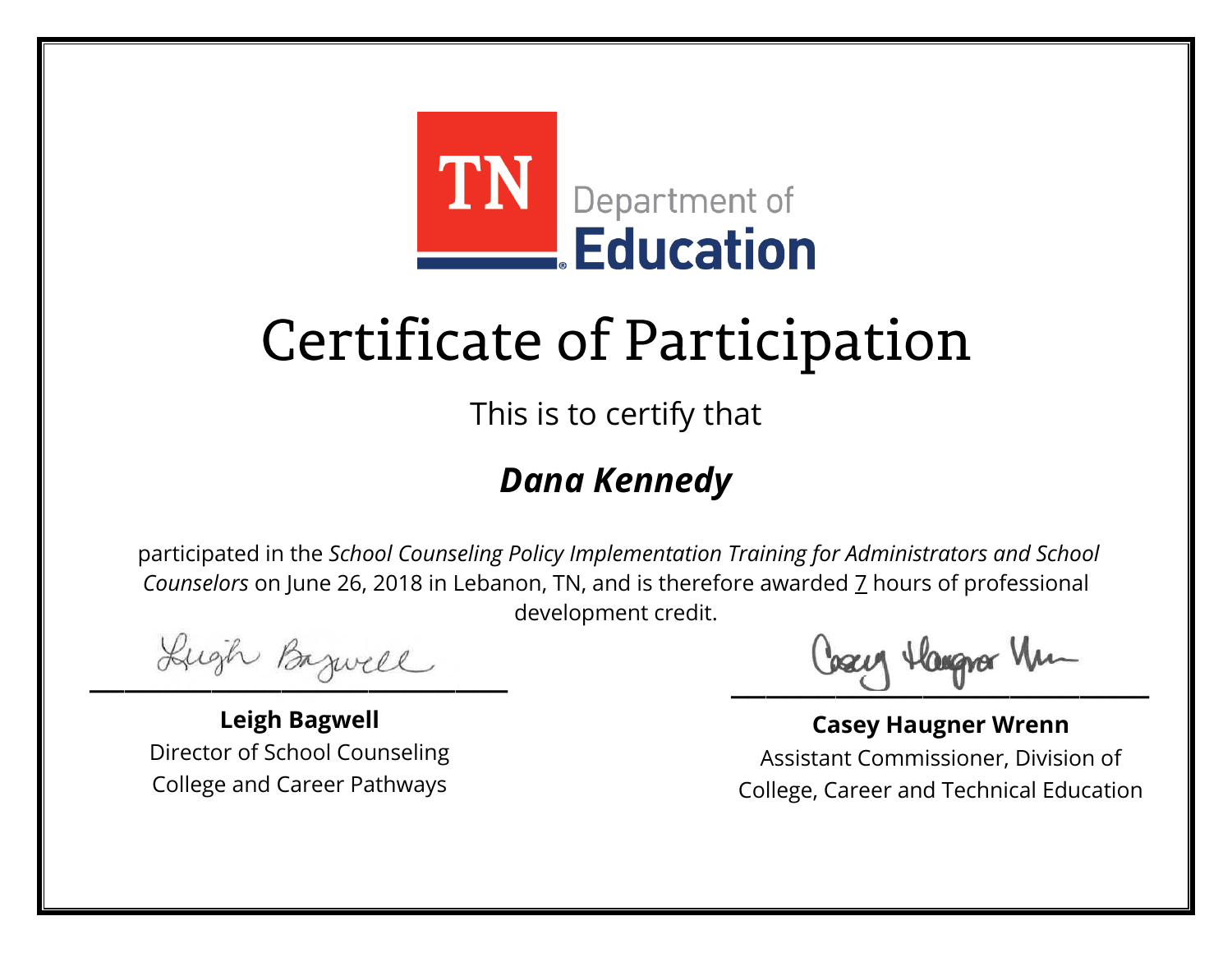

This is to certify that

### *Kristie King*

Lugh Bazwell

**Leigh Bagwell** Director of School Counseling College and Career Pathways

Losey Hangra Vm

**Casey Haugner Wrenn** Assistant Commissioner, Division of College, Career and Technical Education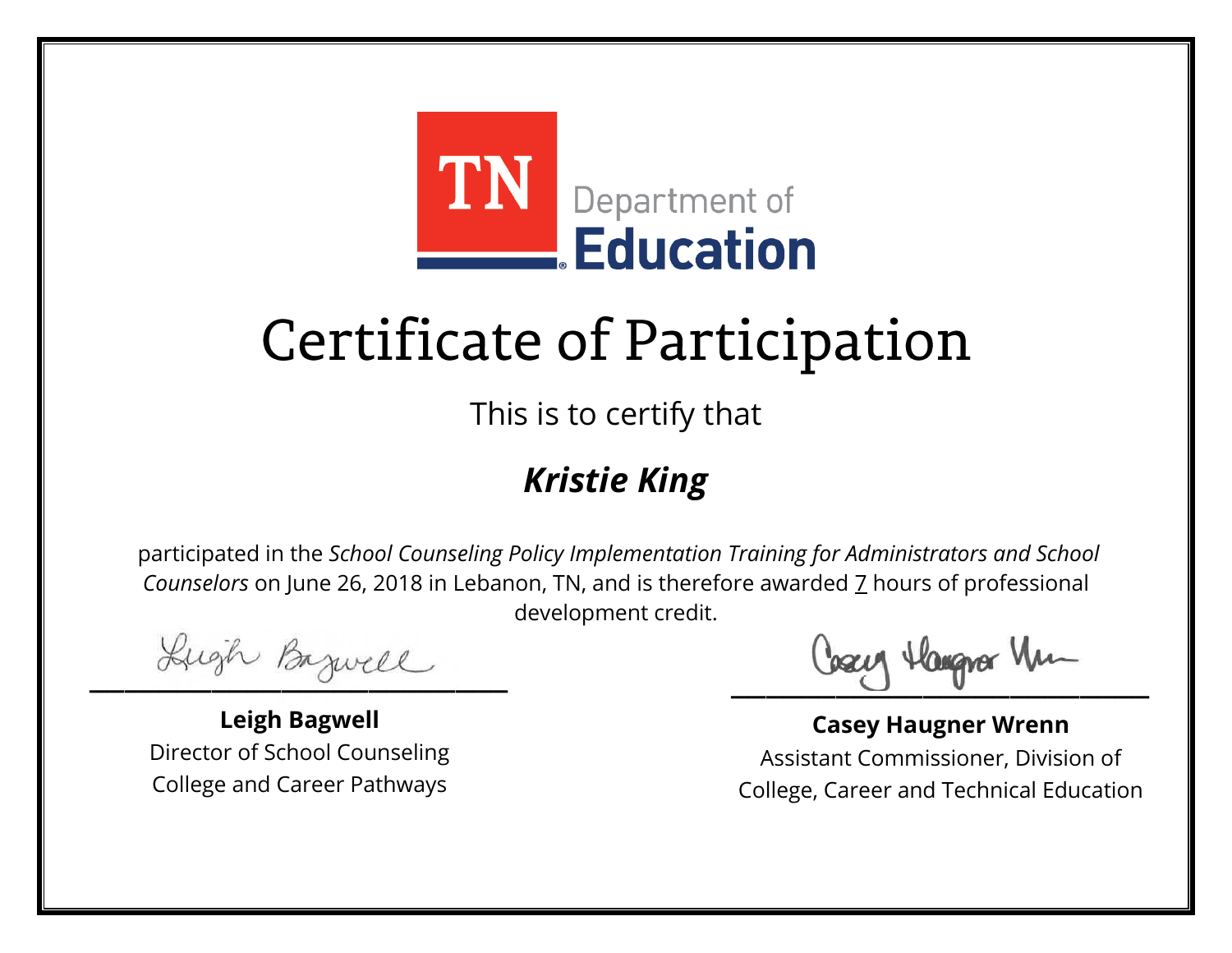

This is to certify that

#### *Paula Kirkham*

Lugh Bazwell

**Leigh Bagwell** Director of School Counseling College and Career Pathways

Losey Hangra Vm

**Casey Haugner Wrenn** Assistant Commissioner, Division of College, Career and Technical Education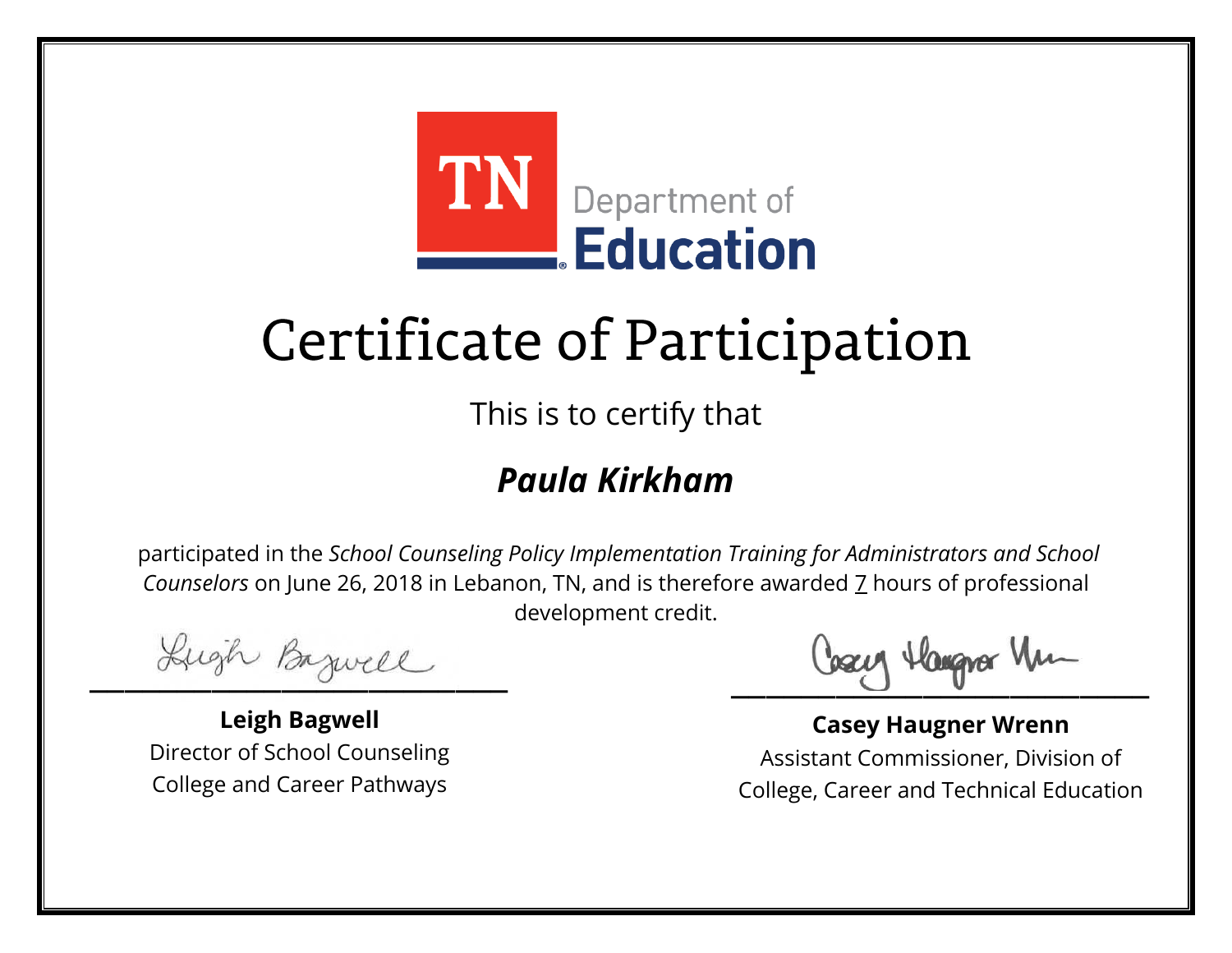

This is to certify that

### *Megan Klopp*

Lugh Bazwell

**Leigh Bagwell** Director of School Counseling College and Career Pathways

Losey Hangra Vm

**Casey Haugner Wrenn** Assistant Commissioner, Division of College, Career and Technical Education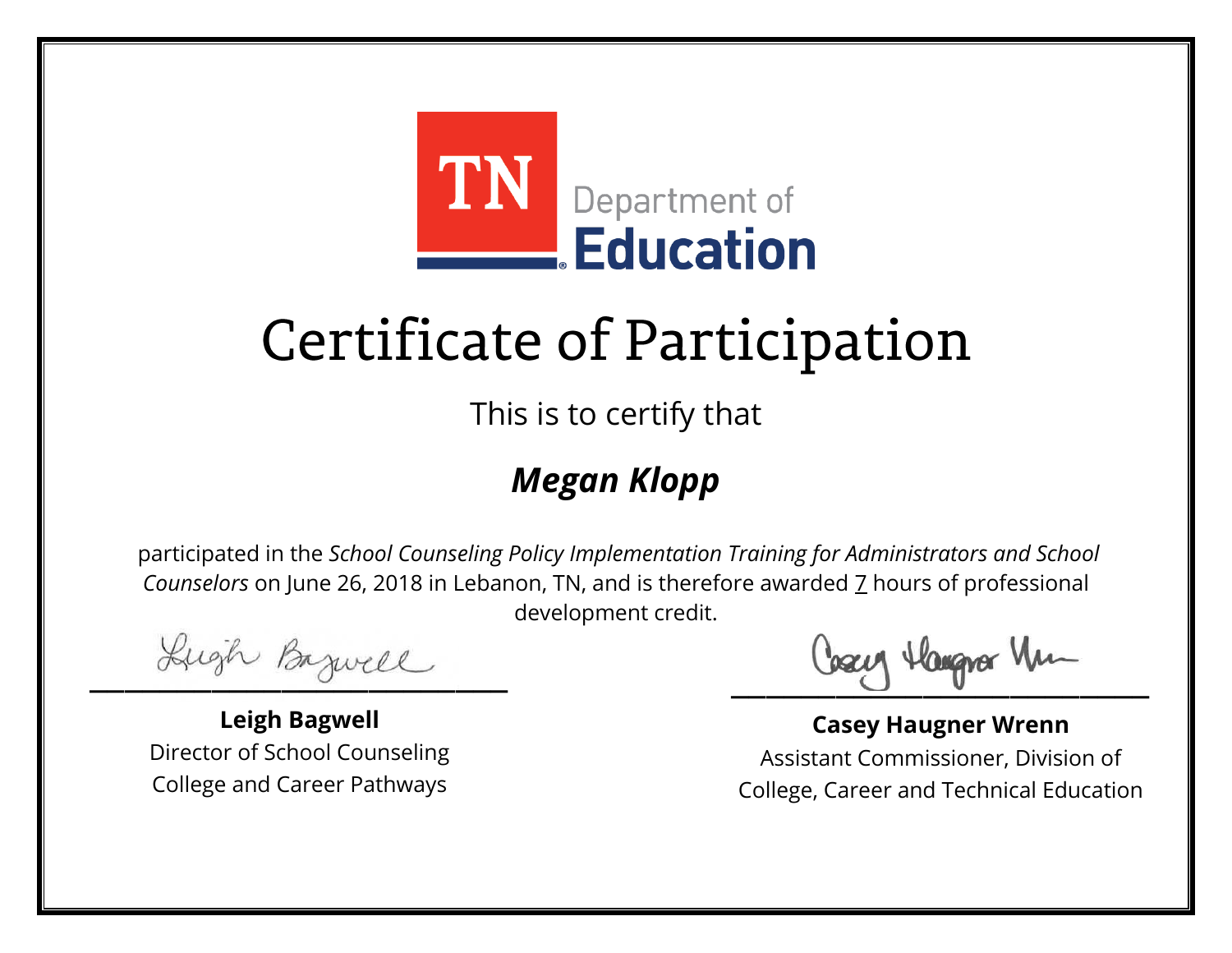

This is to certify that

### *Allison Kosis*

Lugh Bazwell

**Leigh Bagwell** Director of School Counseling College and Career Pathways

Losey Hangra Vm

**Casey Haugner Wrenn** Assistant Commissioner, Division of College, Career and Technical Education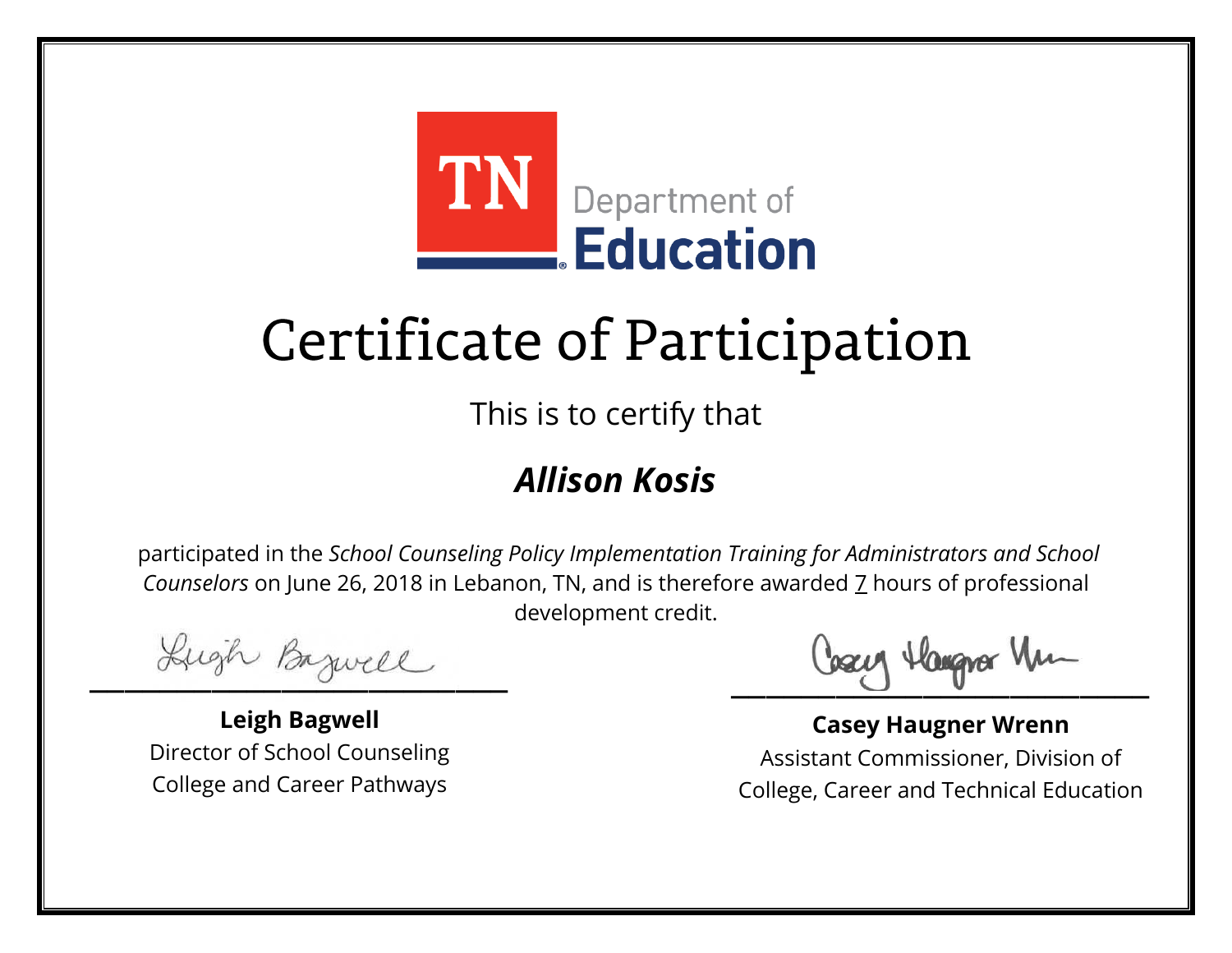

This is to certify that

### *Marcie Lackey*

Lugh Bazwell

**Leigh Bagwell** Director of School Counseling College and Career Pathways

Losey Hangra Vm

**Casey Haugner Wrenn** Assistant Commissioner, Division of College, Career and Technical Education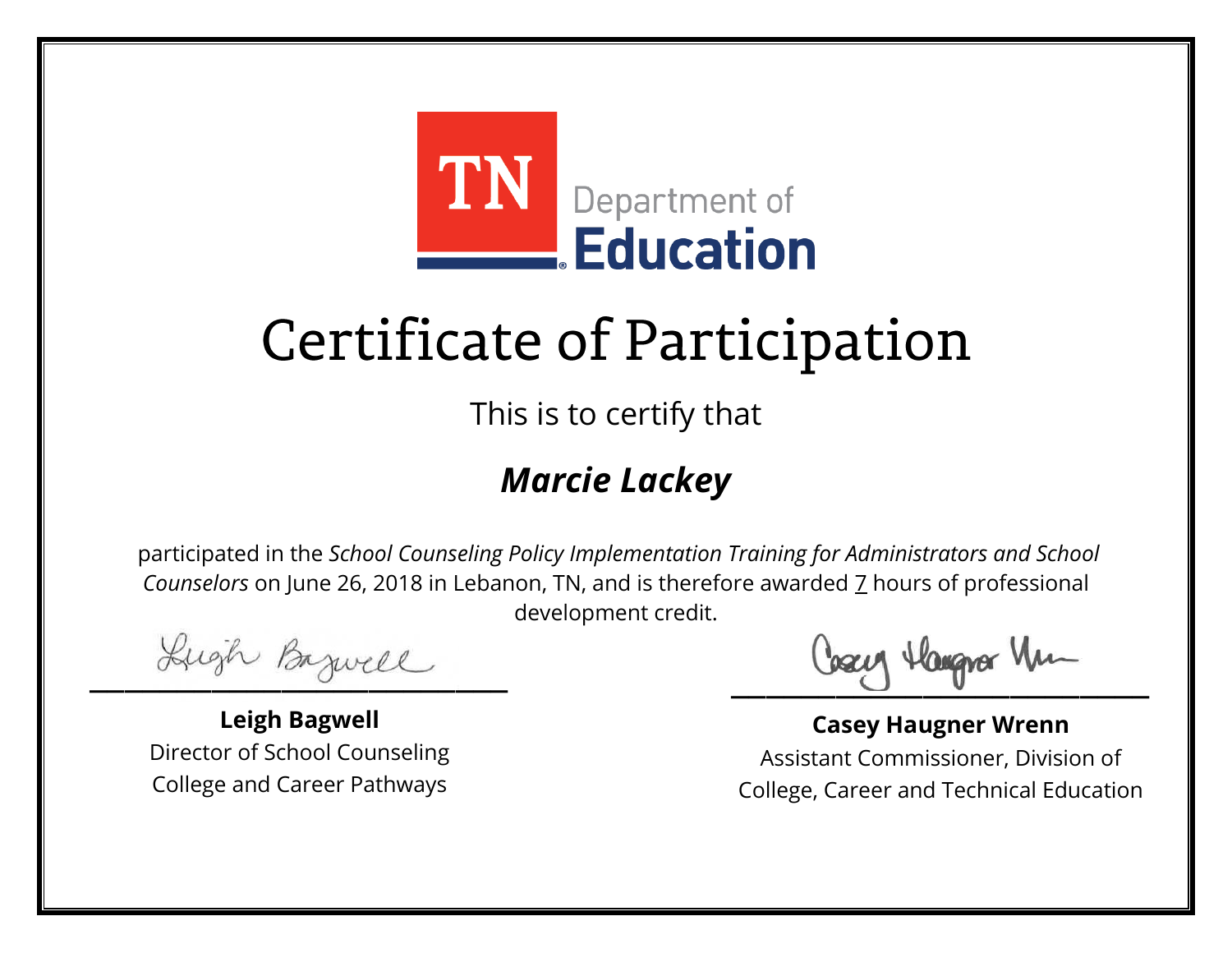

This is to certify that

### *Jessica Lankford*

Lugh Bazwell

**Leigh Bagwell** Director of School Counseling College and Career Pathways

Losey Hangra Vm

**Casey Haugner Wrenn** Assistant Commissioner, Division of College, Career and Technical Education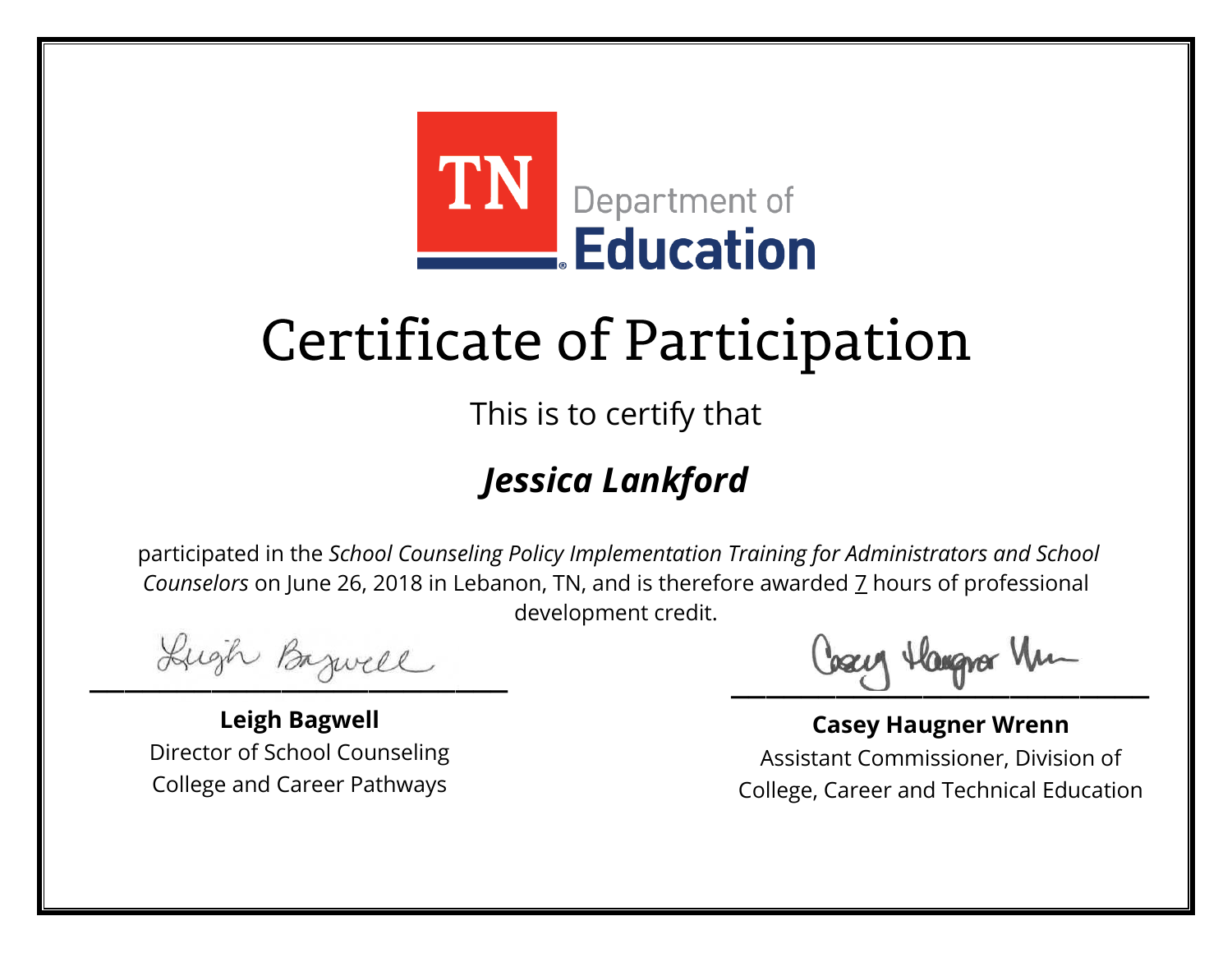

This is to certify that

### *Mary Las*

Lugh Bazwell

**Leigh Bagwell** Director of School Counseling College and Career Pathways

Losey Hangra Vm

**Casey Haugner Wrenn** Assistant Commissioner, Division of College, Career and Technical Education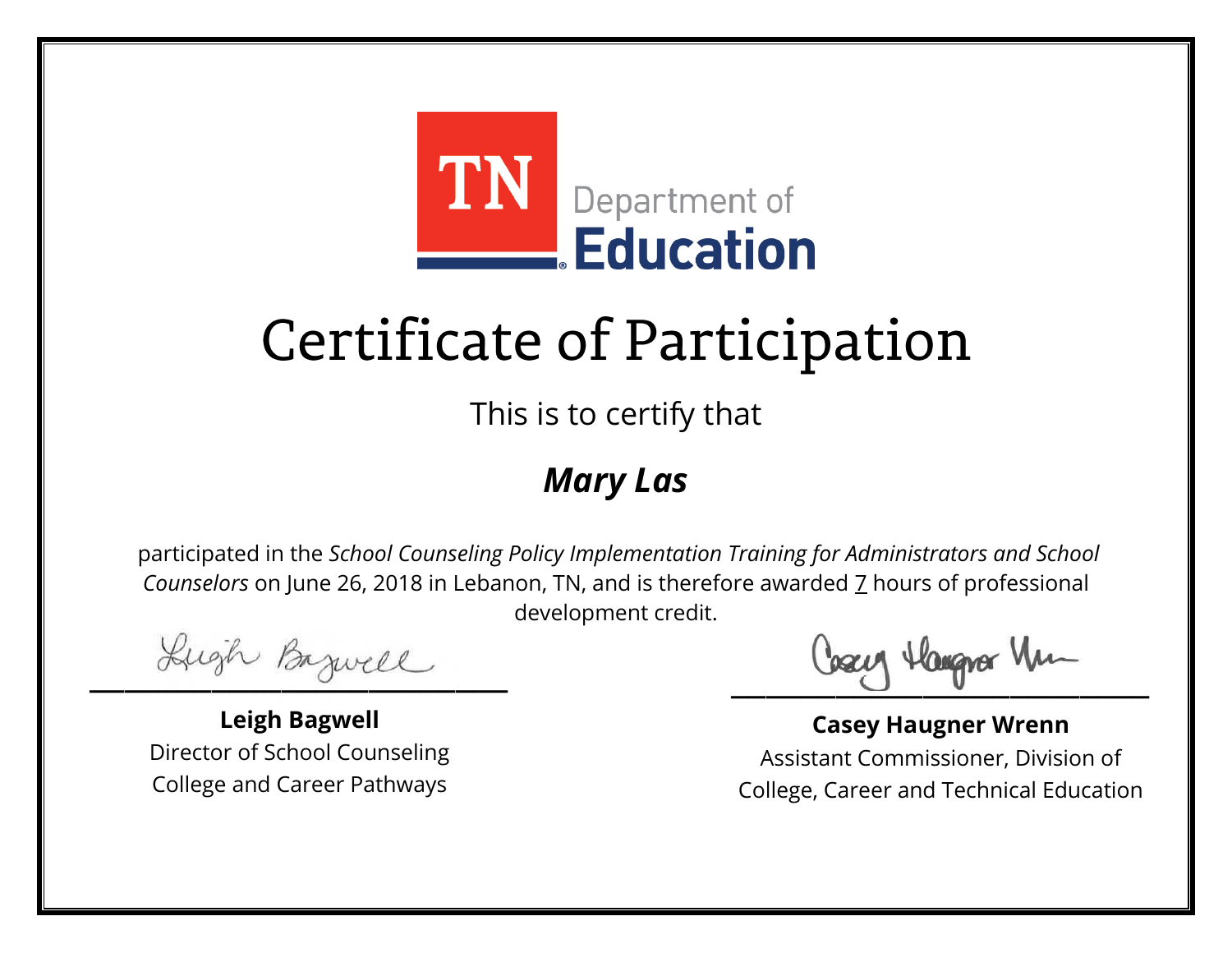

This is to certify that

### *Amber Lindley*

Lugh Bazwell

**Leigh Bagwell** Director of School Counseling College and Career Pathways

Losey Hangra Vm

**Casey Haugner Wrenn** Assistant Commissioner, Division of College, Career and Technical Education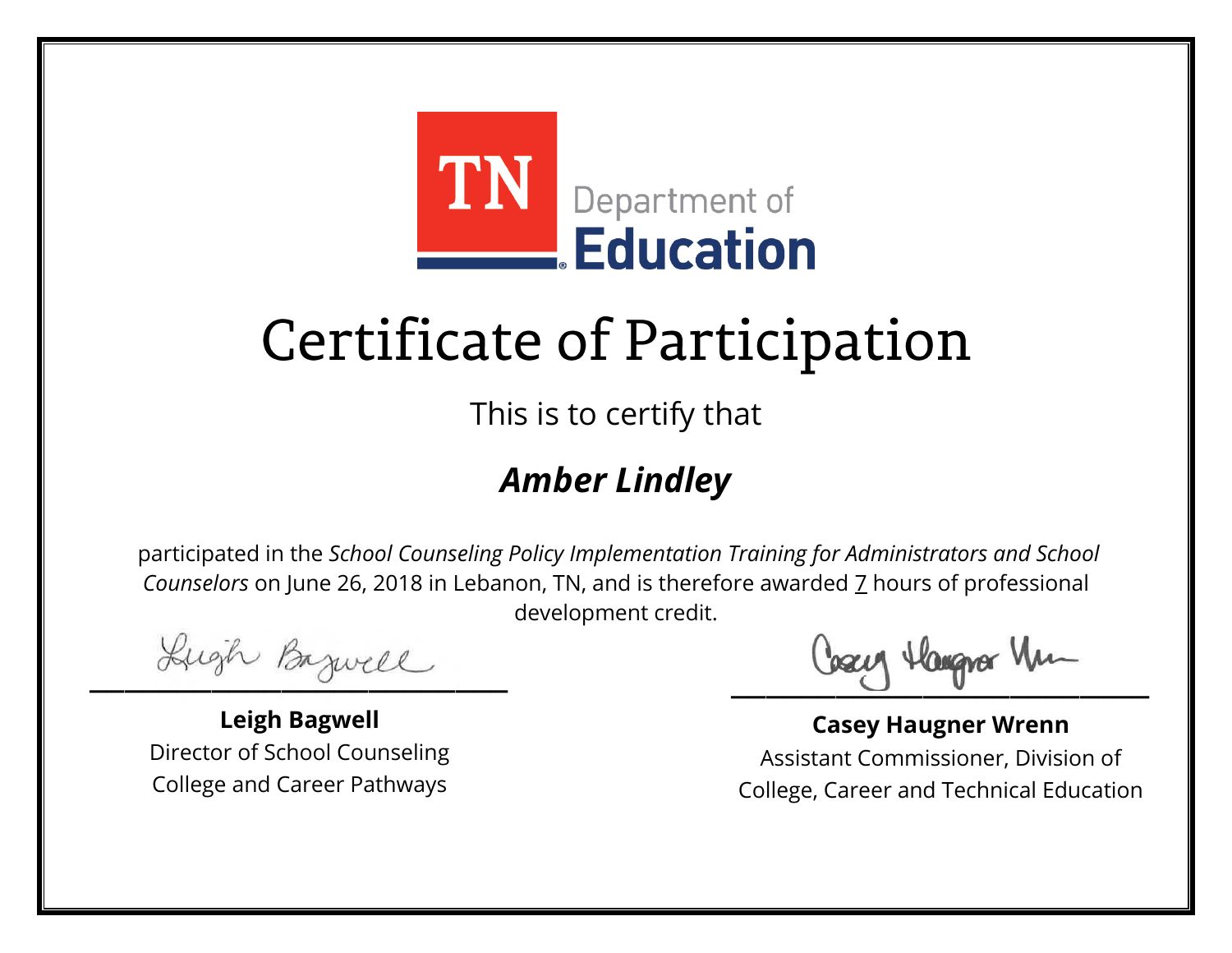

This is to certify that

### *Brandi Lunsford*

Lugh Bazwell

**Leigh Bagwell** Director of School Counseling College and Career Pathways

Losey Hangra Vm

**Casey Haugner Wrenn** Assistant Commissioner, Division of College, Career and Technical Education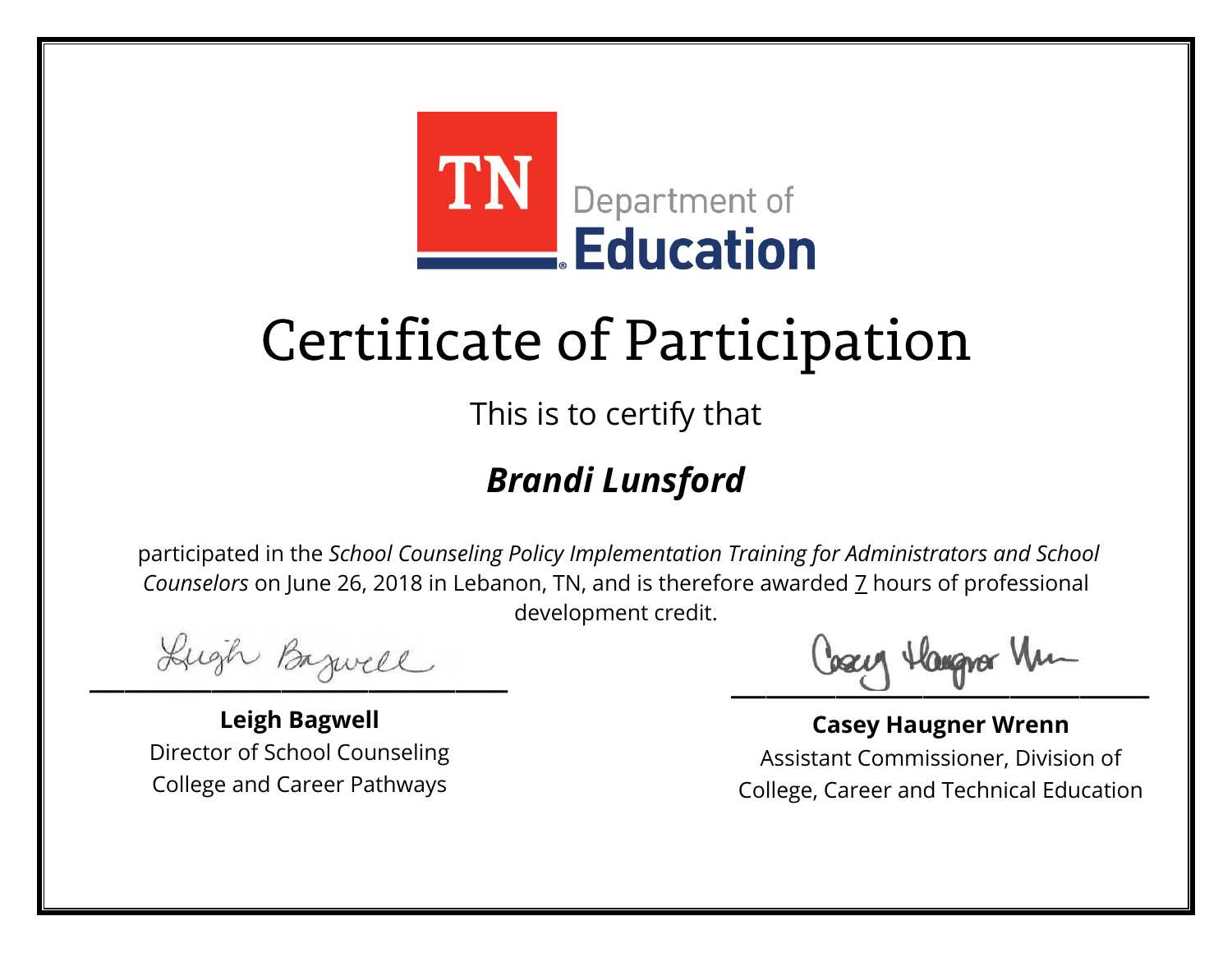

This is to certify that

### *Rachel Lutton*

Lugh Bazwell

**Leigh Bagwell** Director of School Counseling College and Career Pathways

Cosey Hangra Vm

**Casey Haugner Wrenn** Assistant Commissioner, Division of College, Career and Technical Education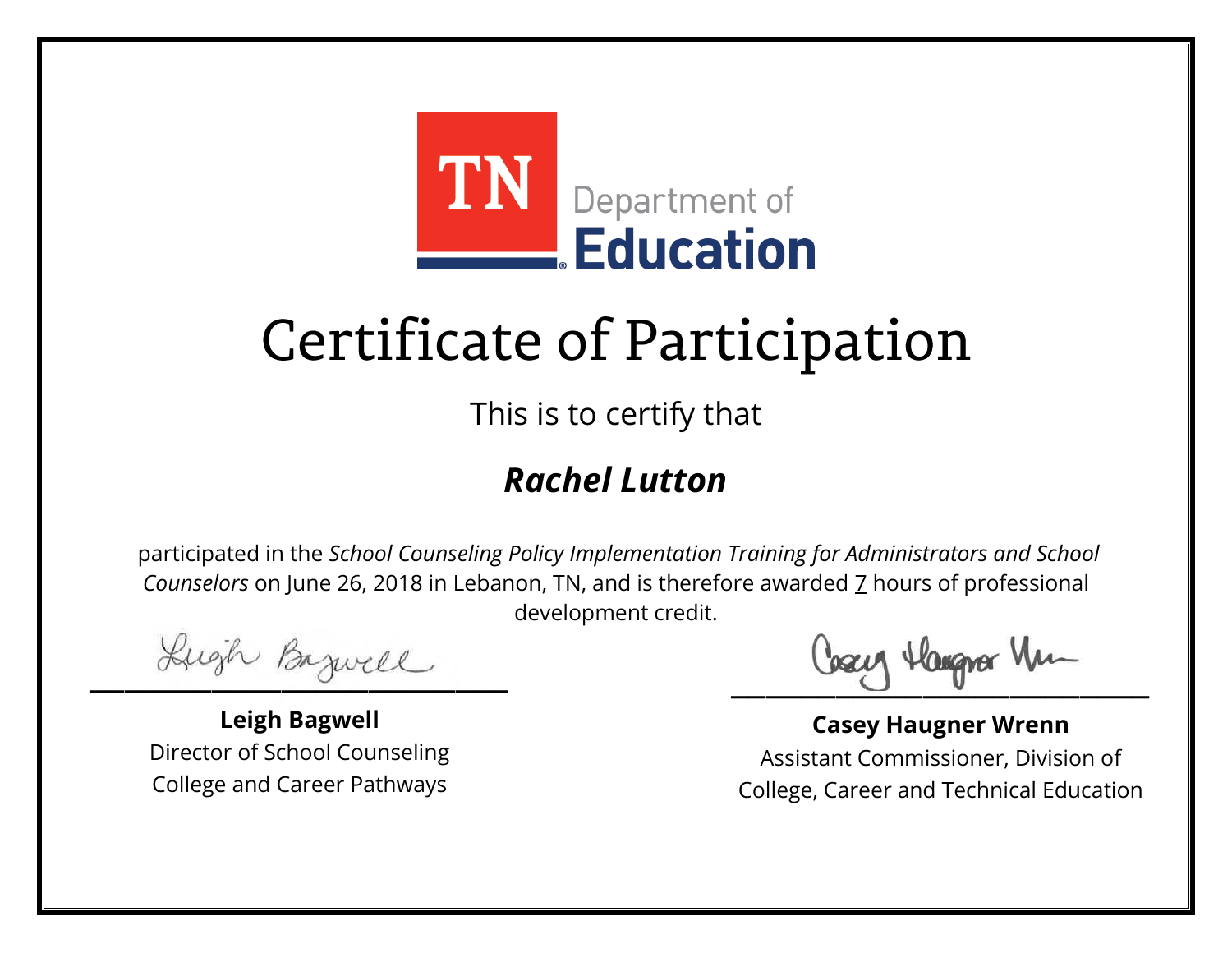

This is to certify that

### *Lindsay Macpherson*

Lugh Bazwell

**Leigh Bagwell** Director of School Counseling College and Career Pathways

Cosey Hangra Vm

**Casey Haugner Wrenn** Assistant Commissioner, Division of College, Career and Technical Education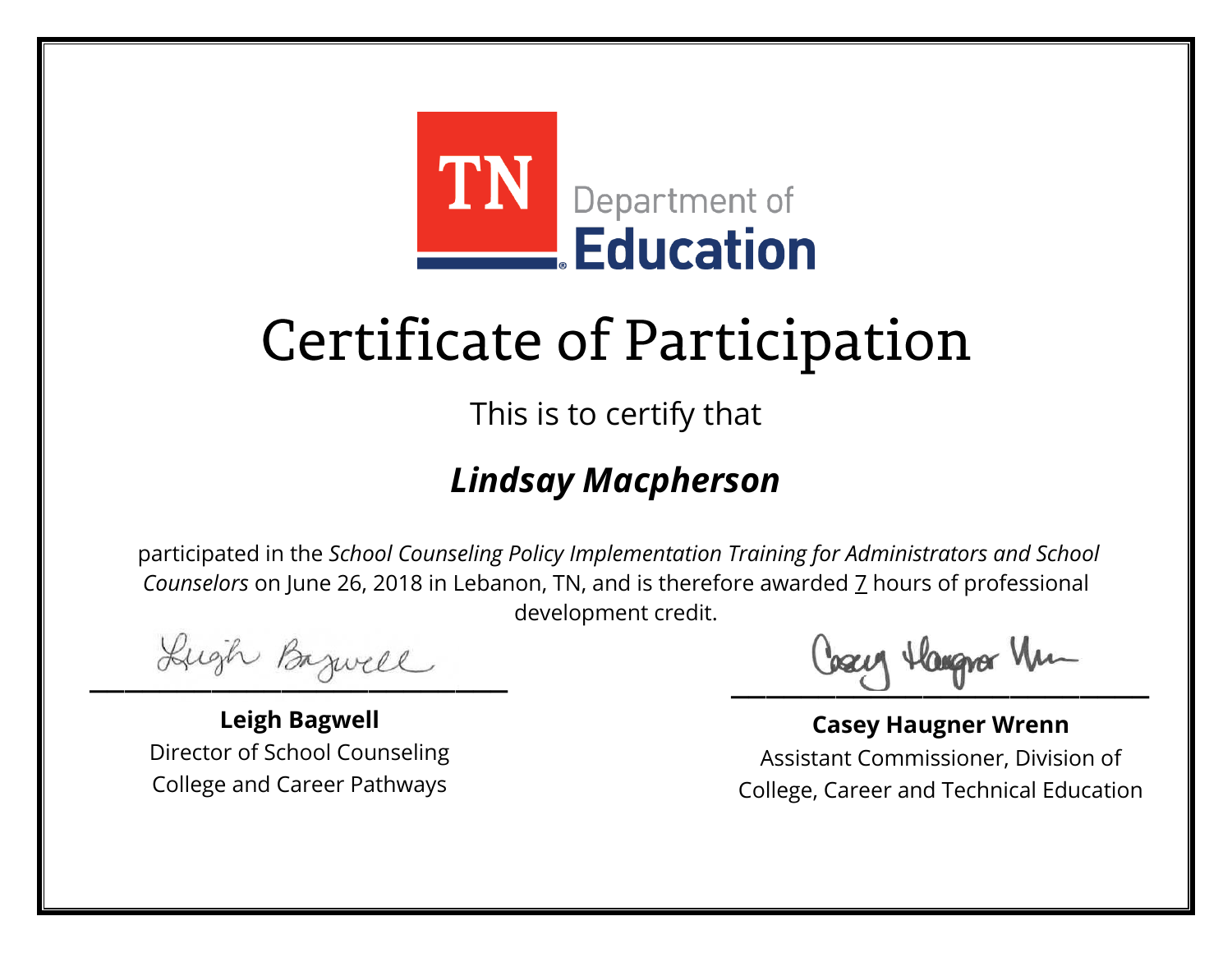

This is to certify that

### *Michelle Maddox*

Lugh Bazwell

**Leigh Bagwell** Director of School Counseling College and Career Pathways

Cosey Hangra Vm

**Casey Haugner Wrenn** Assistant Commissioner, Division of College, Career and Technical Education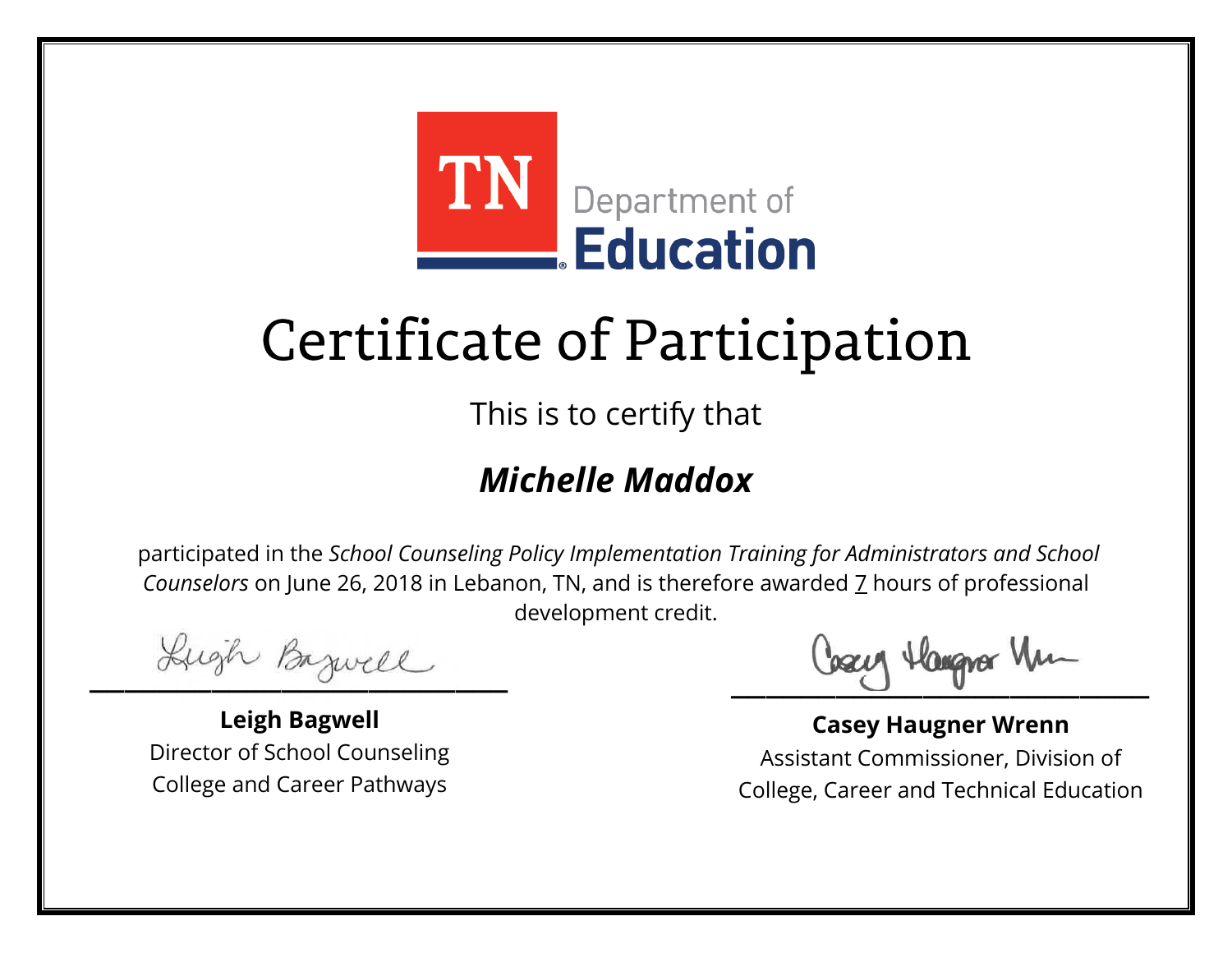

This is to certify that

### *Mallory Mahan*

Lugh Bazwell

**Leigh Bagwell** Director of School Counseling College and Career Pathways

Losey Hangra Vm

**Casey Haugner Wrenn** Assistant Commissioner, Division of College, Career and Technical Education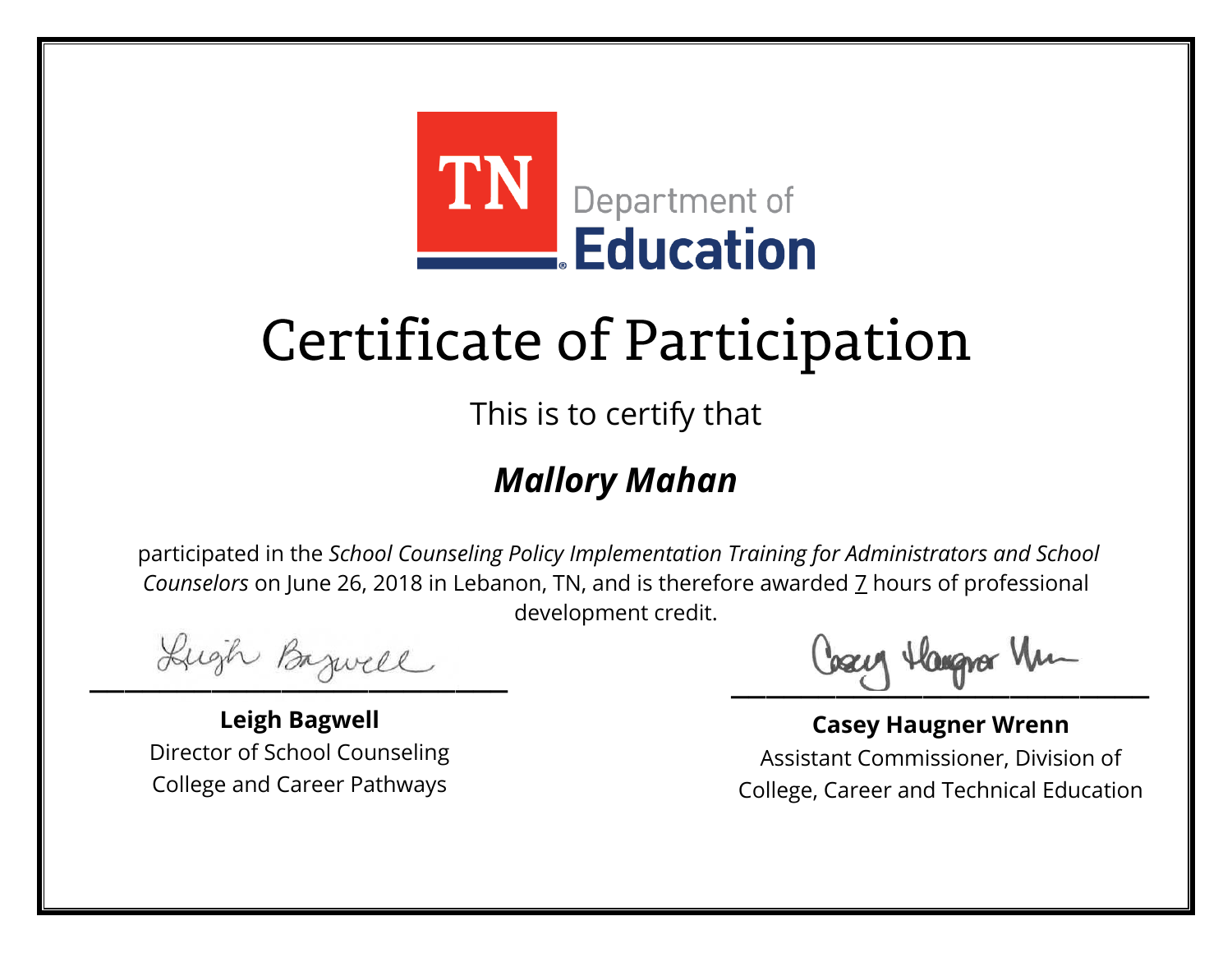

This is to certify that

#### *Debra Martin*

Lugh Bazwell

**Leigh Bagwell** Director of School Counseling College and Career Pathways

Losey Hangra Vm

**Casey Haugner Wrenn** Assistant Commissioner, Division of College, Career and Technical Education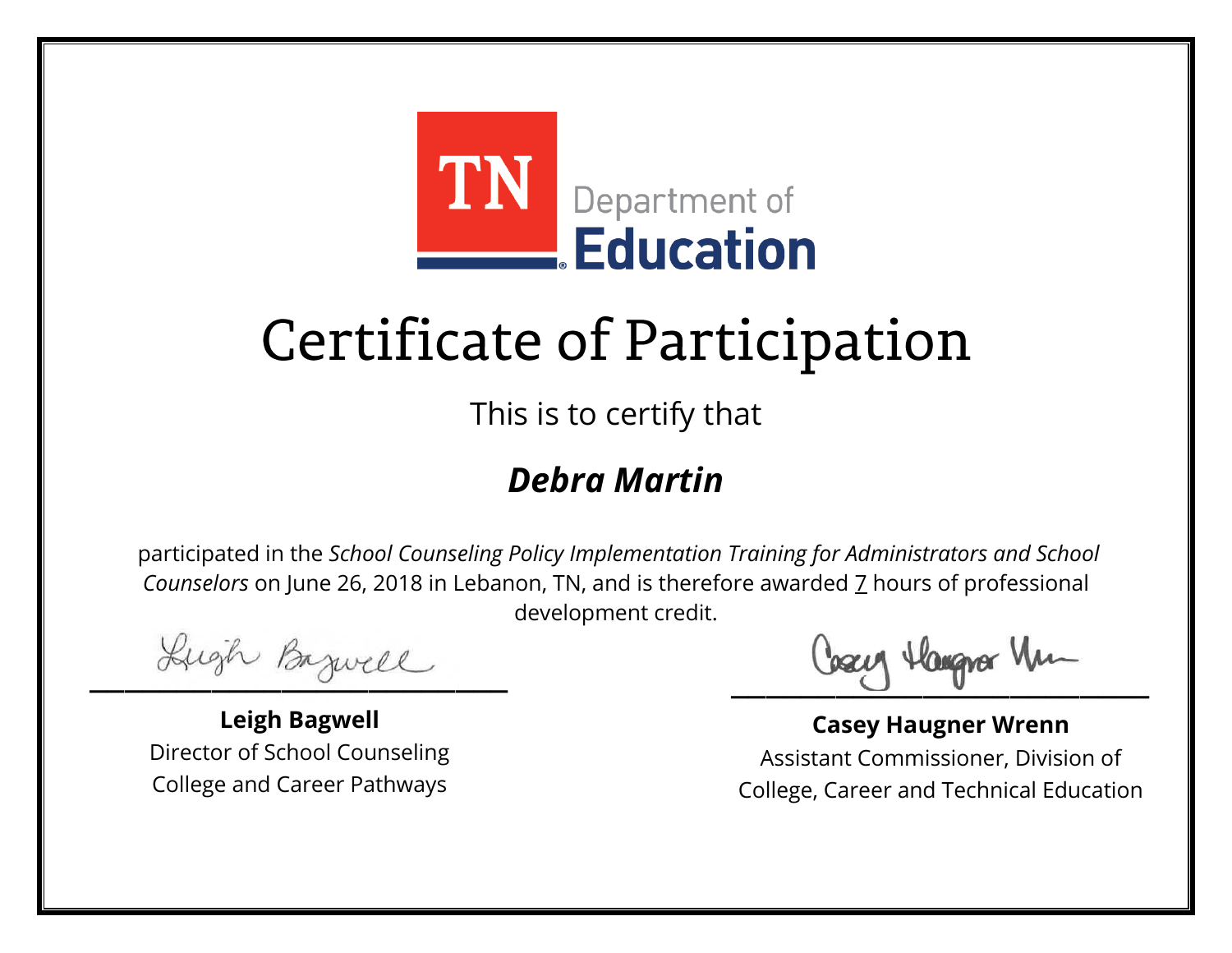

This is to certify that

### *Tabbetha Martin*

Lugh Bazwell

**Leigh Bagwell** Director of School Counseling College and Career Pathways

Cosey Hangra Vm

**Casey Haugner Wrenn** Assistant Commissioner, Division of College, Career and Technical Education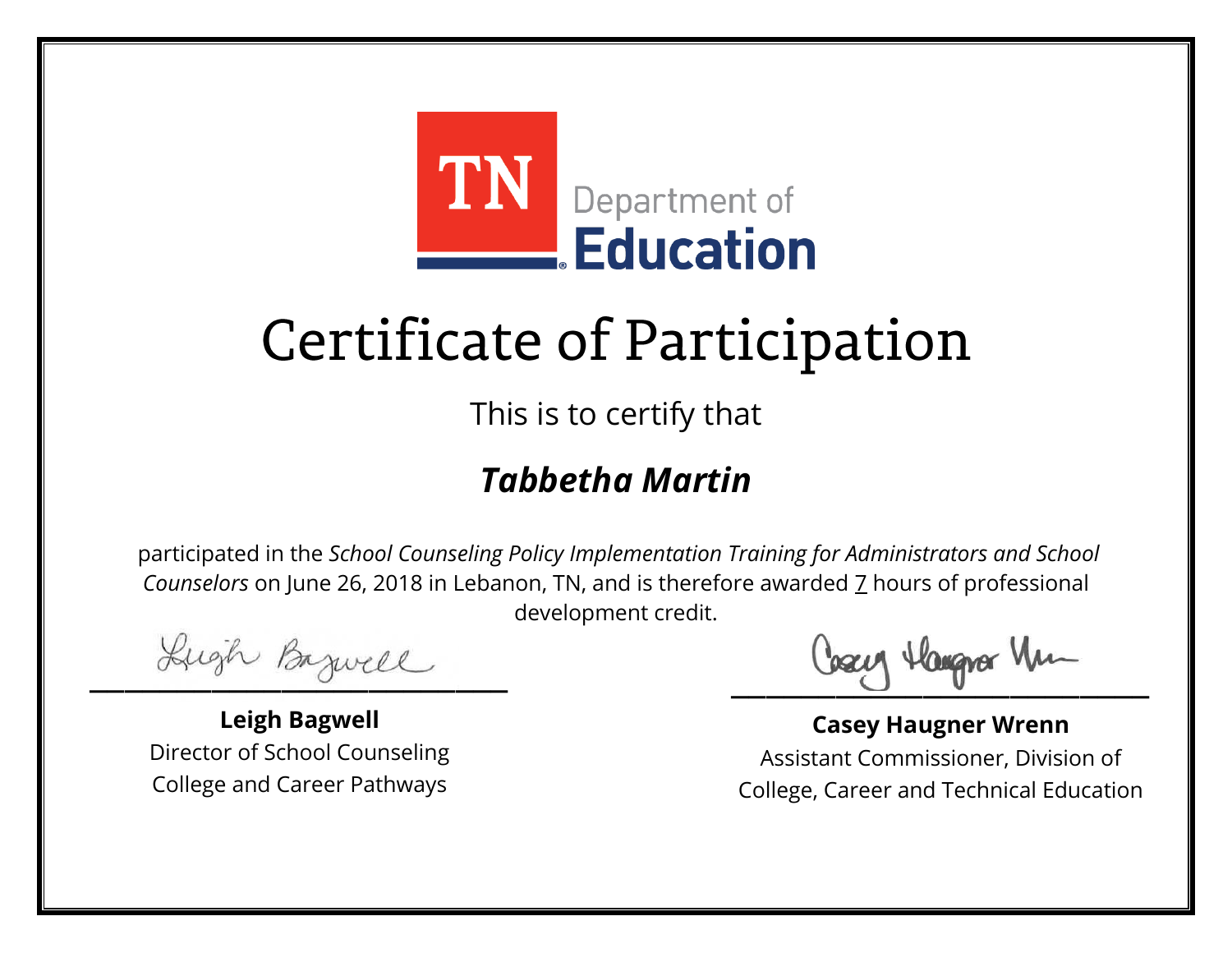

This is to certify that

### *Meghan McCleary*

Lugh Bazwell

**Leigh Bagwell** Director of School Counseling College and Career Pathways

Losey Hangra Vm

**Casey Haugner Wrenn** Assistant Commissioner, Division of College, Career and Technical Education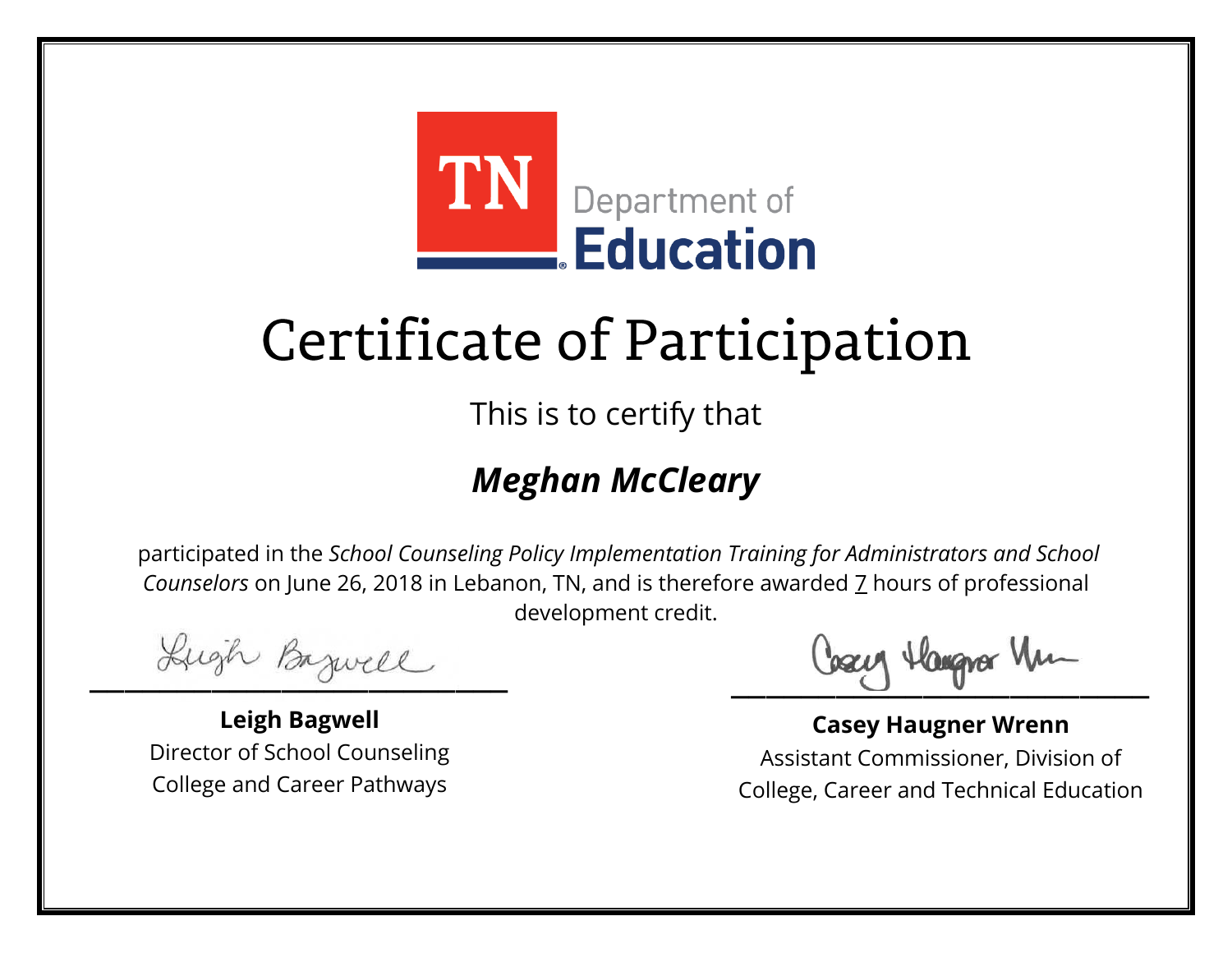

This is to certify that

### *Lori McCormick*

Lugh Bazwell

**Leigh Bagwell** Director of School Counseling College and Career Pathways

Cosey Hangra Vm

**Casey Haugner Wrenn** Assistant Commissioner, Division of College, Career and Technical Education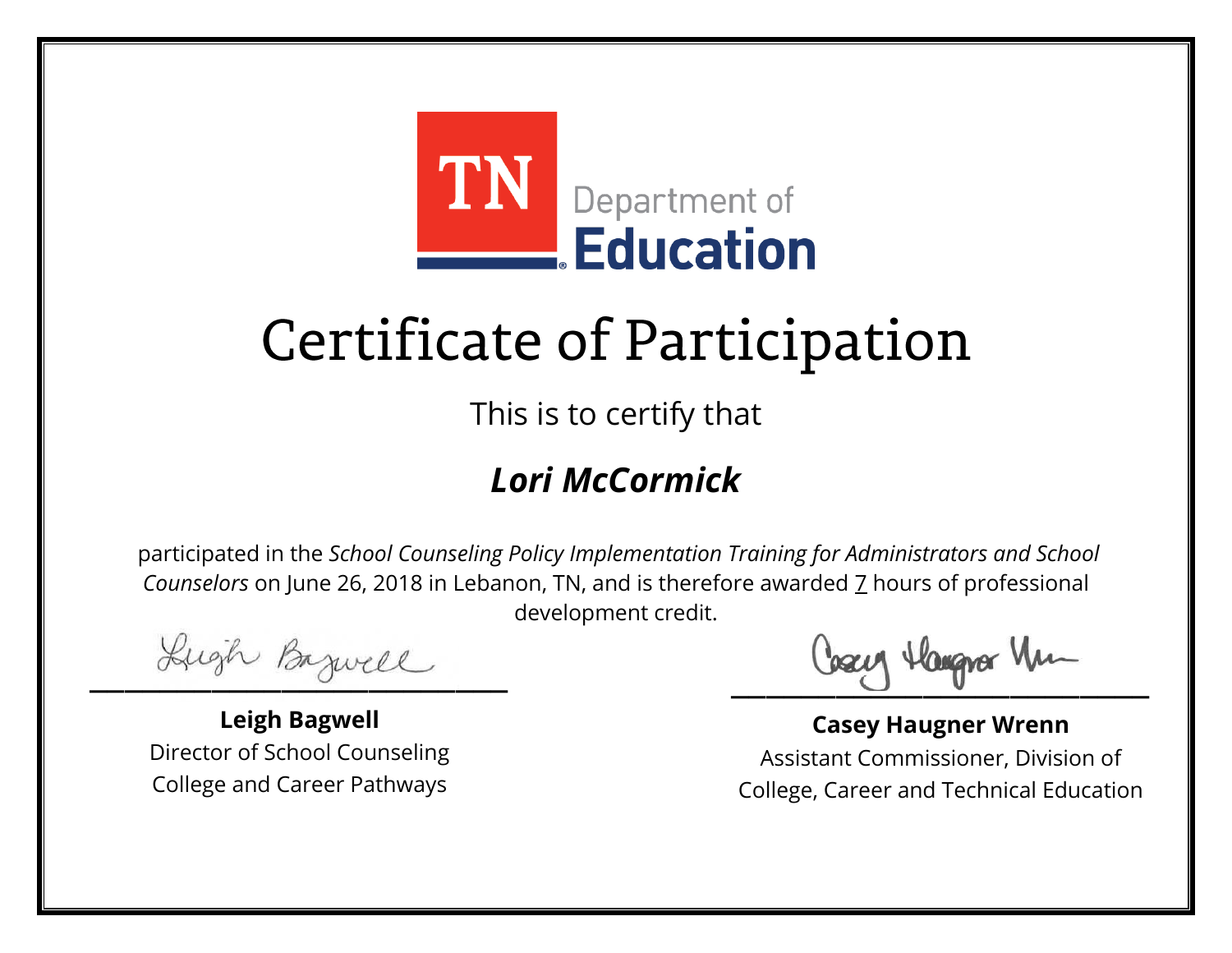

This is to certify that

#### *Nancy Messer*

Lugh Bazwell

**Leigh Bagwell** Director of School Counseling College and Career Pathways

Losey Hangra Vm

**Casey Haugner Wrenn** Assistant Commissioner, Division of College, Career and Technical Education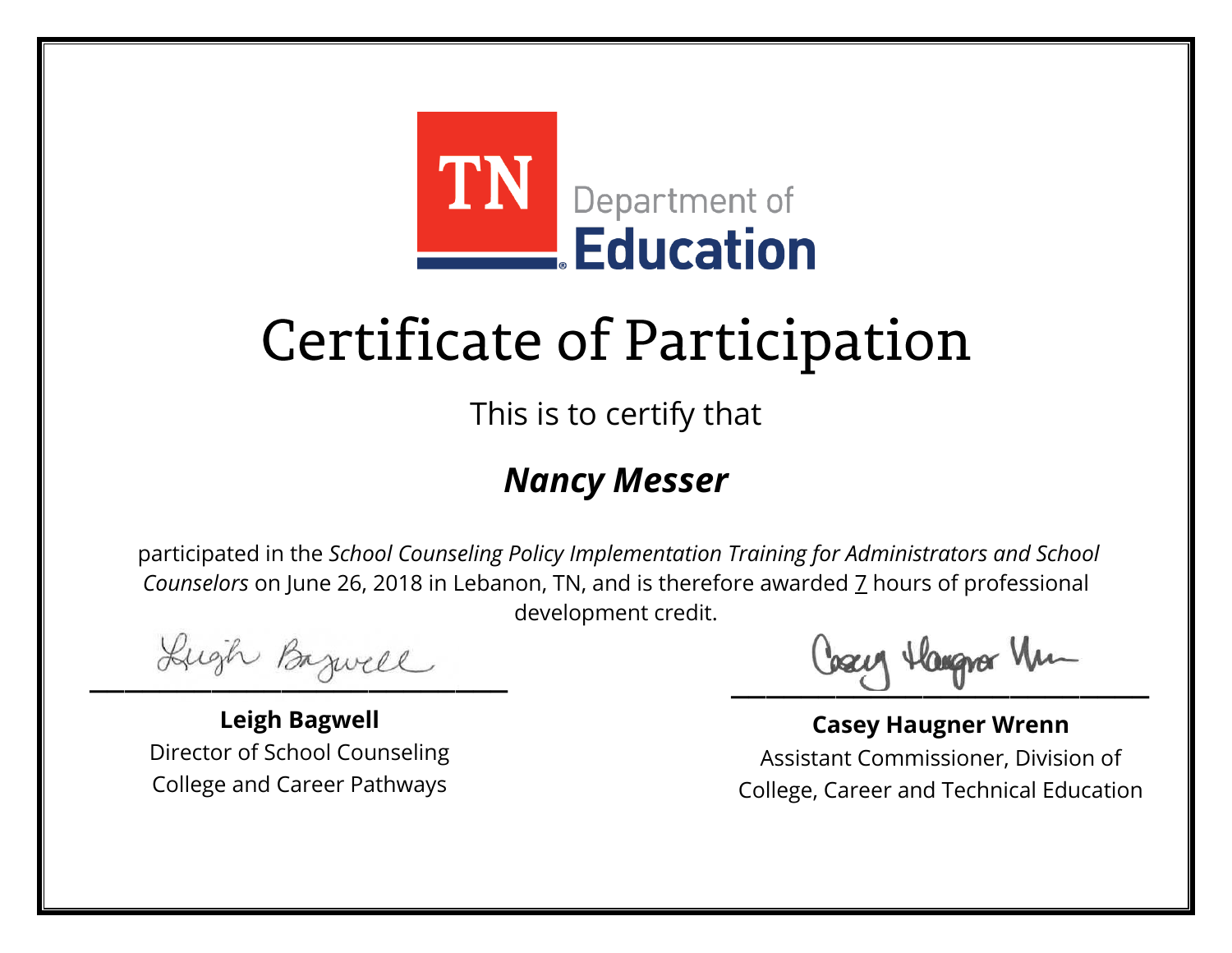

This is to certify that

#### *Erin Miller*

Lugh Bazwell

**Leigh Bagwell** Director of School Counseling College and Career Pathways

Losey Hangra Vm

**Casey Haugner Wrenn** Assistant Commissioner, Division of College, Career and Technical Education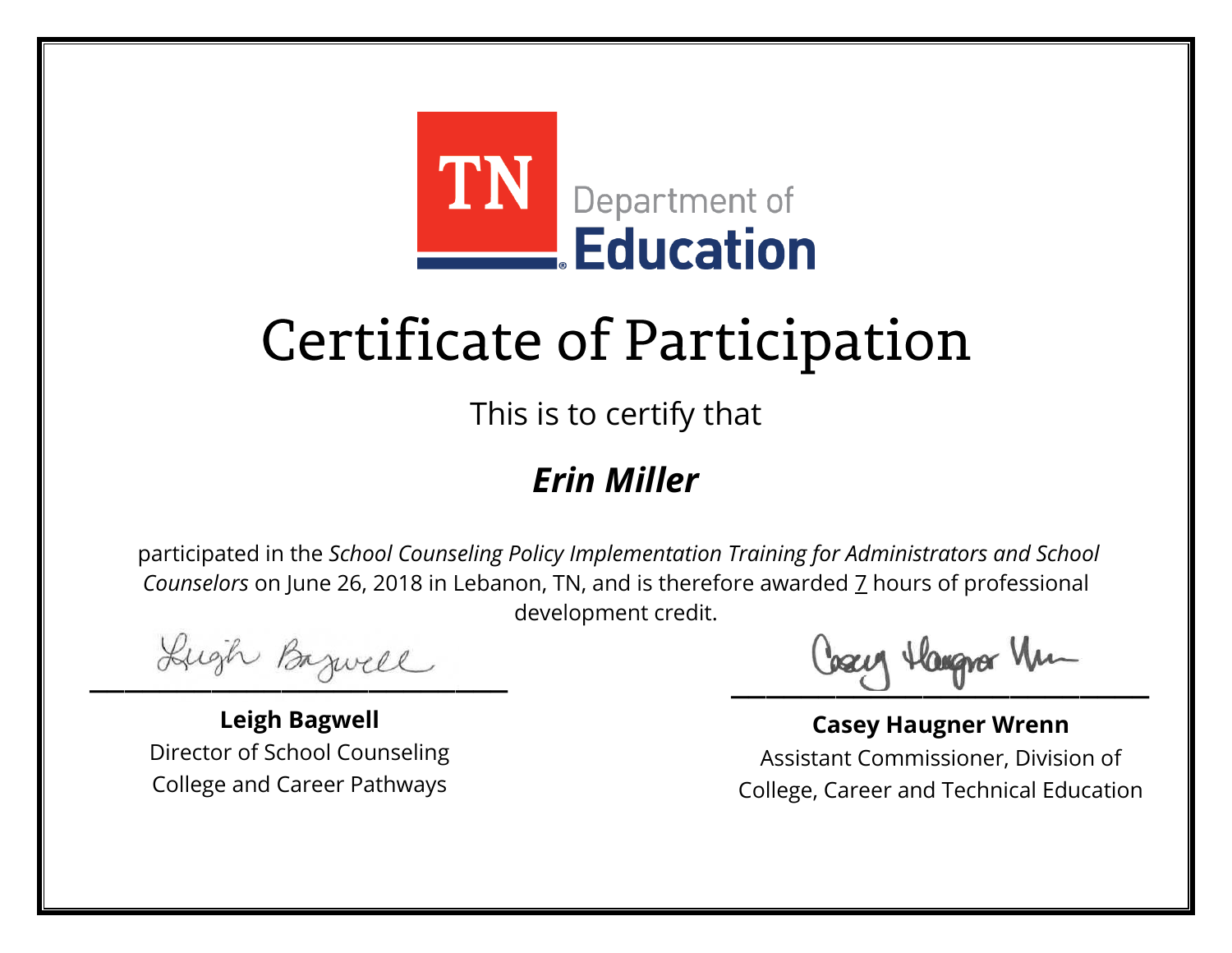

This is to certify that

#### *Kellie Miller*

Lugh Bazwell

**Leigh Bagwell** Director of School Counseling College and Career Pathways

Losey Hangra Vm

**Casey Haugner Wrenn** Assistant Commissioner, Division of College, Career and Technical Education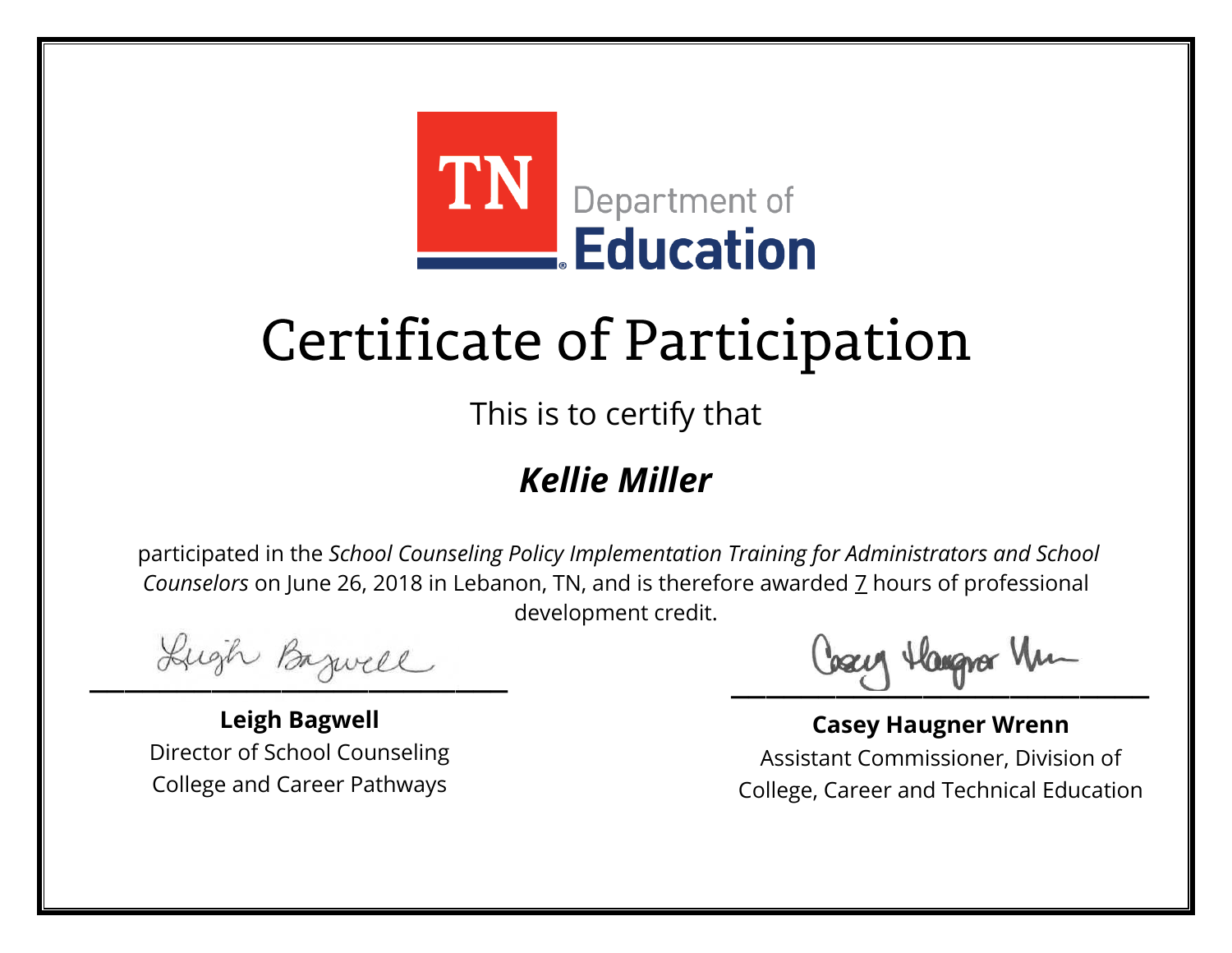

This is to certify that

### *Becky Mitchell*

Lugh Bazwell

**Leigh Bagwell** Director of School Counseling College and Career Pathways

Losey Hangra Vm

**Casey Haugner Wrenn** Assistant Commissioner, Division of College, Career and Technical Education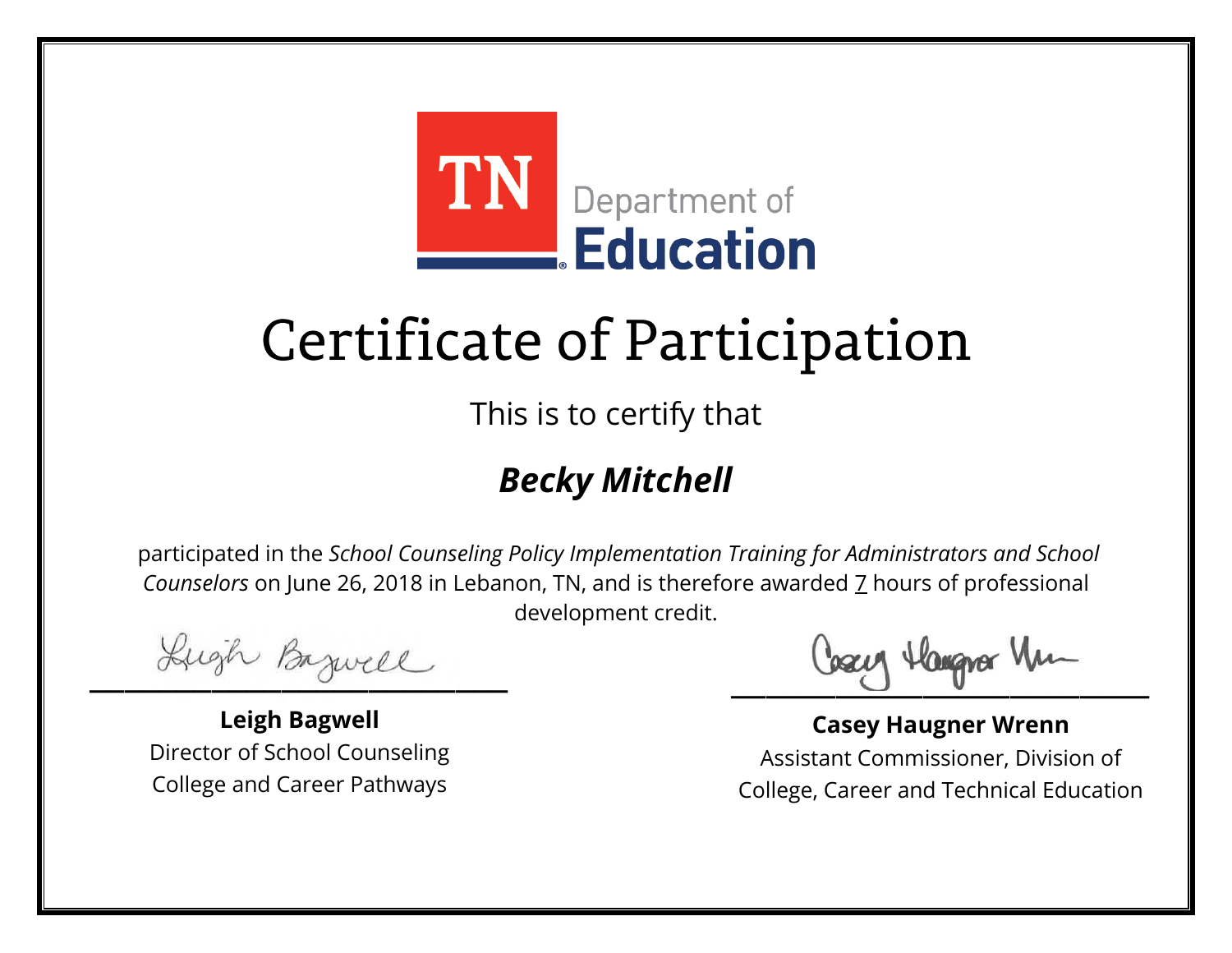

This is to certify that

### *Ashley Mitchell*

Lugh Bazwell

**Leigh Bagwell** Director of School Counseling College and Career Pathways

Losey Hangra Vm

**Casey Haugner Wrenn** Assistant Commissioner, Division of College, Career and Technical Education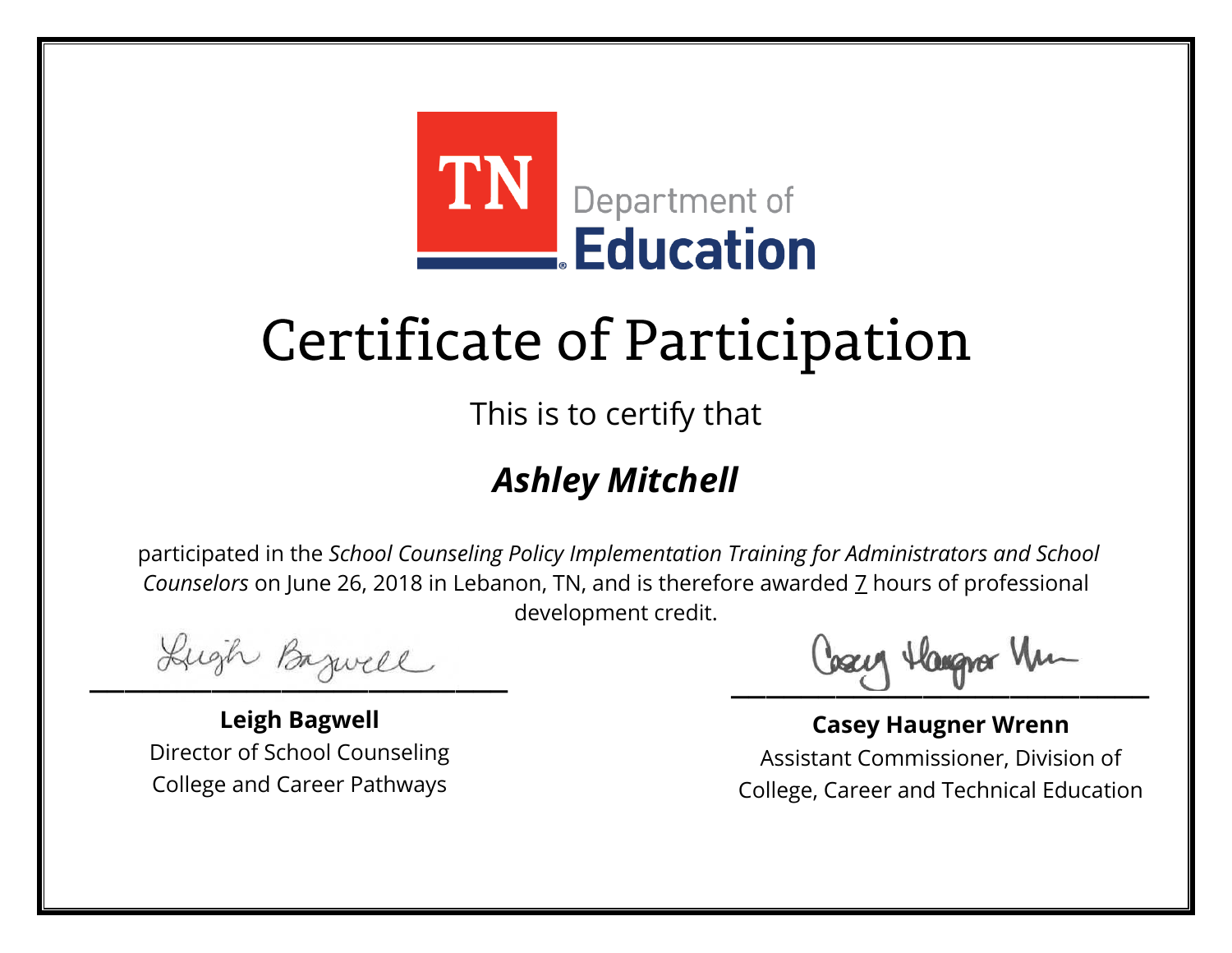

This is to certify that

#### *Mia Monroe*

Lugh Bazwell

**Leigh Bagwell** Director of School Counseling College and Career Pathways

Losey Hangra Vm

**Casey Haugner Wrenn** Assistant Commissioner, Division of College, Career and Technical Education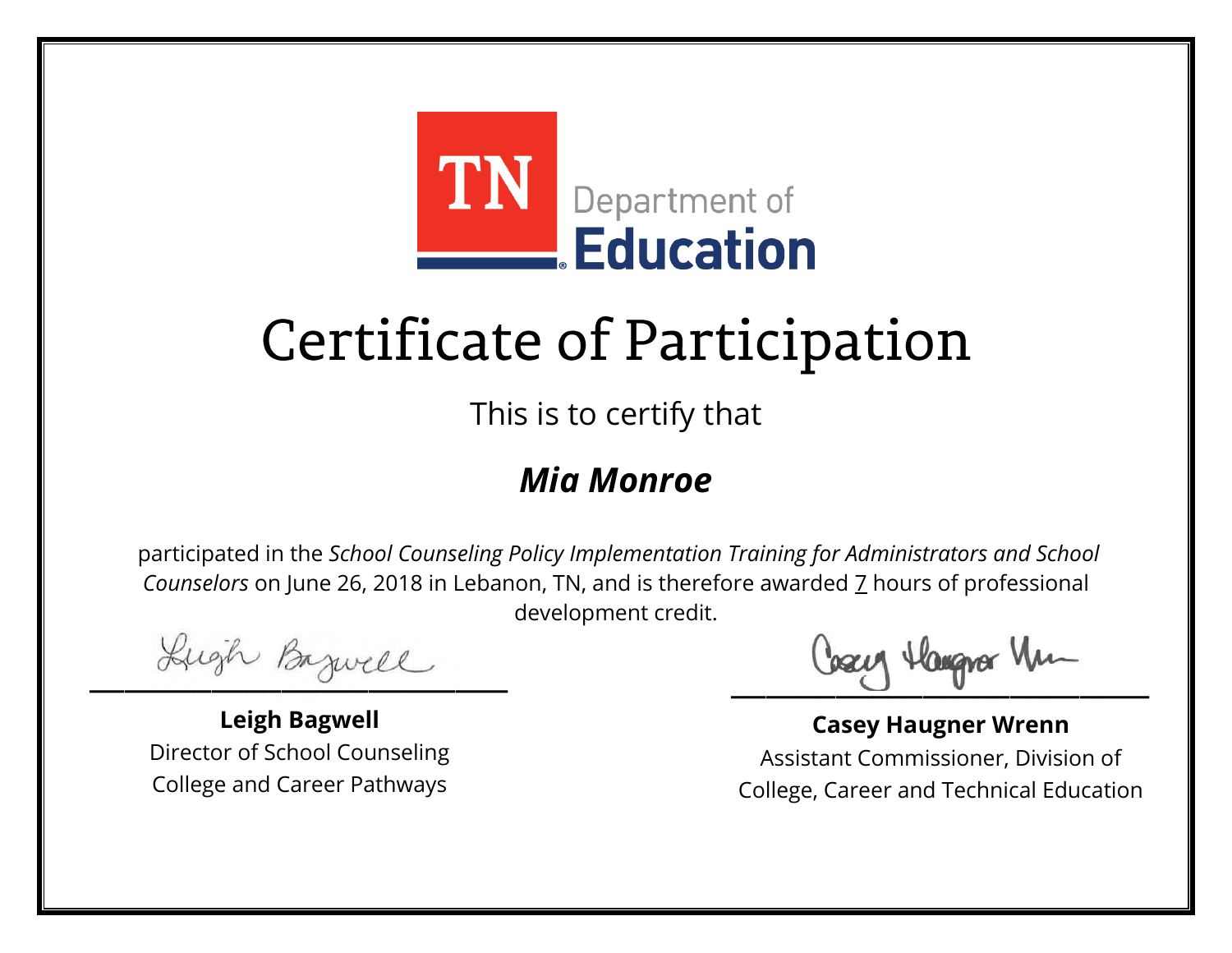

This is to certify that

### *Katy Mosley*

Lugh Bazwell

**Leigh Bagwell** Director of School Counseling College and Career Pathways

Losey Hangra Vm

**Casey Haugner Wrenn** Assistant Commissioner, Division of College, Career and Technical Education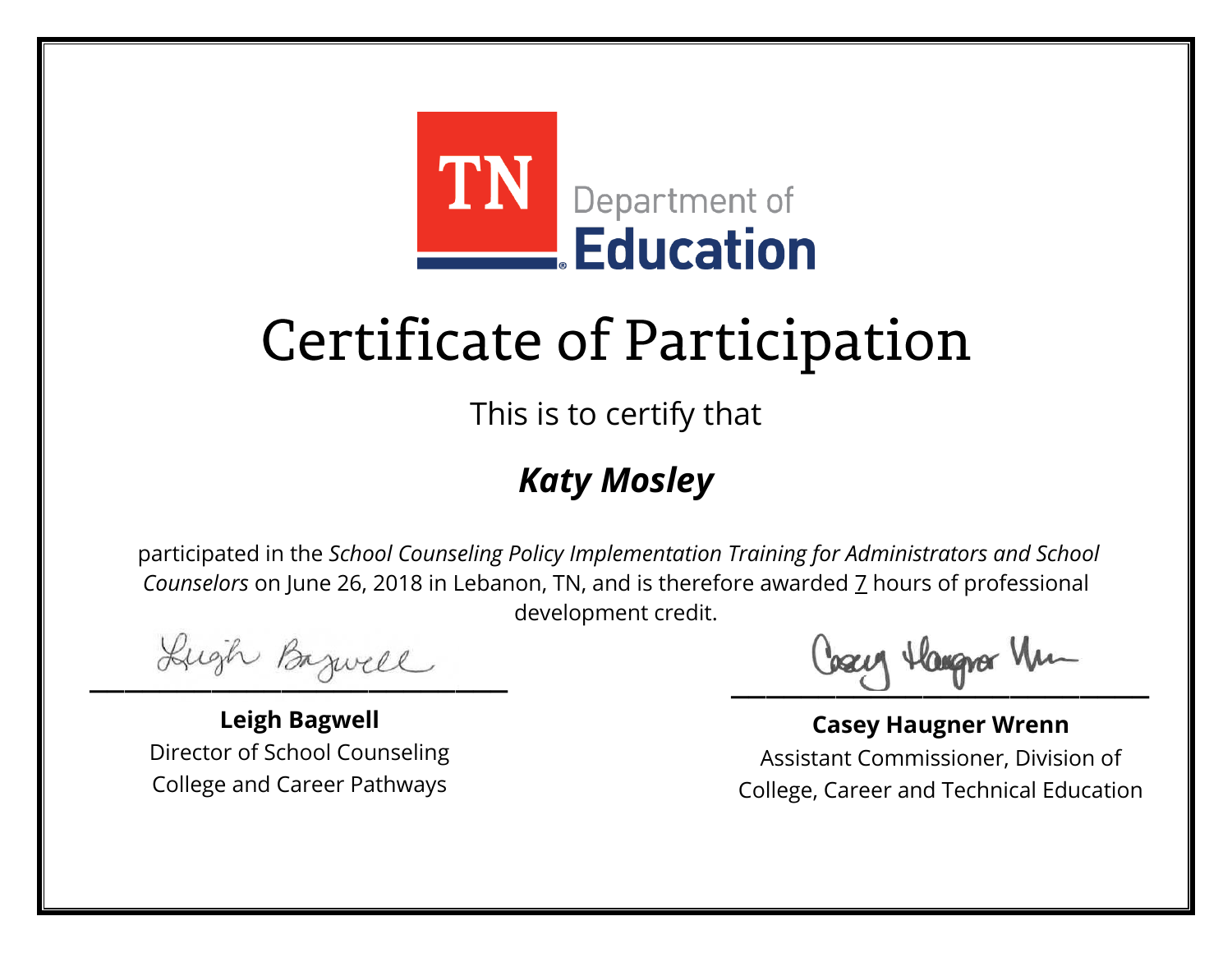

This is to certify that

### *Stanley Moss*

Lugh Bazwell

**Leigh Bagwell** Director of School Counseling College and Career Pathways

Losey Hangra Vm

**Casey Haugner Wrenn** Assistant Commissioner, Division of College, Career and Technical Education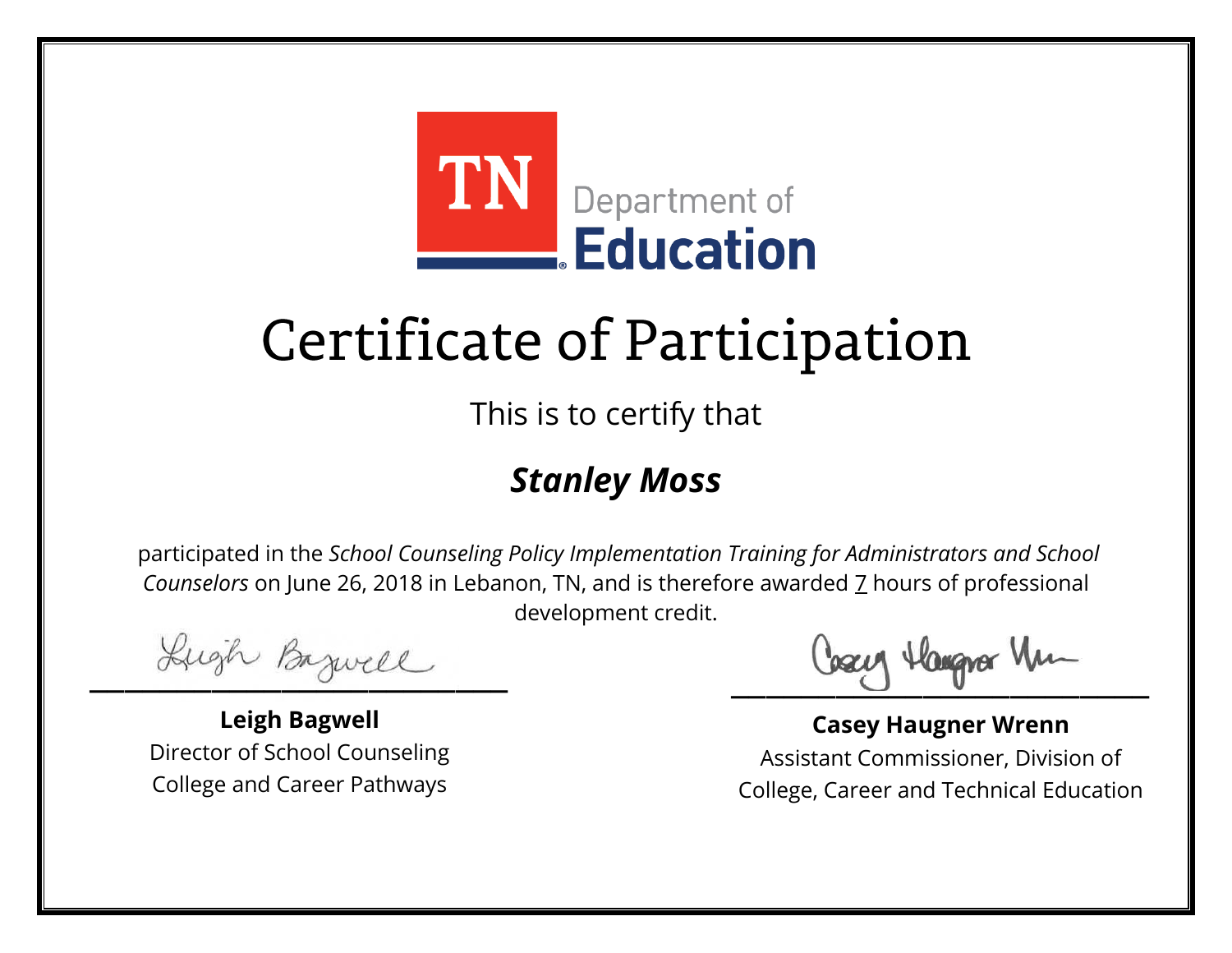

This is to certify that

### *Emily Murphy*

Lugh Bazwell

**Leigh Bagwell** Director of School Counseling College and Career Pathways

Losey Hangra Vm

**Casey Haugner Wrenn** Assistant Commissioner, Division of College, Career and Technical Education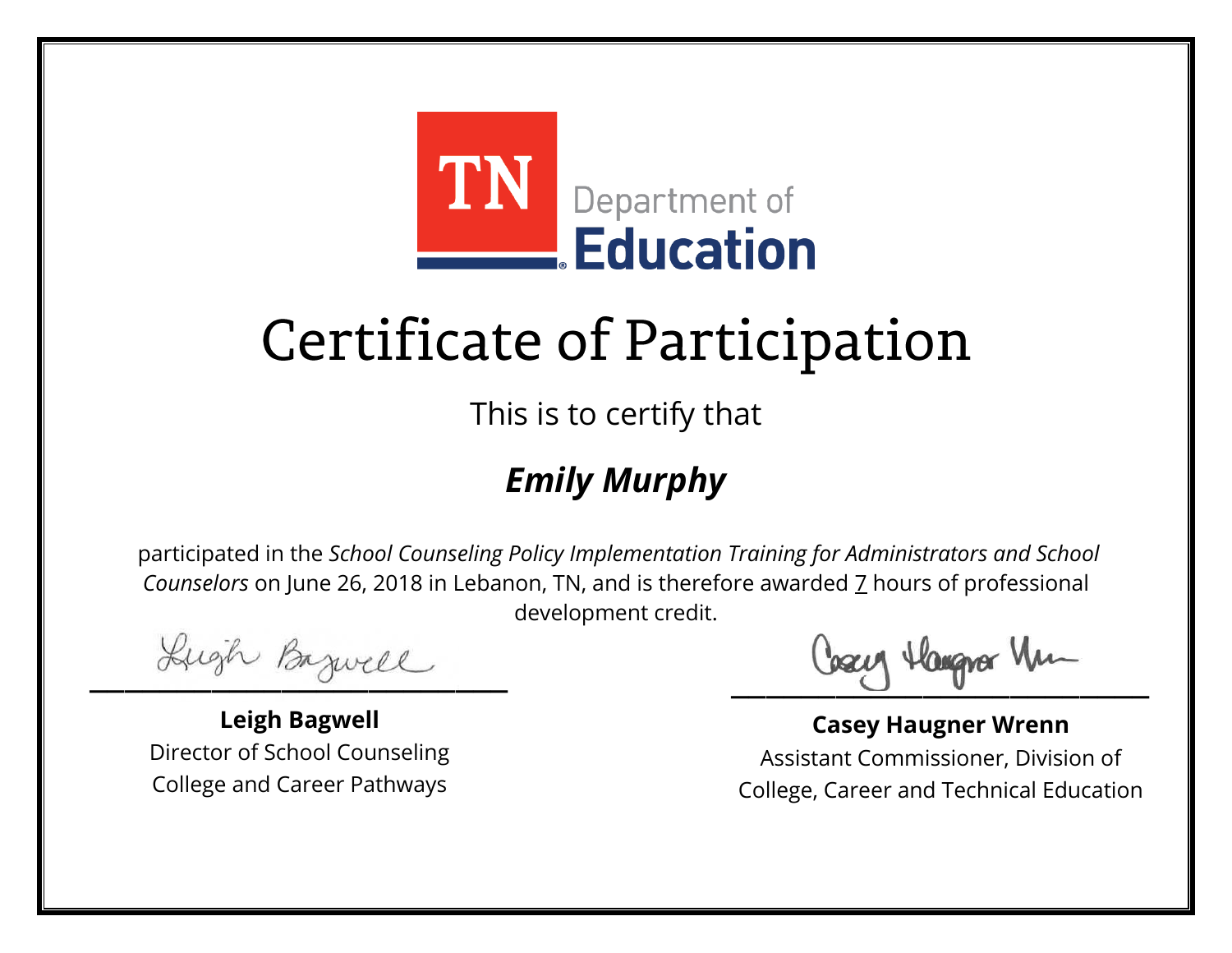

This is to certify that

### *Morgan Neal*

Lugh Bazwell

**Leigh Bagwell** Director of School Counseling College and Career Pathways

Losey Hangra Vm

**Casey Haugner Wrenn** Assistant Commissioner, Division of College, Career and Technical Education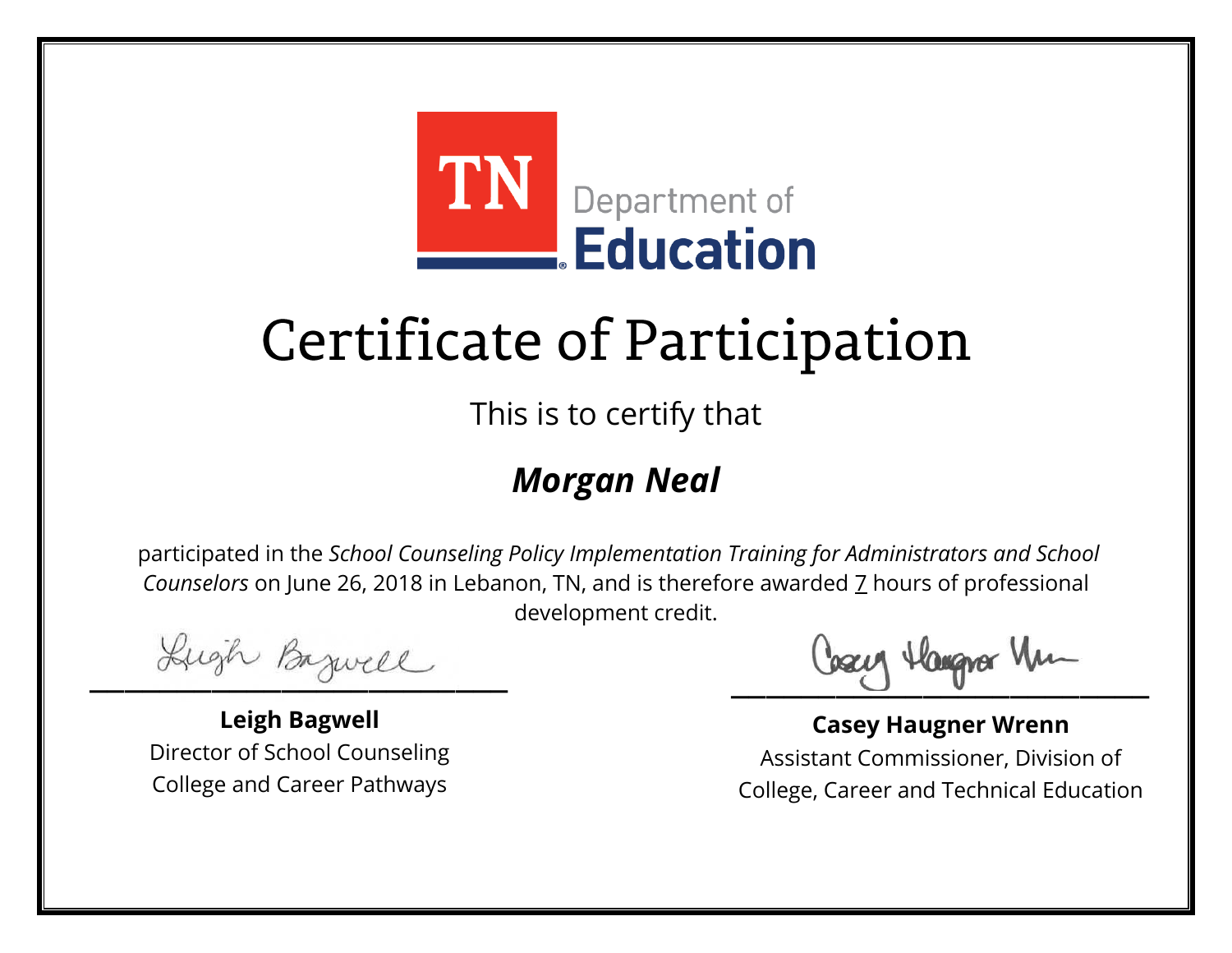

This is to certify that

### *Abby Negrelli*

Lugh Bazwell

**Leigh Bagwell** Director of School Counseling College and Career Pathways

Losey Hangra Vm

**Casey Haugner Wrenn** Assistant Commissioner, Division of College, Career and Technical Education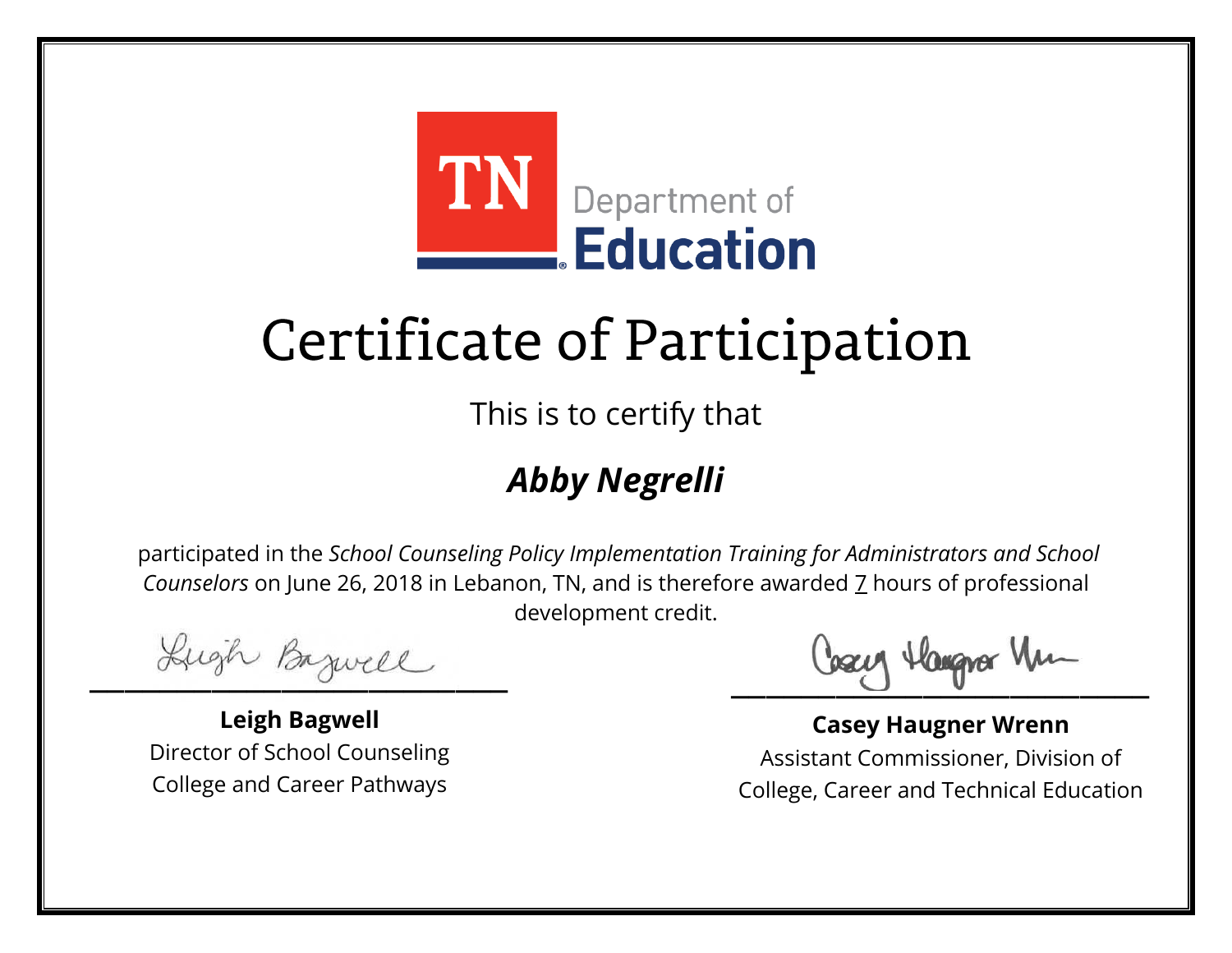

This is to certify that

### *Michelle Nevels*

Lugh Bazwell

**Leigh Bagwell** Director of School Counseling College and Career Pathways

Cosey Hangra Vm

**Casey Haugner Wrenn** Assistant Commissioner, Division of College, Career and Technical Education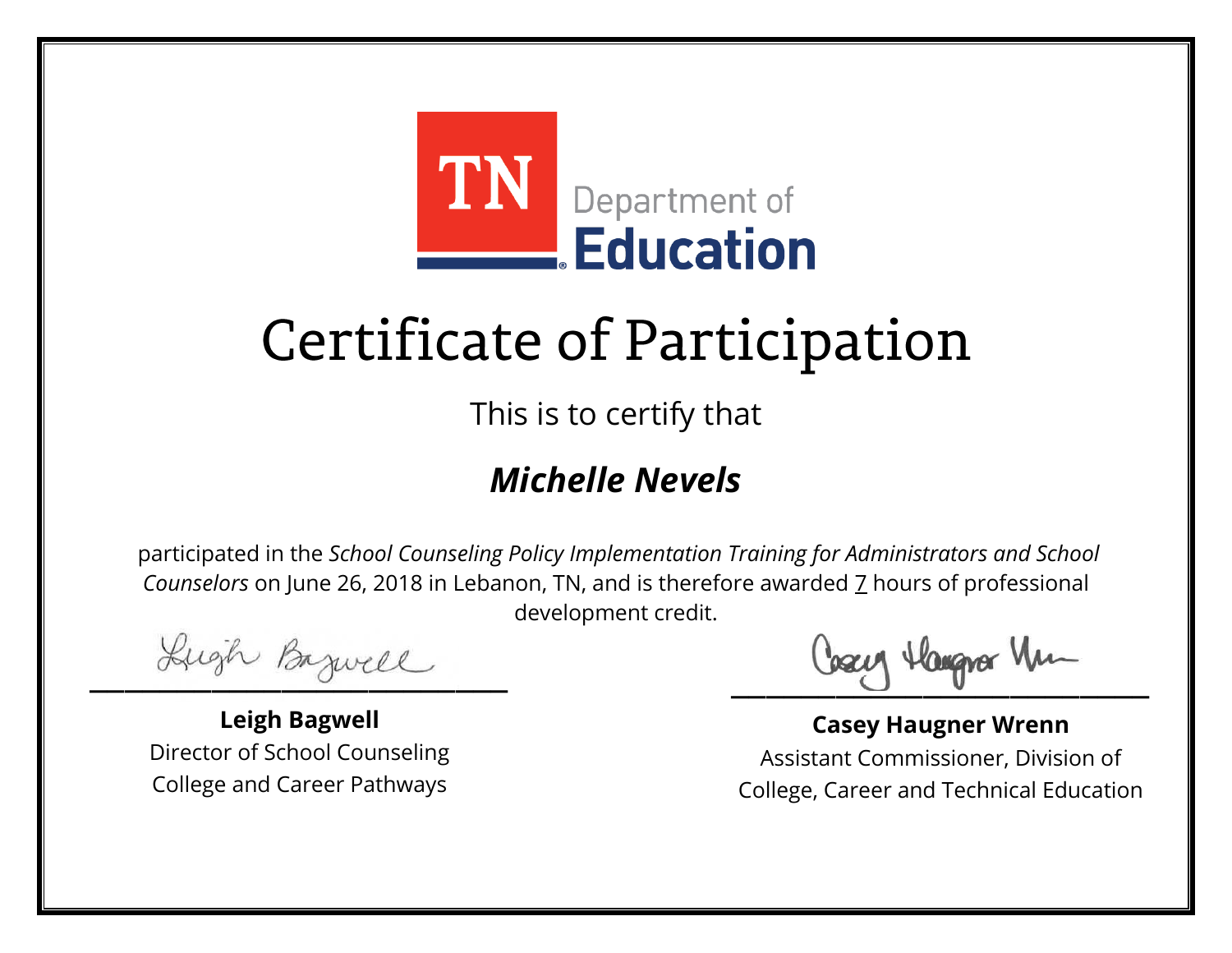

This is to certify that

### *Patricia Nicholson*

Lugh Bazwell

**Leigh Bagwell** Director of School Counseling College and Career Pathways

Cosey Hangra Vm

**Casey Haugner Wrenn** Assistant Commissioner, Division of College, Career and Technical Education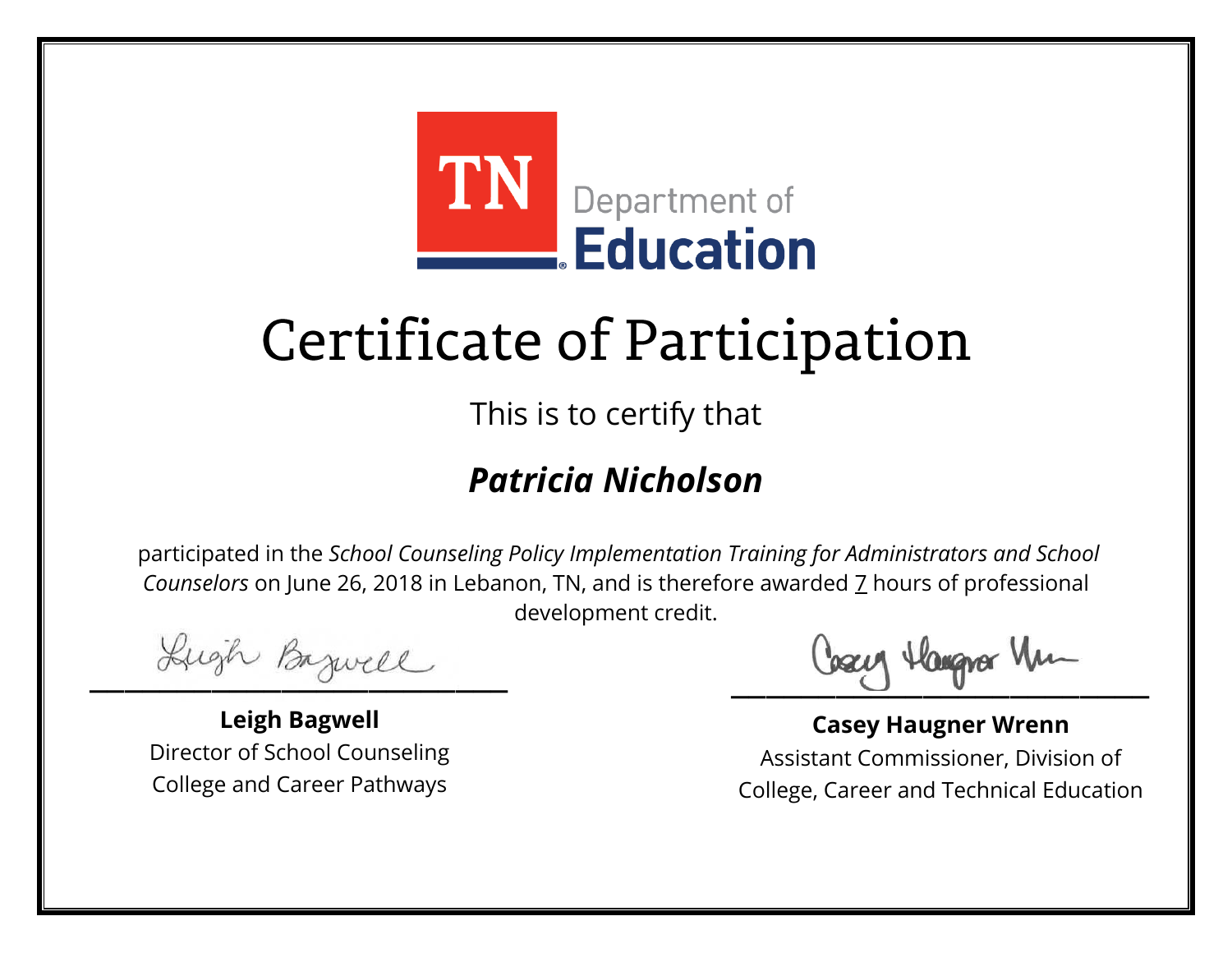

This is to certify that

### *Robin Nielsen*

Lugh Bazwell

**Leigh Bagwell** Director of School Counseling College and Career Pathways

Losey Hangra Vm

**Casey Haugner Wrenn** Assistant Commissioner, Division of College, Career and Technical Education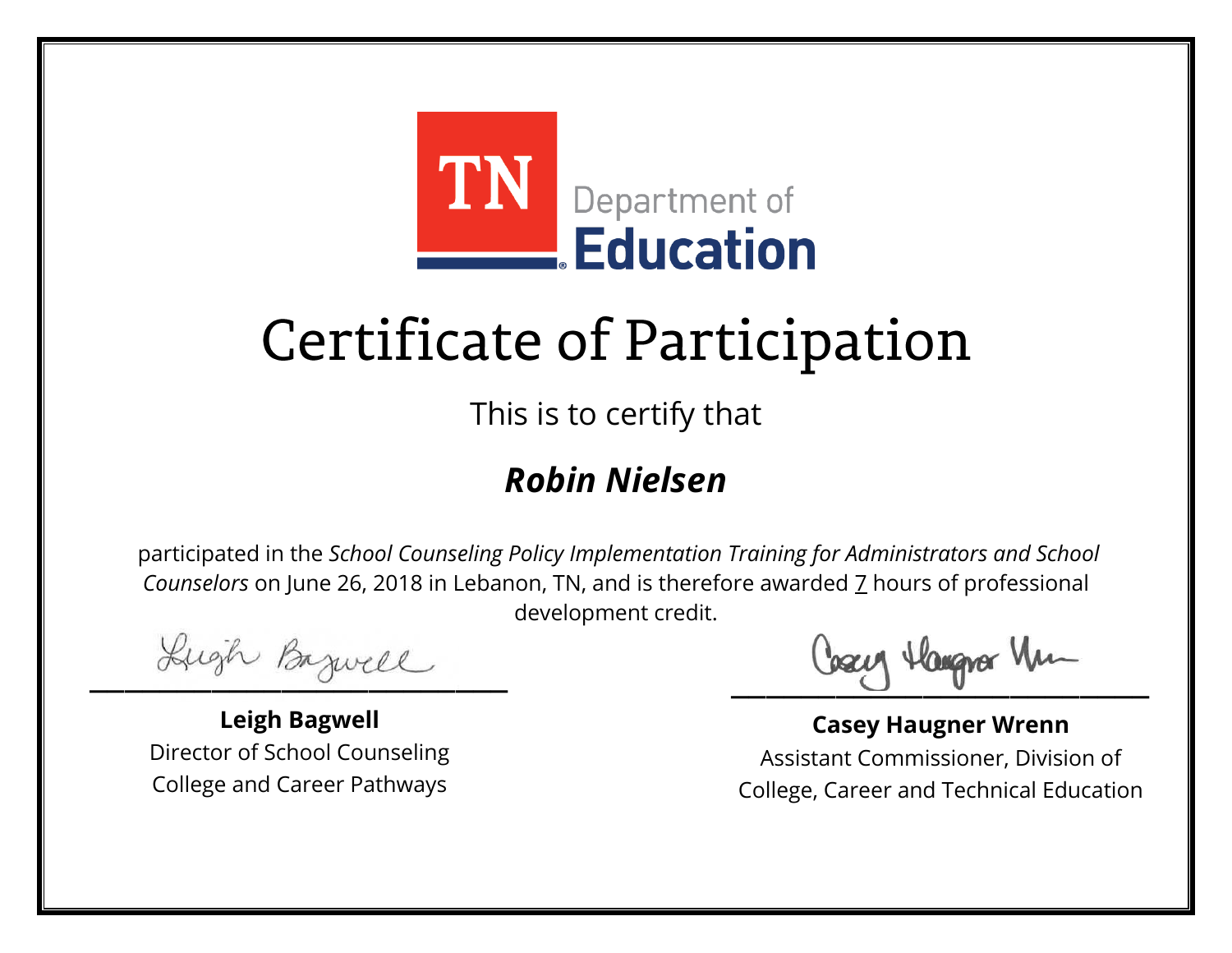

This is to certify that

### *Lynell O'Reel*

Lugh Bazwell

**Leigh Bagwell** Director of School Counseling College and Career Pathways

Losey Hangra Vm

**Casey Haugner Wrenn** Assistant Commissioner, Division of College, Career and Technical Education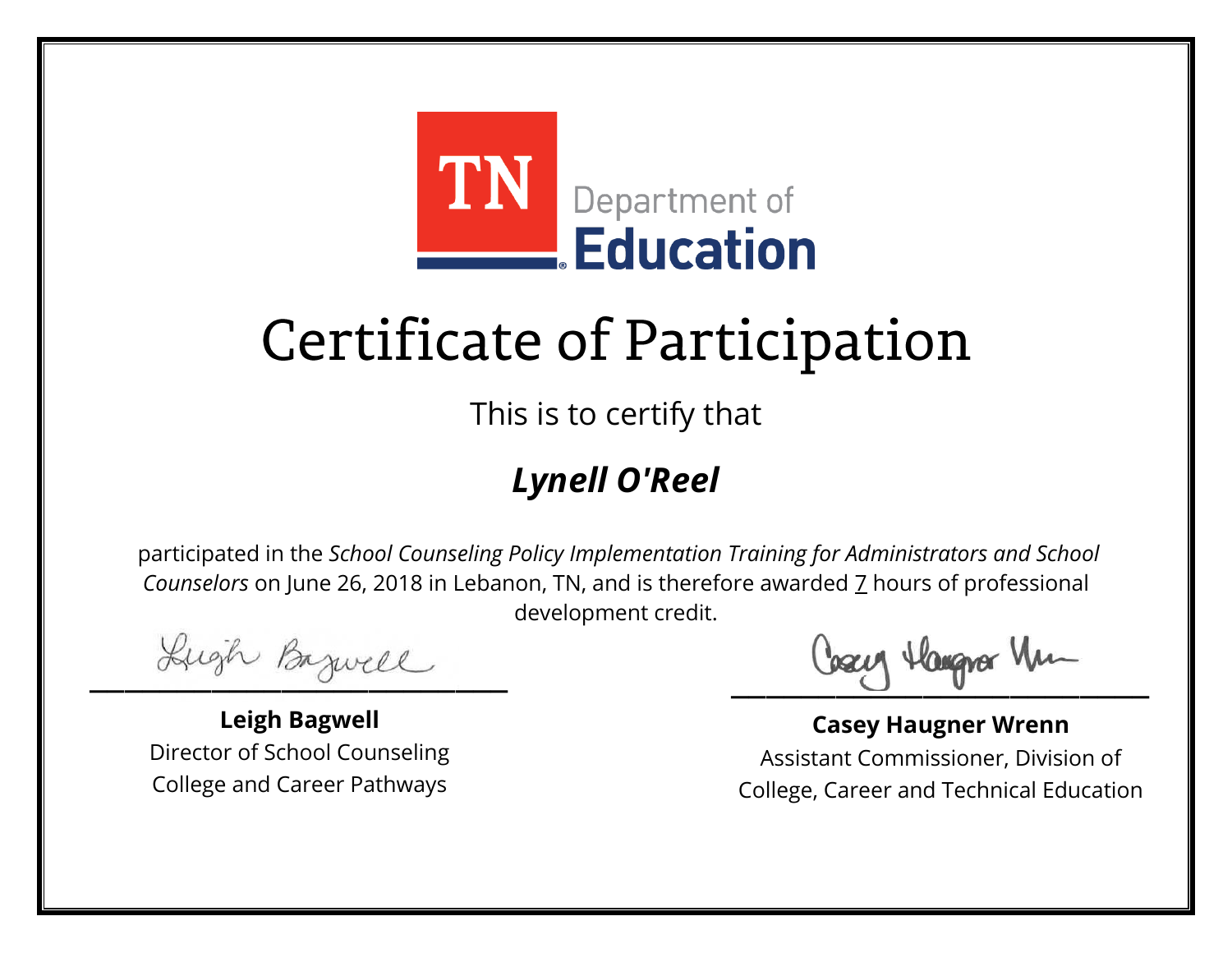

This is to certify that

#### *Alicia Owens*

Lugh Bazwell

**Leigh Bagwell** Director of School Counseling College and Career Pathways

Losey Hangra Vm

**Casey Haugner Wrenn** Assistant Commissioner, Division of College, Career and Technical Education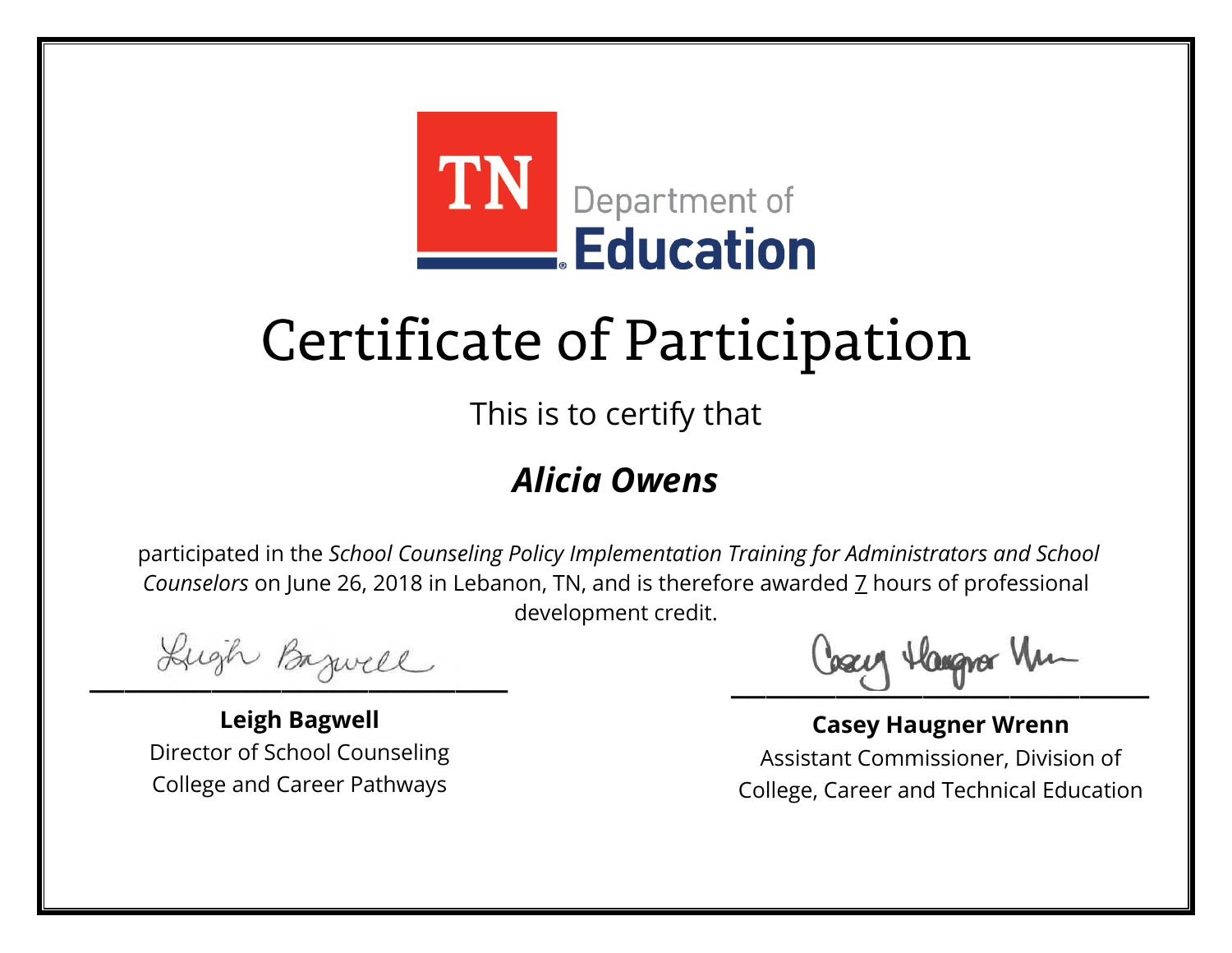

This is to certify that

#### *Amber Palmore*

Lugh Bazwell

**Leigh Bagwell** Director of School Counseling College and Career Pathways

Losey Hangra Vm

**Casey Haugner Wrenn** Assistant Commissioner, Division of College, Career and Technical Education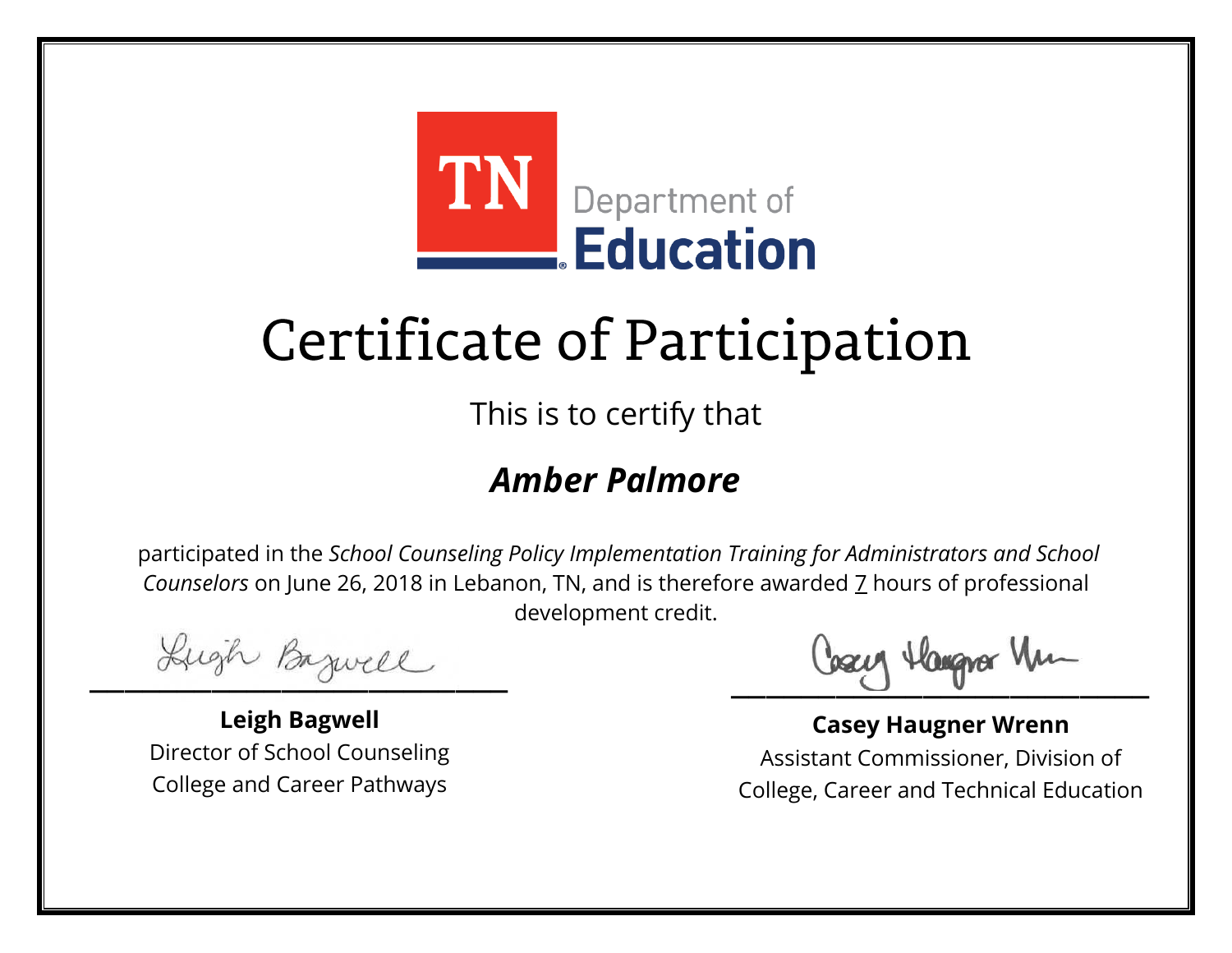

This is to certify that

### *Shari Payne*

Lugh Bazwell

**Leigh Bagwell** Director of School Counseling College and Career Pathways

Losey Hangra Vm

**Casey Haugner Wrenn** Assistant Commissioner, Division of College, Career and Technical Education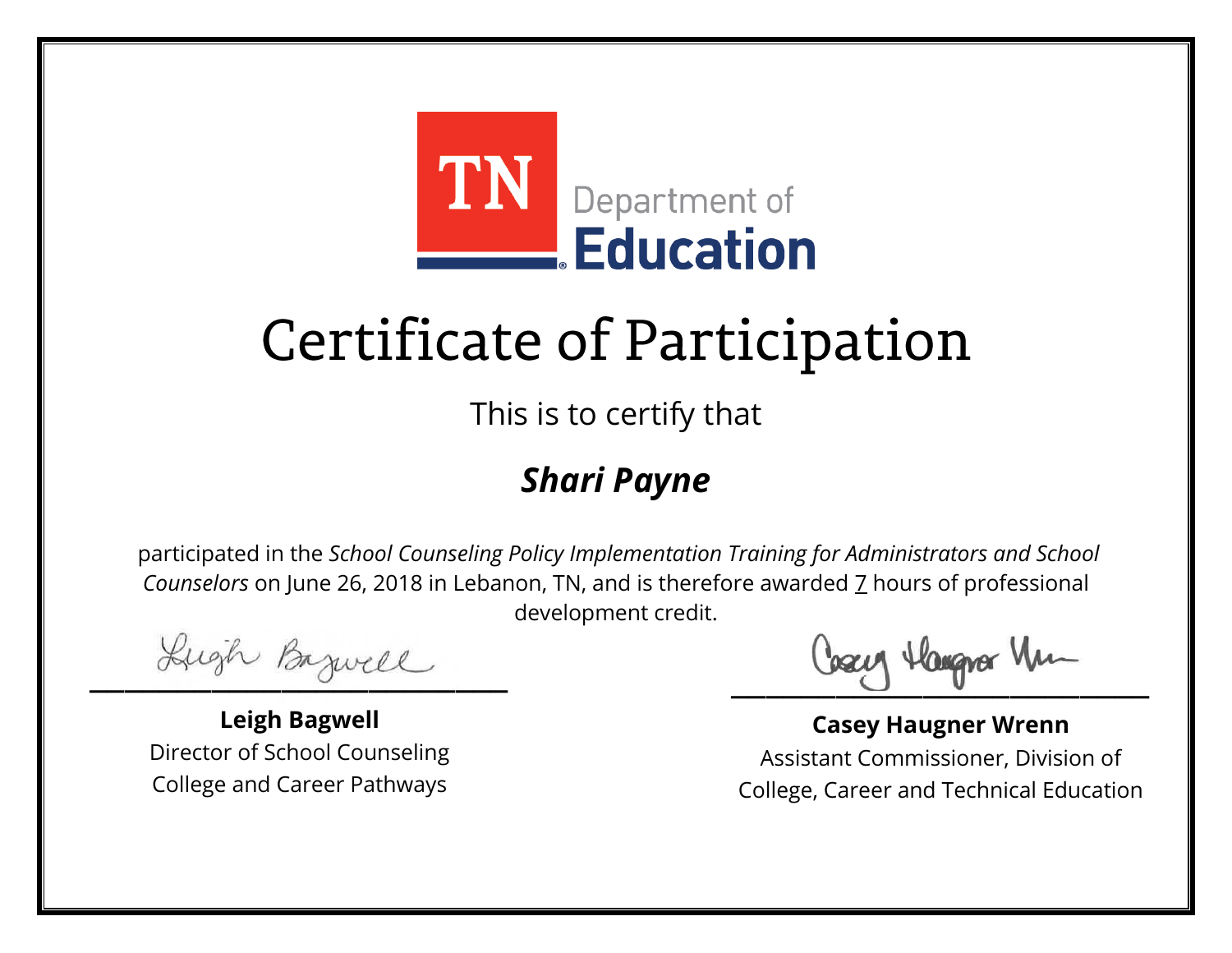

This is to certify that

### *Carolyn Perry*

Lugh Bazwell

**Leigh Bagwell** Director of School Counseling College and Career Pathways

Losey Hangra Vm

**Casey Haugner Wrenn** Assistant Commissioner, Division of College, Career and Technical Education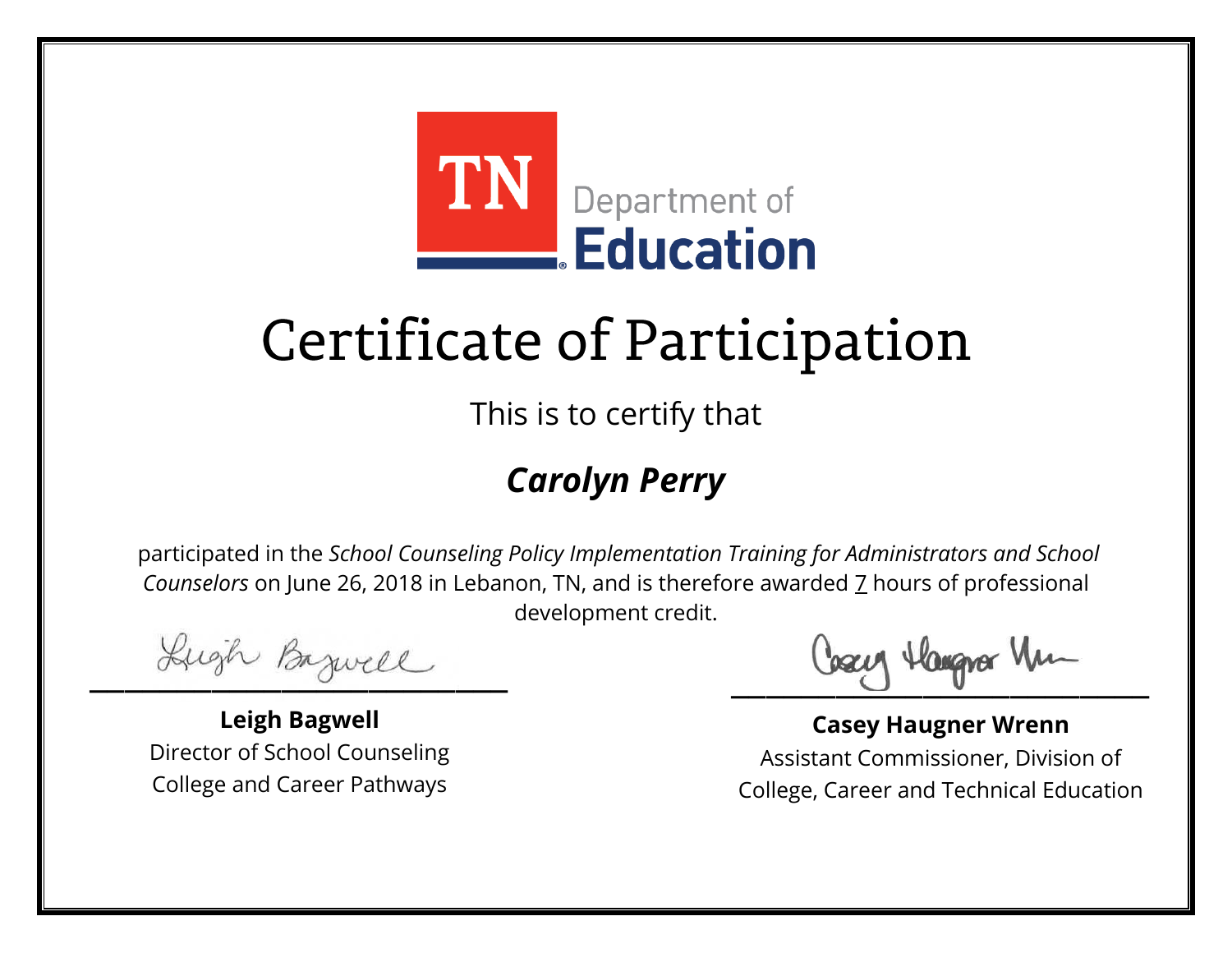

This is to certify that

### *Sara Puffer*

Lugh Bazwell

**Leigh Bagwell** Director of School Counseling College and Career Pathways

Losey Hangra Vm

**Casey Haugner Wrenn** Assistant Commissioner, Division of College, Career and Technical Education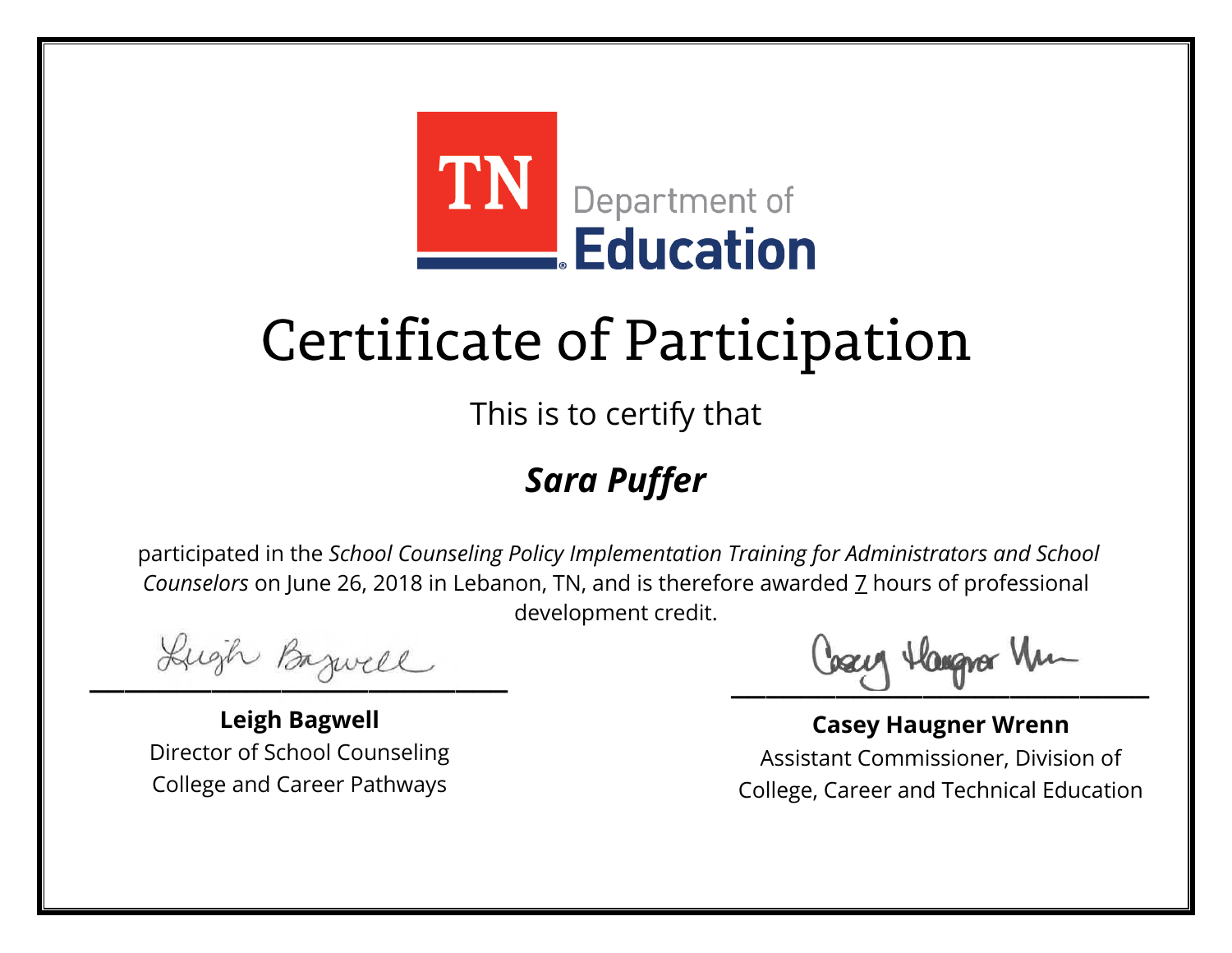

This is to certify that

### *Mattie Pyles*

Lugh Bazwell

**Leigh Bagwell** Director of School Counseling College and Career Pathways

Losey Hangra Vm

**Casey Haugner Wrenn** Assistant Commissioner, Division of College, Career and Technical Education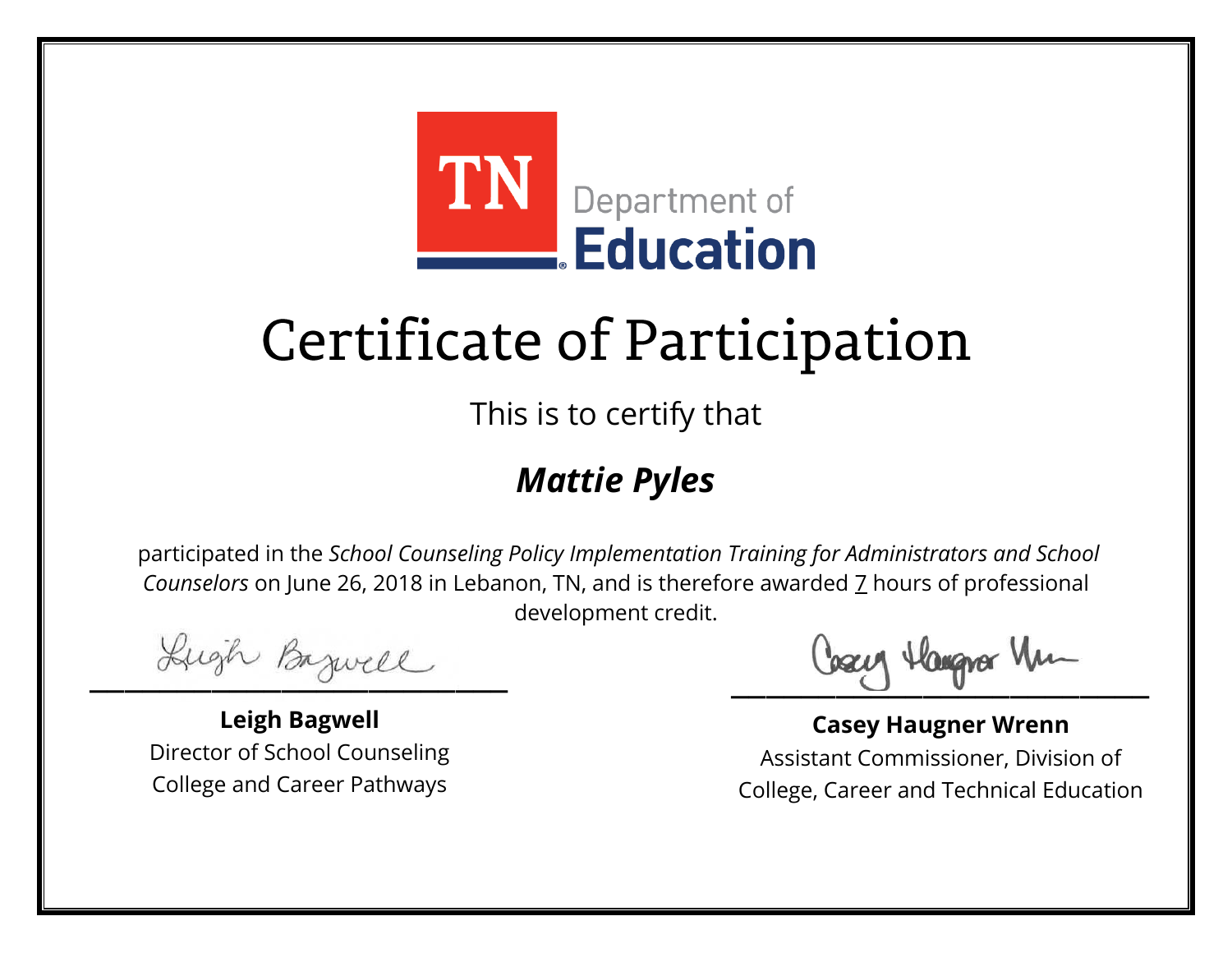

This is to certify that

#### *Amy Quinn*

Lugh Bazwell

**Leigh Bagwell** Director of School Counseling College and Career Pathways

Losey Hangra Vm

**Casey Haugner Wrenn** Assistant Commissioner, Division of College, Career and Technical Education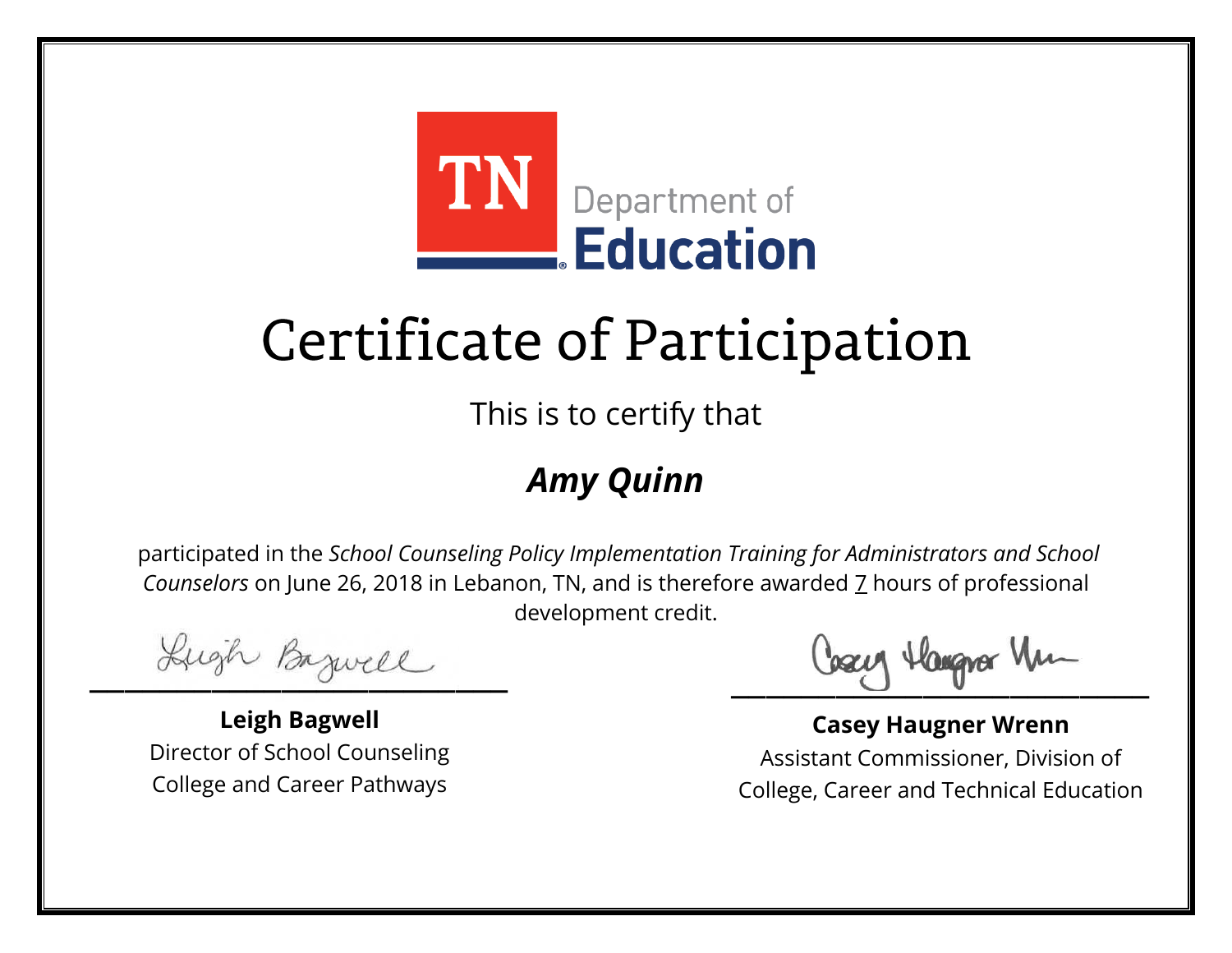

This is to certify that

#### *Heather Rampey*

Lugh Bazwell

**Leigh Bagwell** Director of School Counseling College and Career Pathways

Cosey Hangra Vm

**Casey Haugner Wrenn** Assistant Commissioner, Division of College, Career and Technical Education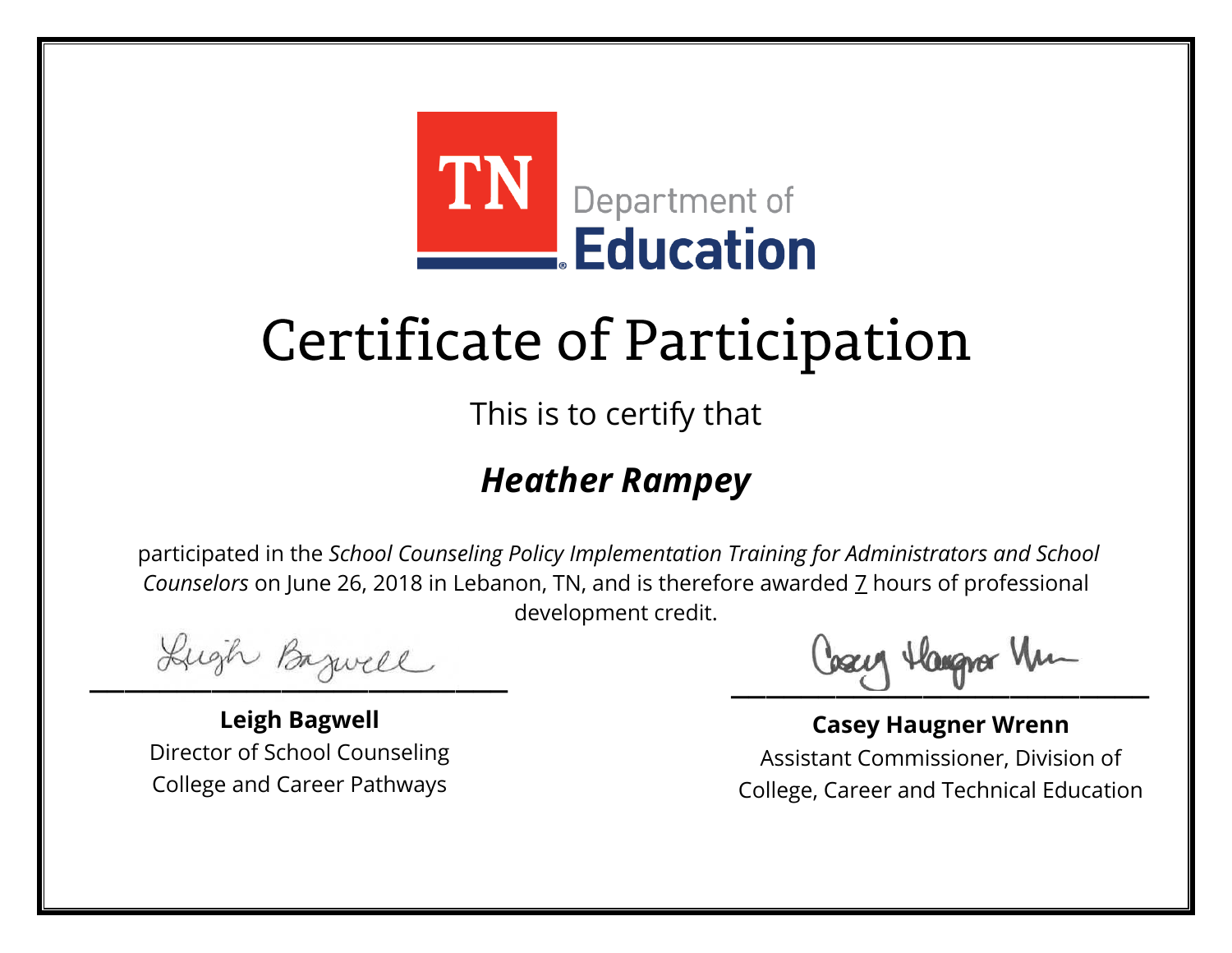

This is to certify that

#### *Kia Reaves*

Lugh Bazwell

**Leigh Bagwell** Director of School Counseling College and Career Pathways

Losey Hangra Vm

**Casey Haugner Wrenn** Assistant Commissioner, Division of College, Career and Technical Education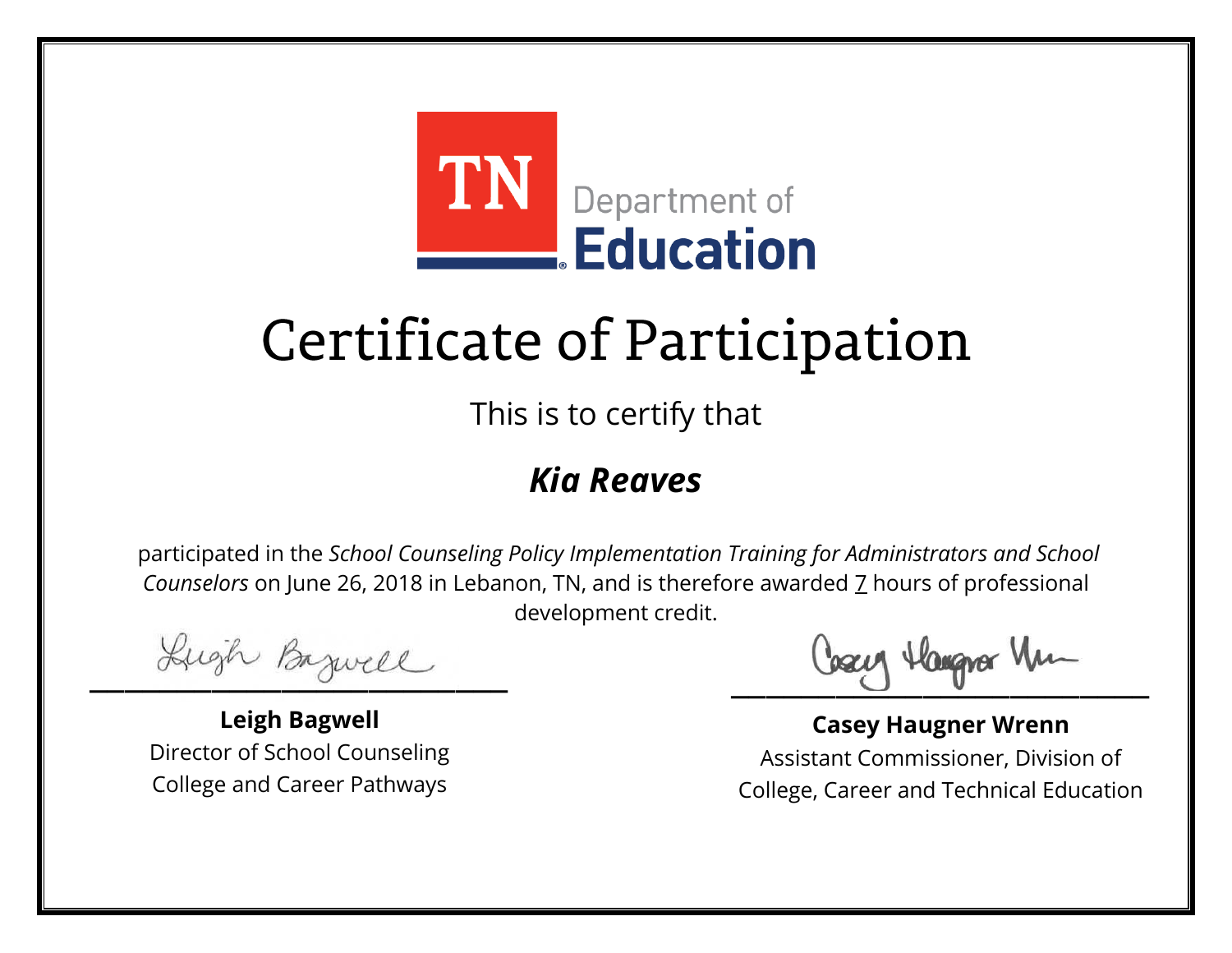

This is to certify that

### *Katie Rozzell*

Lugh Bazwell

**Leigh Bagwell** Director of School Counseling College and Career Pathways

Losey Hangra Vm

**Casey Haugner Wrenn** Assistant Commissioner, Division of College, Career and Technical Education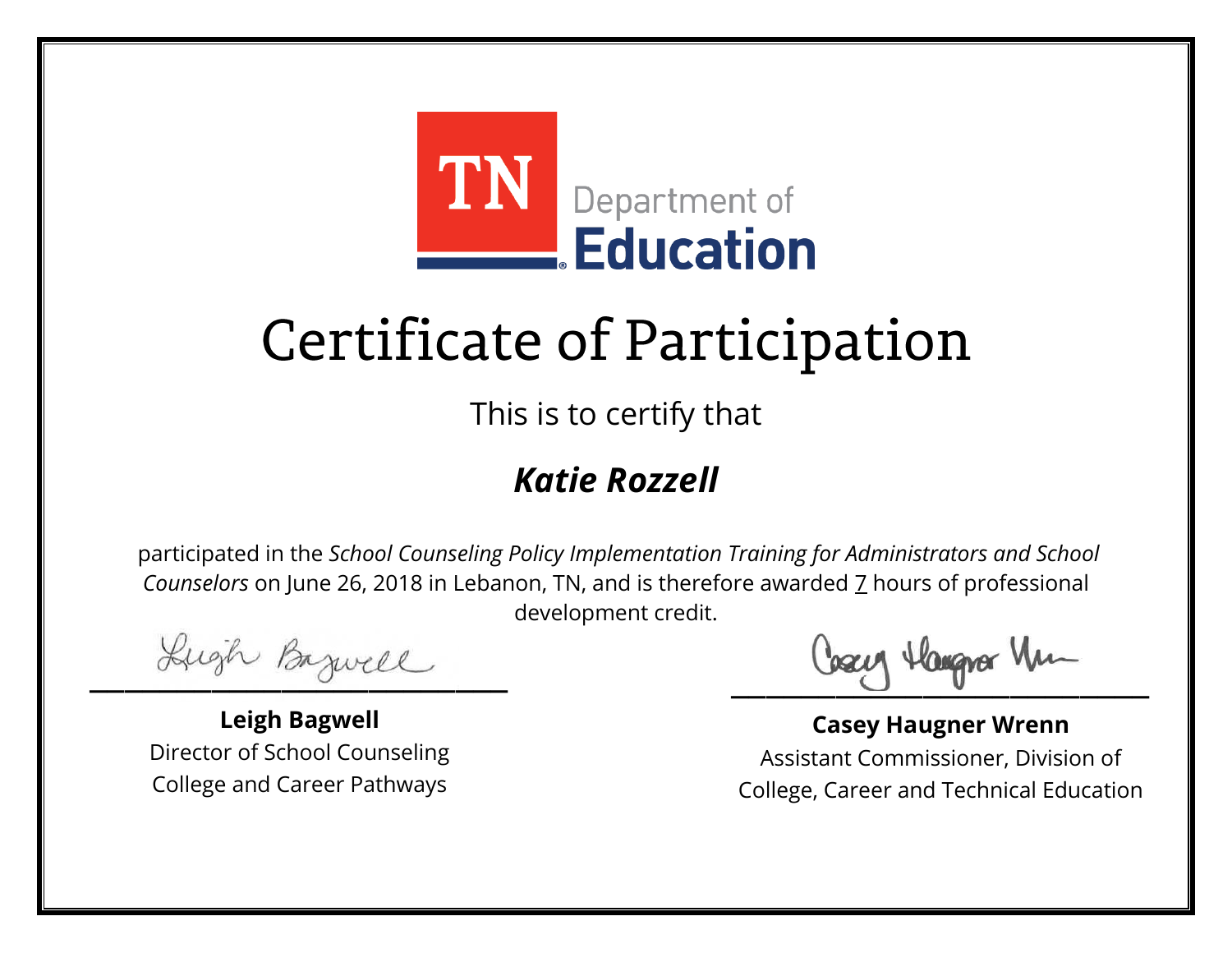

This is to certify that

### *Kelsey Rupp*

Lugh Bazwell

**Leigh Bagwell** Director of School Counseling College and Career Pathways

Losey Hangra Vm

**Casey Haugner Wrenn** Assistant Commissioner, Division of College, Career and Technical Education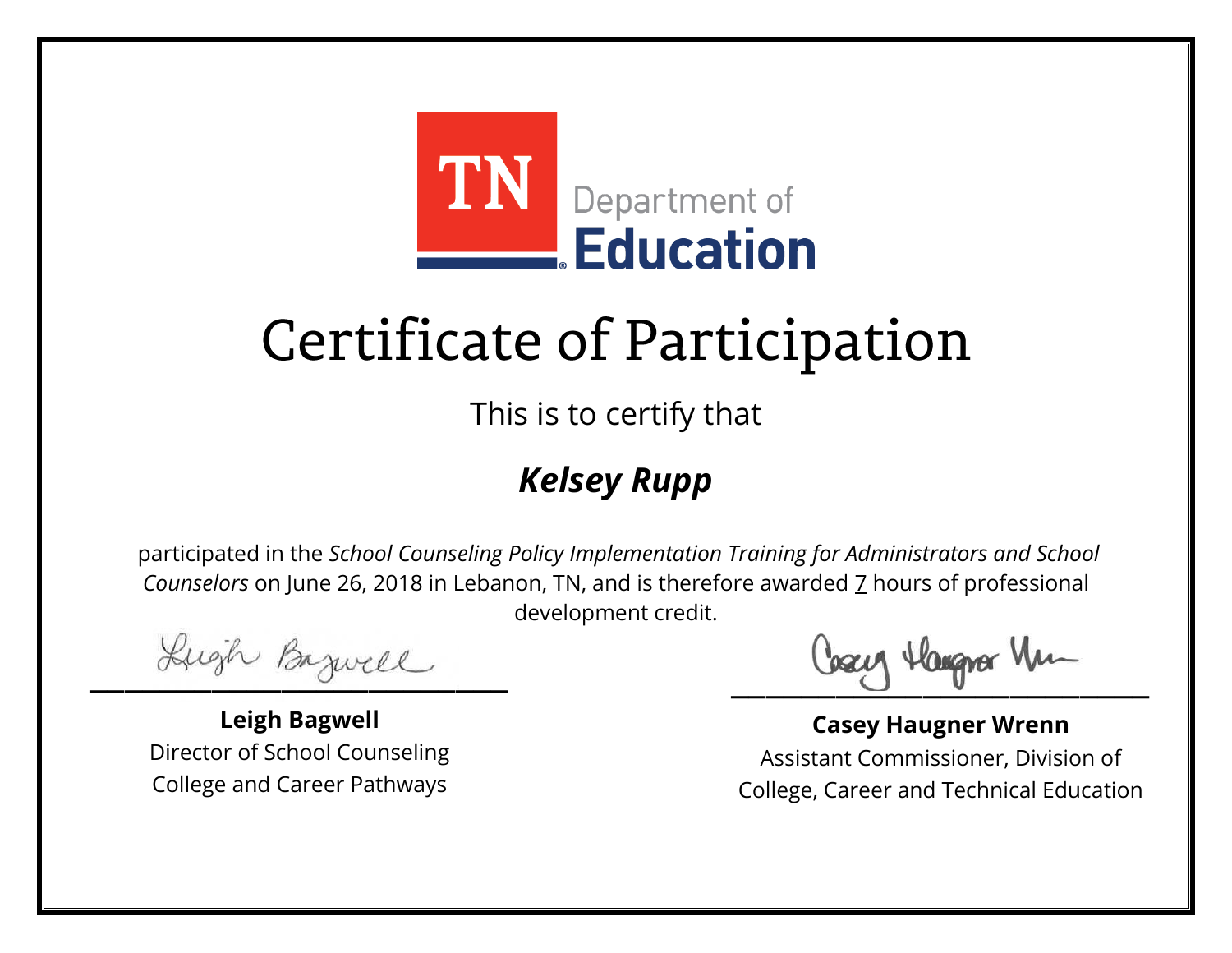

This is to certify that

#### *Dale Sadler*

Lugh Bazwell

**Leigh Bagwell** Director of School Counseling College and Career Pathways

Losey Hangra Vm

**Casey Haugner Wrenn** Assistant Commissioner, Division of College, Career and Technical Education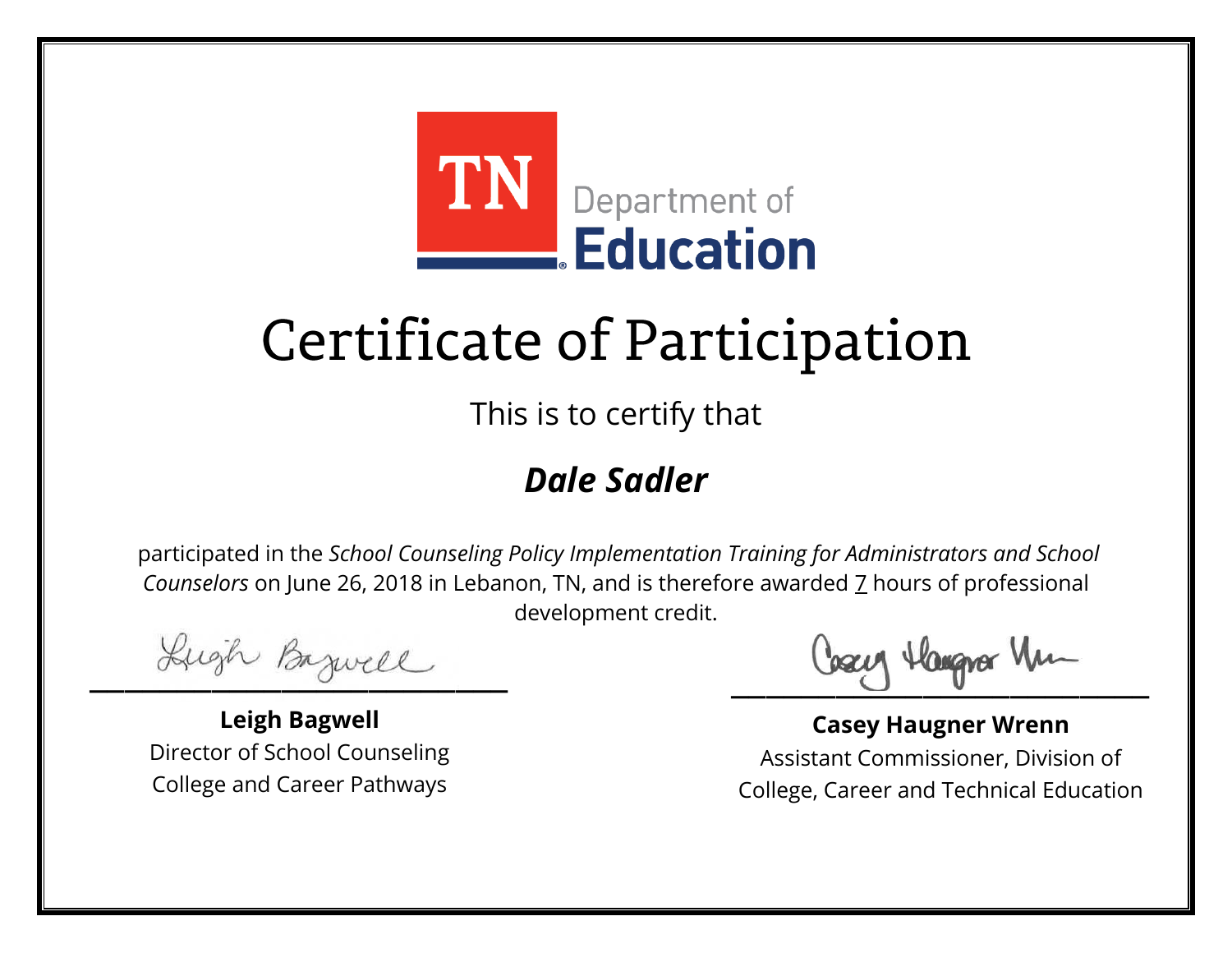

This is to certify that

#### *Hyrm Sain*

Lugh Bazwell

**Leigh Bagwell** Director of School Counseling College and Career Pathways

Losey Hangra Vm

**Casey Haugner Wrenn** Assistant Commissioner, Division of College, Career and Technical Education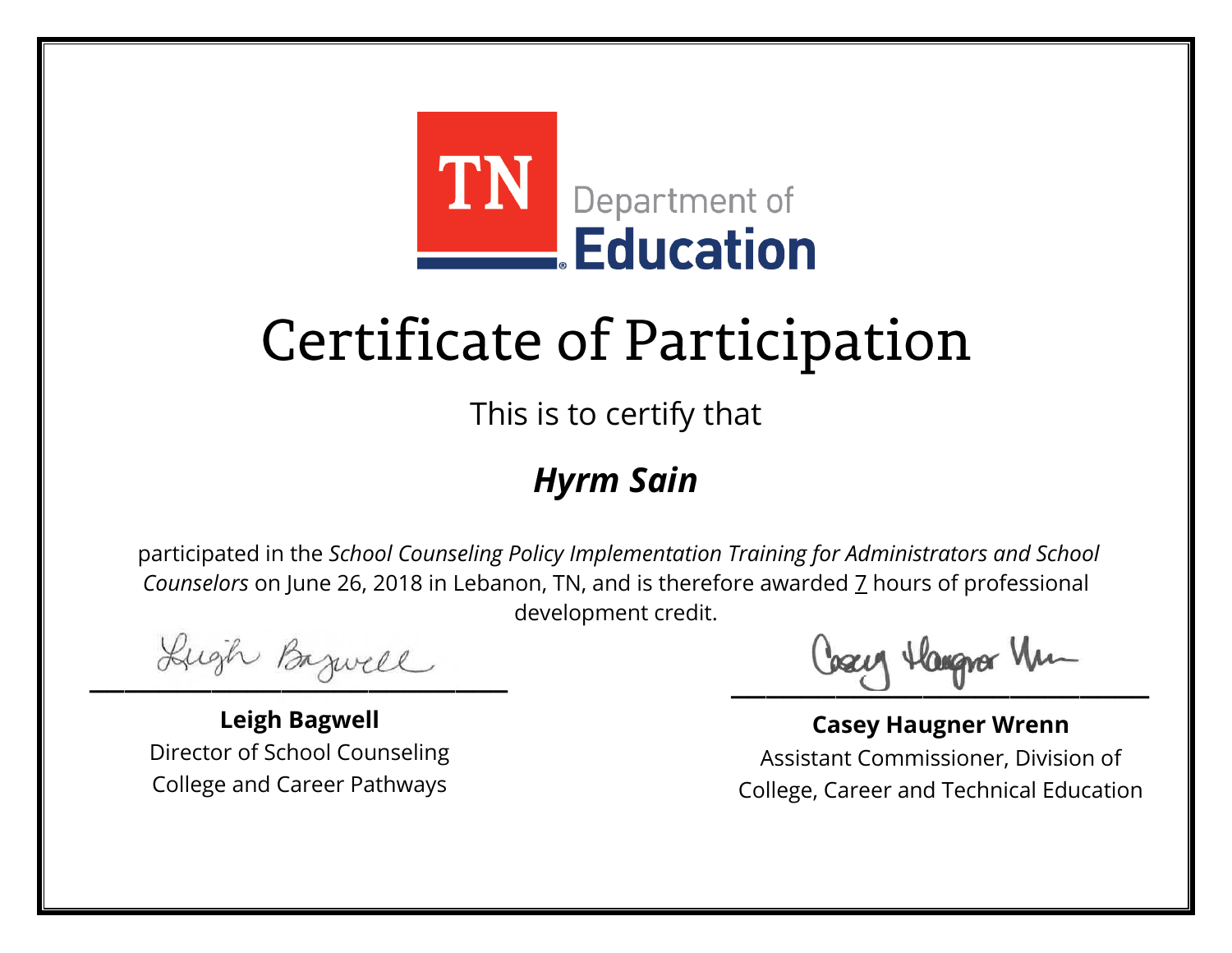

This is to certify that

### *Mary Beth Say*

Lugh Bazwell

**Leigh Bagwell** Director of School Counseling College and Career Pathways

Losey Hangra Vm

**Casey Haugner Wrenn** Assistant Commissioner, Division of College, Career and Technical Education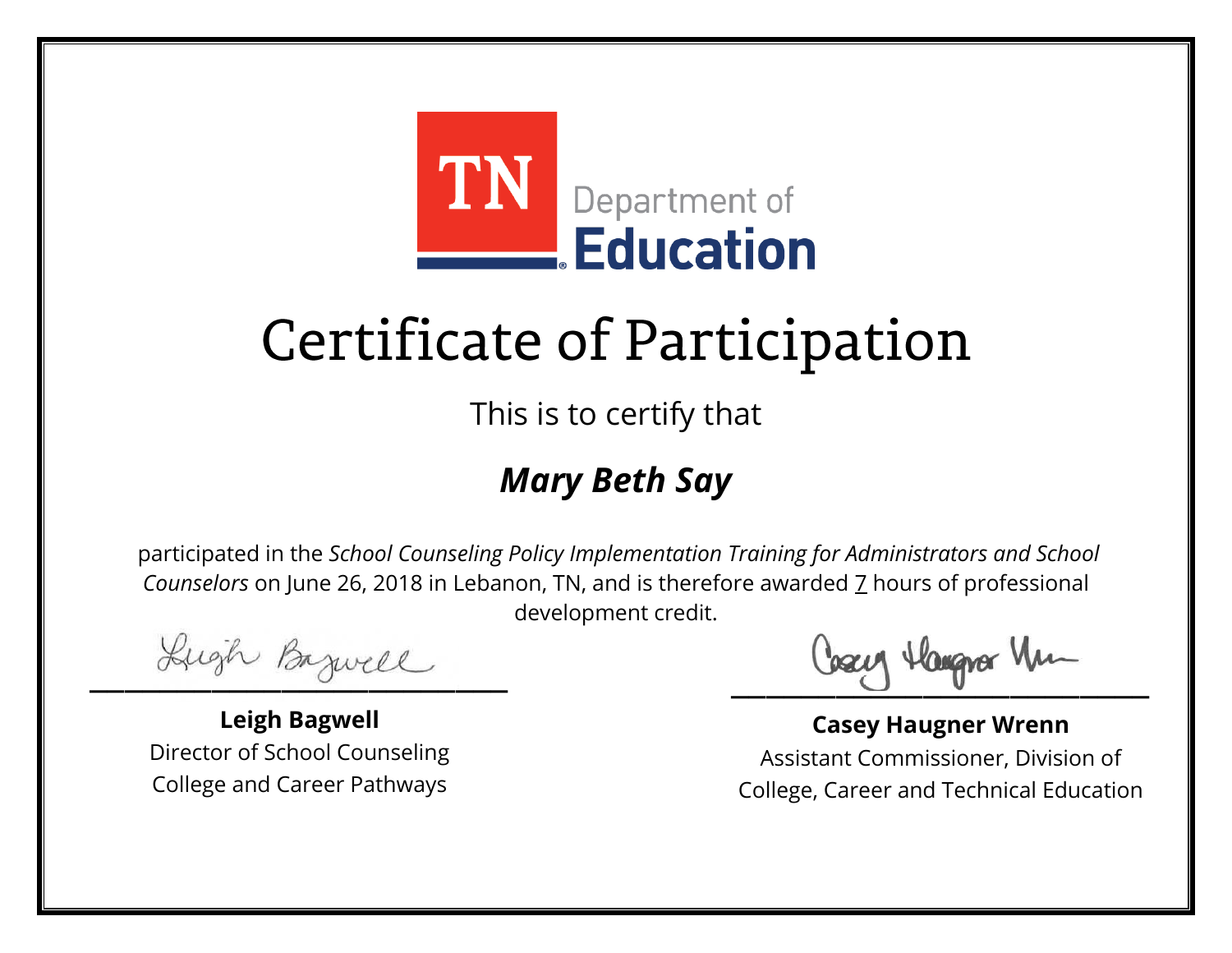

This is to certify that

### *Greg Sharpe*

Lugh Bazwell

**Leigh Bagwell** Director of School Counseling College and Career Pathways

Losey Hangra Vm

**Casey Haugner Wrenn** Assistant Commissioner, Division of College, Career and Technical Education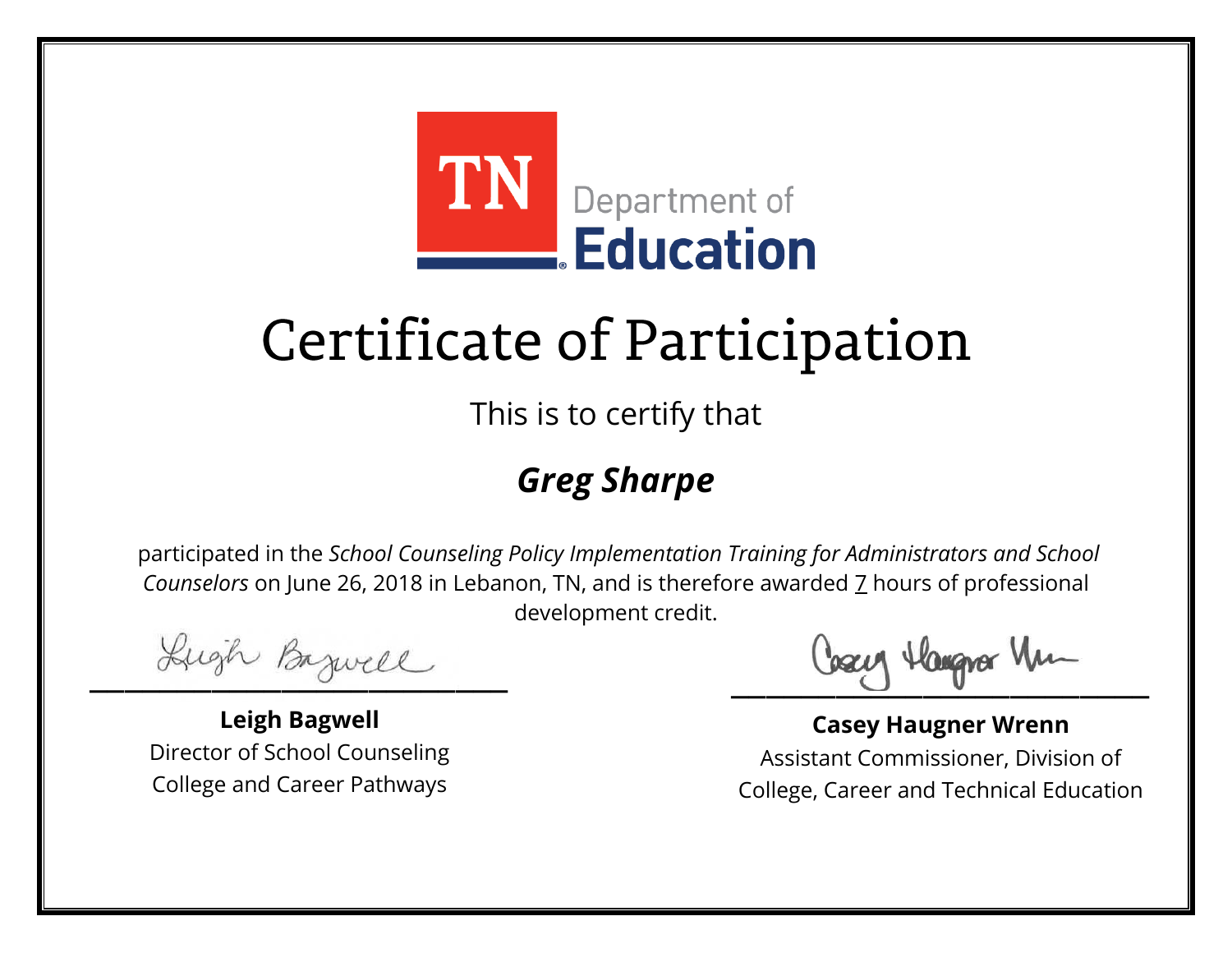

This is to certify that

#### *Summer Shelton*

Lugh Bazwell

**Leigh Bagwell** Director of School Counseling College and Career Pathways

Losey Hangra Vm

**Casey Haugner Wrenn** Assistant Commissioner, Division of College, Career and Technical Education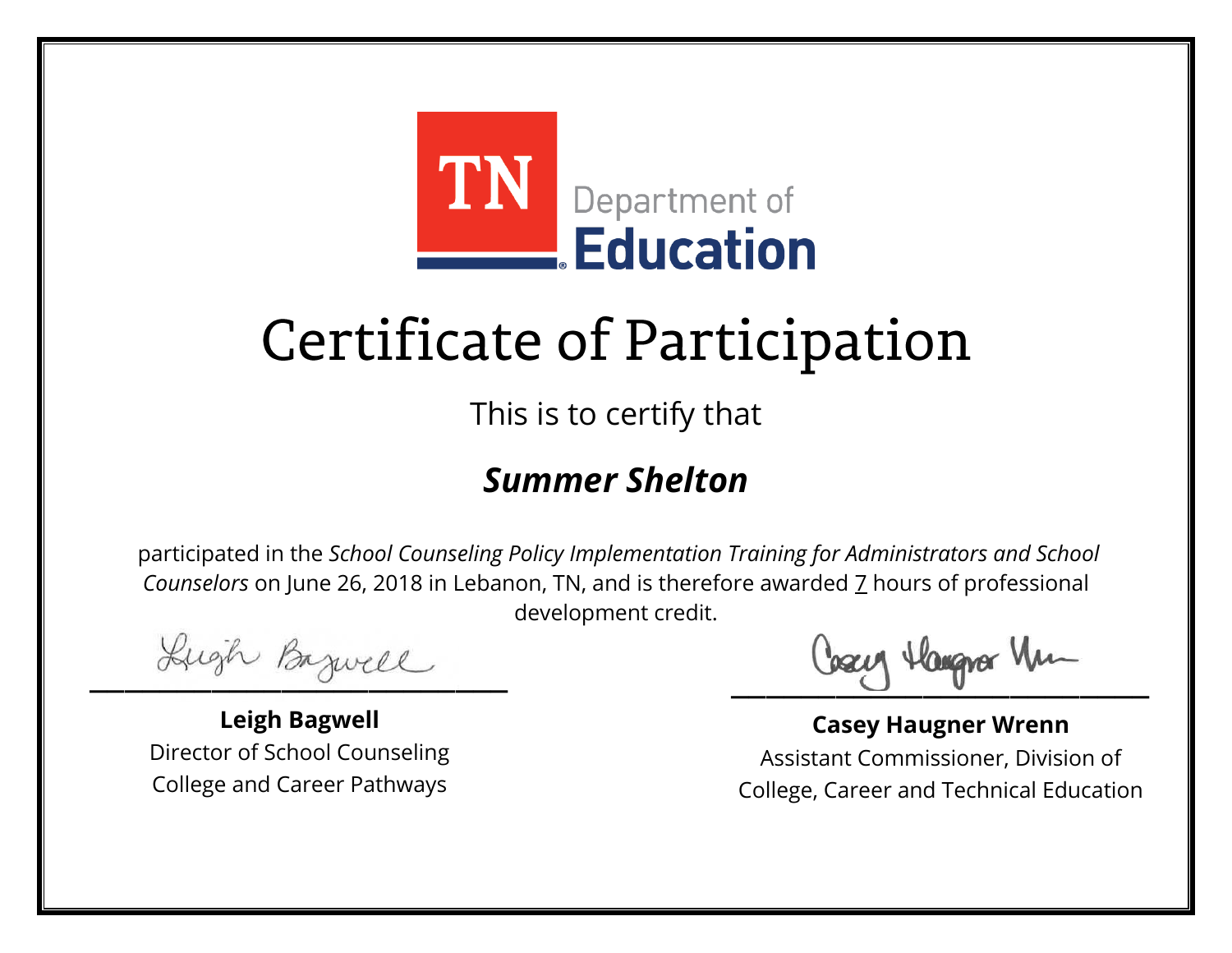

This is to certify that

#### *Tonya Sherman*

Lugh Bazwell

**Leigh Bagwell** Director of School Counseling College and Career Pathways

Losey Hangra Vm

**Casey Haugner Wrenn** Assistant Commissioner, Division of College, Career and Technical Education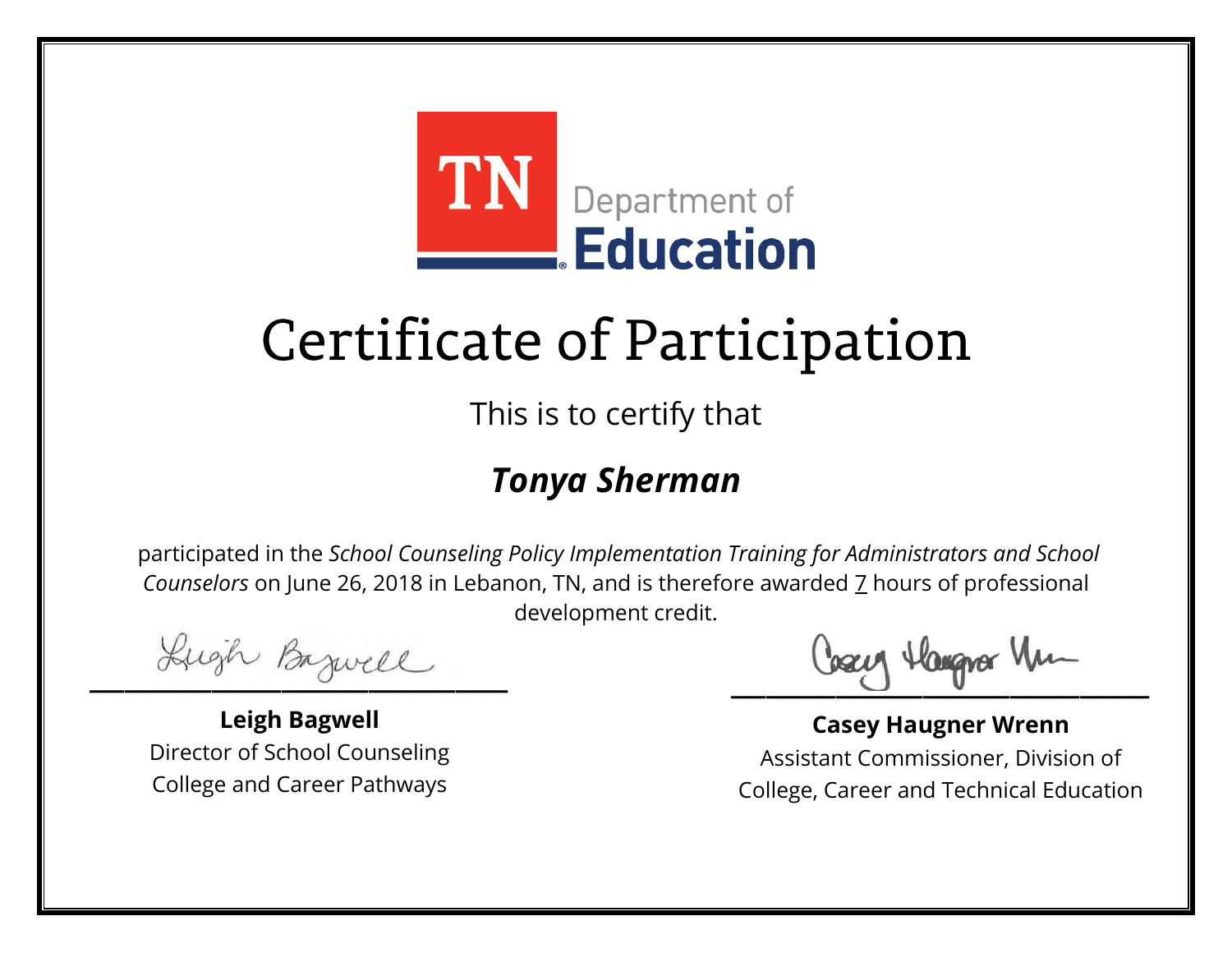

This is to certify that

#### *Shannon Shimer*

Lugh Bazwell

**Leigh Bagwell** Director of School Counseling College and Career Pathways

Losey Hangra Vm

**Casey Haugner Wrenn** Assistant Commissioner, Division of College, Career and Technical Education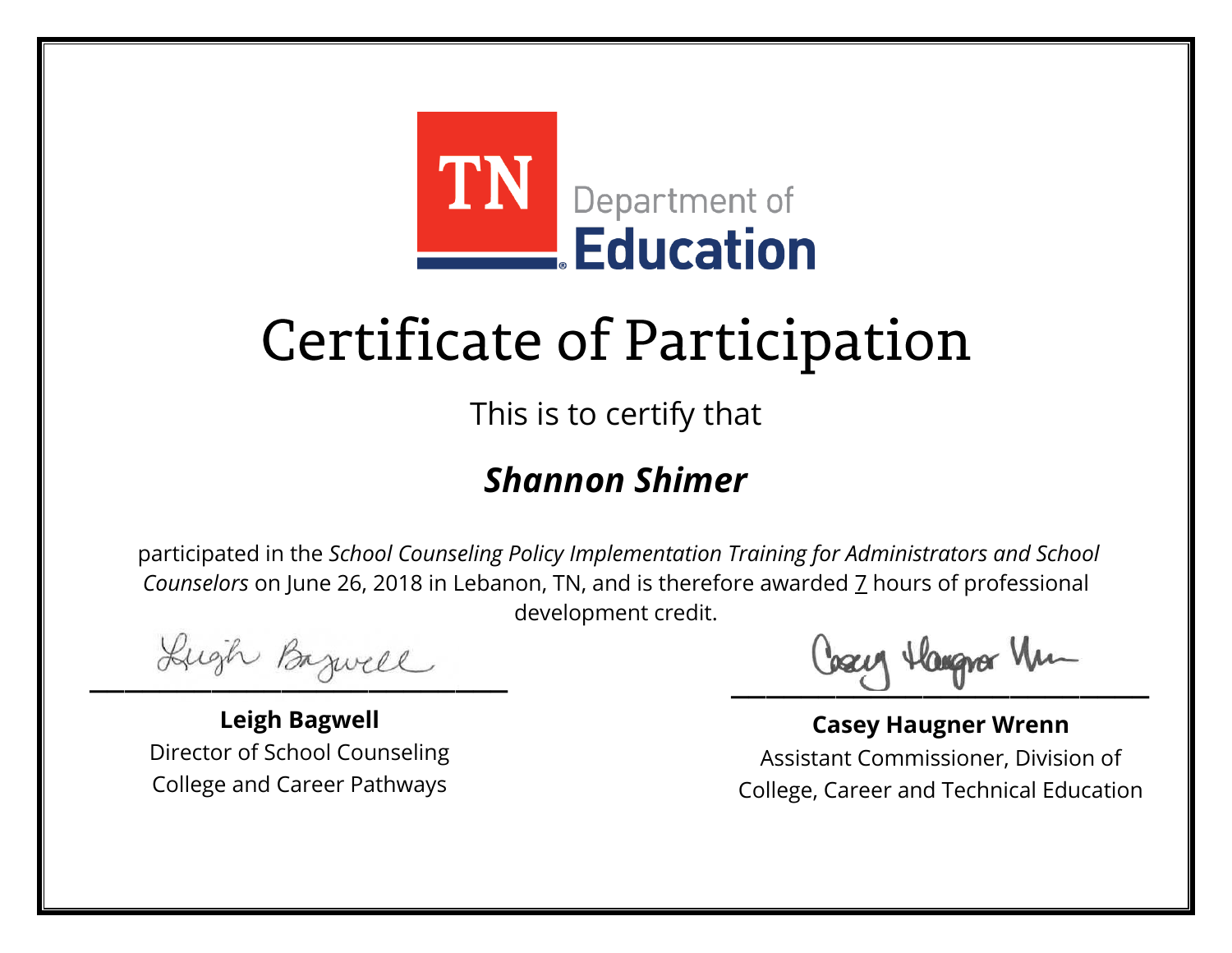

This is to certify that

### *Ashley Sievers*

Lugh Bazwell

**Leigh Bagwell** Director of School Counseling College and Career Pathways

Losey Hangra Vm

**Casey Haugner Wrenn** Assistant Commissioner, Division of College, Career and Technical Education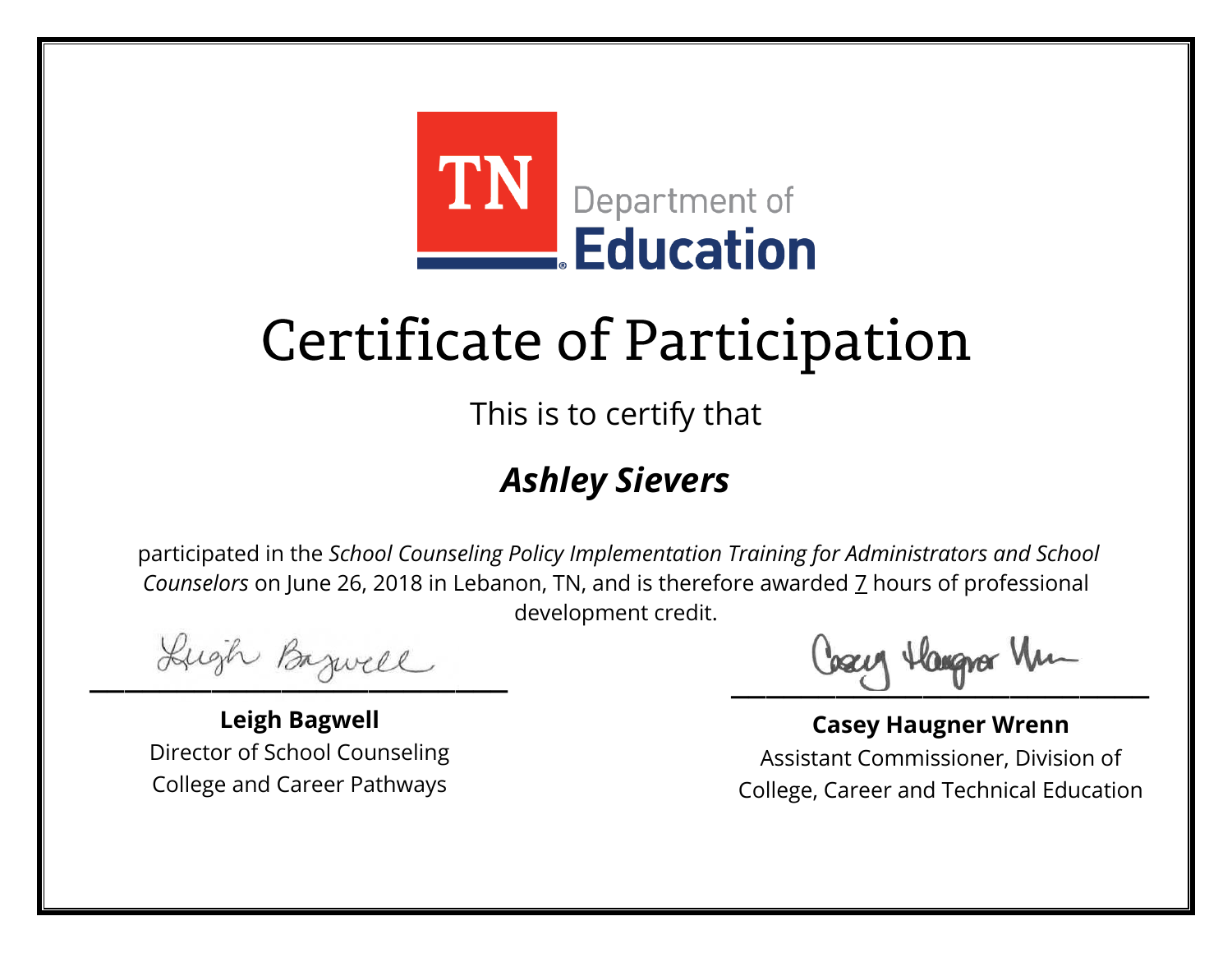

This is to certify that

#### *Brooke Smith*

Lugh Bazwell

**Leigh Bagwell** Director of School Counseling College and Career Pathways

Losey Hangra Vm

**Casey Haugner Wrenn** Assistant Commissioner, Division of College, Career and Technical Education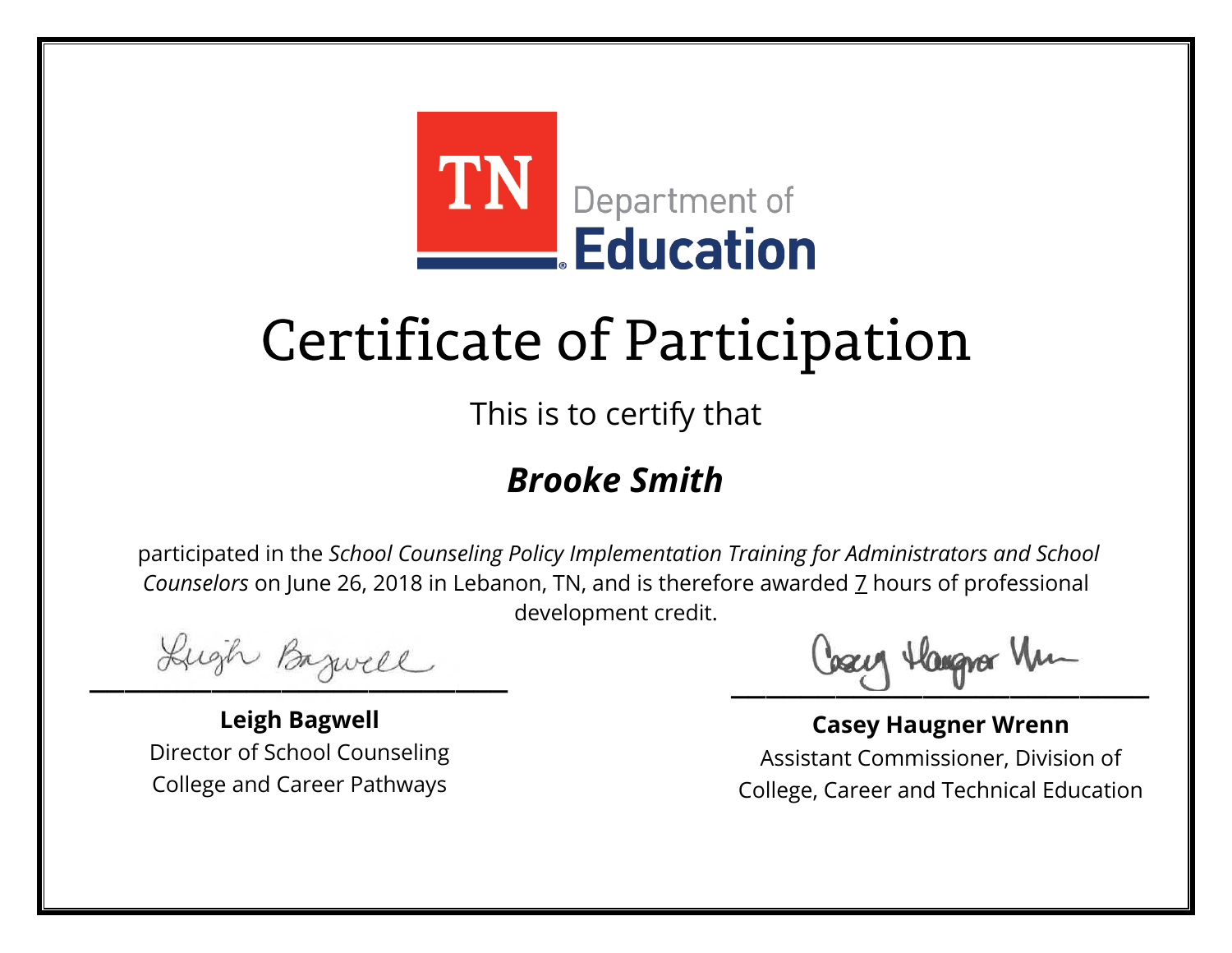

This is to certify that

### *Jessica Smith*

Lugh Bazwell

**Leigh Bagwell** Director of School Counseling College and Career Pathways

Losey Hangra Vm

**Casey Haugner Wrenn** Assistant Commissioner, Division of College, Career and Technical Education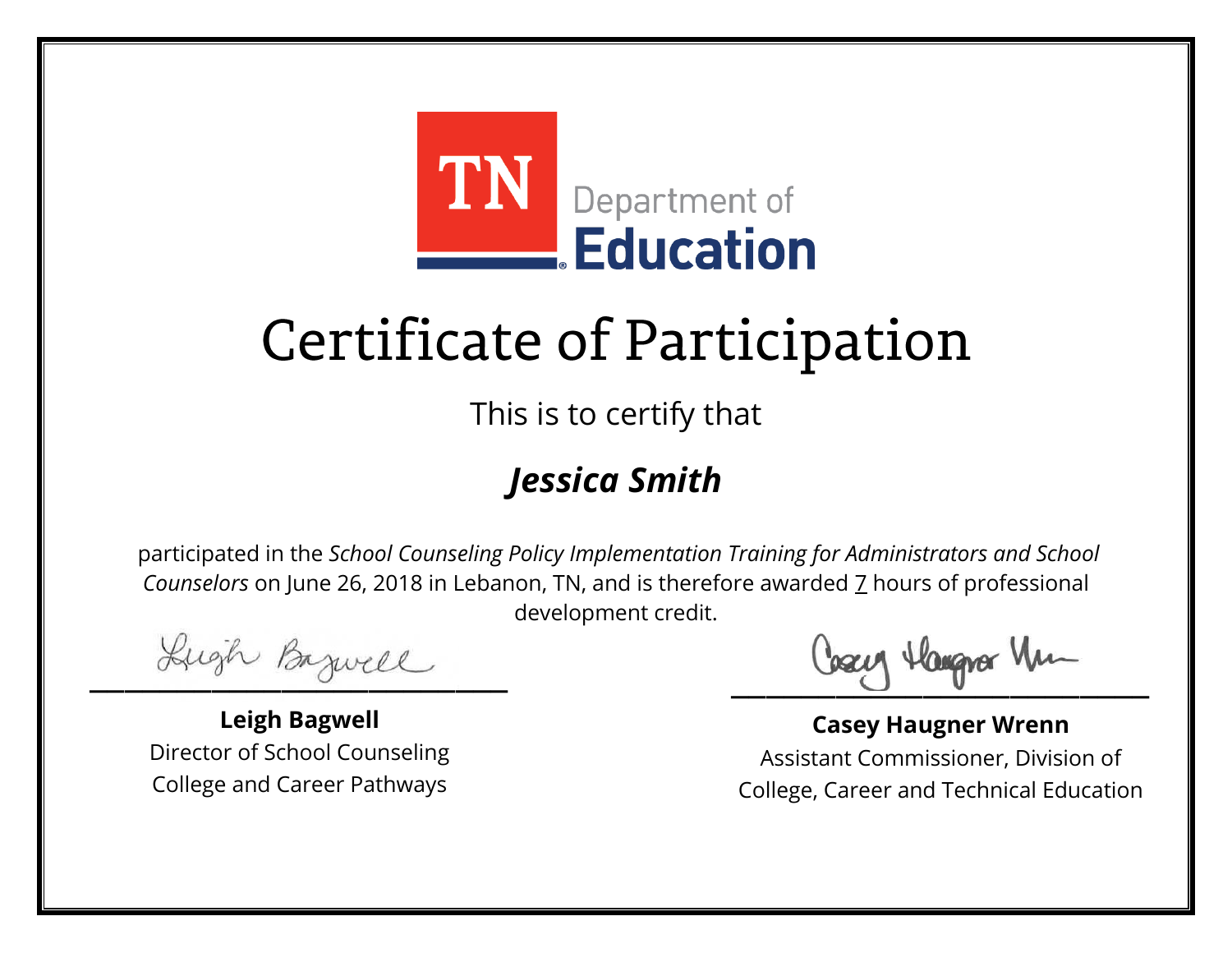

This is to certify that

#### *Rebecca Sohn*

Lugh Bazwell

**Leigh Bagwell** Director of School Counseling College and Career Pathways

Cosey Hangra Vm

**Casey Haugner Wrenn** Assistant Commissioner, Division of College, Career and Technical Education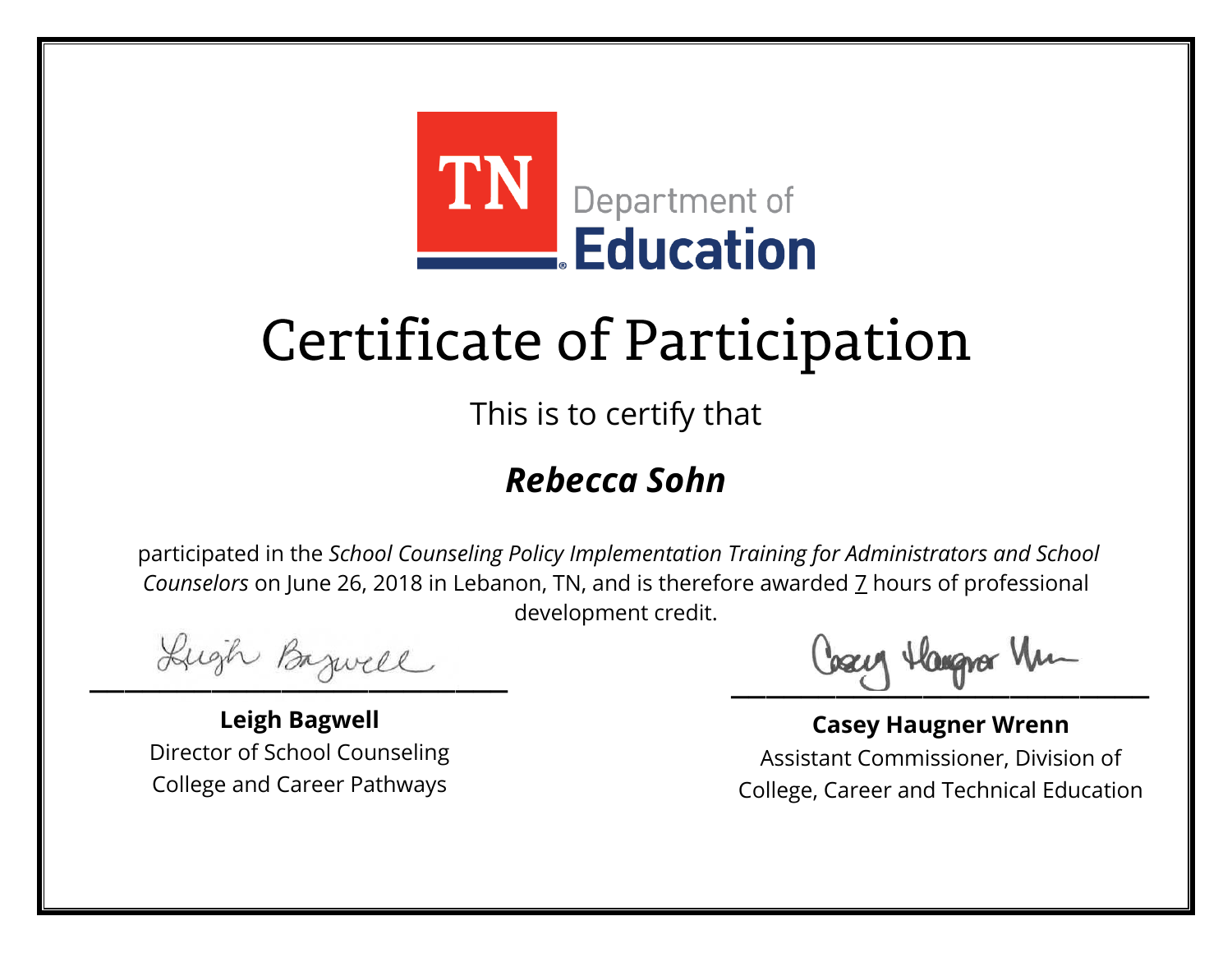

This is to certify that

### *Tara Sprouls*

Lugh Bazwell

**Leigh Bagwell** Director of School Counseling College and Career Pathways

Losey Hangra Vm

**Casey Haugner Wrenn** Assistant Commissioner, Division of College, Career and Technical Education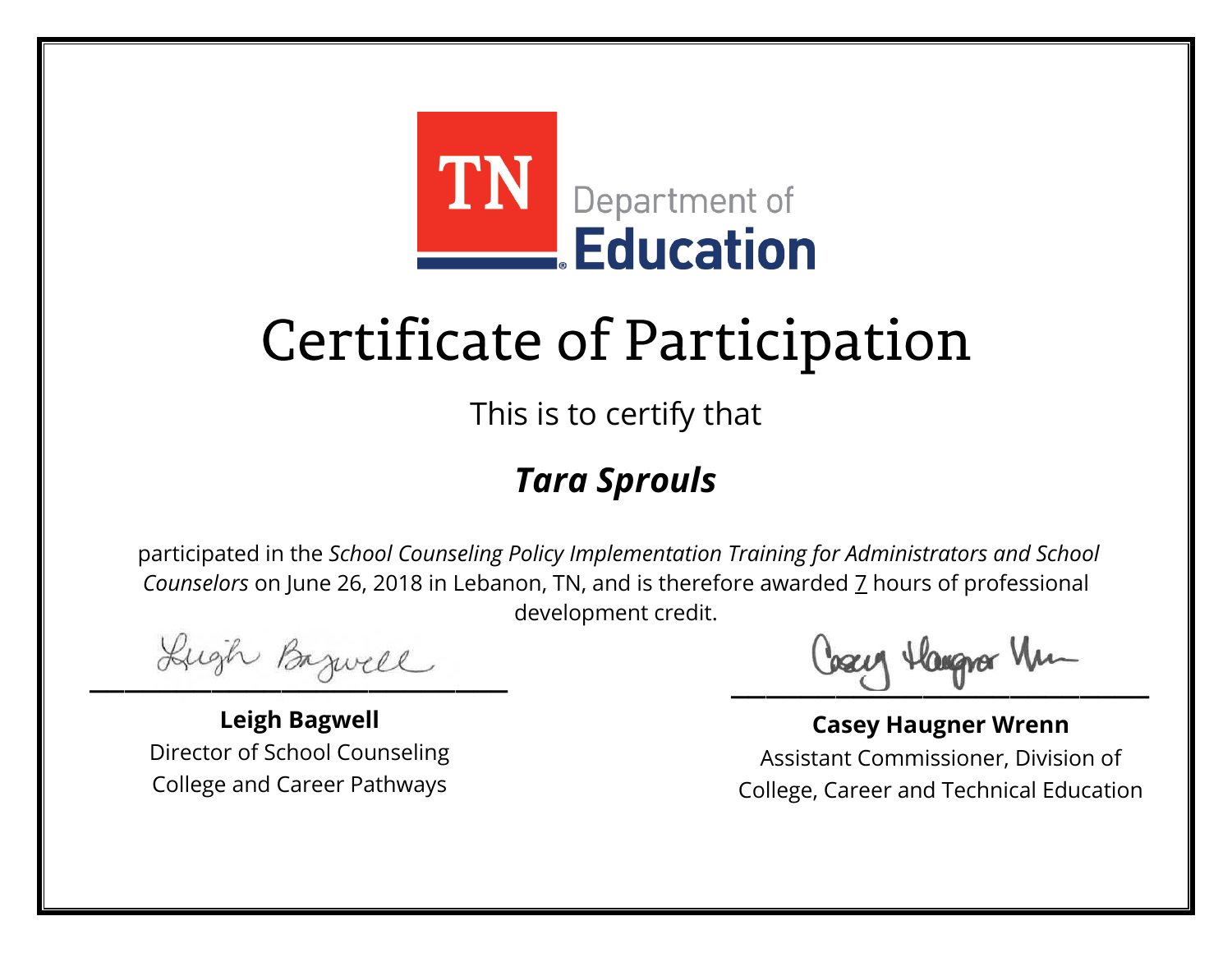

This is to certify that

### *Mary Steward*

Lugh Bazwell

**Leigh Bagwell** Director of School Counseling College and Career Pathways

Losey Hangra Vm

**Casey Haugner Wrenn** Assistant Commissioner, Division of College, Career and Technical Education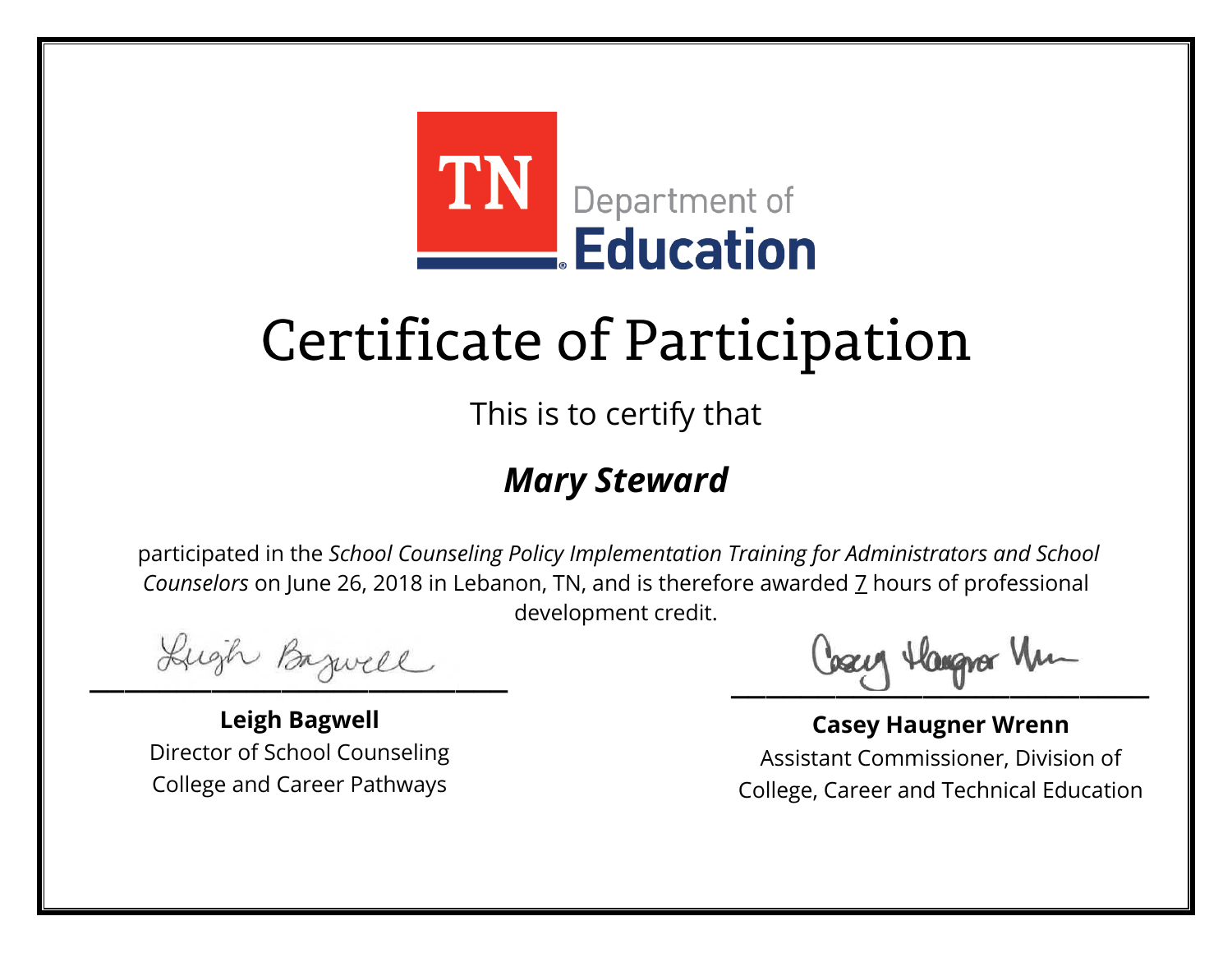

This is to certify that

#### *Kimberly Stewart*

Lugh Bazwell

**Leigh Bagwell** Director of School Counseling College and Career Pathways

Losey Hangra Vm

**Casey Haugner Wrenn** Assistant Commissioner, Division of College, Career and Technical Education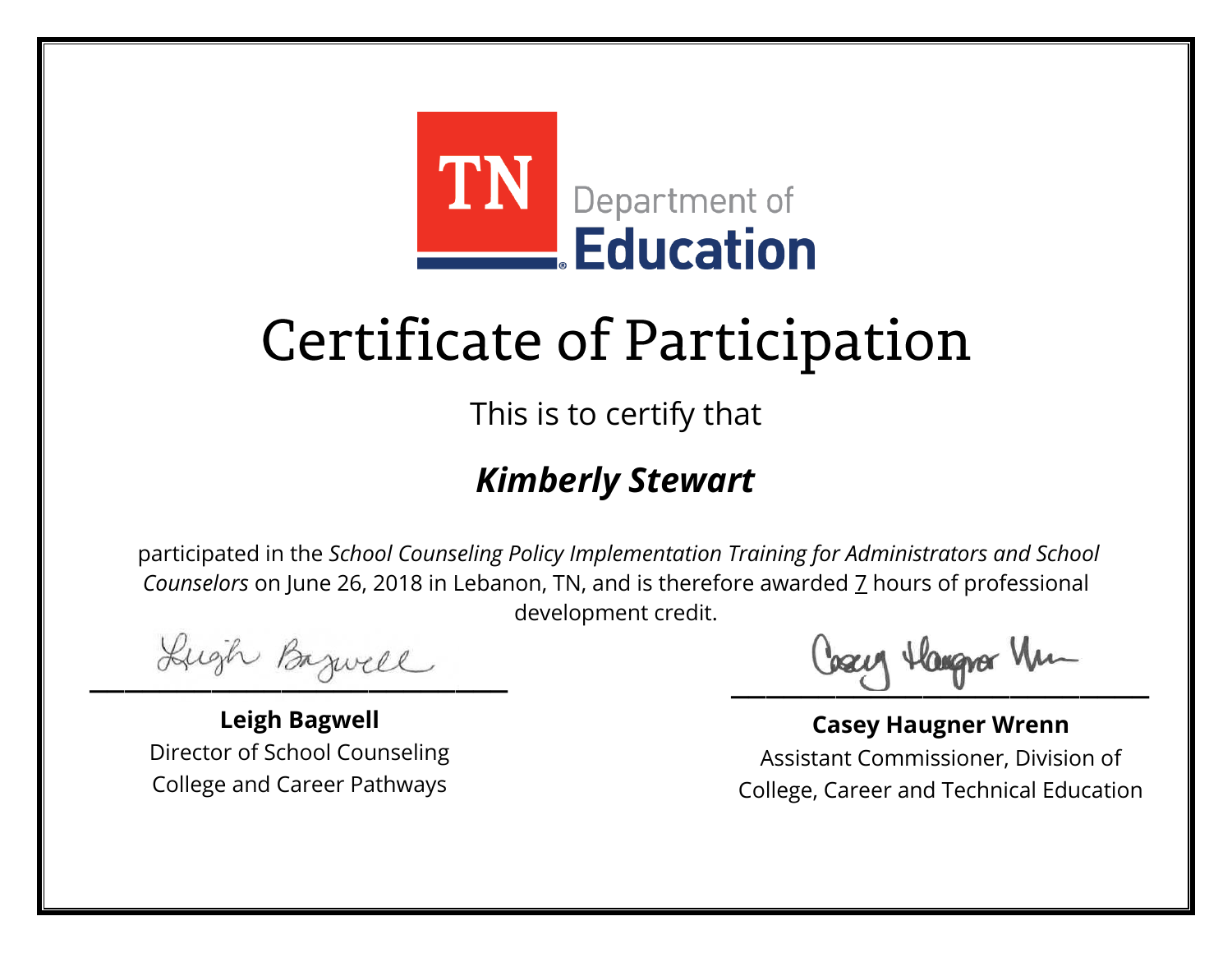

This is to certify that

#### *Paige Swanson*

Lugh Bazwell

**Leigh Bagwell** Director of School Counseling College and Career Pathways

Losey Hangra Vm

**Casey Haugner Wrenn** Assistant Commissioner, Division of College, Career and Technical Education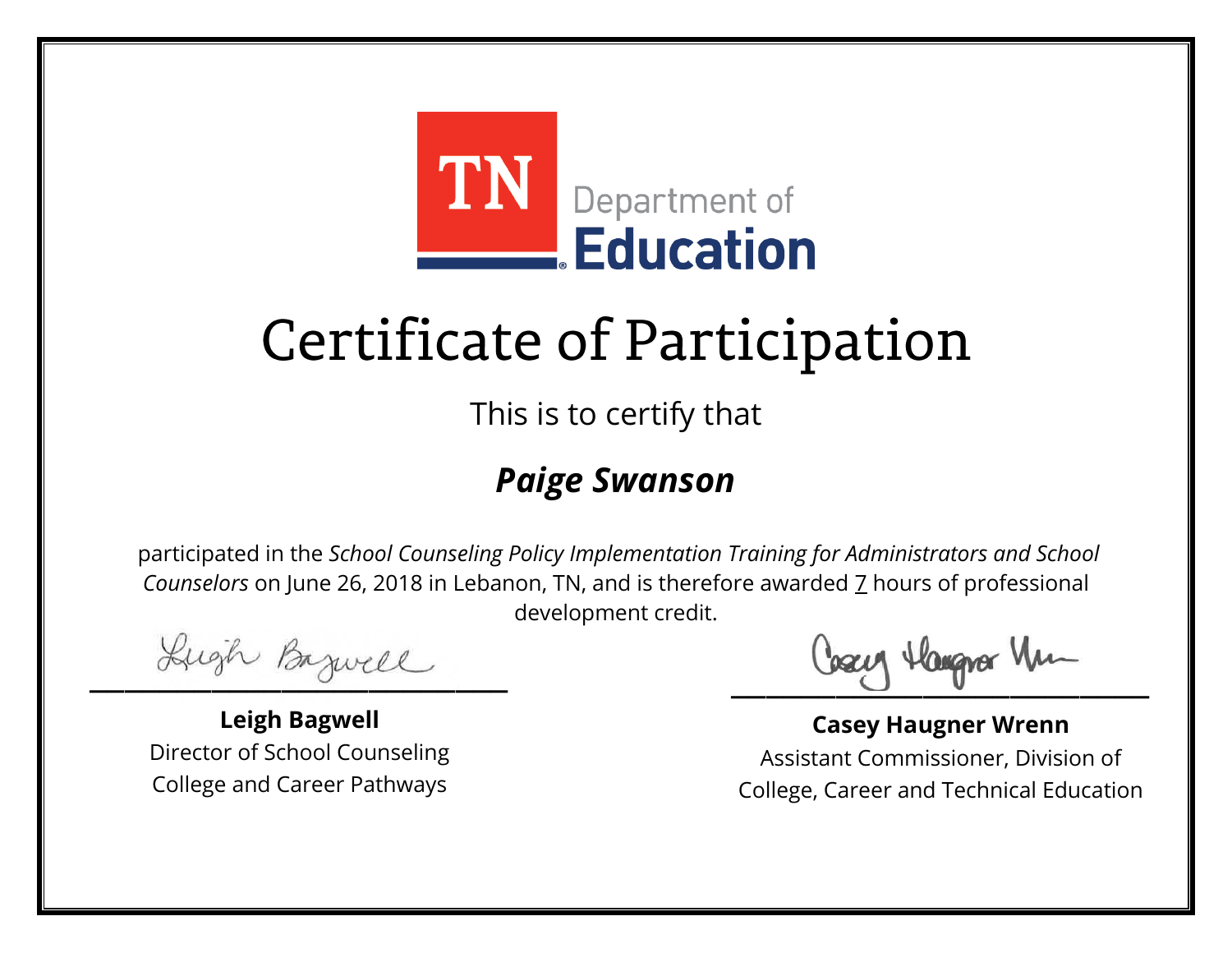

This is to certify that

### *Julie Sydenstricker*

Lugh Bazwell

**Leigh Bagwell** Director of School Counseling College and Career Pathways

Losey Hangra Vm

**Casey Haugner Wrenn** Assistant Commissioner, Division of College, Career and Technical Education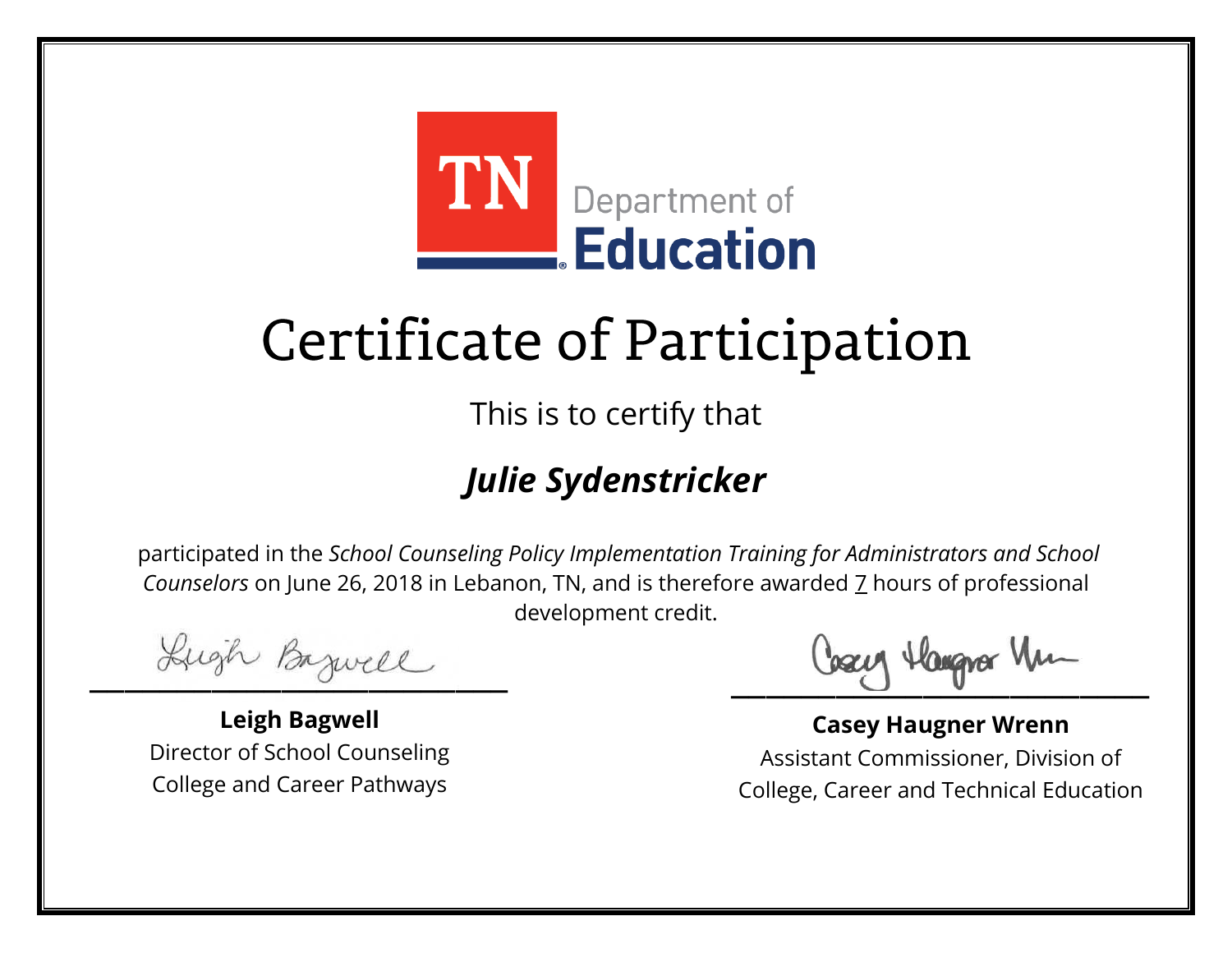

This is to certify that

### *Sherrye Teague*

Lugh Bazwell

**Leigh Bagwell** Director of School Counseling College and Career Pathways

Cosey Hangra Vm

**Casey Haugner Wrenn** Assistant Commissioner, Division of College, Career and Technical Education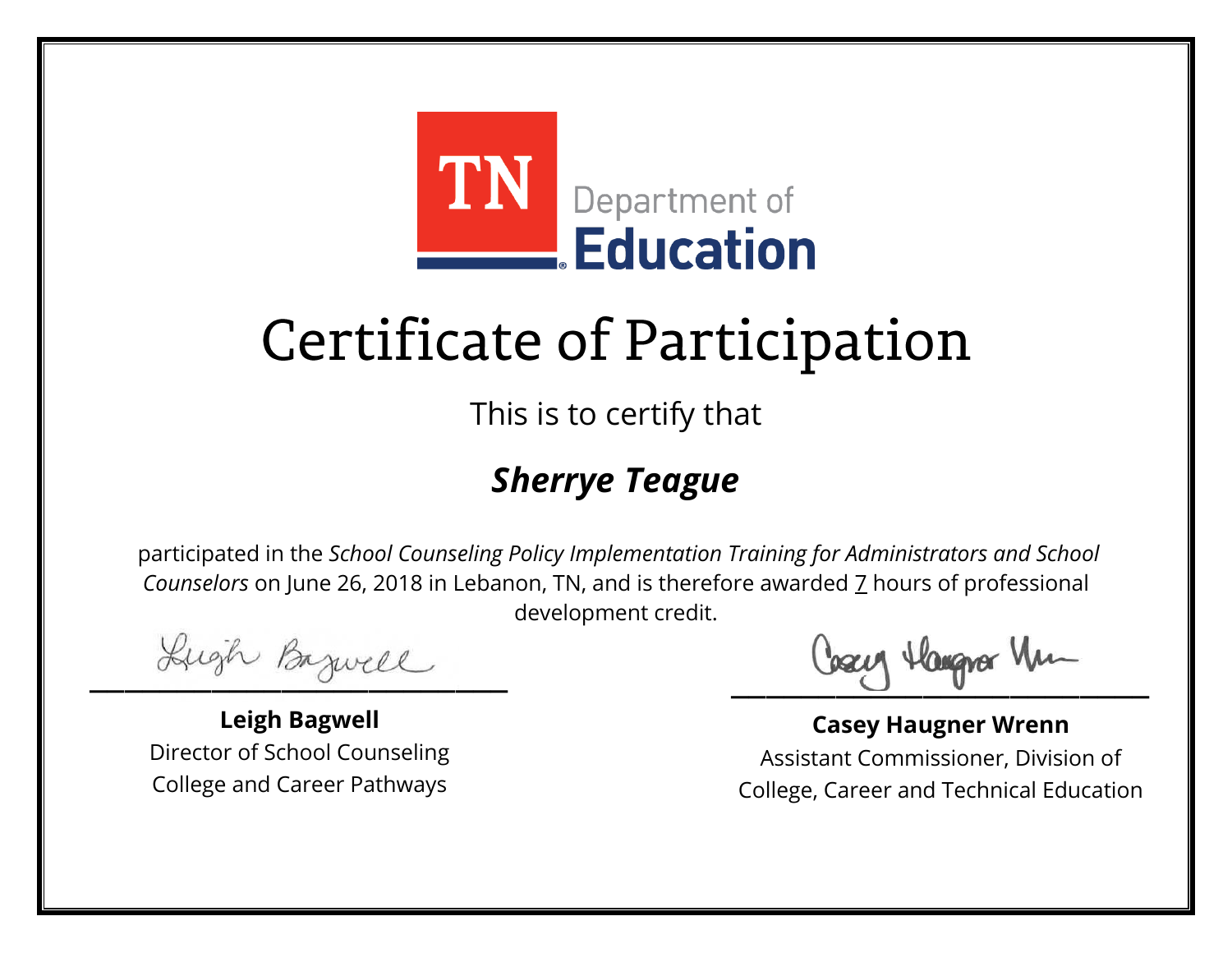

This is to certify that

#### *Brooke Templeton*

Lugh Bazwell

**Leigh Bagwell** Director of School Counseling College and Career Pathways

Cosey Hangra Vm

**Casey Haugner Wrenn** Assistant Commissioner, Division of College, Career and Technical Education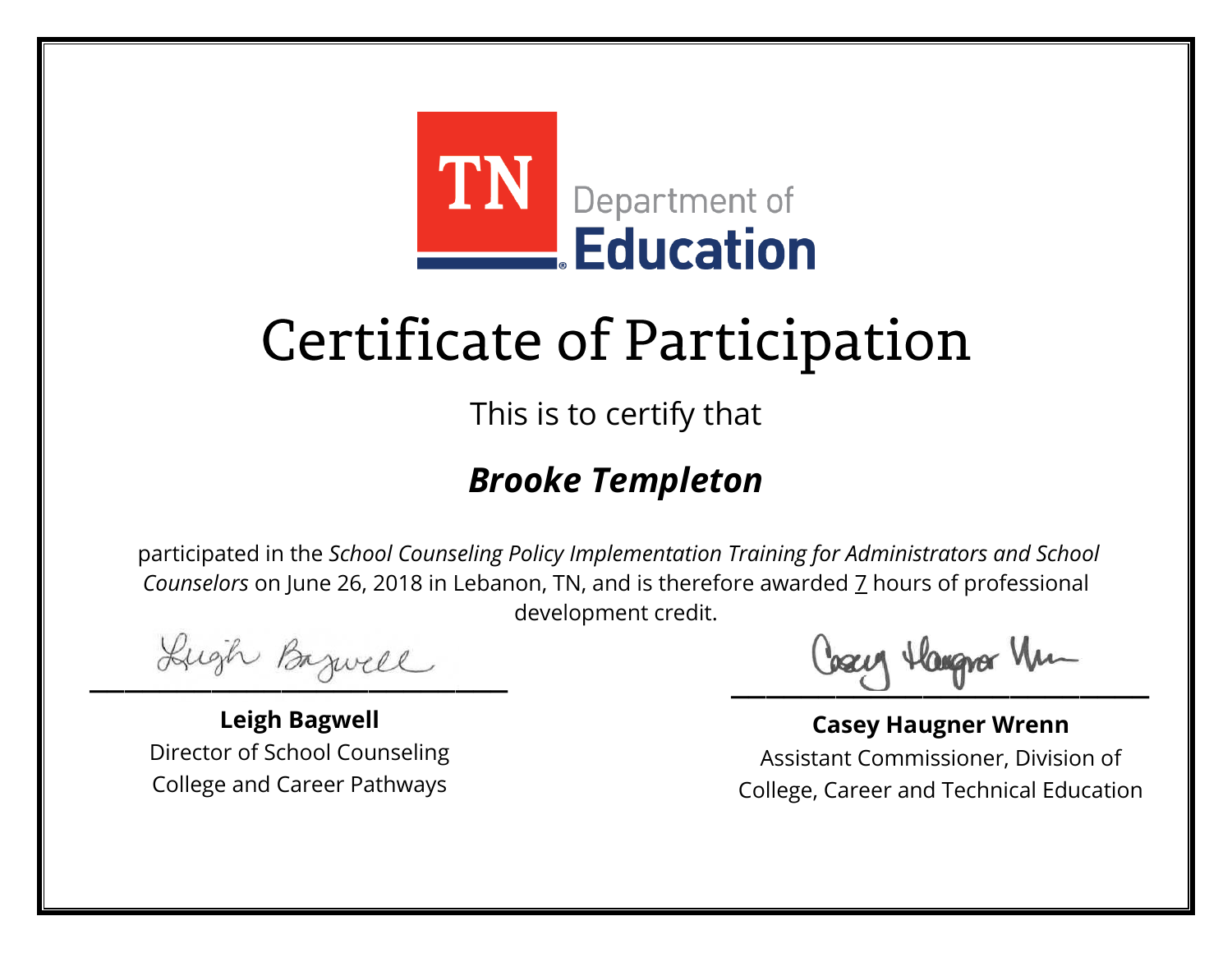

This is to certify that

#### *Mallory Thomas*

Lugh Bazwell

**Leigh Bagwell** Director of School Counseling College and Career Pathways

Losey Hangra Vm

**Casey Haugner Wrenn** Assistant Commissioner, Division of College, Career and Technical Education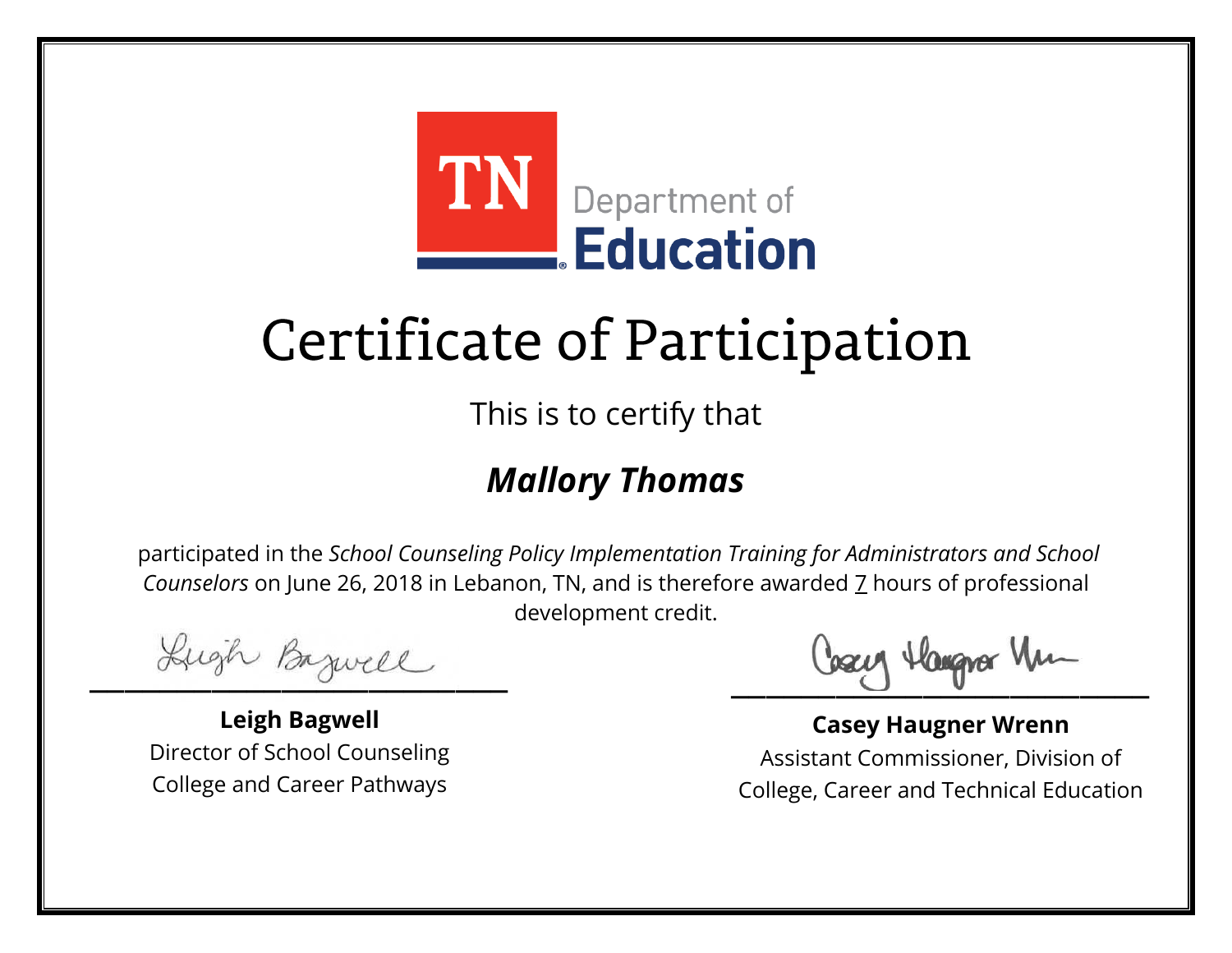

This is to certify that

### *Lindsay Tucker*

Lugh Bazwell

**Leigh Bagwell** Director of School Counseling College and Career Pathways

Losey Hangra Vm

**Casey Haugner Wrenn** Assistant Commissioner, Division of College, Career and Technical Education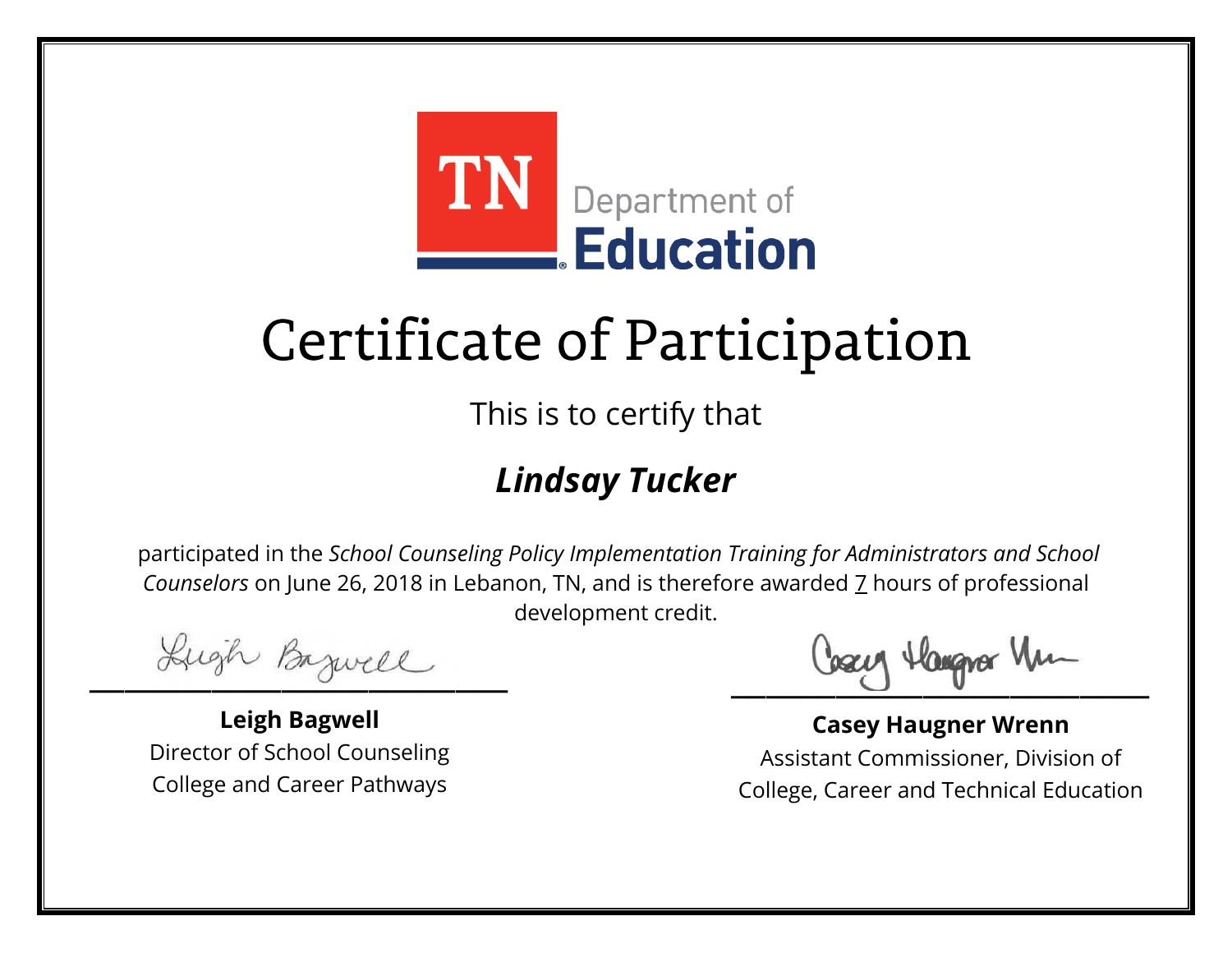

This is to certify that

### *Julie Wagoner*

Lugh Bazwell

**Leigh Bagwell** Director of School Counseling College and Career Pathways

Losey Hangra Vm

**Casey Haugner Wrenn** Assistant Commissioner, Division of College, Career and Technical Education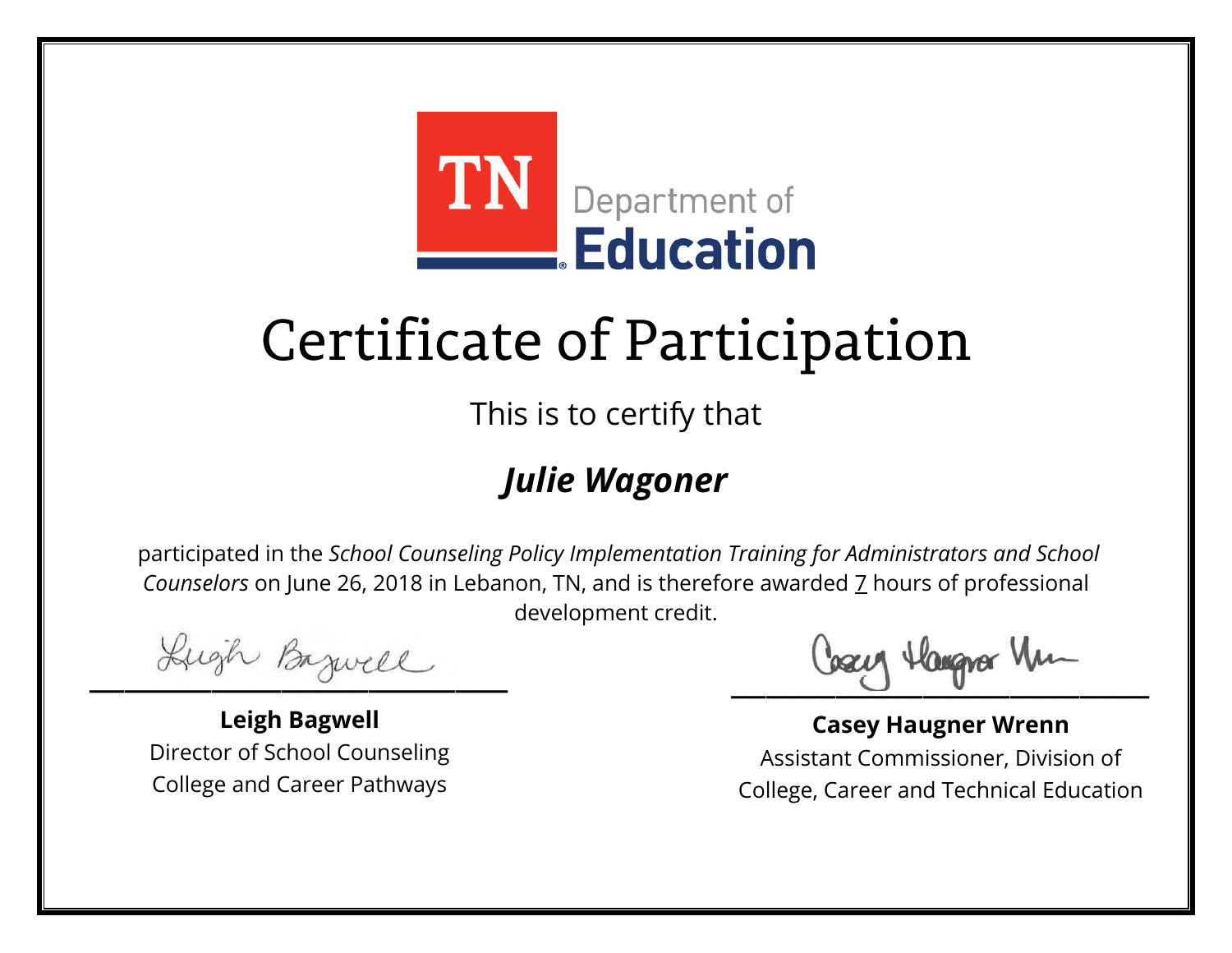

This is to certify that

### *Stephanie Walker*

Lugh Bazwell

**Leigh Bagwell** Director of School Counseling College and Career Pathways

Losey Hangra Vm

**Casey Haugner Wrenn** Assistant Commissioner, Division of College, Career and Technical Education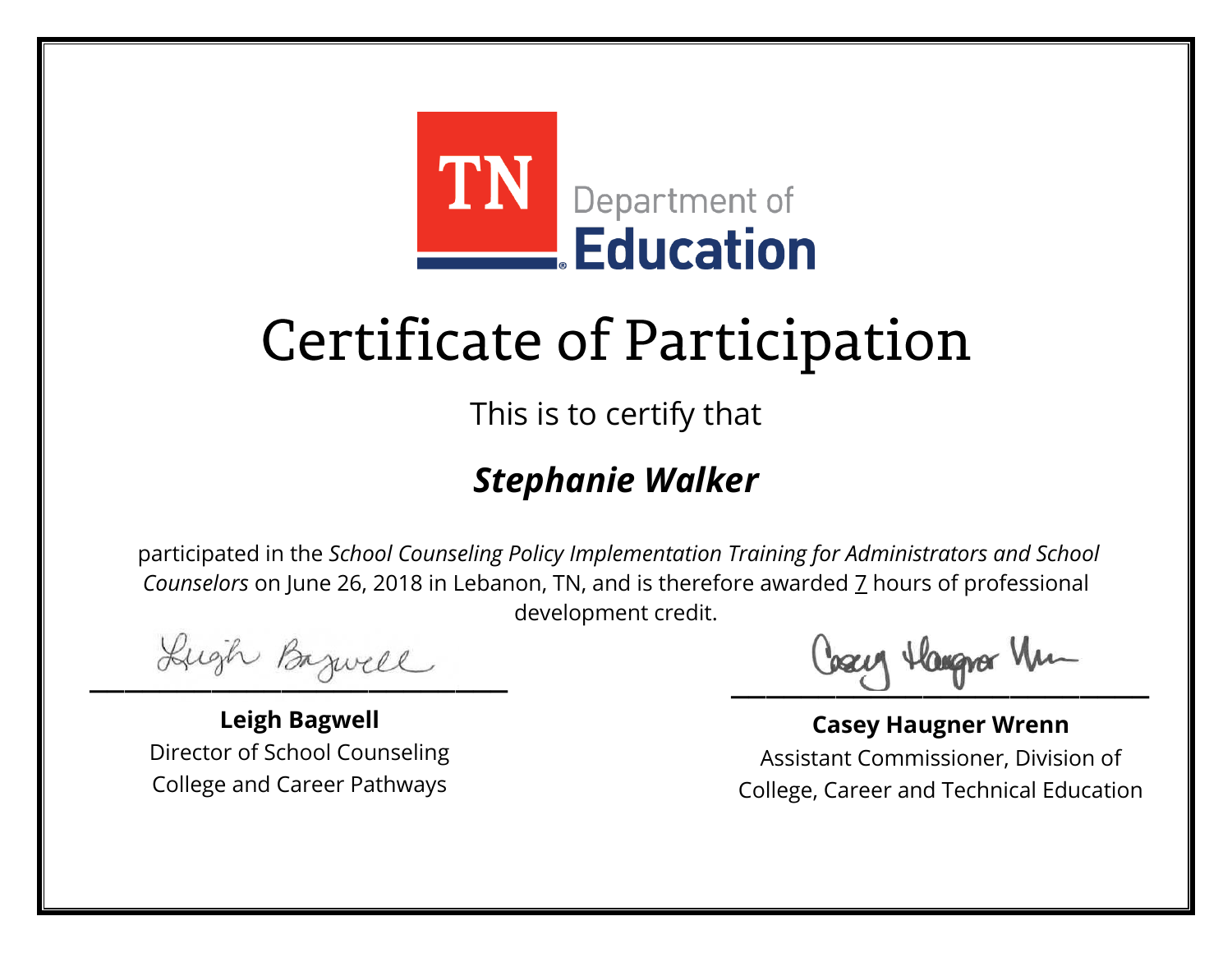

This is to certify that

#### *Jamie Wallace*

Lugh Bazwell

**Leigh Bagwell** Director of School Counseling College and Career Pathways

Losey Hangra Vm

**Casey Haugner Wrenn** Assistant Commissioner, Division of College, Career and Technical Education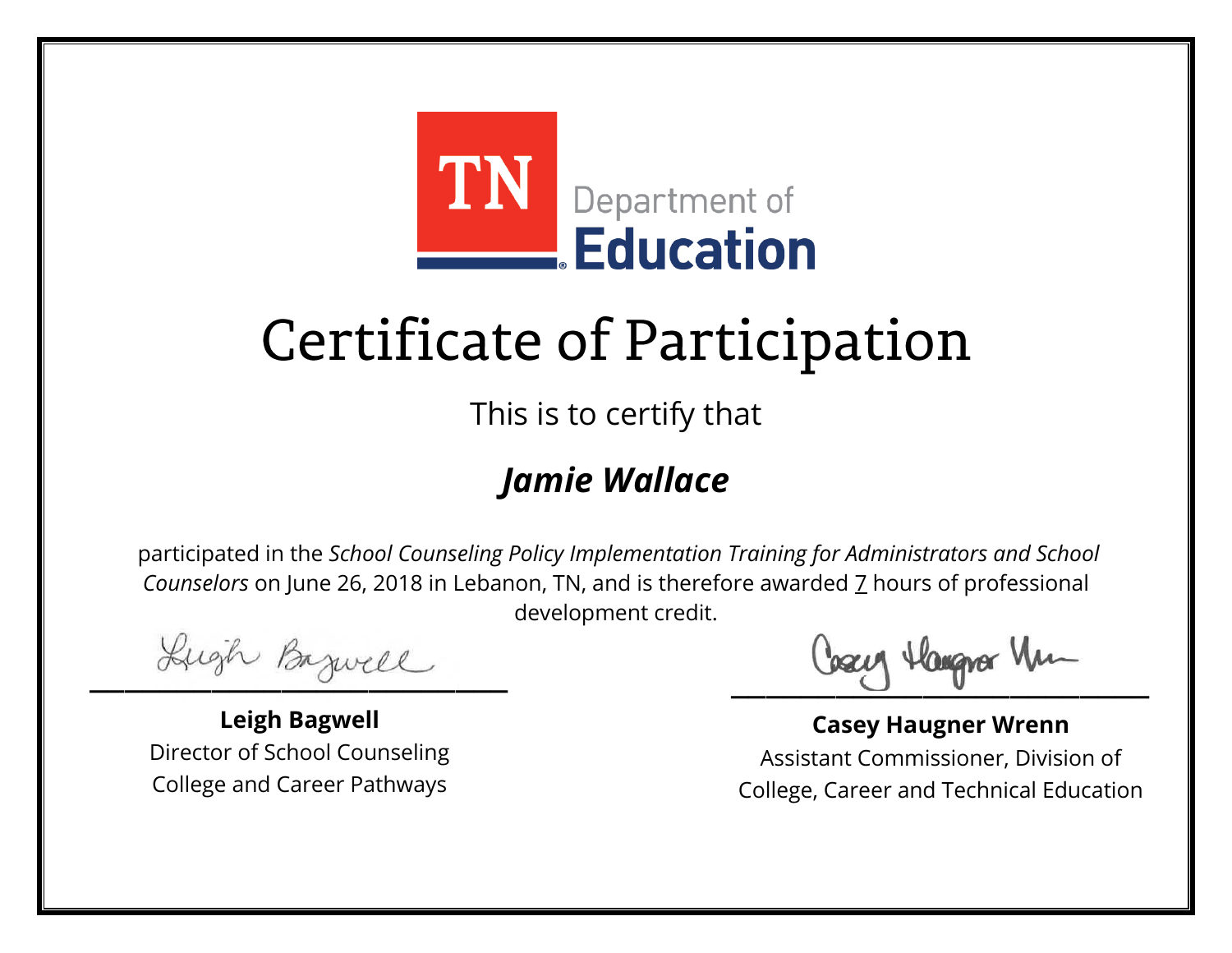

This is to certify that

#### *Clarissa Wells*

Lugh Bazwell

**Leigh Bagwell** Director of School Counseling College and Career Pathways

Losey Hangra Vm

**Casey Haugner Wrenn** Assistant Commissioner, Division of College, Career and Technical Education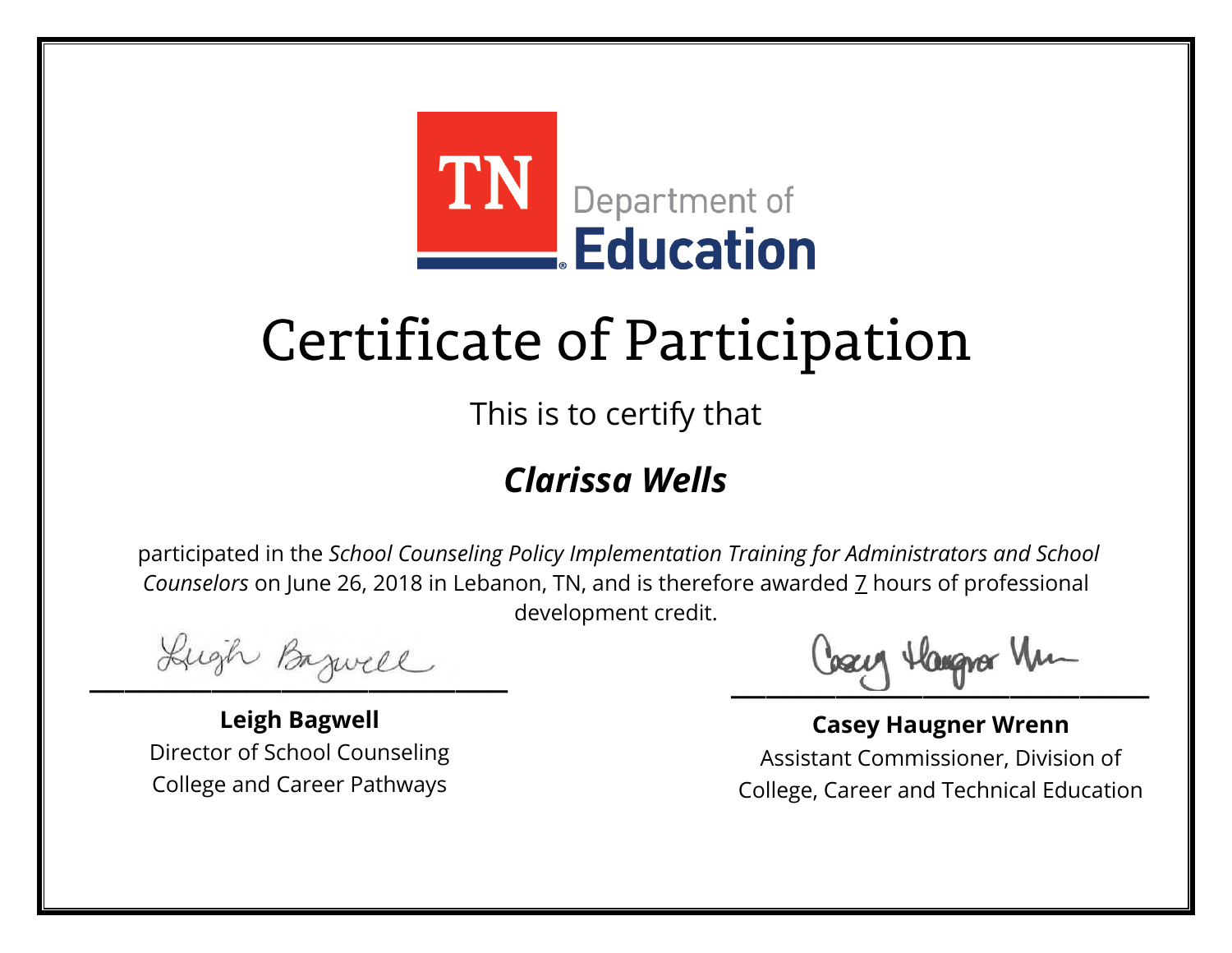

This is to certify that

#### *Brittain West*

Lugh Bazwell

**Leigh Bagwell** Director of School Counseling College and Career Pathways

Losey Hangra Vm

**Casey Haugner Wrenn** Assistant Commissioner, Division of College, Career and Technical Education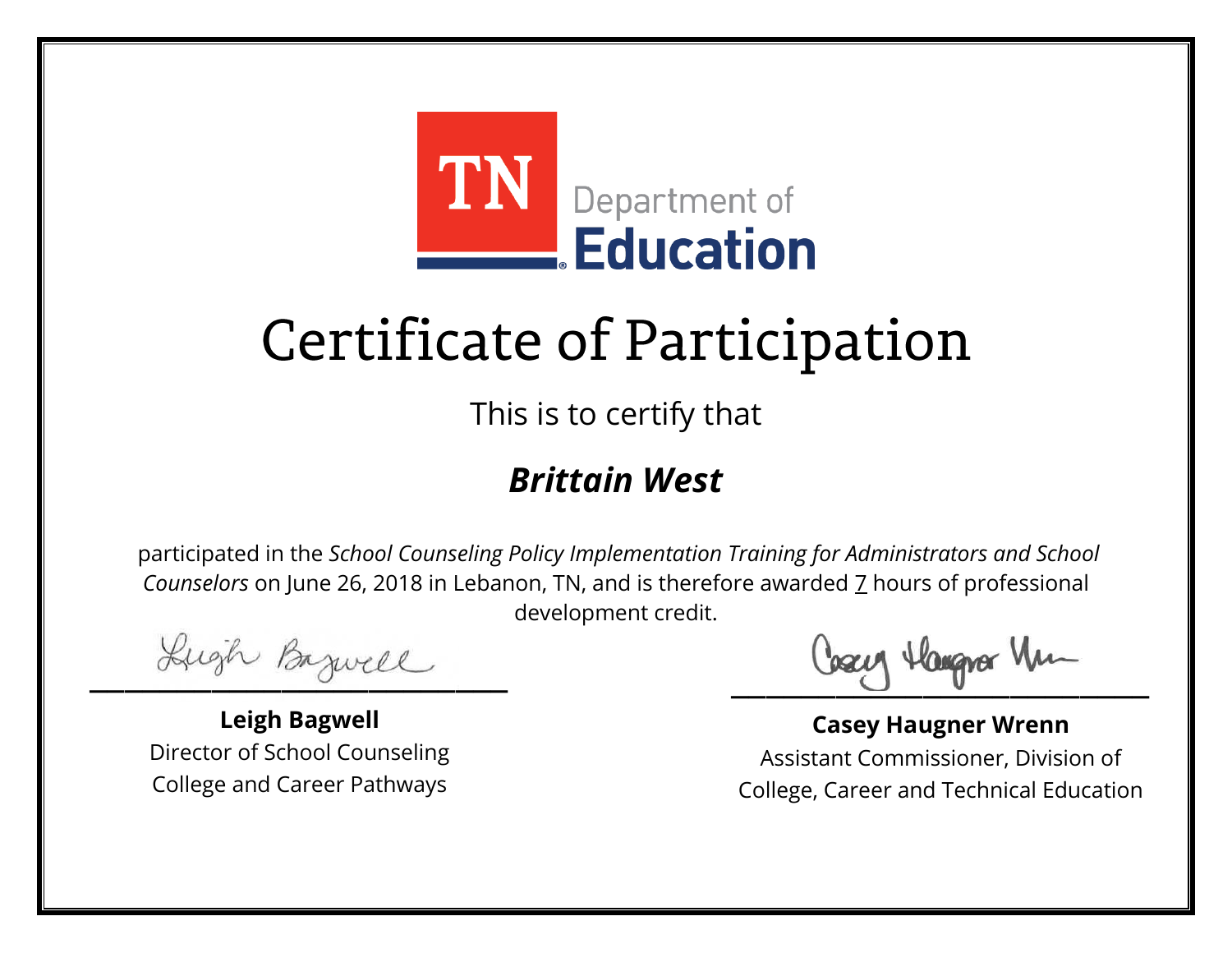

This is to certify that

#### *Michelle West*

Lugh Bazwell

**Leigh Bagwell** Director of School Counseling College and Career Pathways

Losey Hangra Vm

**Casey Haugner Wrenn** Assistant Commissioner, Division of College, Career and Technical Education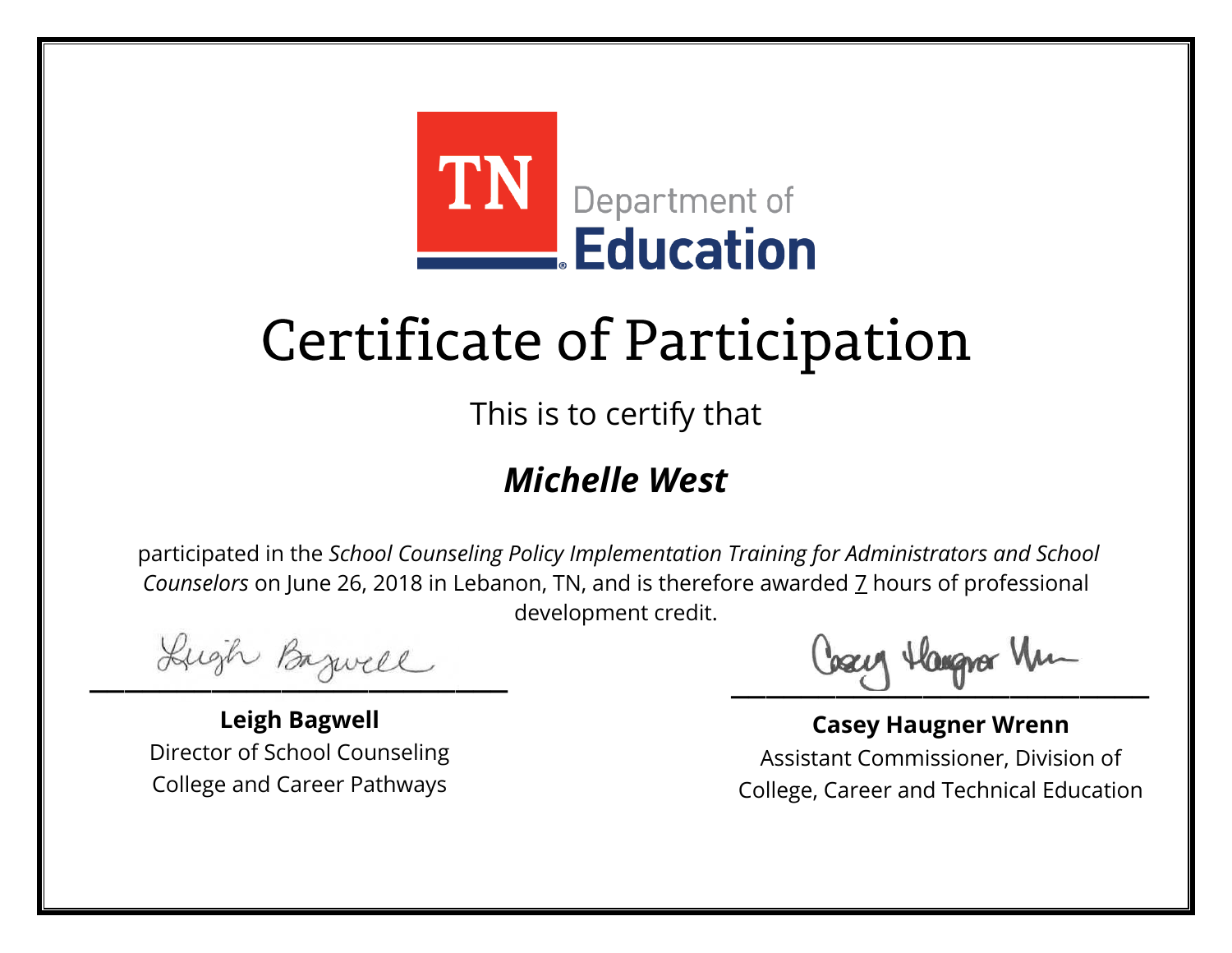

This is to certify that

#### *Alia Wildman*

Lugh Bazwell

**Leigh Bagwell** Director of School Counseling College and Career Pathways

Losey Hangra Vm

**Casey Haugner Wrenn** Assistant Commissioner, Division of College, Career and Technical Education